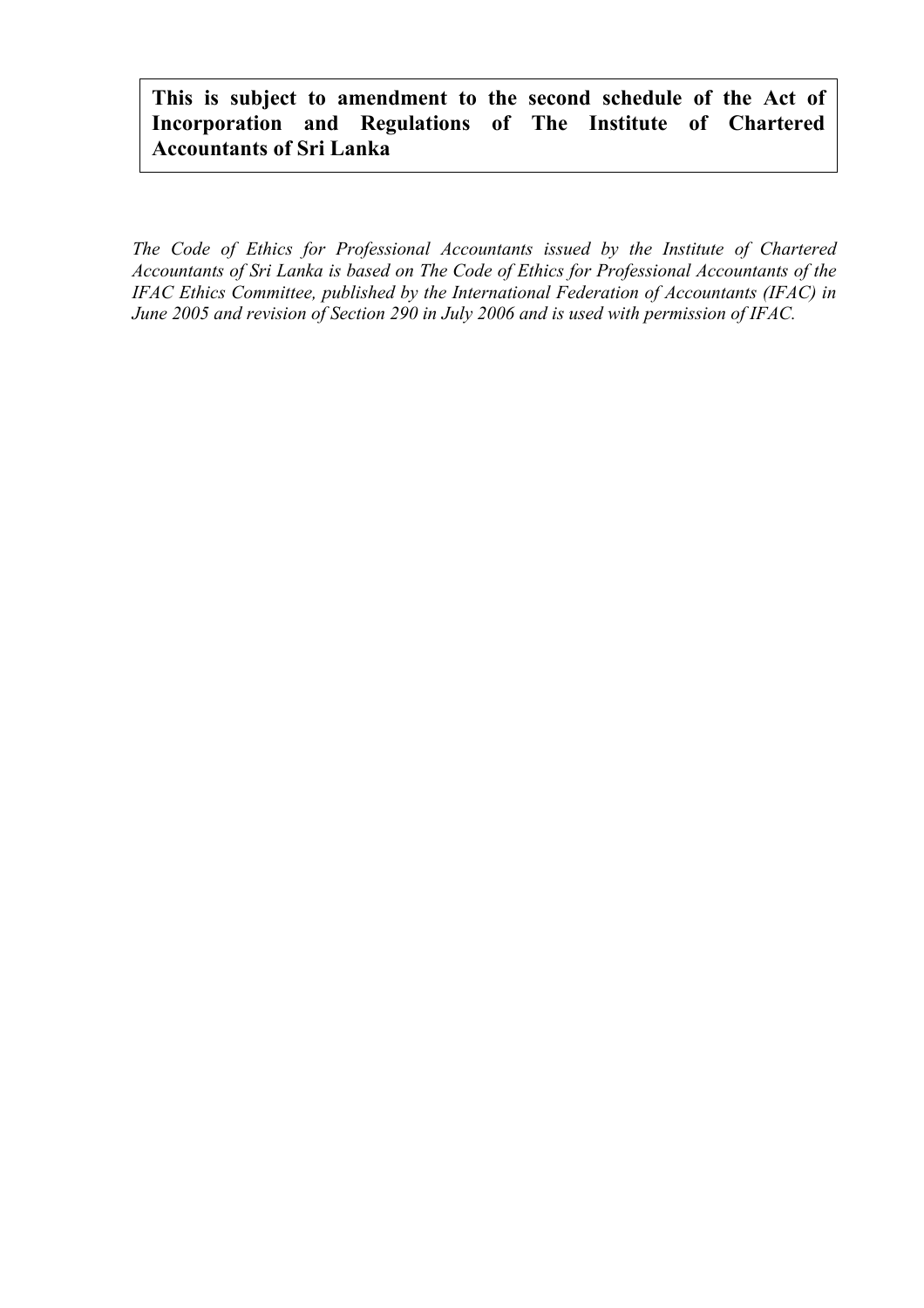### **CODE OF ETHICS FOR PROFESSIONAL ACCOUNTANTS CONTENTS**

|     |                                                     | Page           |
|-----|-----------------------------------------------------|----------------|
|     | PREFACE TO ETHICAL REQUIREMENTS OF                  |                |
|     | THE INSTITUTE OF CHARTERED ACCOUNTANTS OF           |                |
|     | PART A: GENERAL APPLICATION OF THE CODE             | $\overline{2}$ |
|     |                                                     |                |
| 100 |                                                     | $\overline{4}$ |
| 110 |                                                     | 10             |
| 120 |                                                     | 11             |
| 130 |                                                     | 12             |
| 140 |                                                     | 13             |
| 150 |                                                     | 15             |
|     | PART B: PROFESSIONAL ACCOUNTANTS IN PUBLIC PRACTICE |                |
| 200 |                                                     | 19             |
| 210 |                                                     | 23             |
| 220 |                                                     | 26             |
| 230 |                                                     | 28             |
| 240 |                                                     | 29             |
| 250 |                                                     | 31             |
| 260 |                                                     | 32             |
| 270 |                                                     | 33             |
| 280 |                                                     | 34             |
| 290 |                                                     | 35             |
|     | PART C: PROFESSIONAL ACCOUNTANTS IN BUSINESS        |                |
| 300 |                                                     | 77             |
| 310 |                                                     | 80             |
| 320 |                                                     | 81             |
| 330 |                                                     | 82             |
| 340 |                                                     | 83             |
| 350 |                                                     | 85             |
|     |                                                     | 87             |
|     |                                                     | 91             |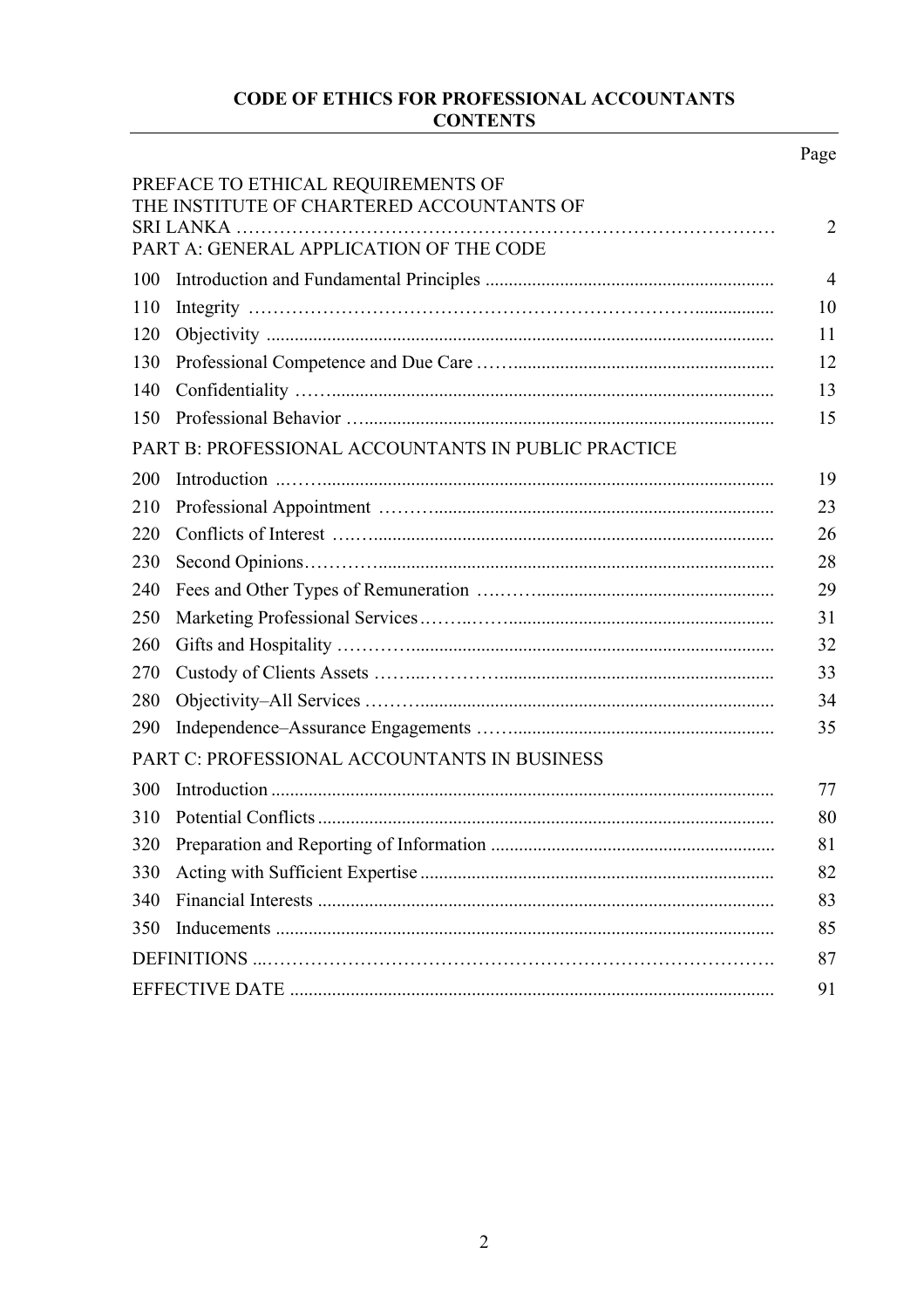# **PREFACE TO ETHICAL REQUIREMENTS OF THE INSTITUTE OF CHARTERED ACCOUNTANTS OF SRI LANKA**

This Preface, has been approved by the Council of the Institute of Chartered Accountants of Sri Lanka for publication.

- 1. The Institute of Chartered Accountants of Sri Lanka (ICASL) as a member of the International Federation of Accountants (IFAC) is committed to the IFAC's broad objective of developing and enhancing a co-ordinated worldwide accountancy profession with harmonised standards.
- 2. This Code is **mandatory** for all members of ICASL to observe in respect of the performance of professional services in Sri Lanka after 01 January 2010.
- 3. Members of ICASL are expected to comply with the ethical requirements issued by ICASL. Apparent failure to do so may result in an investigation into the member's conduct by the Ethics Committee and Council of the Institute.
- 4. It is not practical to establish ethical requirements, which apply, to all situations and circumstances that professional accountants may encounter. Therefore, professional accountants should consider the ethical requirements as the basic principles which they should follow in performing their work.
- 5. Also the attention is drawn to the requirements stipulated in the Second Schedule (Section 20) of the Act of Incorporation and Regulations of the Institute of Chartered Accountants of Sri Lanka.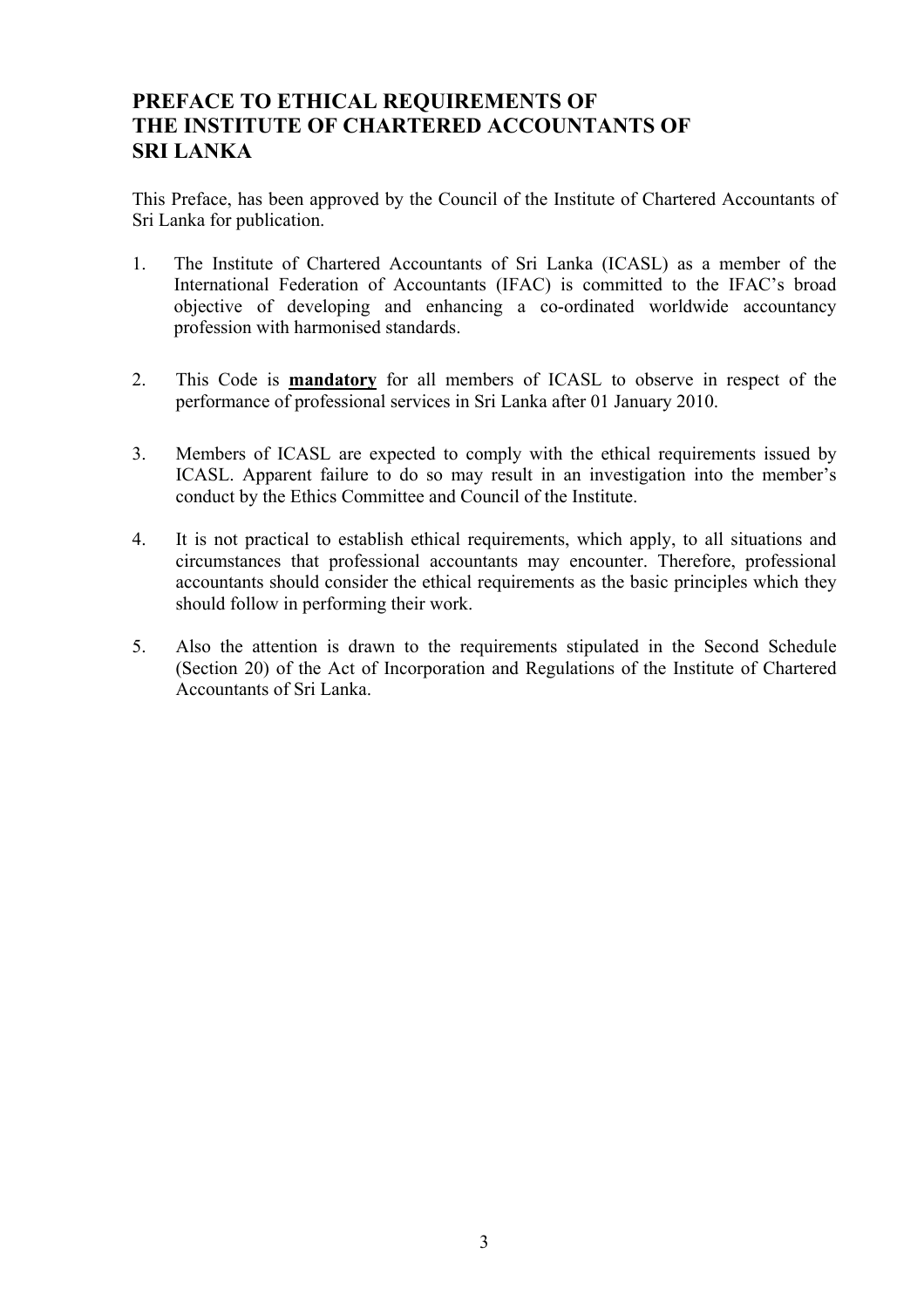# **PART A GENERAL APPLICATION OF THE CODE**

- Section 100 Introduction and Fundamental Principles
- Section 110 Integrity
- Section 120 Objectivity
- Section 130 Professional Competence and Due Care
- Section 140 Confidentiality
- Section 150 Professional Behavior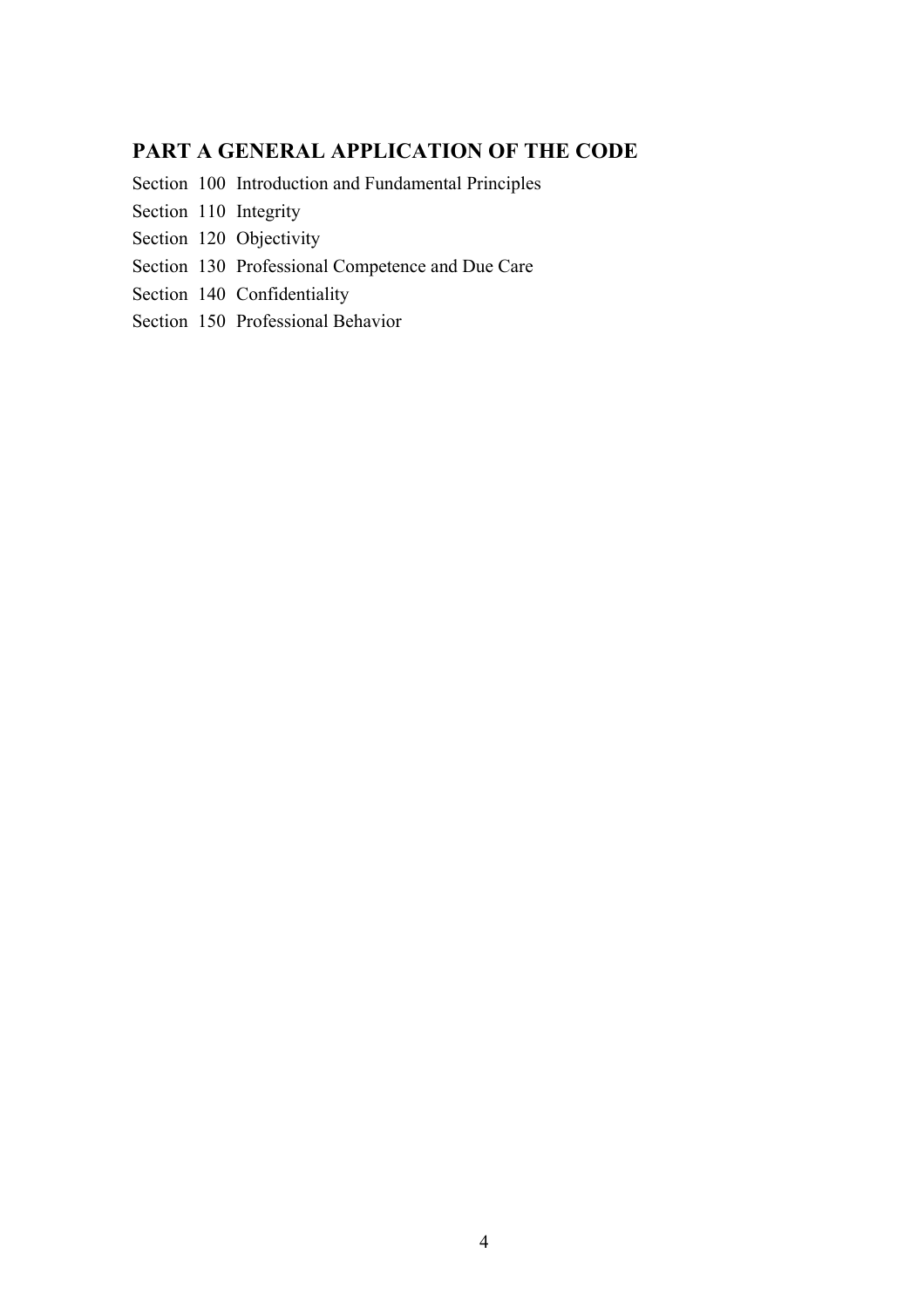### **Introduction and Fundamental Principles**

- 100.1 A distinguishing mark of the accountancy profession is its acceptance of the responsibility to act in the public interest. Therefore, a **professional accountant's\*** responsibility is not exclusively to satisfy the needs of an individual client or employer. In acting in the public interest a professional accountant should observe and comply with the ethical requirements of this Code.
- 100.2 This Code is in three parts. Part A establishes the fundamental principles of professional ethics for professional accountants and provides a conceptual framework for applying those principles. The conceptual framework provides guidance on fundamental ethical principles. Professional accountants are required to apply this conceptual framework to identify threats to compliance with the fundamental principles, to evaluate their significance and, if such threats are other than **clearly insignificant\*** to apply safeguards to eliminate them or reduce them to an acceptable level such that compliance with the fundamental principles is not compromised.
- 100.3 Parts B and C illustrate how the conceptual framework is to be applied in specific situations. It provides examples of safeguards that may be appropriate to address threats to compliance with the fundamental principles and also provides examples of situations where safeguards are not available to address the threats and consequently the activity or relationship creating the threats should be avoided. Part B applies to **professional accountants in public practice\*** . Part C applies to **professional accountants in business\*** . Professional accountants in public practice may also find the guidance in Part C relevant to their particular circumstances.

#### **Fundamental Principles**

- 100.4 A professional accountant is required to comply with the following fundamental principles:
	- (a) *Integrity*

 A professional accountant should be straightforward and honest in all professional and business relationships.

(b) *Objectivity* 

 A professional accountant should not allow bias, conflict of interest or undue influence of others to override professional or business judgments.

(c) *Professional Competence and Due Care* 

 A professional accountant has a continuing duty to maintain professional knowledge and skill at the level required to ensure that a client or employer receives competent professional service based on current developments in practice, legislation and techniques. A professional accountant should act diligently and in accordance with applicable technical and professional standards when providing **professional services\* .**

**<sup>\*</sup>** See Definitions.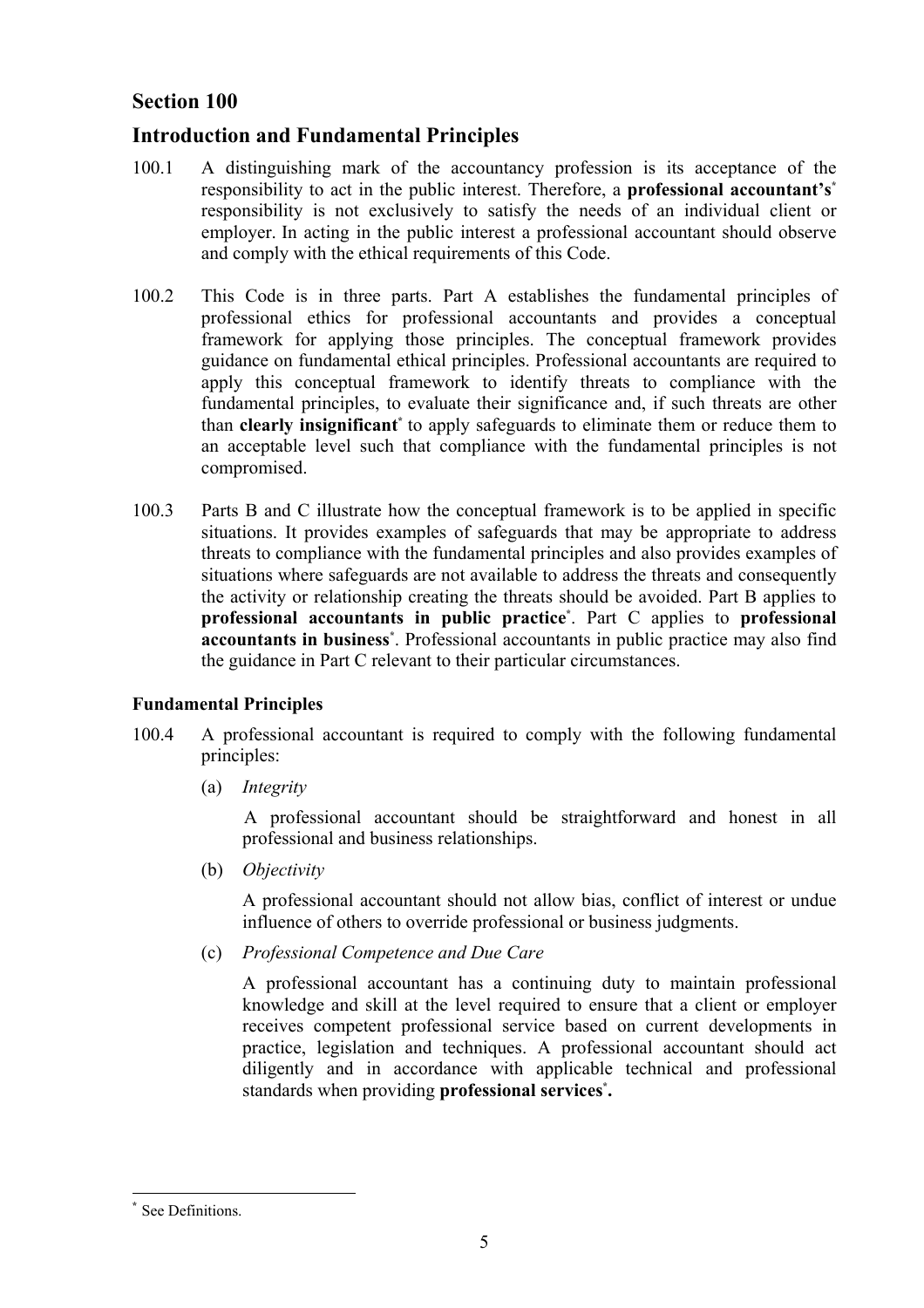#### (d) *Confidentiality*

 A professional accountant should respect the confidentiality of information acquired as a result of professional and business relationships and should not disclose any such information to third parties without proper and specific authority unless there is a legal or professional right or duty to disclose. Confidential information acquired as a result of professional and business relationships should not be used for the personal advantage of the professional accountant or third parties.

(e) *Professional Behavior* 

 A professional accountant should comply with relevant laws and regulations and should avoid any action that discredits the profession.

 Each of these fundamental principles is discussed in more detail in Sections  $110 - 150$ .

#### **Conceptual Framework Approach**

- 100.5 The circumstances in which professional accountants operate may give rise to specific threats to compliance with the fundamental principles. It is impossible to define every situation that creates such threats and specify the appropriate mitigating action. In addition, the nature of engagements and work assignments may differ and consequently different threats may exist, requiring the application of different safeguards. A conceptual framework that requires a professional accountant to identify, evaluate and address threats to compliance with the fundamental principles, rather than merely comply with a set of specific rules which may be arbitrary, is, therefore, in the public interest. This Code provides a framework to assist a professional accountant to identify, evaluate and respond to threats to compliance with the fundamental principles. If identified threats are other than clearly insignificant, a professional accountant should, where appropriate, apply safeguards to eliminate the threats or reduce them to an acceptable level, such that compliance with the fundamental principles is not compromised.
- 100.6 A professional accountant has an obligation to evaluate any threats to compliance with the fundamental principles when the professional accountant knows, or could reasonably be expected to know, of circumstances or relationships that may compromise compliance with the fundamental principles.
- 100.7 A professional accountant should take qualitative as well as quantitative factors into account when considering the significance of a threat. If a professional accountant cannot implement appropriate safeguards, the professional accountant should decline or discontinue the specific professional service involved, or where necessary resign from the client (in the case of a professional accountant in public practice) or the employing organization (in the case of a professional accountant in business).
- 100.8 A professional accountant may inadvertently violate a provision of this Code. Such an inadvertent violation, depending on the nature and significance of the matter, may not compromise compliance with the fundamental principles provided, once the violation is discovered, the violation is corrected promptly and any necessary safeguards are applied.
- 100.9 Parts B and C of this Code include examples that are intended to illustrate how the conceptual framework is to be applied. The examples are not intended to be, nor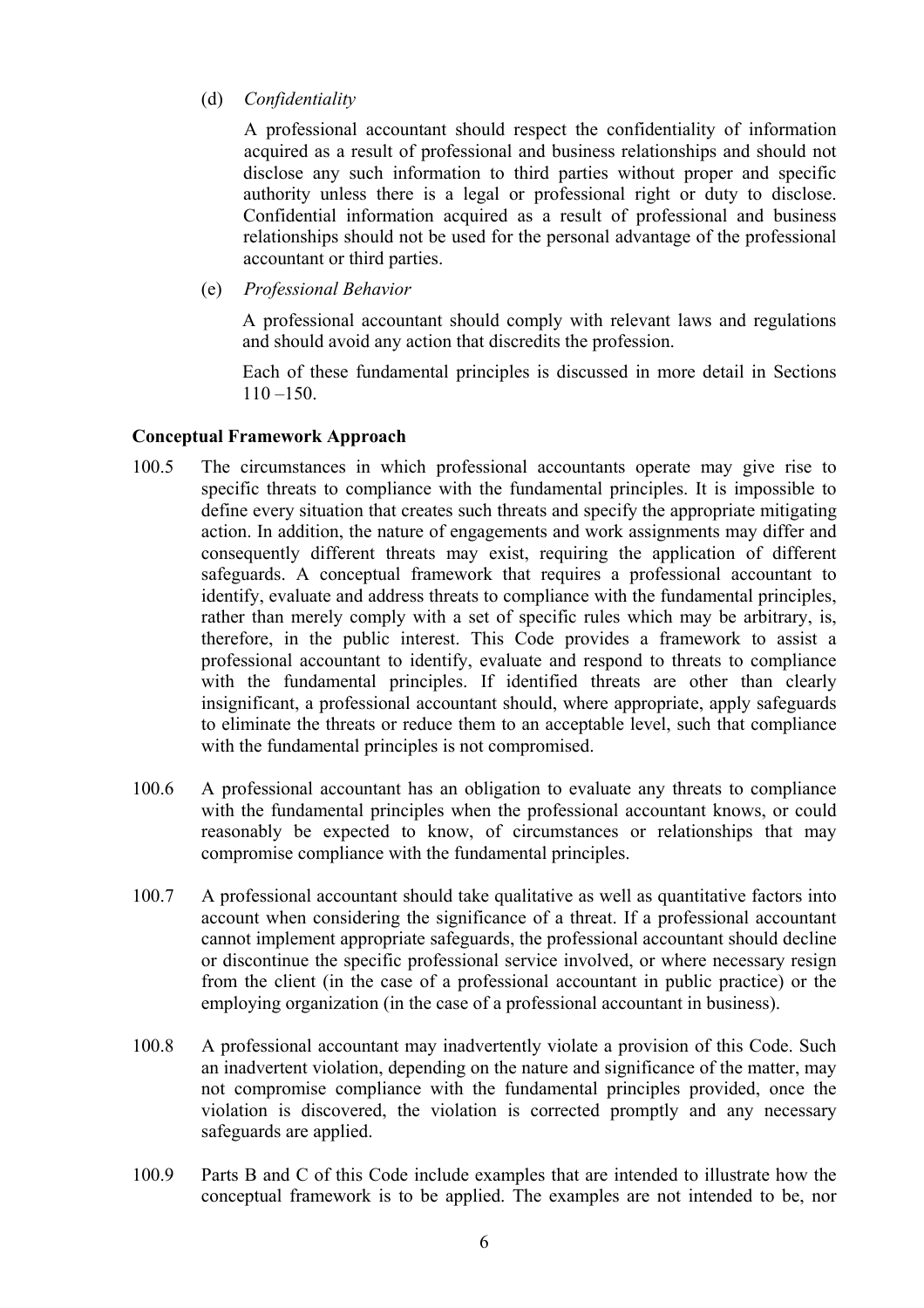should they be interpreted as, an exhaustive list of all circumstances experienced by a professional accountant that may create threats to compliance with the fundamental principles. Consequently, it is not sufficient for a professional accountant merely to comply with the examples presented; rather, the framework should be applied to the particular circumstances encountered by the professional accountant.

#### **Threats and Safeguards**

- 100.10 Compliance with the fundamental principles may potentially be threatened by a broad range of circumstances. Many threats fall into the following categories:
	- (a) Self-interest threats, which may occur as a result of the financial or other interests of a professional accountant or of an immediate or **close family\*** member;
	- (b) Self-review threats, which may occur when a previous judgment needs to be re-evaluated by the professional accountant responsible for that judgment;
	- (c) Advocacy threats, which may occur when a professional accountant promotes a position or opinion to the point that subsequent objectivity may be compromised;
	- (d) Familiarity threats, which may occur when, because of a close relationship, a professional accountant becomes too sympathetic to the interests of others; and
	- (e) Intimidation threats, which may occur when a professional accountant may be deterred from acting objectively by threats, actual or perceived.

Parts B and C of this Code, respectively, provide examples of circumstances that may create these categories of threats for professional accountants in public practice and professional accountants in business. Professional accountants in public practice may also find the guidance in Part C relevant to their particular circumstances.

- 100.11 Safeguards that may eliminate or reduce such threats to an acceptable level fall into two broad categories:
	- (a) Safeguards created by the profession, legislation or regulation; and
	- (b) Safeguards in the work environment.
- 100.12 Safeguards created by the profession, legislation or regulation include, but are not restricted to:
	- Educational, training and experience requirements for entry into the profession.
	- Continuing professional development requirements.
	- Corporate governance regulations.
	- Professional standards.
	- Professional or regulatory monitoring and disciplinary procedures.
	- External review by a legally empowered third party of the reports, returns, communications or information produced by a professional accountant.
- 100.13 Parts B and C of this Code, respectively, discuss safeguards in the work environment for professional accountants in public practice and those in business.

<sup>\*</sup> See Definitions.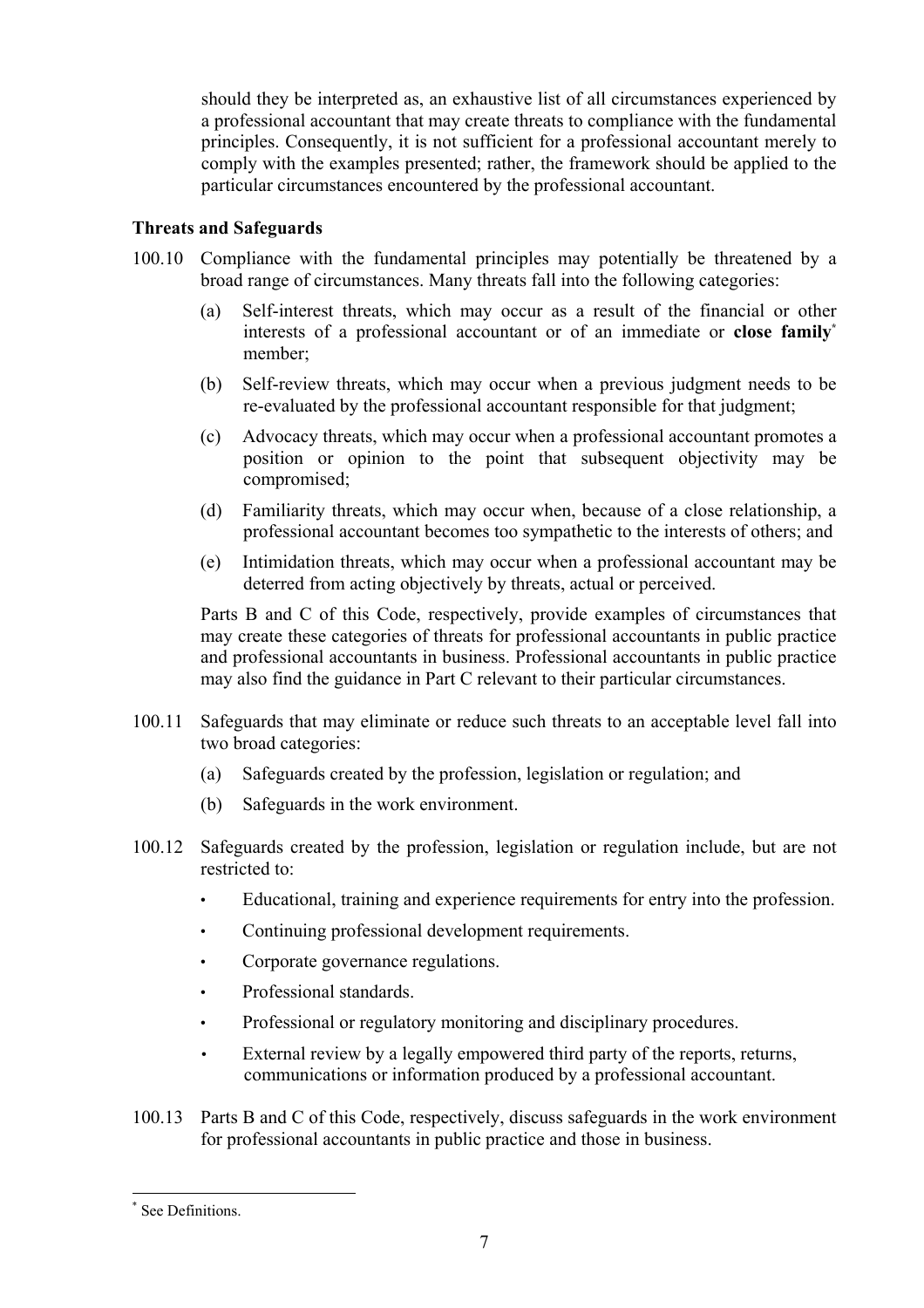- 100.14 Certain safeguards may increase the likelihood of identifying or deterring unethical behavior. Such safeguards, which may be created by the accounting profession, legislation, regulation or an employing organization, include, but are not restricted to:
	- Effective, well publicized complaints systems operated by the employing organization, the profession or a regulator, which enable colleagues, employers and members of the public to draw attention to unprofessional or unethical behavior.
	- An explicitly stated duty to report breaches of ethical requirements.
- 100.15 The nature of the safeguards to be applied will vary depending on the circumstances. In exercising professional judgment, a professional accountant should consider what a reasonable and informed third party, having knowledge of all relevant information, including the significance of the threat and the safeguards applied, would conclude to be unacceptable.

#### **Ethical Conflict Resolution**

- 100.16 In evaluating compliance with the fundamental principles, a professional accountant may be required to resolve a conflict in the application of fundamental principles.
- 100.17 When initiating either a formal or informal conflict resolution process, a professional accountant should consider the following, either individually or together with others, as part of the resolution process:
	- (a) Relevant facts;
	- (b) Ethical issues involved;
	- (c) Fundamental principles related to the matter in question;
	- (d) Established internal procedures; and
	- (e) Alternative courses of action.

 Having considered these issues, a professional accountant should determine the appropriate course of action that is consistent with the fundamental principles identified. The professional accountant should also weigh the consequences of each possible course of action. If the matter remains unresolved, the professional accountant should consult with other appropriate persons within the **firm\*** or employing organization for help in obtaining resolution.

- 100.18 Where a matter involves a conflict with, or within, an organization, a professional accountant should also consider consulting with those charged with governance of the organization, such as the board of directors or the audit committee.
- 100.19 It may be in the best interests of the professional accountant to document the substance of the issue and details of any discussions held or decisions taken, concerning that issue.
- 100.20 If a significant conflict cannot be resolved, a professional accountant may wish to obtain professional advice from the relevant professional body or legal advisors, and thereby obtain guidance on ethical issues without breaching confidentiality. For example, a professional accountant may have encountered a fraud, the reporting of

<sup>\*</sup> See Definitions.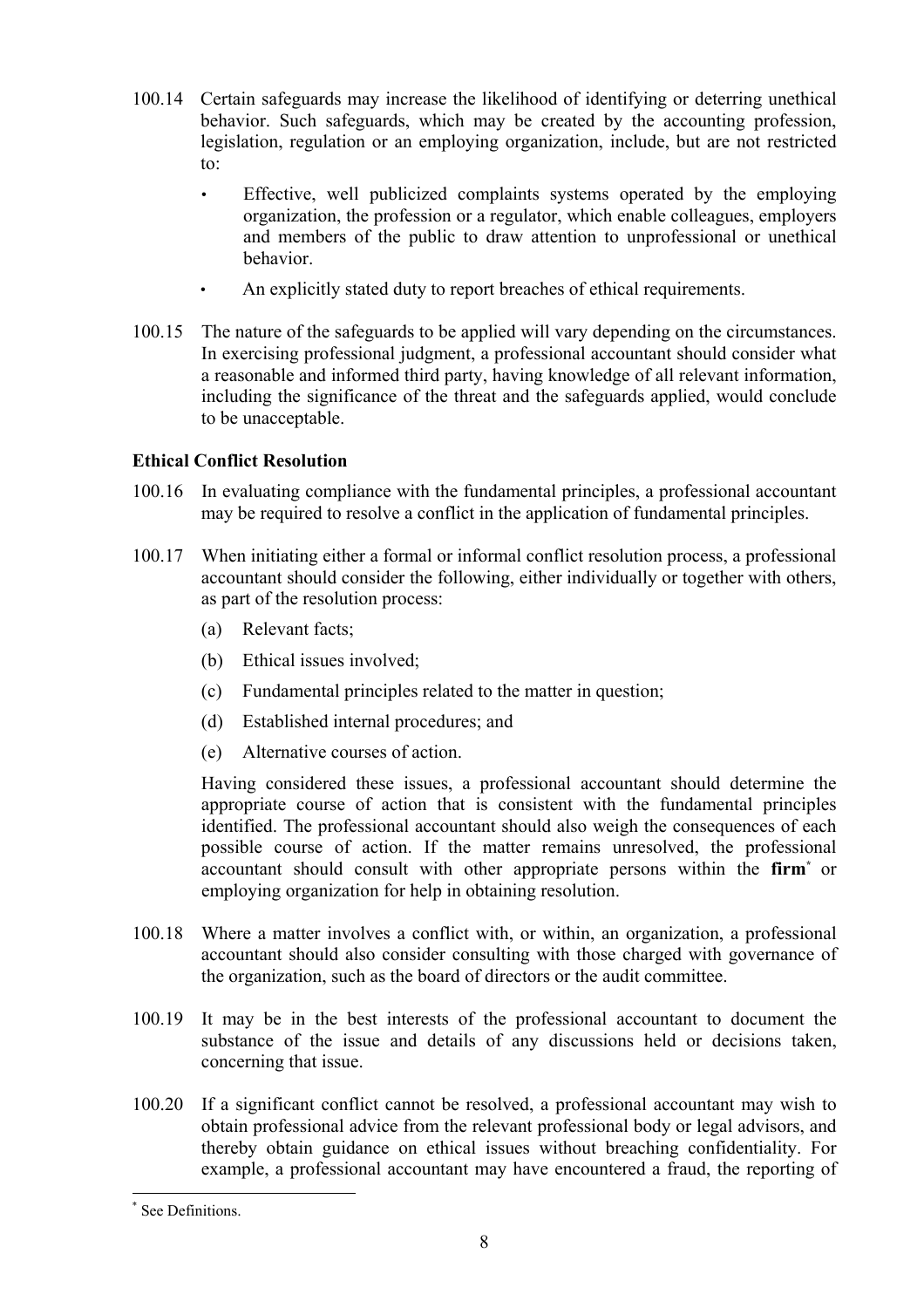which could breach the professional accountant's responsibility to respect confidentiality. The professional accountant should consider obtaining legal advice to determine whether there is a requirement to report.

100.21 If, after exhausting all relevant possibilities, the ethical conflict remains unresolved, a professional accountant should, where possible, refuse to remain associated with the matter creating the conflict. The professional accountant may determine that, in the circumstances, it is appropriate to withdraw from the **engagement team\*** or specific assignment, or to resign altogether from the engagement, the firm or the employing organization.

 $\overline{a}$ \* See Definitions.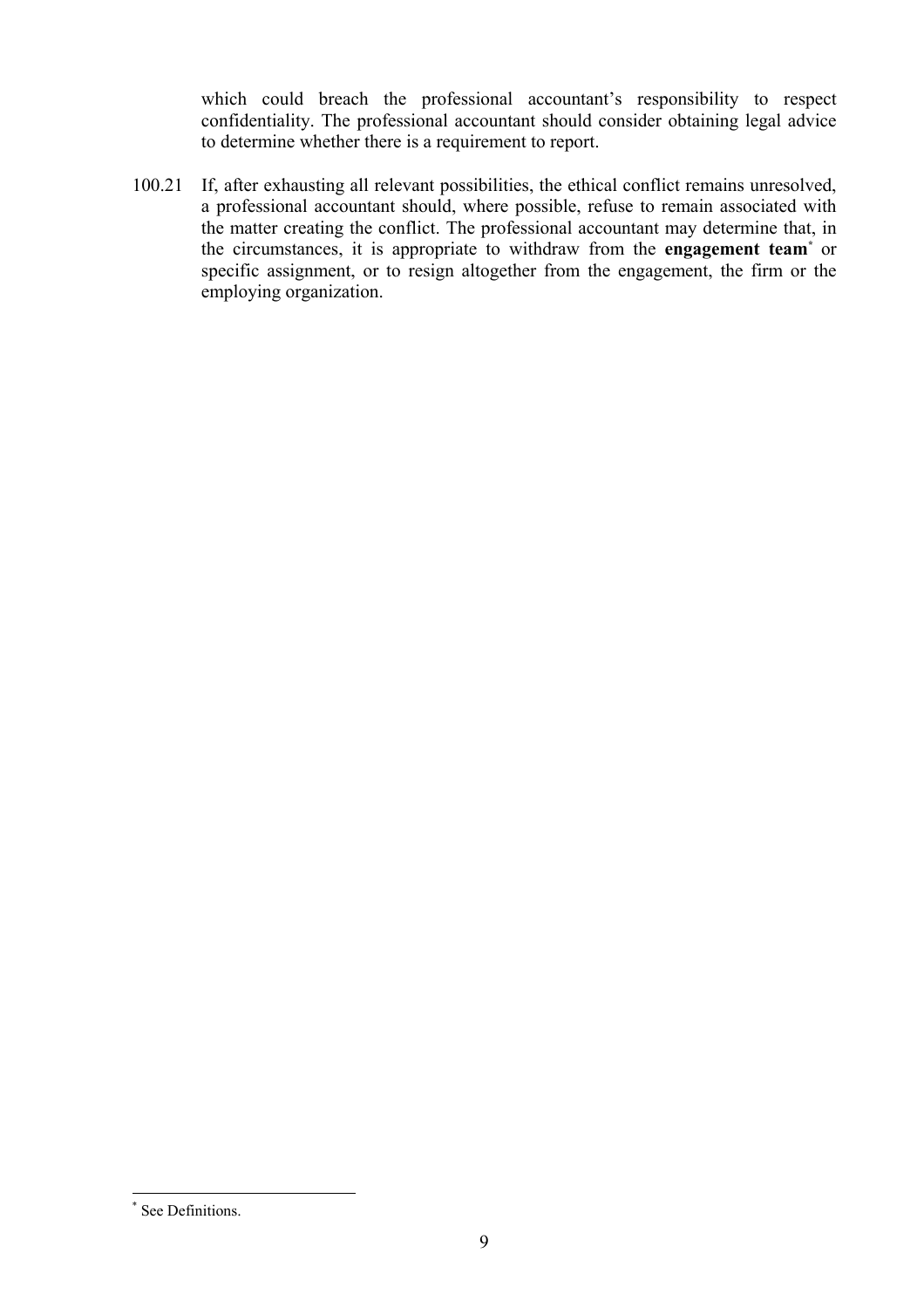# **Integrity**

- 110.1 The principle of integrity imposes an obligation on all professional accountants to be straightforward and honest in professional and business relationships. Integrity also implies fair dealing and truthfulness.
- 110.2 A professional accountant should not be associated with reports, returns, communications or other information where they believe that the information:
	- (a) Contains a materially false or misleading statement;
	- (b) Contains statements or information furnished recklessly; or
	- (c) Omits or obscures information required to be included where such omission or obscurity would be misleading.
- 110.3 A professional accountant will not be considered to be in breach of paragraph 110.2 if the professional accountant provides a modified report in respect of a matter contained in paragraph 110.2.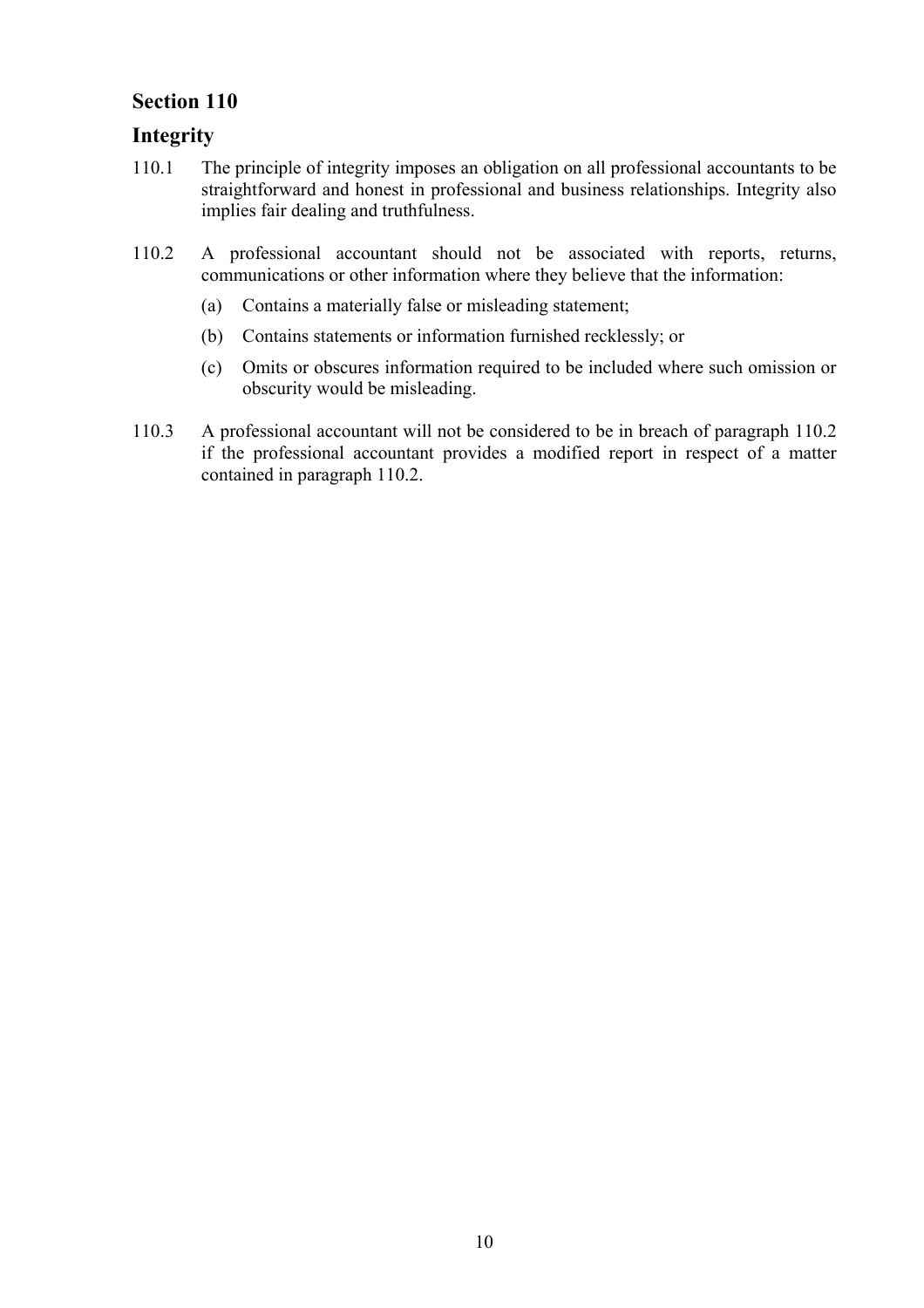# **Objectivity**

- 120.1 The principle of objectivity imposes an obligation on all professional accountants not to compromise their professional or business judgment because of bias, conflict of interest or the undue influence of others.
- 120.2 A professional accountant may be exposed to situations that may impair objectivity. It is impracticable to define and prescribe all such situations. Relationships that bias or unduly influence the professional judgment of the professional accountant should be avoided.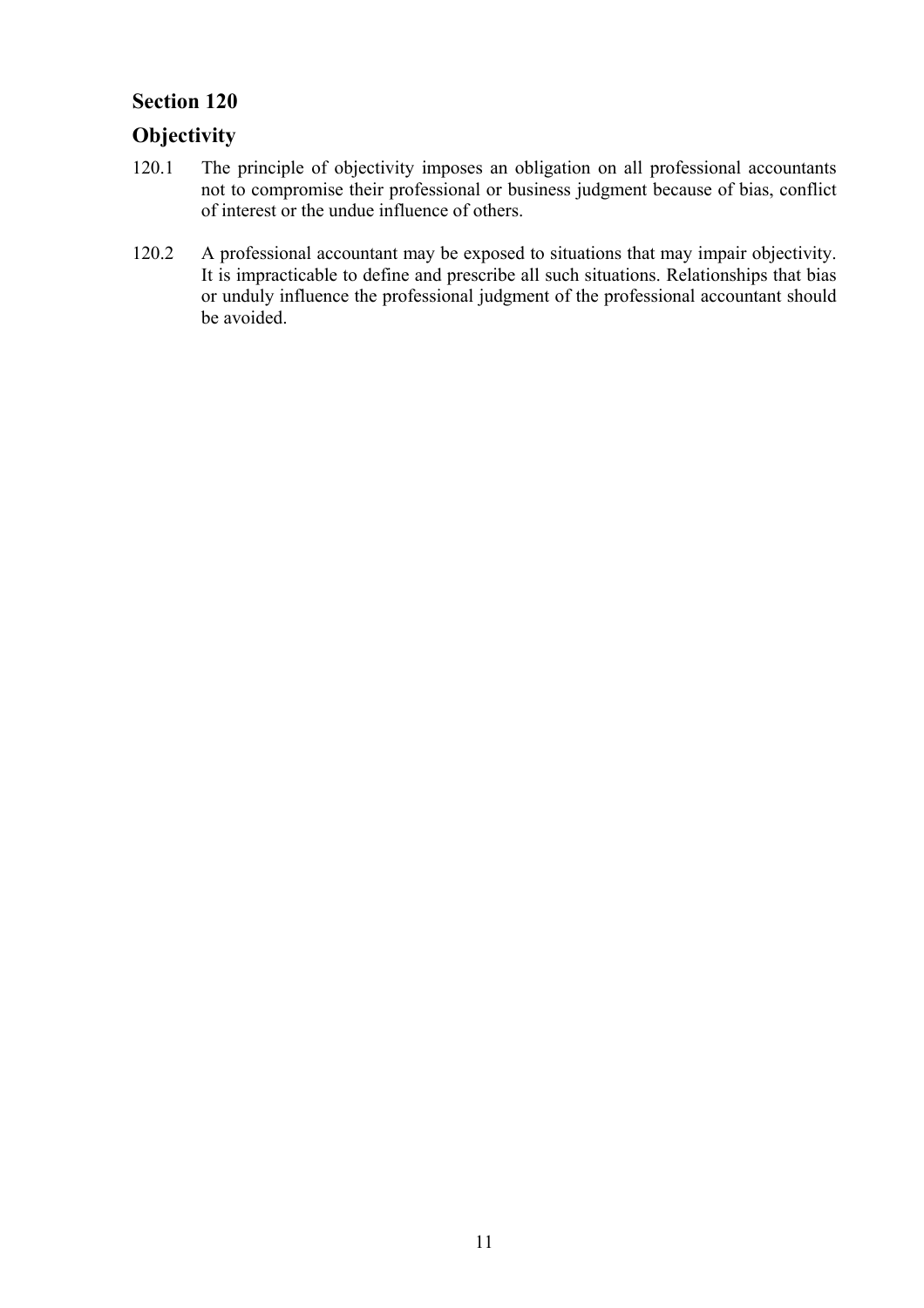### **Professional Competence and Due Care**

- 130.1 The principle of professional competence and due care imposes the following obligations on professional accountants:
	- (a) To maintain professional knowledge and skill at the level required to ensure that clients or employers receive competent professional service; and
	- (b) To act diligently in accordance with applicable technical and professional standards when providing professional services.
- 130.2 Competent professional service requires the exercise of sound judgment in applying professional knowledge and skill in the performance of such service. Professional competence may be divided into two separate phases:
	- (a) Attainment of professional competence; and
	- (b) Maintenance of professional competence.
- 130.3 The maintenance of professional competence requires a continuing awareness and an understanding of relevant technical professional and business developments. Continuing professional development develops and maintains the capabilities that enable a professional accountant to perform competently within the professional environments.
- 130.4 Diligence encompasses the responsibility to act in accordance with the requirements of an assignment, carefully, thoroughly and on a timely basis.
- 130.5 A professional accountant should take steps to ensure that those working under the professional accountant's authority in a professional capacity have appropriate training and supervision.
- 130.6 Where appropriate, a professional accountant should make clients, employers or other users of the professional services aware of limitations inherent in the services to avoid the misinterpretation of an expression of opinion as an assertion of fact.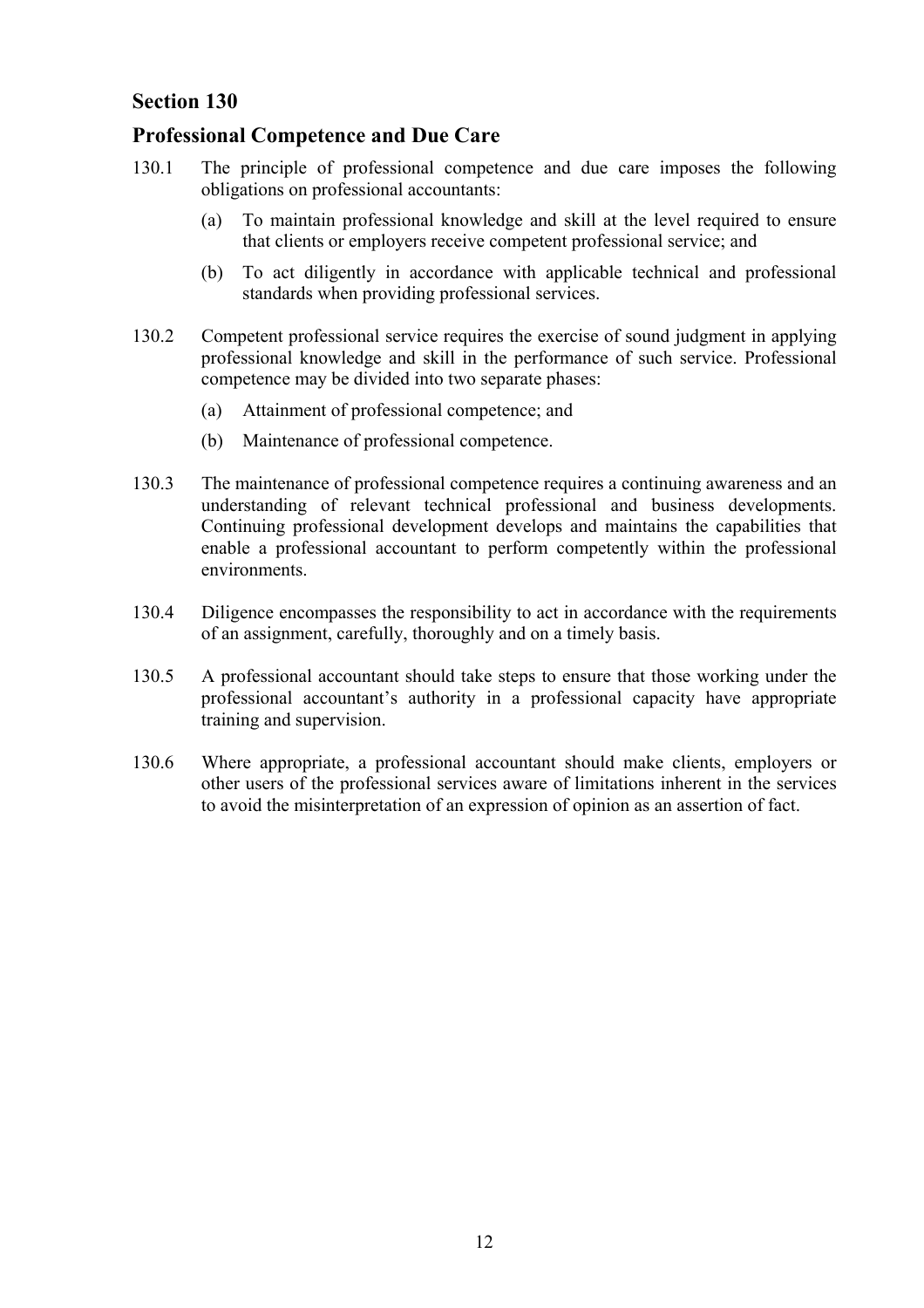# **Confidentiality**

- 140.1 The principle of confidentiality imposes an obligation on professional accountants to refrain from:
	- (a) Disclosing outside the firm or employing organization confidential information acquired as a result of professional and business relationships without proper and specific authority or unless there is a legal or professional right or duty to disclose; and
	- (b) Using confidential information acquired as a result of professional and business relationships to their personal advantage or the advantage of third parties.
- 140.2 A professional accountant should maintain confidentiality even in a social environment. The professional accountant should be alert to the possibility of inadvertent disclosure, particularly in circumstances involving long association with a business associate or a close or **immediate family\*** member.
- 140.3 A professional accountant should also maintain confidentiality of information disclosed by a prospective client or employer.
- 140.4 A professional accountant should also consider the need to maintain confidentiality of information within the firm or employing organization.
- 140.5 A professional accountant should take all reasonable steps to ensure that staff under the professional accountant's control and persons from whom advice and assistance is obtained respect the professional accountant's duty of confidentiality.
- 140.6 The need to comply with the principle of confidentiality continues even after the end of relationships between a professional accountant and a client or employer. When a professional accountant changes employment or acquires a new client, the professional accountant is entitled to use prior experience. The professional accountant should not, however, use or disclose any confidential information either acquired or received as a result of a professional or business relationship.
- 140.7 The following are circumstances where professional accountants are or may be required to disclose confidential information or when such disclosure may be appropriate:
	- (a) Disclosure is permitted by law and is authorized by the client or the employer;
	- (b) Disclosure is required by law, for example:
		- (i) Production of documents or other provision of evidence in the course of legal proceedings;
		- (ii) Disclosure to the appropriate public authorities of infringements of the law that come to light; and
	- (c) There is a professional duty or right to disclose, when not prohibited by law:
		- (i) To comply with the quality review of a member body or professional body;

<sup>\*</sup> See Definitions.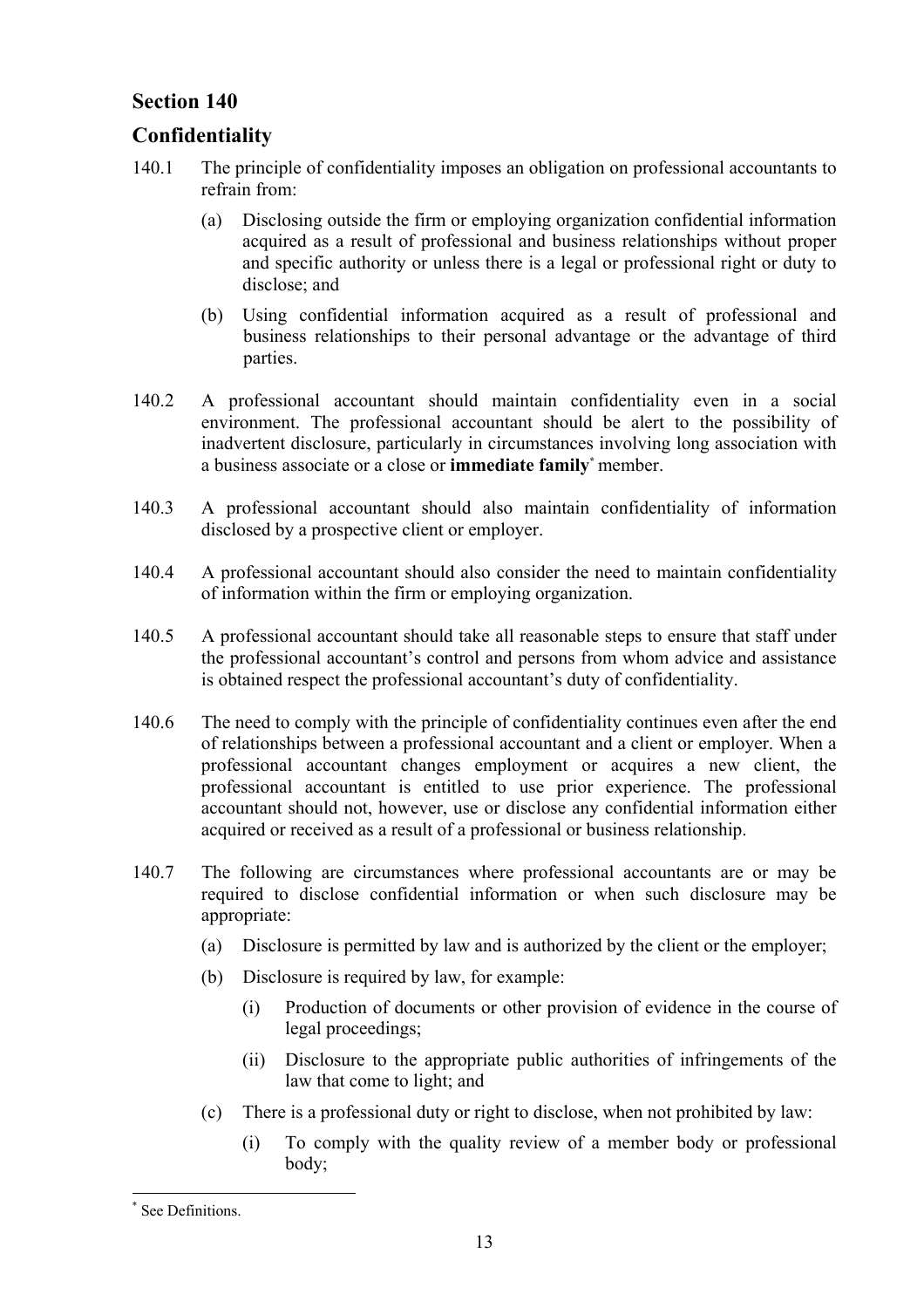- (ii) To respond to an inquiry or investigation by a member body or regulatory body;
- (iii) To protect the professional interests of a professional accountant in legal proceedings; or
- (iv) To comply with technical standards and ethics requirements.
- 140.8 In deciding whether to disclose confidential information, professional accountants should consider the following points:
	- (a) Whether the interests of all parties, including third parties whose interests may be affected, could be harmed if the client or employer consents to the disclosure of information by the professional accountant;
	- (b) Whether all the relevant information is known and substantiated, to the extent it is practicable; when the situation involves unsubstantiated facts, incomplete information or unsubstantiated conclusions, professional judgment should be used in determining the type of disclosure to be made, if any; and
	- (c) The type of communication that is expected and to whom it is addressed; in particular, professional accountants should be satisfied that the parties to whom the communication is addressed are appropriate recipients.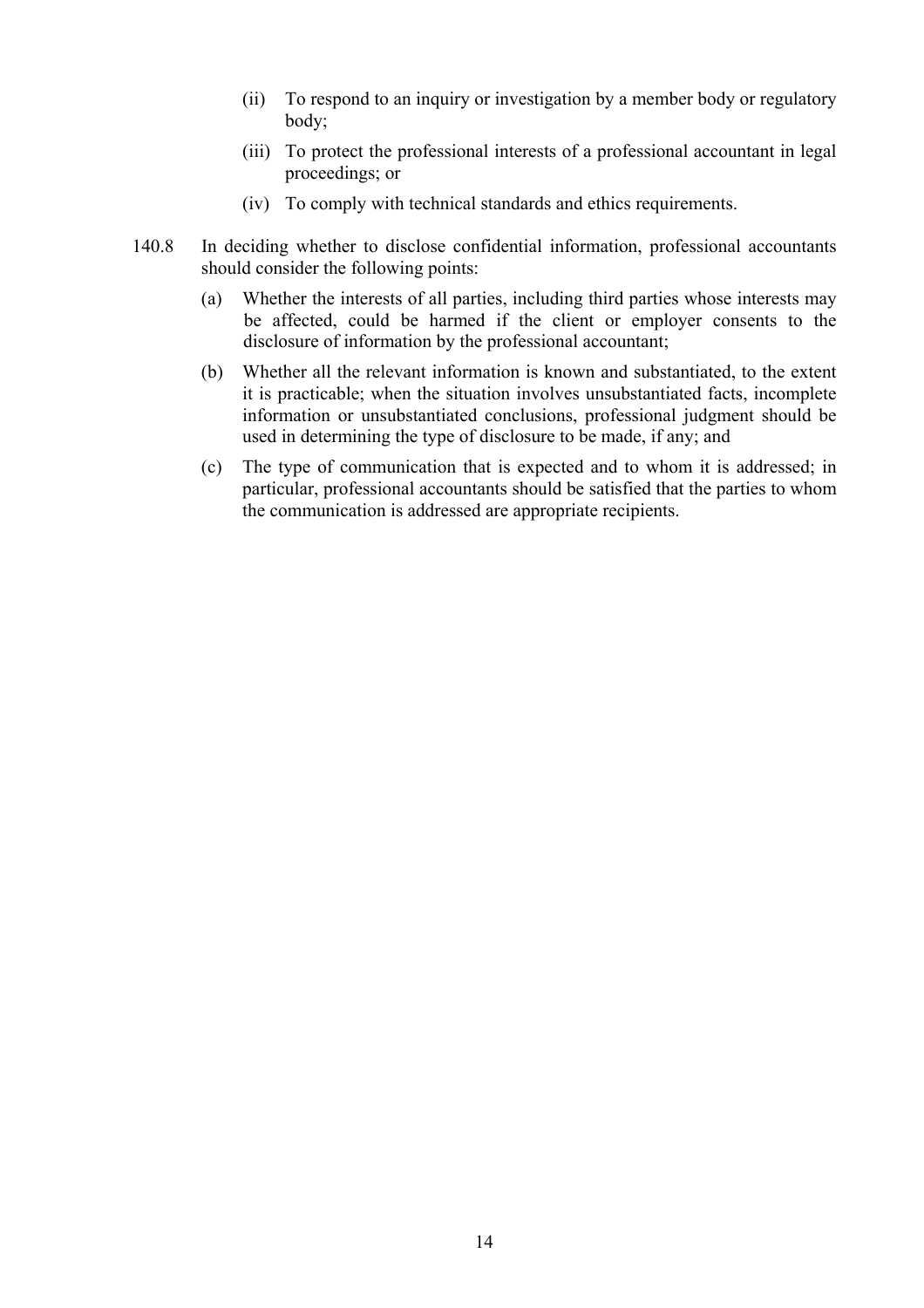#### **Professional Behavior**

- 150.1 The principle of professional behavior imposes an obligation on professional accountants to comply with relevant laws and regulations and avoid any action that may bring discredit to the profession. This includes actions which a reasonable and informed third party, having knowledge of all relevant information, would conclude negatively affects the good reputation of the profession.
- 150.2 In marketing and promoting themselves and their work, professional accountants should not bring the profession into disrepute. Professional accountants should be honest and truthful and should not:
	- (a) Make exaggerated claims for the services they are able to offer, the qualifications they possess, or experience they have gained; or
	- (b) Make disparaging references or unsubstantiated comparisons to the work of others.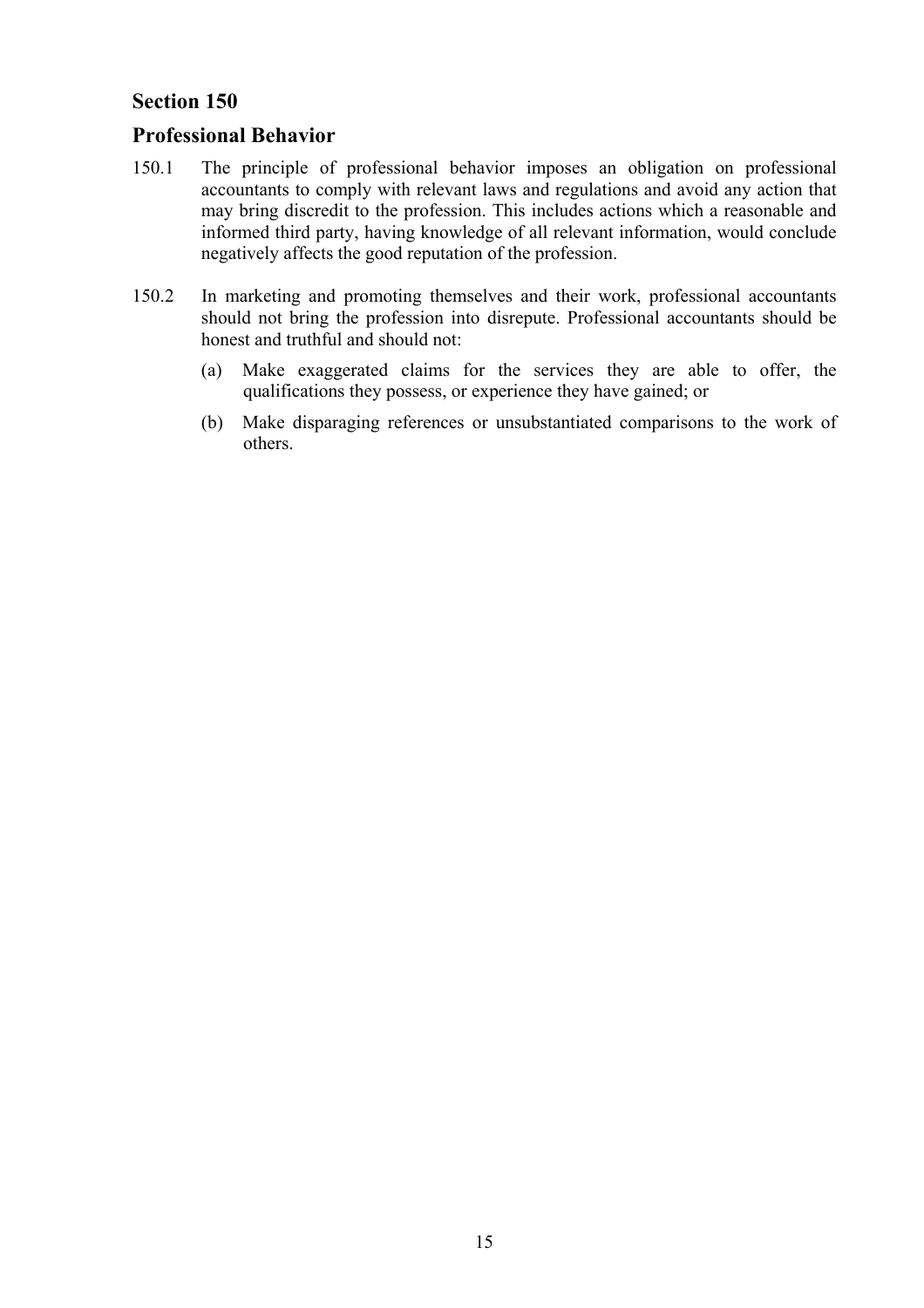# **PART B: PROFESSIONAL ACCOUNTANTS IN PUBLIC PRACTICE**

- Section 200 Introduction
- Section 210 Professional Appointment
- Section 220 Conflicts of Interest
- Section 230 Second Opinions
- Section 240 Fees and Other Types of Remuneration
- Section 250 Marketing Professional Services
- Section 260 Gifts and Hospitality
- Section 270 Custody of Client Assets
- Section 280 Objectivity–All Services
- Section 290 Independence–Assurance Engagements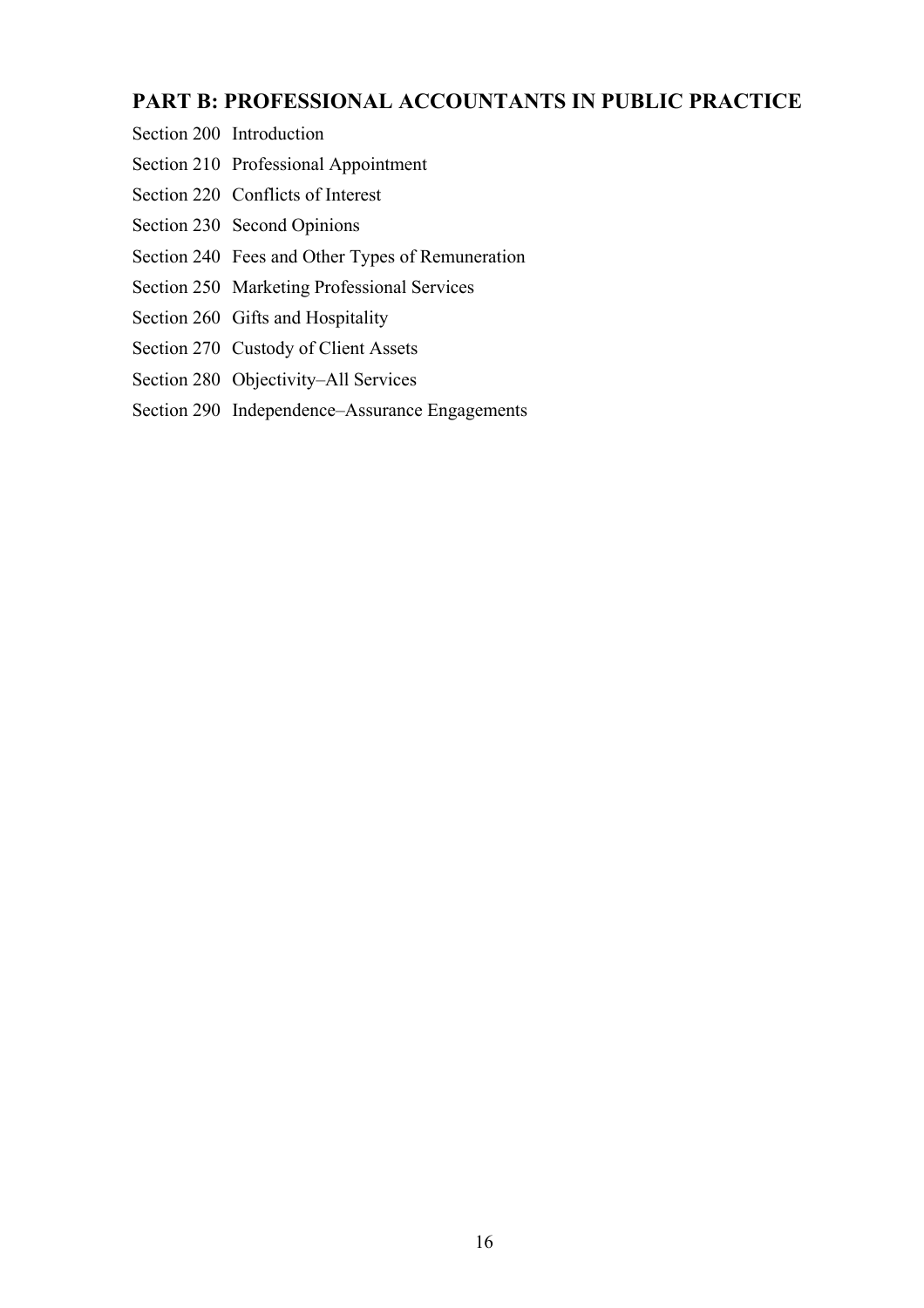# **Introduction**

- 200.1 This Part of the Code illustrates how the conceptual framework contained in Part A is to be applied by professional accountants in public practice. The examples in the following sections are not intended to be, nor should they be interpreted as, an exhaustive list of all circumstances experienced by a professional accountant in public practice that may create threats to compliance with the principles. Consequently, it is not sufficient for a professional accountant in public practice merely to comply with the examples presented; rather, the framework should be applied to the particular circumstances faced.
- 200.2 A professional accountant in public practice should not engage in any business, occupation or activity that impairs or might impair integrity, objectivity or the good reputation of the profession and as a result would be incompatible with the rendering of professional services.

#### **Threats and Safeguards**

- 200.3 Compliance with the fundamental principles may potentially be threatened by a broad range of circumstances. Many threats fall into the following categories:
	- (a) Self-interest;
	- (b) Self-review;
	- (c) Advocacy;
	- (d) Familiarity; and
	- (e) Intimidation.

These threats are discussed further in Part A of this Code.

 The nature and significance of the threats may differ depending on whether they arise in relation to the provision of services to a **financial statement audit client\*** , a non-financial statement audit **assurance client\*** or a non-assurance client.

- 200.4 Examples of circumstances that may create self-interest threats for a professional accountant in public practice include, but are not limited to:
	- A **financial interest\*** in a client or jointly holding a financial interest with a client.
	- Undue dependence on total fees from a client.
	- Having a close business relationship with a client.
	- Concern about the possibility of losing a client.
	- Potential employment with a client.
	- **Contingent fees\*** relating to an **assurance engagemen**t.**\***
	- A loan to or from an assurance client or any of its directors or officers.

 $\overline{a}$ \* See Definitions.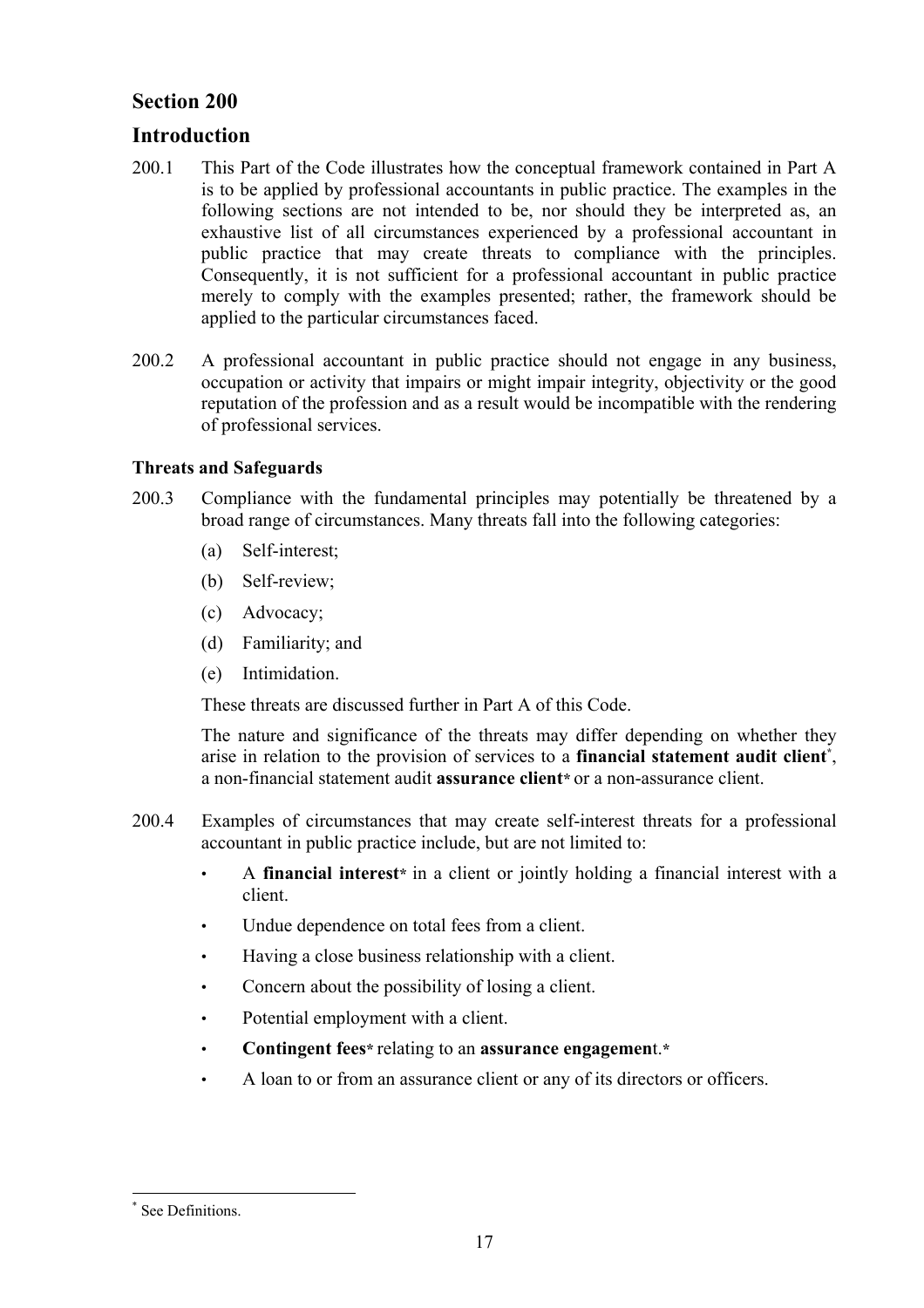- 200.5 Examples of circumstances that may create self-review threats include, but are not limited to:
	- The discovery of a significant error during a re-evaluation of the work of the professional accountant in public practice.
	- Reporting on the operation of financial systems after being involved in their design or implementation.
	- Having prepared the original data used to generate records that are the subject matter of the engagement.
	- A member of the **assurance team\*** being, or having recently been, a **director or officer\*** of that client.
	- A member of the assurance team being, or having recently been, employed by the client in a position to exert direct and significant influence over the subject matter of the engagement.
	- Performing a service for a client that directly affects the subject matter of the assurance engagement.
- 200.6 Examples of circumstances that may create advocacy threats include, but are not limited to:
	- Promoting shares in a **listed entity\*** when that entity is a financial statement audit client.
	- Acting as an advocate on behalf of an assurance client in litigation or disputes with third parties.
- 200.7 Examples of circumstances that may create familiarity threats include, but are not limited to:
	- A member of the engagement team having a close or immediate family relationship with a director or officer of the client.
	- A member of the engagement team having a close or immediate family relationship with an employee of the client who is in a position to exert direct and significant influence over the subject matter of the engagement.
	- A former partner of the firm being a director or officer of the client or an employee in a position to exert direct and significant influence over the subject matter of the engagement.
	- Accepting gifts or preferential treatment from a client, unless the value is clearly insignificant.
	- Long association of senior personnel with the assurance client.
- 200.8 Examples of circumstances that may create intimidation threats include, but are not limited to:
	- Being threatened with dismissal or replacement in relation to a client engagement.
	- Being threatened with litigation.
	- Being pressured to reduce inappropriately the extent of work performed in order to reduce fees.

<sup>\*</sup> See Definitions.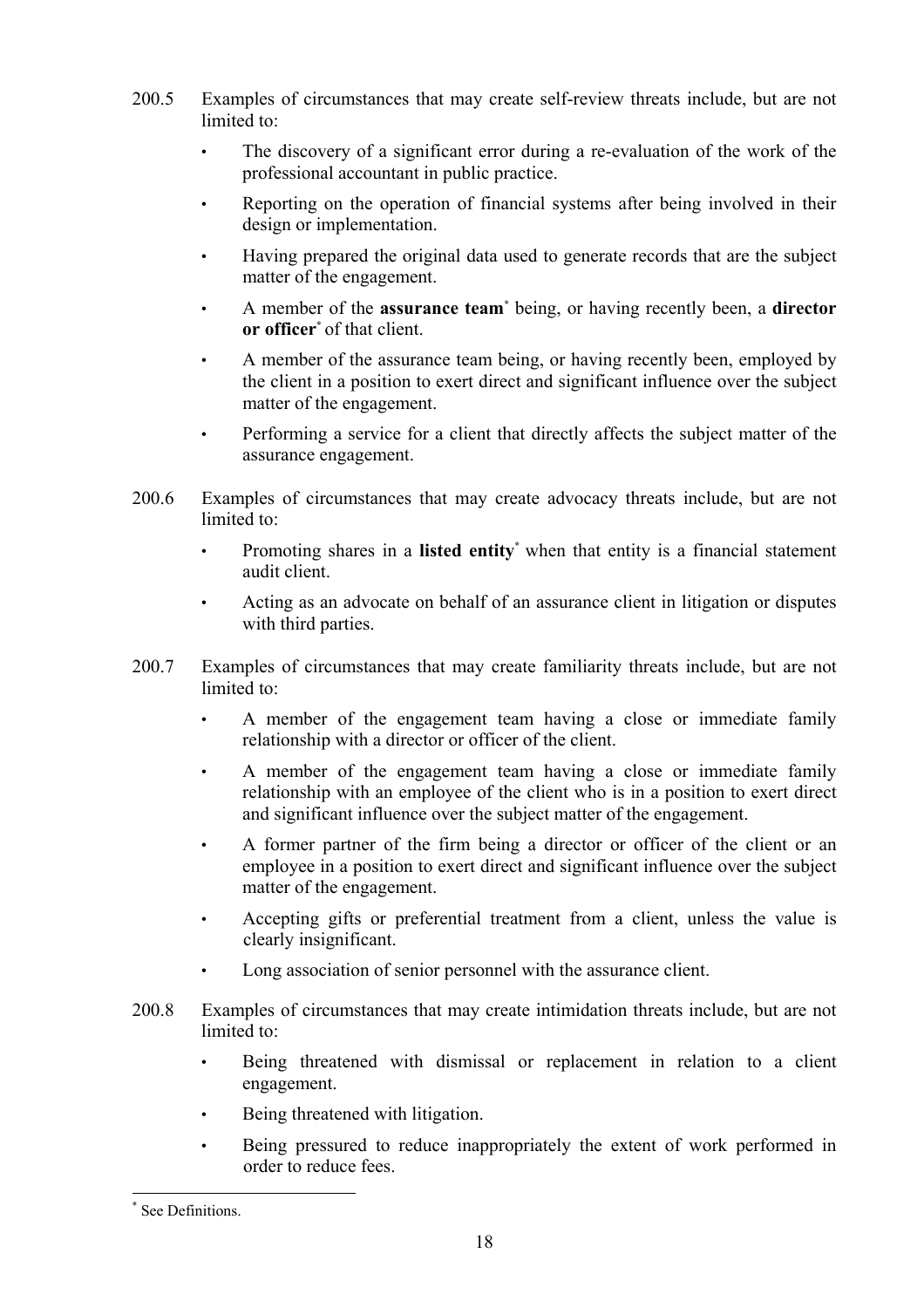- 200.9 A professional accountant in public practice may also find that specific circumstances give rise to unique threats to compliance with one or more of the fundamental principles. Such unique threats obviously cannot be categorized. In either professional or business relationships, a professional accountant in public practice should always be on the alert for such circumstances and threats.
- 200.10 Safeguards that may eliminate or reduce threats to an acceptable level fall into two broad categories:
	- (a) Safeguards created by the profession, legislation or regulation; and
	- (b) Safeguards in the work environment.

 Examples of safeguards created by the profession, legislation or regulation are described in paragraph 100.12 of Part A of this Code.

- 200.11 In the work environment, the relevant safeguards will vary depending on the circumstances. Work environment safeguards comprise firm-wide safeguards and engagement specific safeguards. A professional accountant in public practice should exercise judgment to determine how to best deal with an identified threat. In exercising this judgment a professional accountant in public practice should consider what a reasonable and informed third party, having knowledge of all relevant information, including the significance of the threat and the safeguards applied, would reasonably conclude to be acceptable. This consideration will be affected by matters such as the significance of the threat, the nature of the engagement and the structure of the firm.
- 200.12 Firm-wide safeguards in the work environment may include:
	- Leadership of the firm that stresses the importance of compliance with the fundamental principles.
	- Leadership of the firm that establishes the expectation that members of an assurance team will act in the public interest.
	- Policies and procedures to implement and monitor quality control of engagements.
	- Documented policies regarding the identification of threats to compliance with the fundamental principles, the evaluation of the significance of these threats and the identification and the application of safeguards to eliminate or reduce the threats, other than those that are clearly insignificant, to an acceptable level.
	- For firms that perform assurance engagements, documented **independence\*** policies regarding the identification of threats to independence, the evaluation of the significance of these threats and the evaluation and application of safeguards to eliminate or reduce the threats, other than those that are clearly insignificant, to an acceptable level.
	- Documented internal policies and procedures requiring compliance with the fundamental principles.
	- Policies and procedures that will enable the identification of interests or relationships between the firm or members of engagement teams and clients.
	- Policies and procedures to monitor and, if necessary, manage the reliance on revenue received from a single client.

<sup>\*</sup> See Definitions.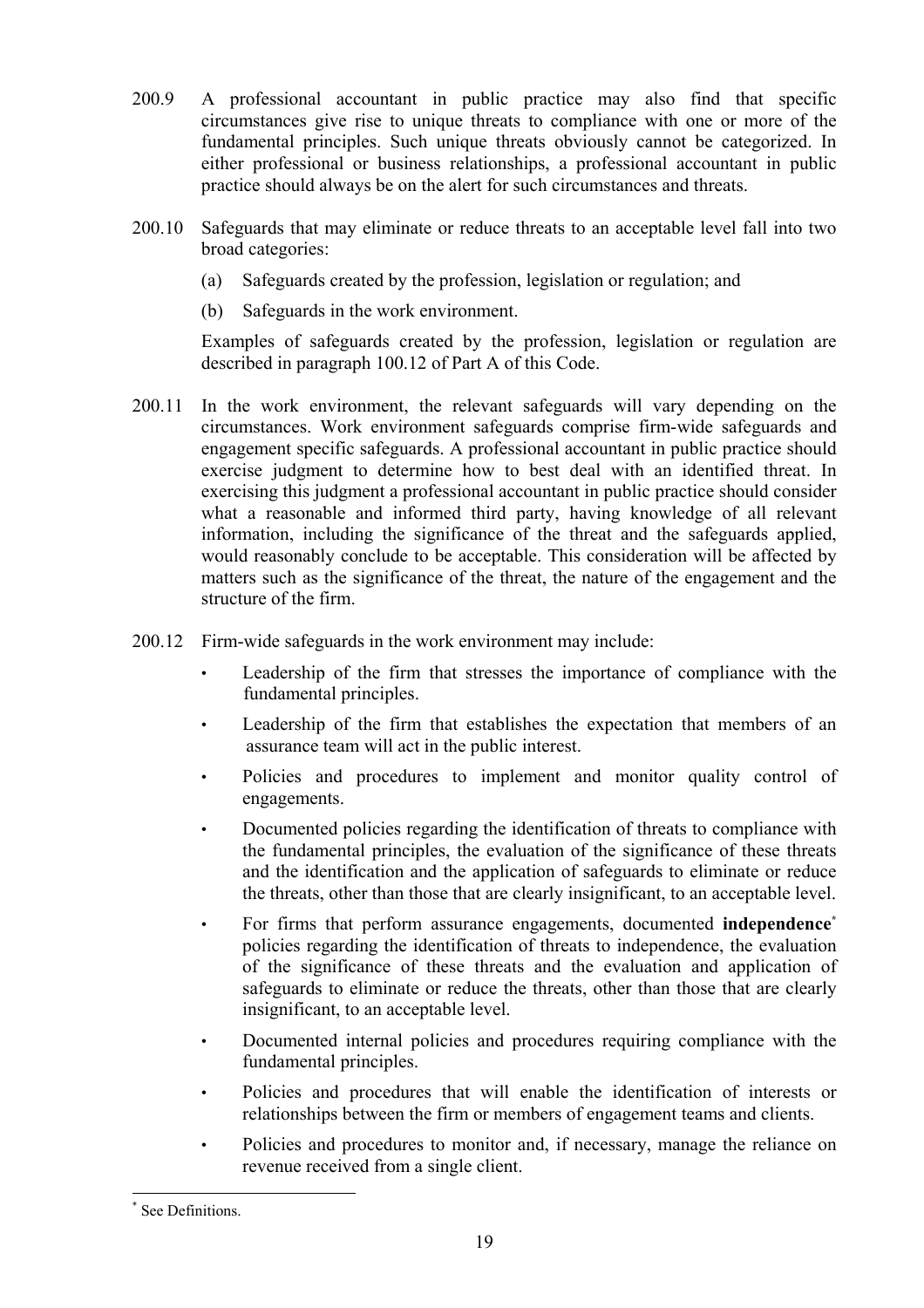- Using different partners and engagement teams with separate reporting lines for the provision of non-assurance services to an assurance client.
- Policies and procedures to prohibit individuals who are not members of an engagement team from inappropriately influencing the outcome of the engagement.
- Timely communication of a firm's policies and procedures, including any changes to them, to all partners and professional staff, and appropriate training and education on such policies and procedures.
- Designating a member of senior management to be responsible for overseeing the adequate functioning of the firm's quality control system.
- Advising partners and professional staff of those assurance clients and related entities from which they must be independent.
- A disciplinary mechanism to promote compliance with policies and procedures.
- Published policies and procedures to encourage and empower staff to communicate to senior levels within the firm any issue relating to compliance with the fundamental principles that concerns them.
- 200.13 Engagement-specific safeguards in the work environment may include:
	- Involving an additional professional accountant to review the work done or otherwise advise as necessary.
	- Consulting an independent third party, such as a committee of independent directors, a professional regulatory body or another professional accountant.
	- Discussing ethical issues with those charged with governance of the client.
	- Disclosing to those charged with governance of the client the nature of services provided and extent of fees charged.
	- Involving another firm to perform or re-perform part of the engagement.
	- Rotating senior assurance team personnel.
- 200.14 Depending on the nature of the engagement, a professional accountant in public practice may also be able to rely on safeguards that the client has implemented. However it is not possible to rely solely on such safeguards to reduce threats to an acceptable level.
- 200.15 Safeguards within the client's systems and procedures may include:
	- When a client appoints a firm in public practice to perform an engagement, persons other than management ratify or approve the appointment.
	- The client has competent employees with experience and seniority to make managerial decisions.
	- The client has implemented internal procedures that ensure objective choices in commissioning non-assurance engagements.
	- The client has a corporate governance structure that provides appropriate oversight and communications regarding the firm's services.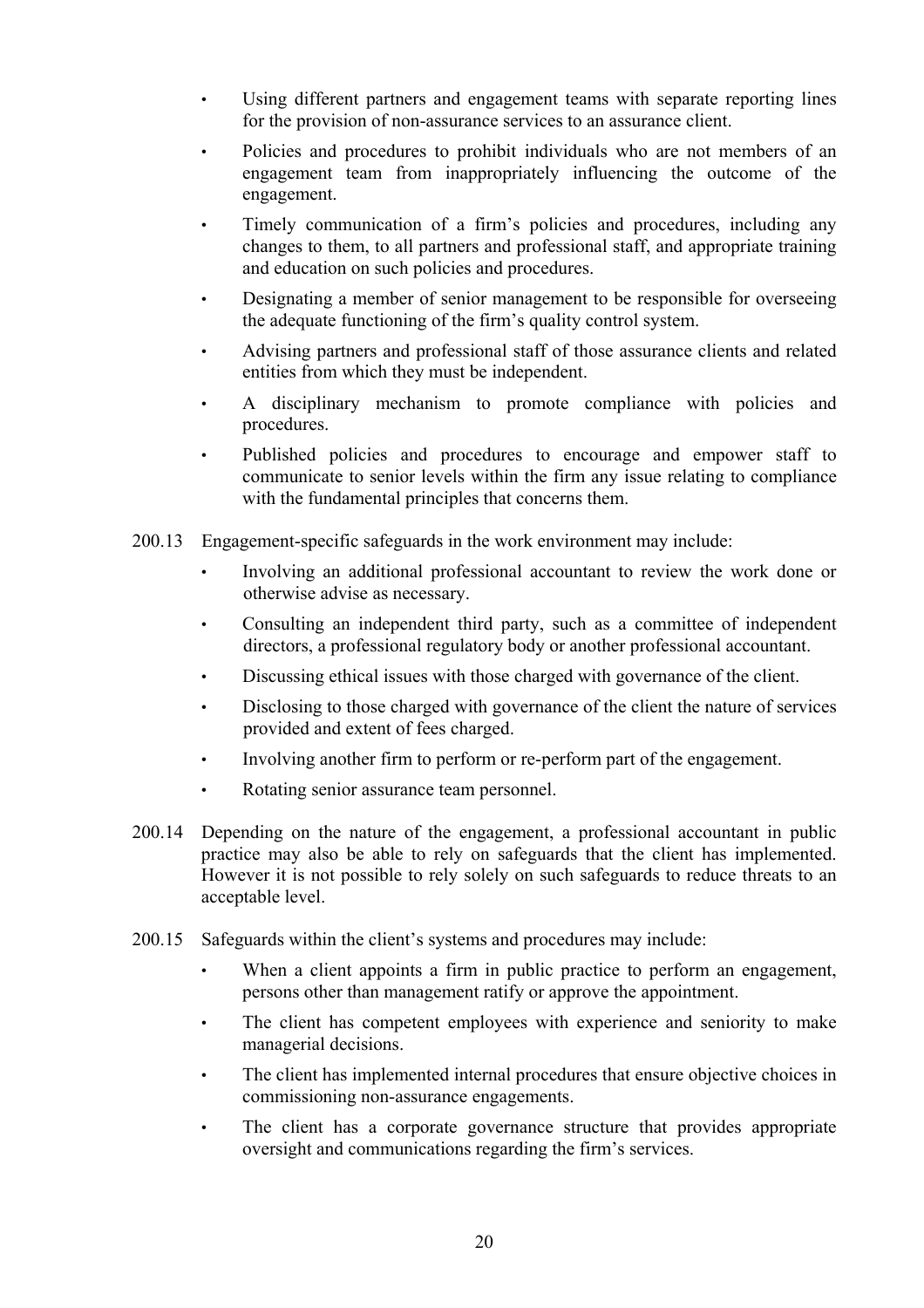## **Professional Appointment**

#### **Client Acceptance**

- 210.1 Before accepting a new client relationship, a professional accountant in public practice should consider whether acceptance would create any threats to compliance with the fundamental principles. Potential threats to integrity or professional behavior may be created from, for example, questionable issues associated with the client (its owners, management and activities).
- 210.2 Client issues that, if known, could threaten compliance with the fundamental principles include, for example, client involvement in illegal activities (such as money laundering), dishonesty or questionable financial reporting practices.
- 210.3 The significance of any threats should be evaluated. If identified threats are other than clearly insignificant, safeguards should be considered and applied as necessary to eliminate them or reduce them to an acceptable level.
- 210.4 Appropriate safeguards may include obtaining knowledge and understanding of the client, its owners, managers and those responsible for its governance and business activities, or securing the client's commitment to improve corporate governance practices or internal controls.
- 210.5 Where it is not possible to reduce the threats to an acceptable level, a professional accountant in public practice should decline to enter into the client relationship.
- 210.6 Acceptance decisions should be periodically reviewed for recurring client engagements.

#### **Engagement Acceptance**

- 210.7 A professional accountant in public practice should agree to provide only those services that the professional accountant in public practice is competent to perform. Before accepting a specific client engagement, a professional accountant in public practice should consider whether acceptance would create any threats to compliance with the fundamental principles. For example, a self-interest threat to professional competence and due care is created if the engagement team does not possess, or cannot acquire, the competencies necessary to properly carry out the engagement.
- 210.8 A professional accountant in public practice should evaluate the significance of identified threats and, if they are other than clearly insignificant, safeguards should be applied as necessary to eliminate them or reduce them to an acceptable level. Such safeguards may include:
	- Acquiring an appropriate understanding of the nature of the client's business, the complexity of its operations, the specific requirements of the engagement and the purpose, nature and scope of the work to be performed.
	- Acquiring knowledge of relevant industries or subject matters.
	- Possessing or obtaining experience with relevant regulatory or reporting requirements.
	- Assigning sufficient staff with the necessary competencies.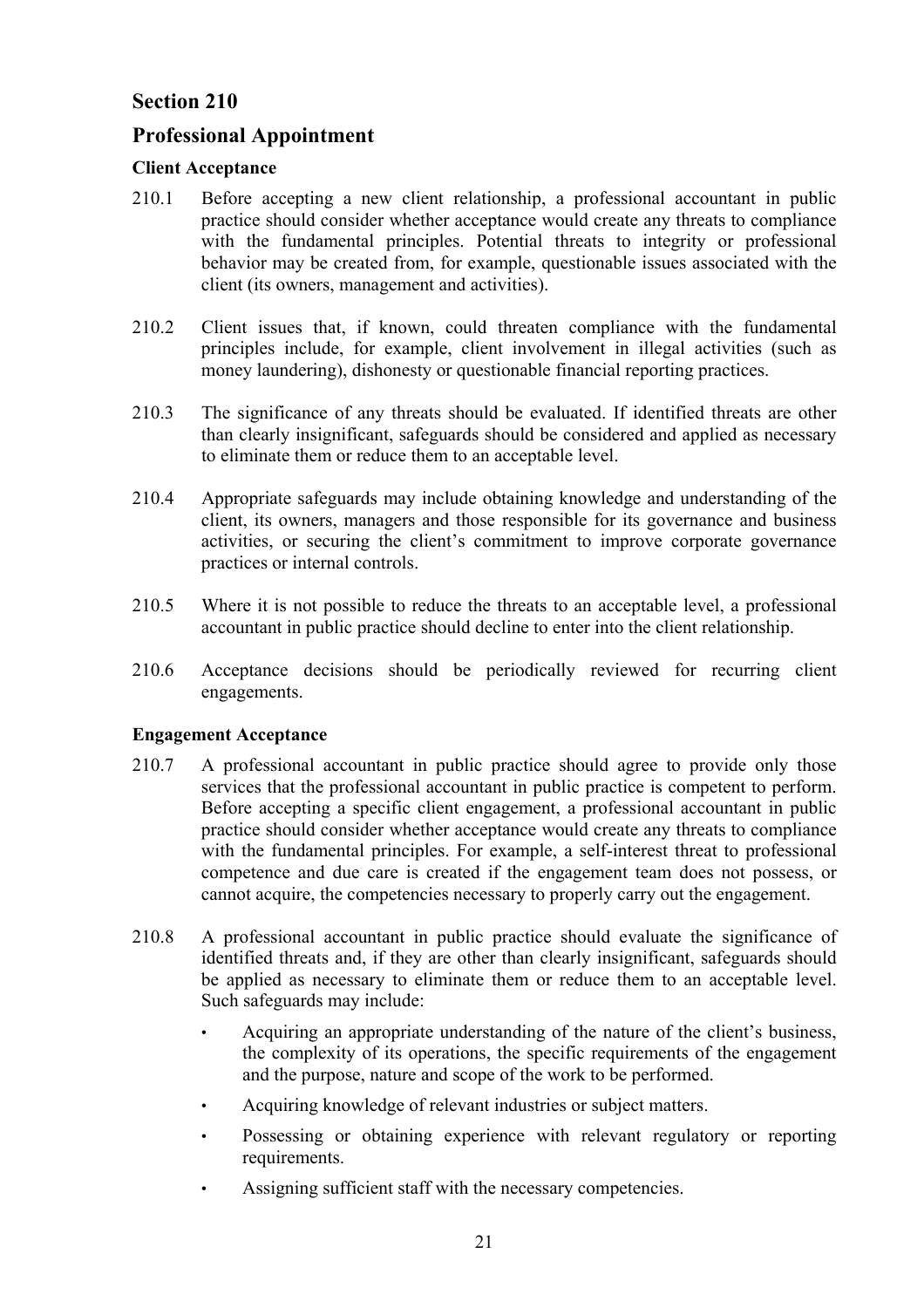- Using experts where necessary.
- Agreeing on a realistic time frame for the performance of the engagement.
- Complying with quality control policies and procedures designed to provide reasonable assurance that specific engagements are accepted only when they can be performed competently.
- 210.9 When a professional accountant in public practice intends to rely on the advice or work of an expert, the professional accountant in public practice should evaluate whether such reliance is warranted. The professional accountant in public practice should consider factors such as reputation, expertise, resources available and applicable professional and ethical standards. Such information may be gained from prior association with the expert or from consulting others.

#### **Changes in a Professional Appointment**

- 210.10 A professional accountant in public practice who is asked to replace another professional accountant in public practice, or who is considering tendering for an engagement currently held by another professional accountant in public practice, should determine whether there are any reasons, professional or other, for not accepting the engagement, such as circumstances that threaten compliance with the fundamental principles. For example, there may be a threat to professional competence and due care if a professional accountant in public practice accepts the engagement before knowing all the pertinent facts.
- 210.11 The significance of the threats should be evaluated. Depending on the nature of the engagement, this may require direct communication with the **existing accountant\*** to establish the facts and circumstances behind the proposed change so that the professional accountant in public practice can decide whether it would be appropriate to accept the engagement. For example, the apparent reasons for the change in appointment may not fully reflect the facts and may indicate disagreements with the existing accountant that may influence the decision as to whether to accept the appointment.
- 210.12 An existing accountant is bound by confidentiality. The extent to which the professional accountant in public practice can and should discuss the affairs of a client with a proposed accountant will depend on the nature of the engagement and on:
	- (a) Whether the client's permission to do so has been obtained; or
	- (b) The legal or ethical requirements relating to such communications and disclosure, which may vary by jurisdiction.
- 210.13 In the absence of specific instructions by the client, an existing accountant should not ordinarily volunteer information about the client's affairs. Circumstances where it may be appropriate to disclose confidential information are set out in Section 140 of Part A of this Code.
- 210.14 If identified threats are other than clearly insignificant, safeguards should be considered and applied as necessary to eliminate them or reduce them to an acceptable level.

 $\overline{a}$ \* See Definitions.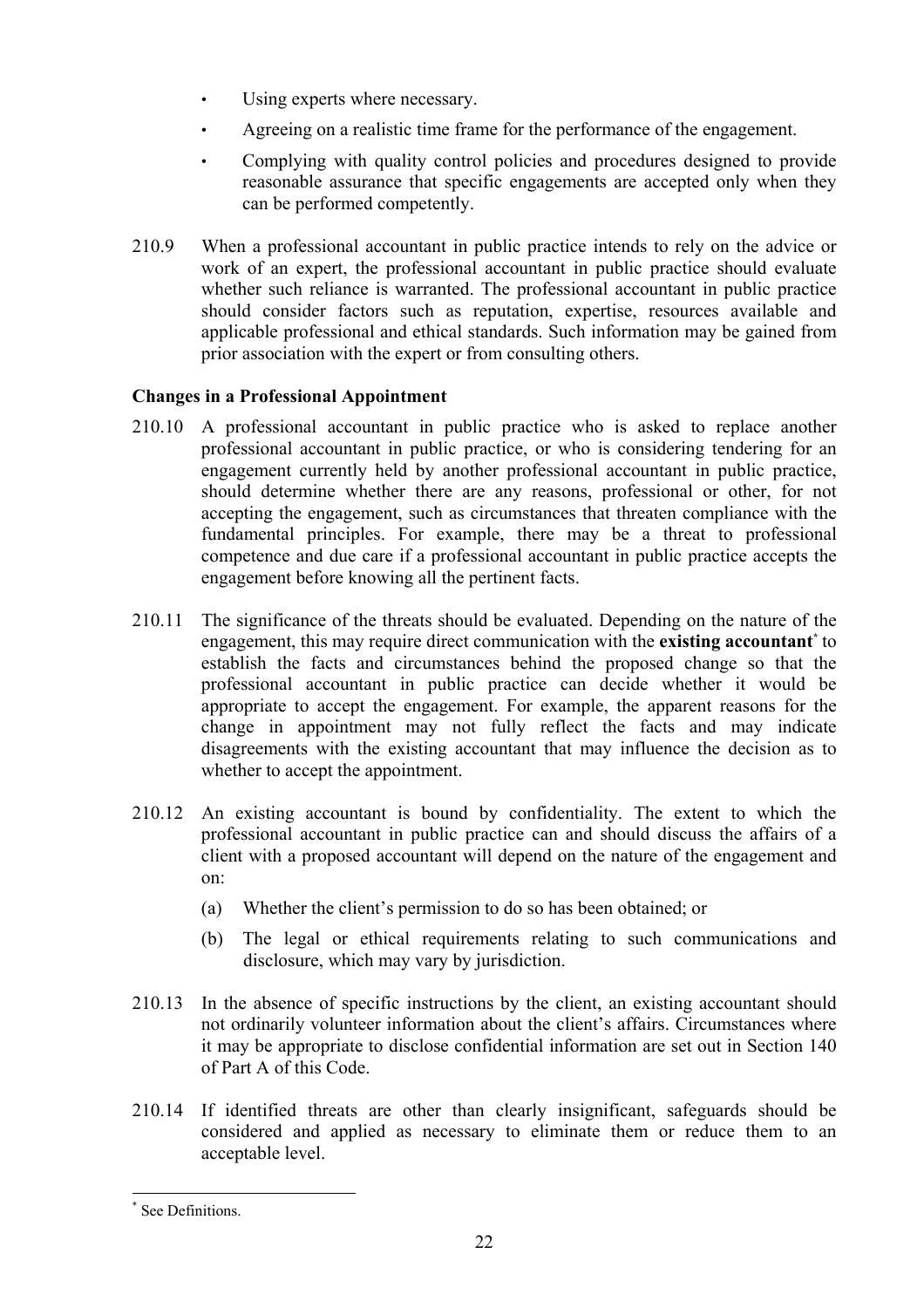#### 210.15 Such safeguards may include:

Discussing the client's affairs fully and freely with the existing accountant;

Asking the existing accountant to provide known information on any facts or circumstances, that, in the existing accountant's opinion, the proposed accountant should be aware of before deciding whether to accept the engagement;

When replying to requests to submit tenders, stating in the tender that, before accepting the engagement, contact with the existing accountant will be requested so that inquiries may be made as to whether there are any professional or other reasons why the appointment should not be accepted.

- 210.16 A professional accountant in public practice will ordinarily need to obtain the client's permission, preferably in writing, to initiate discussion with an existing accountant. Once that permission is obtained, the existing accountant should comply with relevant legal and other regulations governing such requests. Where the existing accountant provides information, it should be provided honestly and unambiguously. If the proposed accountant is unable to communicate with the existing accountant, the proposed accountant should try to obtain information about any possible threats by other means such as through inquiries of third parties or background investigations on senior management or those charged with governance of the client.
- 210.17 Where the threats cannot be eliminated or reduced to an acceptable level through the application of safeguards, a professional accountant in public practice should, unless there is satisfaction as to necessary facts by other means, decline the engagement.
- 210.18 A professional accountant in public practice may be asked to undertake work that is complementary or additional to the work of the existing accountant. Such circumstances may give rise to potential threats to professional competence and due care resulting from, for example, a lack of or incomplete information. Safeguards against such threats include notifying the existing accountant of the proposed work, which would give the existing accountant the opportunity to provide any relevant information needed for the proper conduct of the work.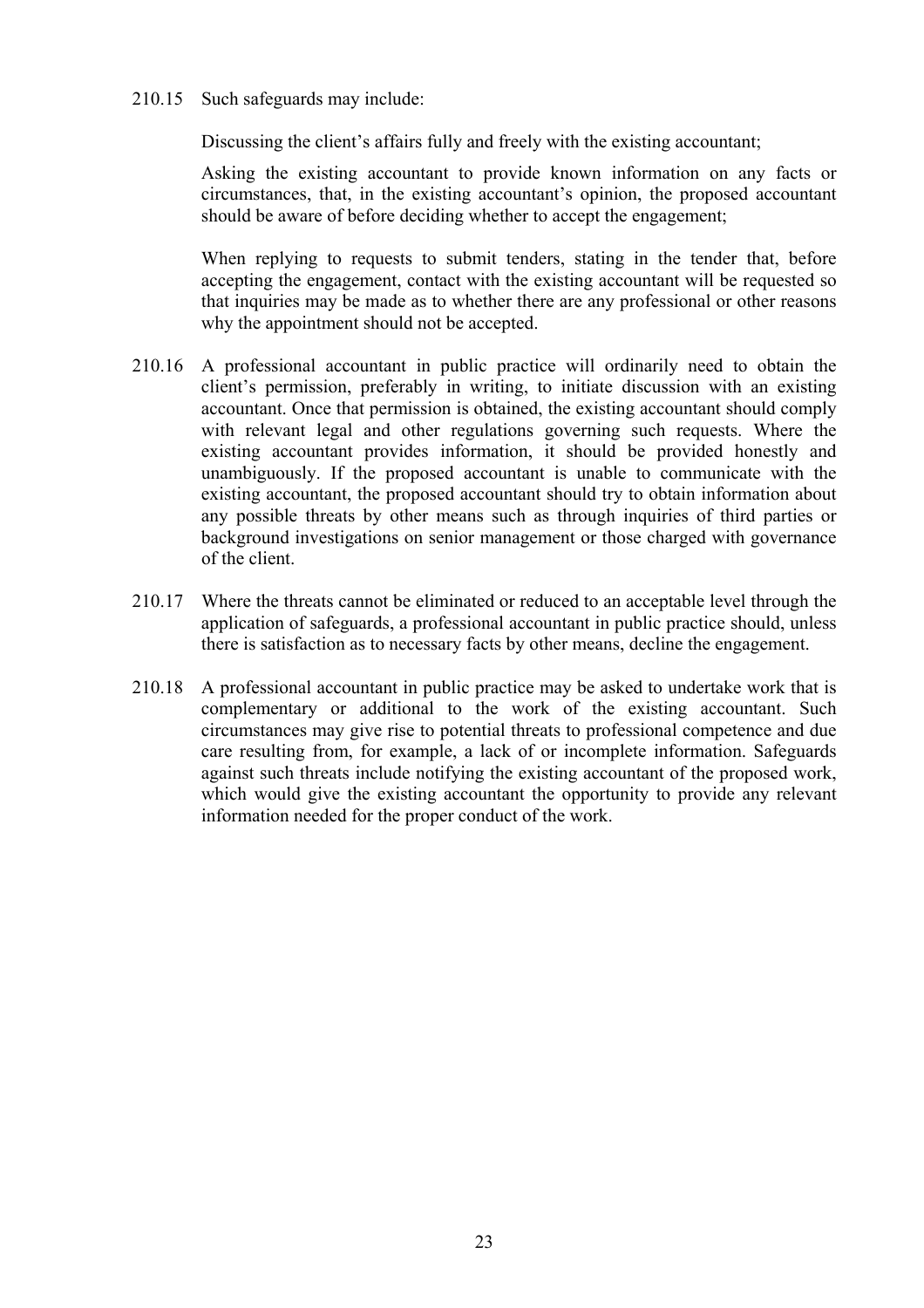### **Conflicts of Interest**

- 220.1 A professional accountant in public practice should take reasonable steps to identify circumstances that could pose a conflict of interest. Such circumstances may give rise to threats to compliance with the fundamental principles. For example, a threat to objectivity may be created when a professional accountant in public practice competes directly with a client or has a joint venture or similar arrangement with a major competitor of a client. A threat to objectivity or confidentiality may also be created when a professional accountant in public practice performs services for clients whose interests are in conflict or the clients are in dispute with each other in relation to the matter or transaction in question.
- 220.2 A professional accountant in public practice should evaluate the significance of any threats. Evaluation includes considering, before accepting or continuing a client relationship or specific engagement, whether the professional accountant in public practice has any business interests, or relationships with the client or a third party that could give rise to threats. If threats are other than clearly insignificant, safeguards should be considered and applied as necessary to eliminate them or reduce them to an acceptable level.
- 220.3 Depending upon the circumstances giving rise to the conflict, safeguards should ordinarily include the professional t accountan public practice:
	- (a) Notifying the client of the firm's business interest or activities that may represent a conflict of interest, and obtaining their consent to act in such circumstances; or
	- (b) Notifying all known relevant parties that the professional accountant in public practice is acting for two or more parties in respect of a matter where their respective interests are in conflict, and obtaining their consent to so act; or
	- (c) Notifying the client that the professional accountant in public practice does not act exclusively for any one client in the provision of proposed services (for example, in a particular market sector or with respect to a specific service) and obtaining their consent to so act.
- 220.4 The following additional safeguards should also be considered:
	- (a) The use of separate engagement teams; and
	- (b) Procedures to prevent access to information (e.g., strict physical separation of such teams, confidential and secure data filing); and
	- (c) Clear guidelines for members of the engagement team on issues of security and confidentiality; and
	- (d) The use of confidentiality agreements signed by employees and partners of the firm; and
	- (e) Regular review of the application of safeguards by a senior individual not involved with relevant client engagements.
- 220.5 Where a conflict of interest poses a threat to one or more of the fundamental principles, including objectivity, confidentiality or professional behavior, that cannot be eliminated or reduced to an acceptable level through the application of safeguards, the professional accountant in public practice should conclude that it is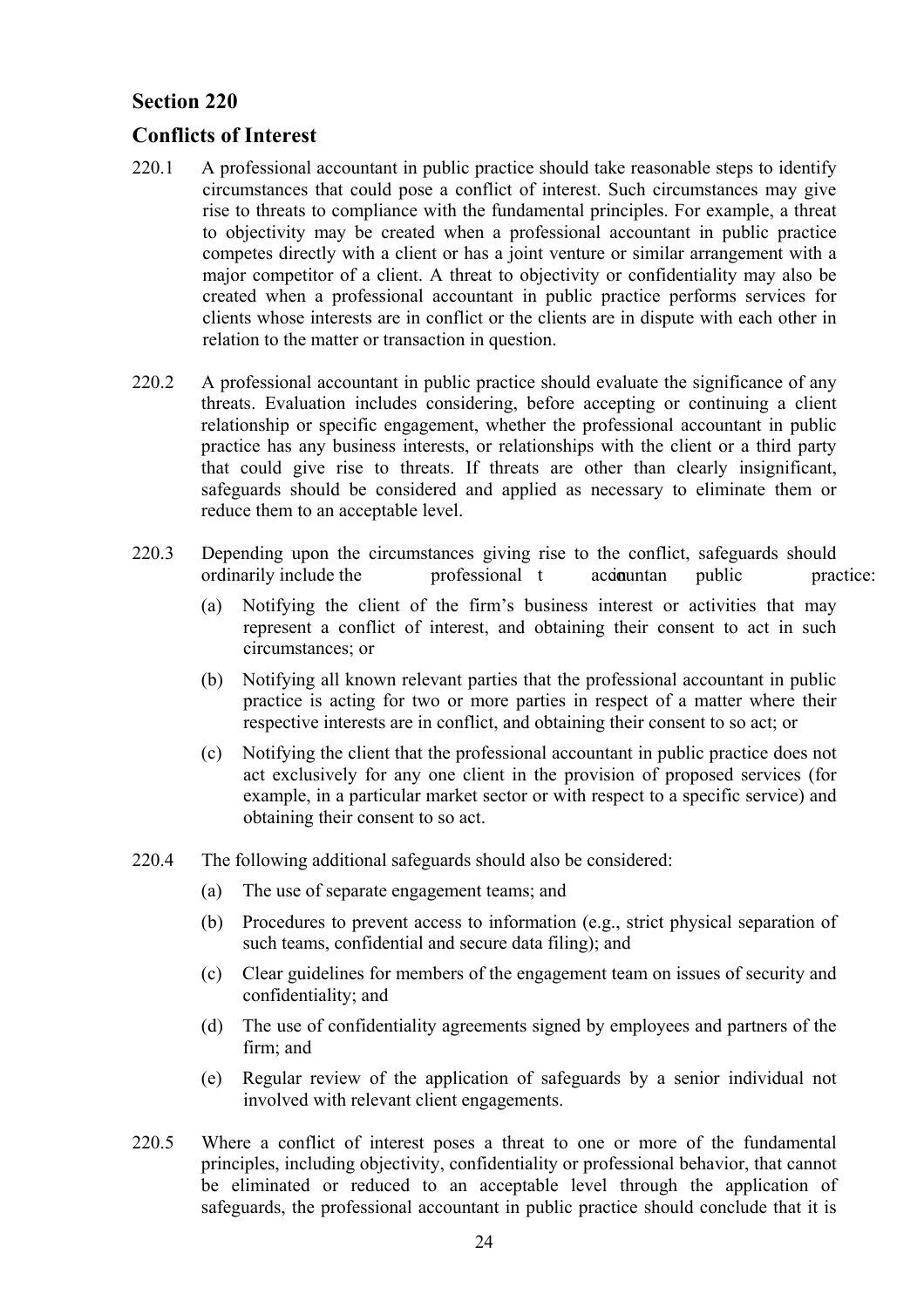not appropriate to accept a specific engagement or that resignation from one or more conflicting engagements is required.

220.6 Where a professional accountant in public practice has requested consent from a client to act for another party (which may or may not be an existing client) in respect of a matter where the respective interests are in conflict and that consent has been refused by the client, then they must not continue to act for one of the parties in the matter giving rise to the conflict of interest.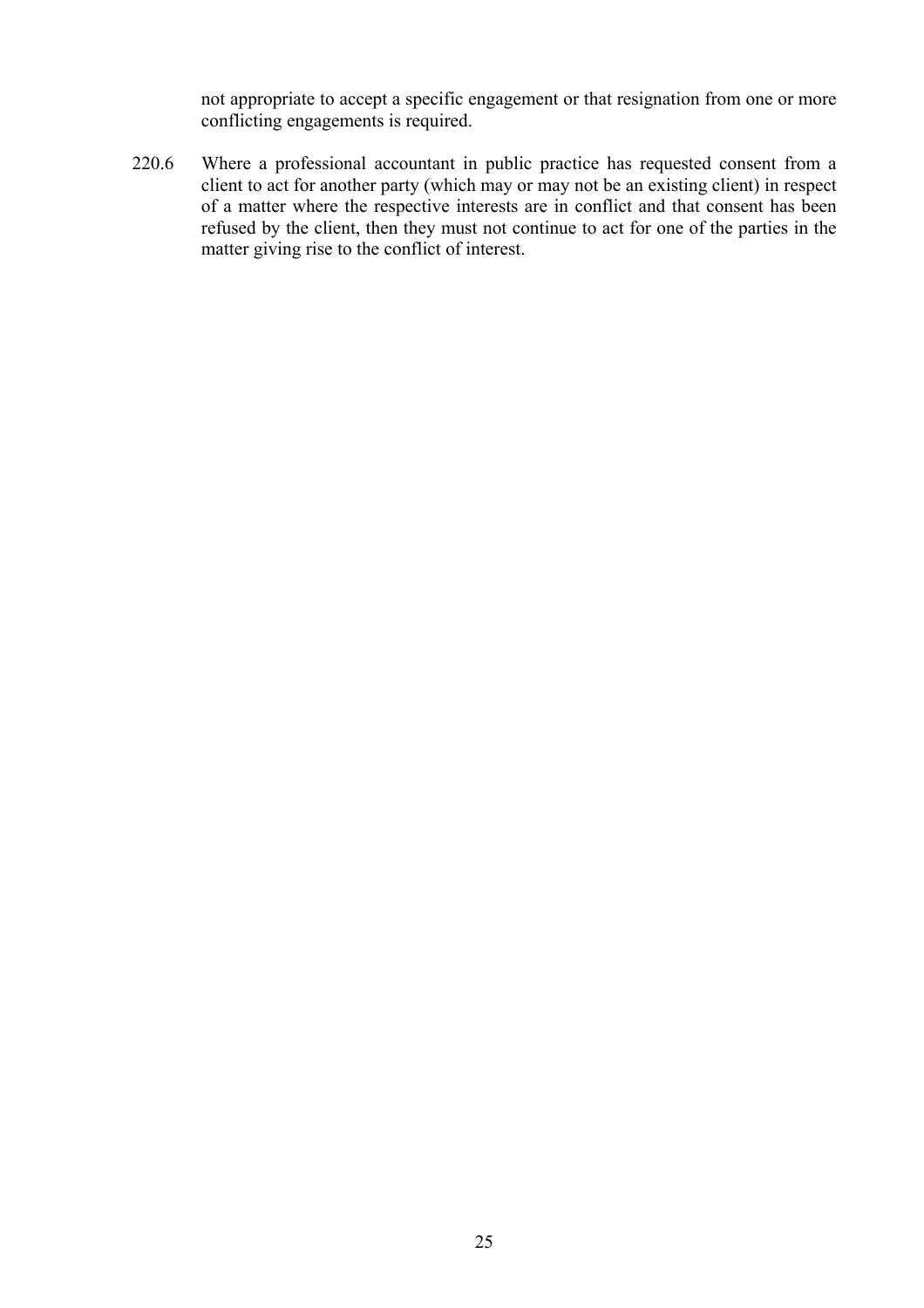### **Second Opinions**

- 230.1 Situations where a professional accountant in public practice is asked to provide a second opinion on the application of accounting, auditing, reporting or other standards or principles to specific circumstances or transactions by or on behalf of a company or an entity that is not an existing client may give rise to threats to compliance with the fundamental principles. For example, there may be a threat to professional competence and due care in circumstances where the second opinion is not based on the same set of facts that were made available to the existing accountant, or is based on inadequate evidence. The significance of the threat will depend on the circumstances of the request and all the other available facts and assumptions relevant to the expression of a professional judgment.
- 230.2 When asked to provide such an opinion, a professional accountant in public practice should evaluate the significance of the threats and, if they are other than clearly insignificant, safeguards should be considered and applied as necessary to eliminate them or reduce them to an acceptable level. Such safeguards may include seeking client permission to contact the existing accountant, describing the limitations surrounding any opinion in communications with the client and providing the existing accountant with a copy of the opinion.
- 230.3 If the company or entity seeking the opinion will not permit communication with the existing accountant, a professional accountant in public practice should consider whether, taking all the circumstances into account, it is appropriate to provide the opinion sought.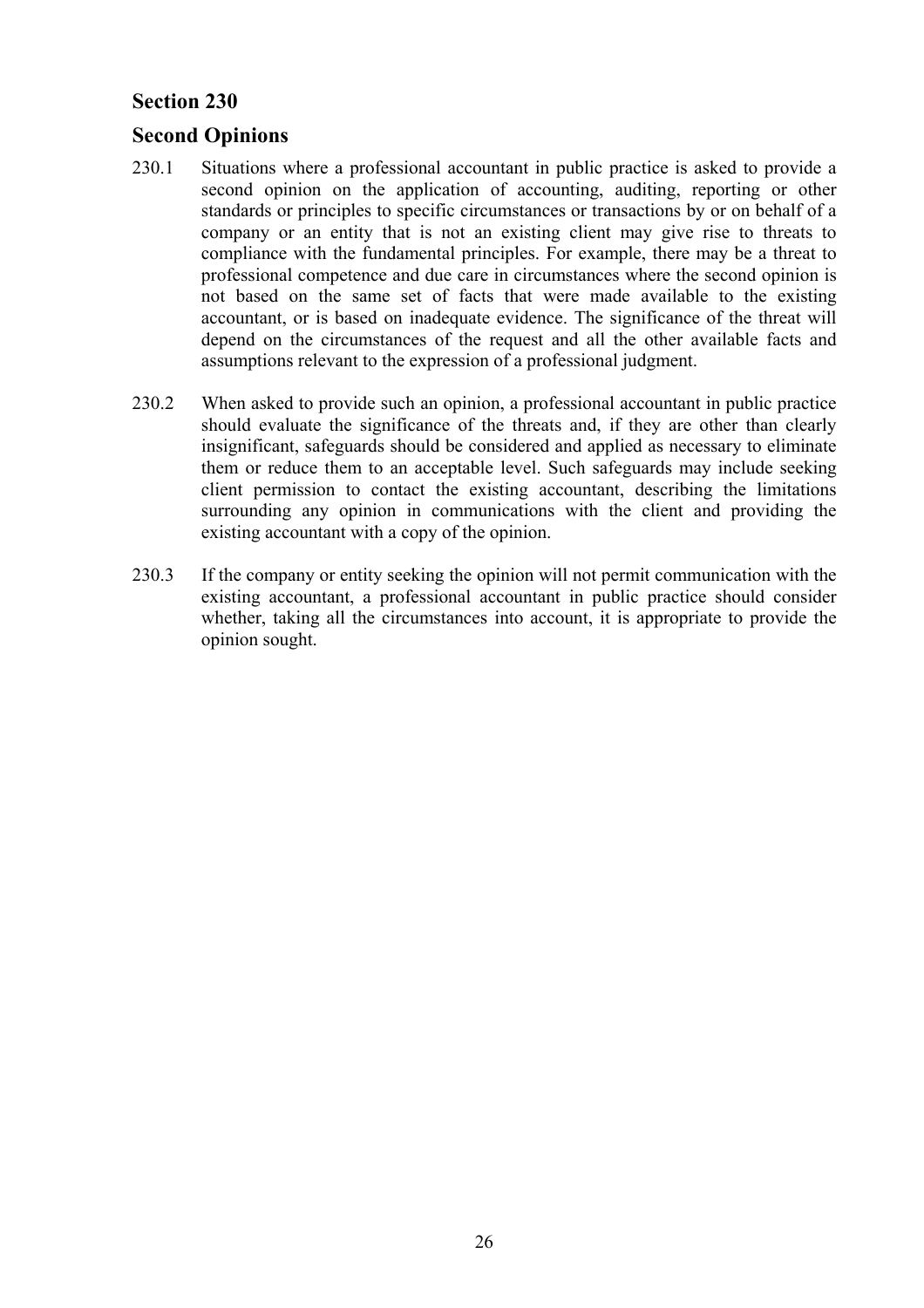$\overline{a}$ 

### **Fees and Other Types of Remuneration**

- 240.1 When entering into negotiations regarding professional services, a professional accountant in public practice may quote whatever fee deemed to be appropriate. The fact that one professional accountant in public practice may quote a fee lower than another is not in itself unethical. Nevertheless, there may be threats to compliance with the fundamental principles arising from the level of fees quoted. For example, a self-interest threat to professional competence and due care is created if the fee quoted is so low that it may be difficult to perform the engagement in accordance with applicable technical and professional standards for that price.
- 240.2 The significance of such threats will depend on factors such as the level of fee quoted and the services to which it applies. In view of these potential threats, safe guards should be considered and applied as necessary to eliminate them or reduce them to an acceptable level. Safeguards which may be adopted include:
	- Making the client aware of the terms of the engagement and, in particular, the basis on which fees are charged and which services are covered by the quoted fee.
	- Assigning appropriate time and qualified staff to the task.
- 240.3 Contingent fees are widely used for certain types of non-assurance engagements.<sup>1</sup> They may, however, give rise to threats to compliance with the fundamental principles in certain circumstances. They may give rise to a self-interest threat to objectivity. The significance of such threats will depend on factors including:
	- The nature of the engagement.
	- The range of possible fee amounts.
	- The basis for determining the fee.
	- Whether the outcome or result of the transaction is to be reviewed by an independent third party.
- 240.4 The significance of such threats should be evaluated and, if they are other than clearly insignificant, safeguards should be considered and applied as necessary to eliminate or reduce them to an acceptable level. Such safeguards may include:
	- An advance written agreement with the client as to the basis of remuneration.
	- Disclosure to intended users of the work performed by the professional accountant in public practice and the basis of remuneration.
	- Quality control policies and procedures.
	- Review by an objective third party of the work performed by the professional accountant in public practice.
- 240.5 In certain circumstances, a professional accountant in public practice may receive a referral fee or commission relating to a client. For example, where the professional accountant in public practice does not provide the specific service required, a fee

<sup>1</sup> Contingent fees for non-assurance services provided to assurance client are discussed in Section 290 of this part of the Code.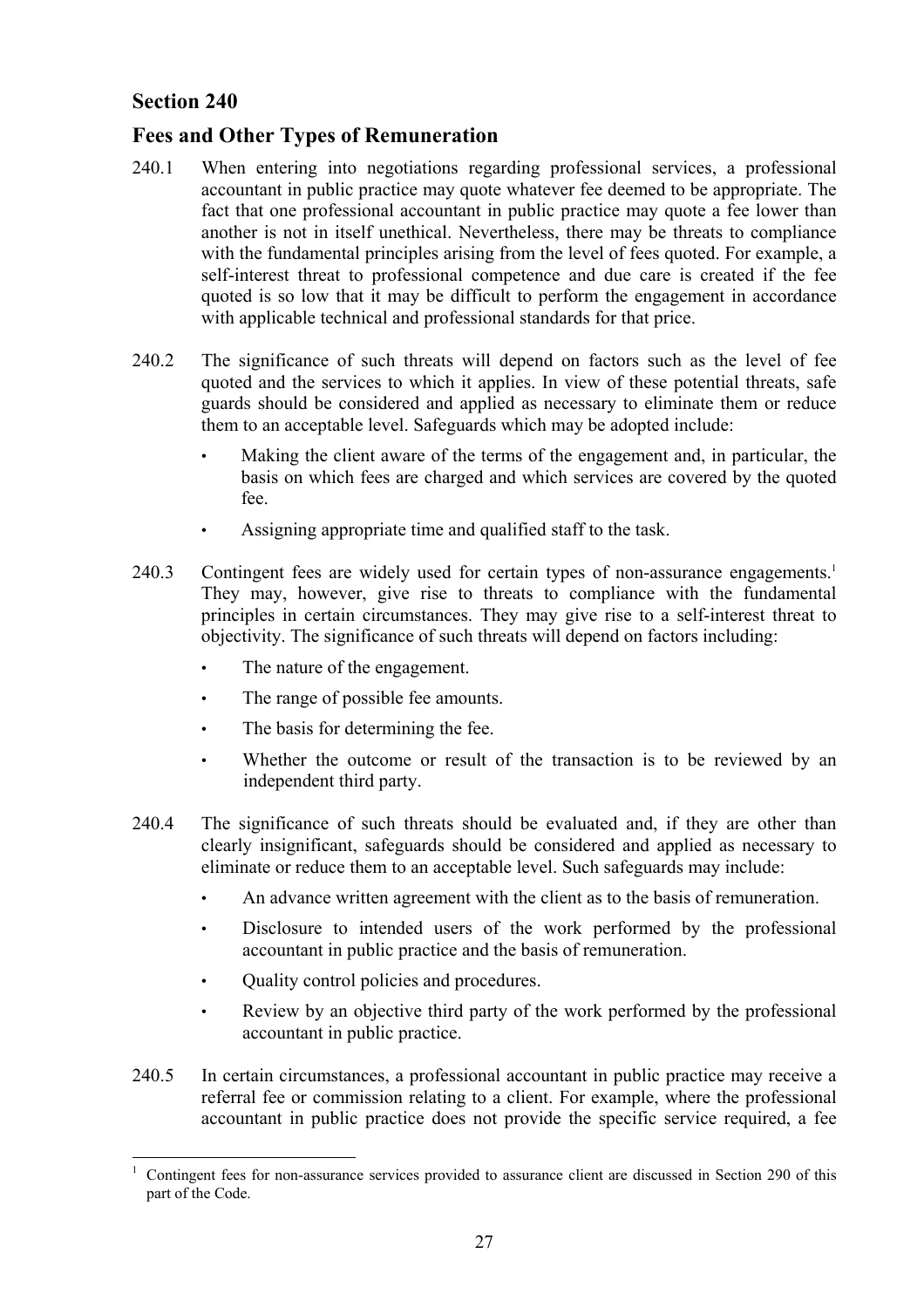may be received for referring a continuing client to another professional accountant in public practice or other expert. A professional accountant in public practice may receive a commission from a third party (e.g., a software vendor) in connection with the sale of goods or services to a client. Accepting such a referral fee or commission may give rise to self-interest threats to objectivity and professional competence and due care.

- 240.6 A professional accountant in public practice may also pay a referral fee to obtain a client, for example, where the client continues as a client of another professional accountant in public practice but requires specialist services not offered by the existing accountant. The payment of such a referral fee may also create a self interest threat to objectivity and professional competence and due care.
- 240.7 A professional accountant in public practice should not pay or receive a referral fee or commission, unless the professional accountant in public practice has established safeguards to eliminate the threats or reduce them to an acceptable level. Such safeguards may include:
	- Disclosing to the client any arrangements to pay a referral fee to another professional accountant for the work referred.
	- Disclosing to the client any arrangements to receive a referral fee for referring the client to another professional accountant in public practice.
	- Obtaining advance agreement from the client for commission arrangements in connection with the sale by a third party of goods or services to the client.
- 240.8 A professional accountant in public practice may purchase all or part of another firm on the basis that payments will be made to individuals formerly owning the firm or to their heirs or estates. Such payments are not regarded as commissions or referral fees for the purpose of paragraph 240.5 – 240.7 above.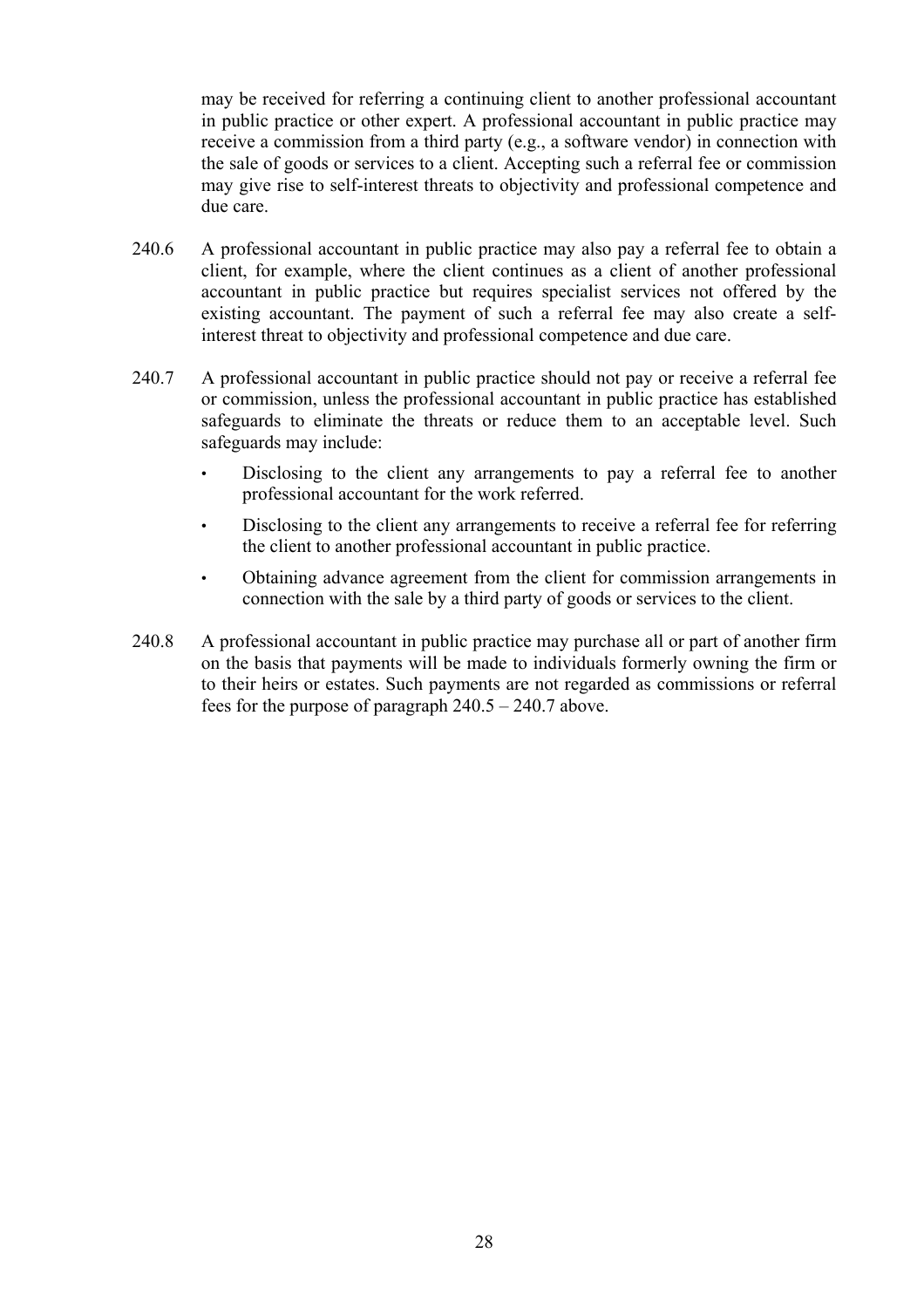### **Marketing Professional Services**

- 250.1 When a professional accountant in public practice solicits new work through **advertising\*** or other forms of marketing, there may be potential threats to compliance with the fundamental principles. For example, a self-interest threat to compliance with the principle of professional behavior is created if services, achievements or products are marketed in a way that is inconsistent with that principle.
- 250.2 A professional accountant in public practice should not bring the profession into disrepute when marketing professional services. The professional accountant in public practice should be honest and truthful and should not:
	- Make exaggerated claims for services offers, qualifications possessed or experience gained; or
	- Make disparaging references to unsubstantiated comparisons to the work of another.

 If the professional accountant in public practice is in doubt whether a proposed form of advertising or marketing is appropriate, the professional accountant in public practice should consult with the Institute of Chartered Accountants of Sri Lanka.

 $\overline{a}$ \* See Definitions.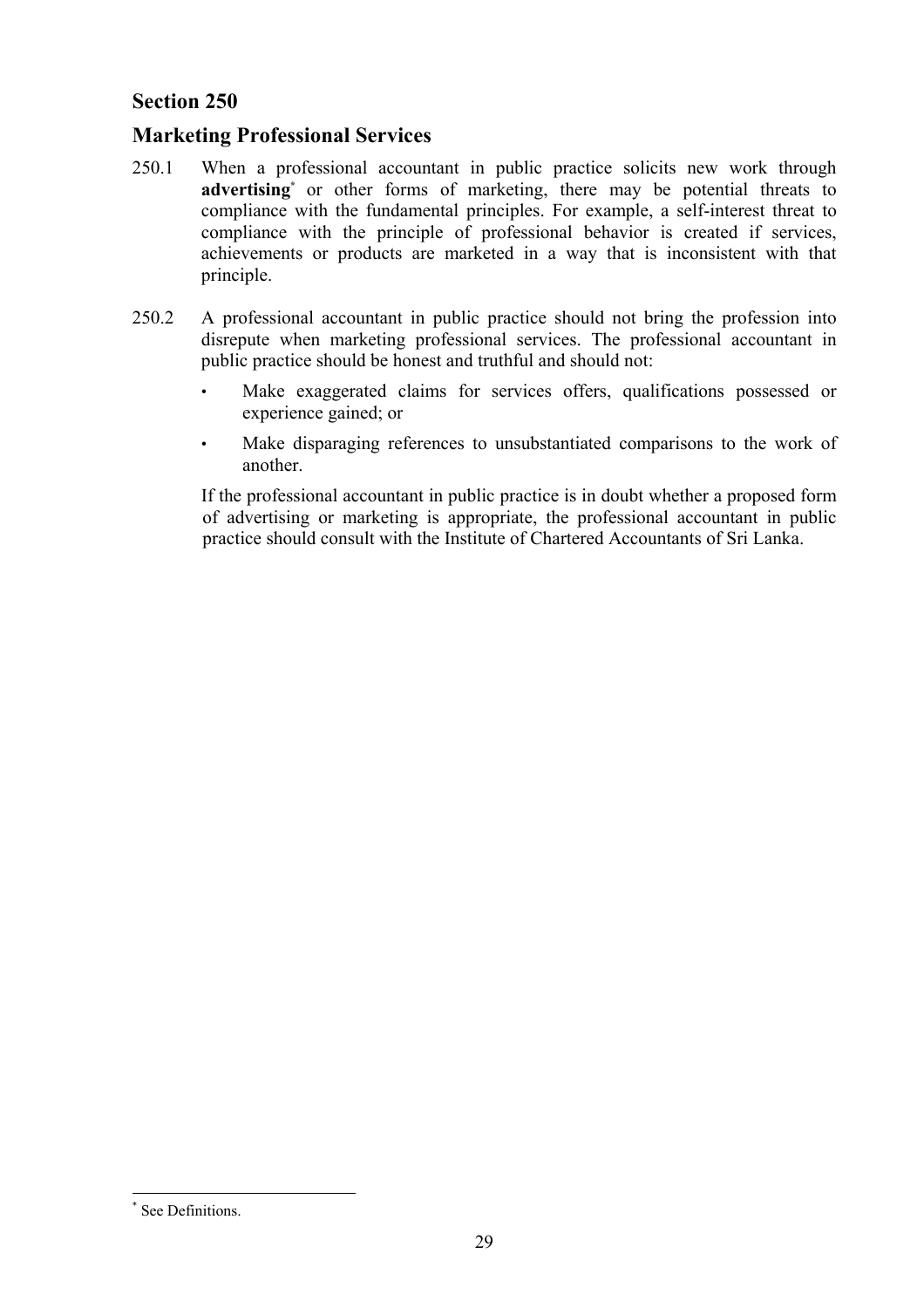## **Gifts and Hospitality**

- 260.1 A professional accountant in public practice, or an immediate or close family member, may be offered gifts and hospitality from a client. Such an offer ordinarily gives rise to threats to compliance with the fundamental principles. For example, self-interest threats to objectivity may be created if a gift from a client is accepted; intimidation threats to objectivity may result from the possibility of such offers being made public.
- 260.2 The significance of such threats will depend on the nature, value and intent behind the offer. Where gifts or hospitality which a reasonable and informed third party, having knowledge of all relevant information, would consider clearly insignificant are made a professional accountant in public practice may conclude that the offer is made in the normal course of business without the specific intent to influence decision making or to obtain information. In such cases, the professional accountant in public practice may generally conclude that there is no significant threat to compliance with the fundamental principles.
- 260.3 If evaluated threats are other than clearly insignificant, safeguards should be considered and applied as necessary to eliminate them or reduce them to an acceptable level. When the threats cannot be eliminated or reduced to an acceptable level through the application of safeguards, a professional accountant in public practice should not accept such an offer.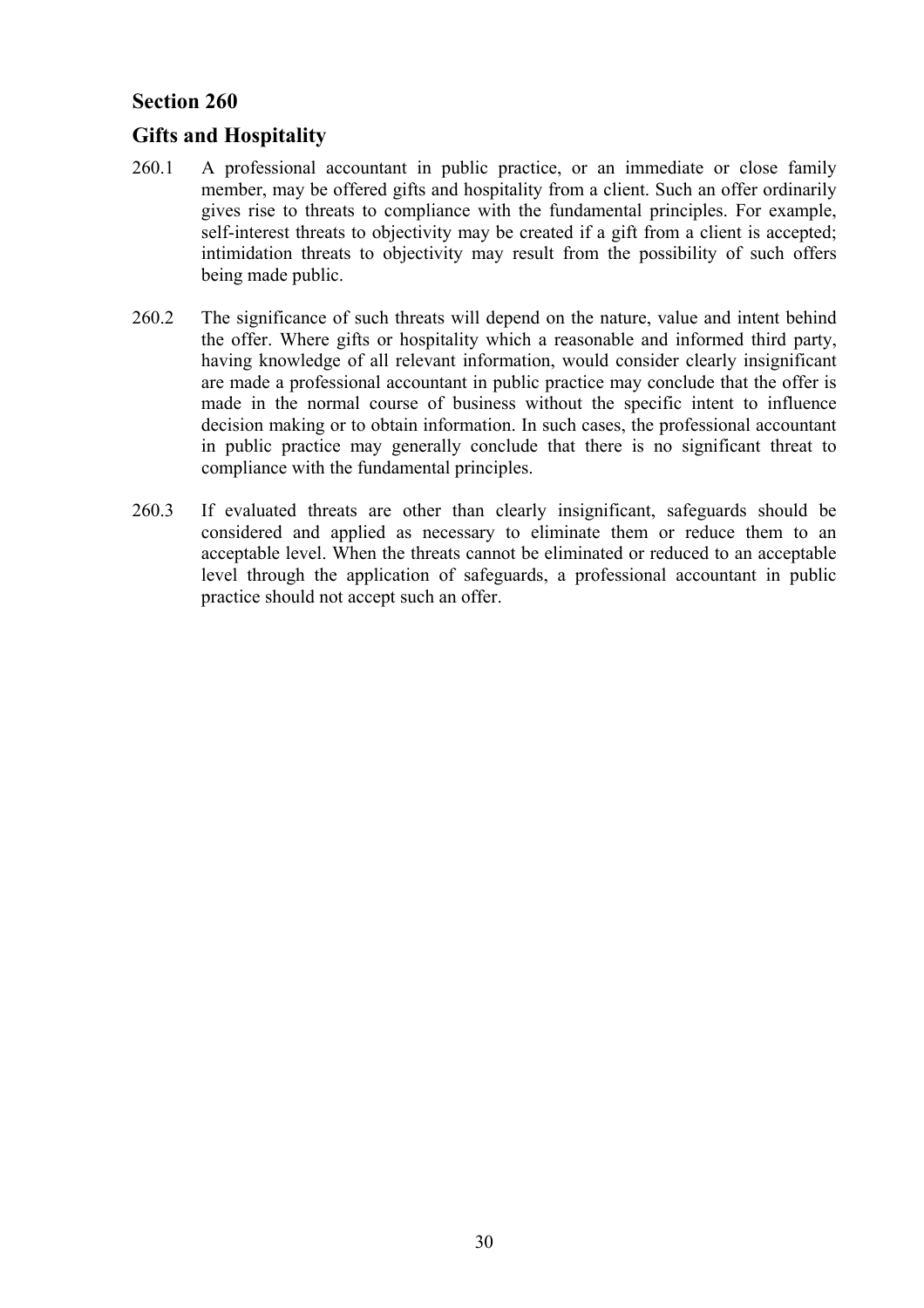### **Custody of Client Assets**

- 270.1 A professional accountant in public practice should not assume custody of client monies or other assets unless permitted to do so by law and, if so, in compliance with any additional legal duties imposed on a professional accountant in public practice holding such assets.
- 270.2 The holding of client assets creates threats to compliance with the fundamental principles; for example, there is a self-interest threat to professional behavior and may be a self interest threat to objectivity arising from holding client assets. To safeguard against such threats, a professional accountant in public practice entrusted with money (or other assets) belonging to others should:
	- (a) Keep such assets separately from personal or firm assets;
	- (b) Use such assets only for the purpose for which they are intended;
	- (c) At all times, be ready to account for those assets, and any income, dividends or gains generated, to any persons entitled to such accounting; and
	- (d) Comply with all relevant laws and regulations relevant to the holding of and accounting for such assets.
- 270.3 In addition, professional accountants in public practice should be aware of threats to compliance with the fundamental principles through association with such assets, for example, if the assets were found to derive from illegal activities, such as money laundering. As part of client and engagement acceptance procedures for such services, professional accountants in public practice should make appropriate inquiries about the source of such assets and should consider their legal and regulatory obligations. They may also consider seeking legal advice.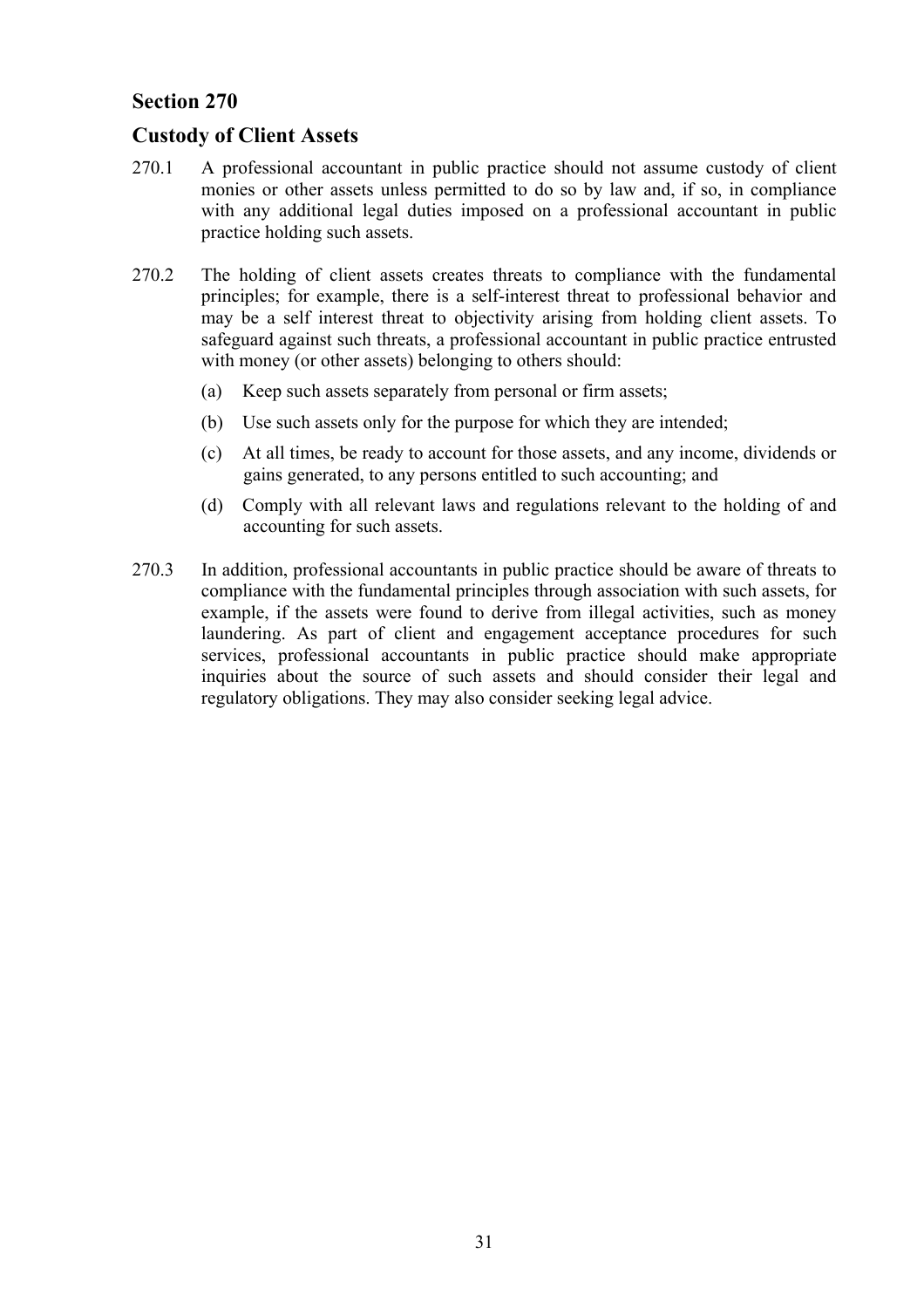### **Objectivity–All Services**

- 280.1 A professional accountant in public practice should consider when providing any professional service whether there are threats to compliance with the fundamental principle of objectivity resulting from having interests in, or relationships with, a client or directors, officers or employees. For example, a familiarity threat to objectivity may be created from a family or close personal or business relationship.
- 280.2 A professional accountant in public practice who provides an assurance service is required to be independent of the assurance client. Independence of mind and in appearance is necessary to enable the professional accountant in public practice to express a conclusion, and be seen to express a conclusion, without bias, conflict of interest or undue influence of others. Section 290 provides specific guidance on independence requirements for professional accountants in public practice when performing an assurance engagement.
- 280.3 The existence of threats to objectivity when providing any professional service will depend upon the particular circumstances of the engagement and the nature of the work that the professional accountant in public practice is performing.
- 280.4 A professional accountant in public practice should evaluate the significance of identified threats and, if they are other than clearly insignificant, safeguards should be considered and applied as necessary to eliminate them or reduce them to an acceptable level. Such safeguards may include:
	- Withdrawing from the engagement team.
	- Supervisory procedures.
	- Terminating the financial or business relationship giving rise to the threat.
	- Discussing the issue with higher levels of management within the firm.
	- Discussing the issue with those charged with governance of the client.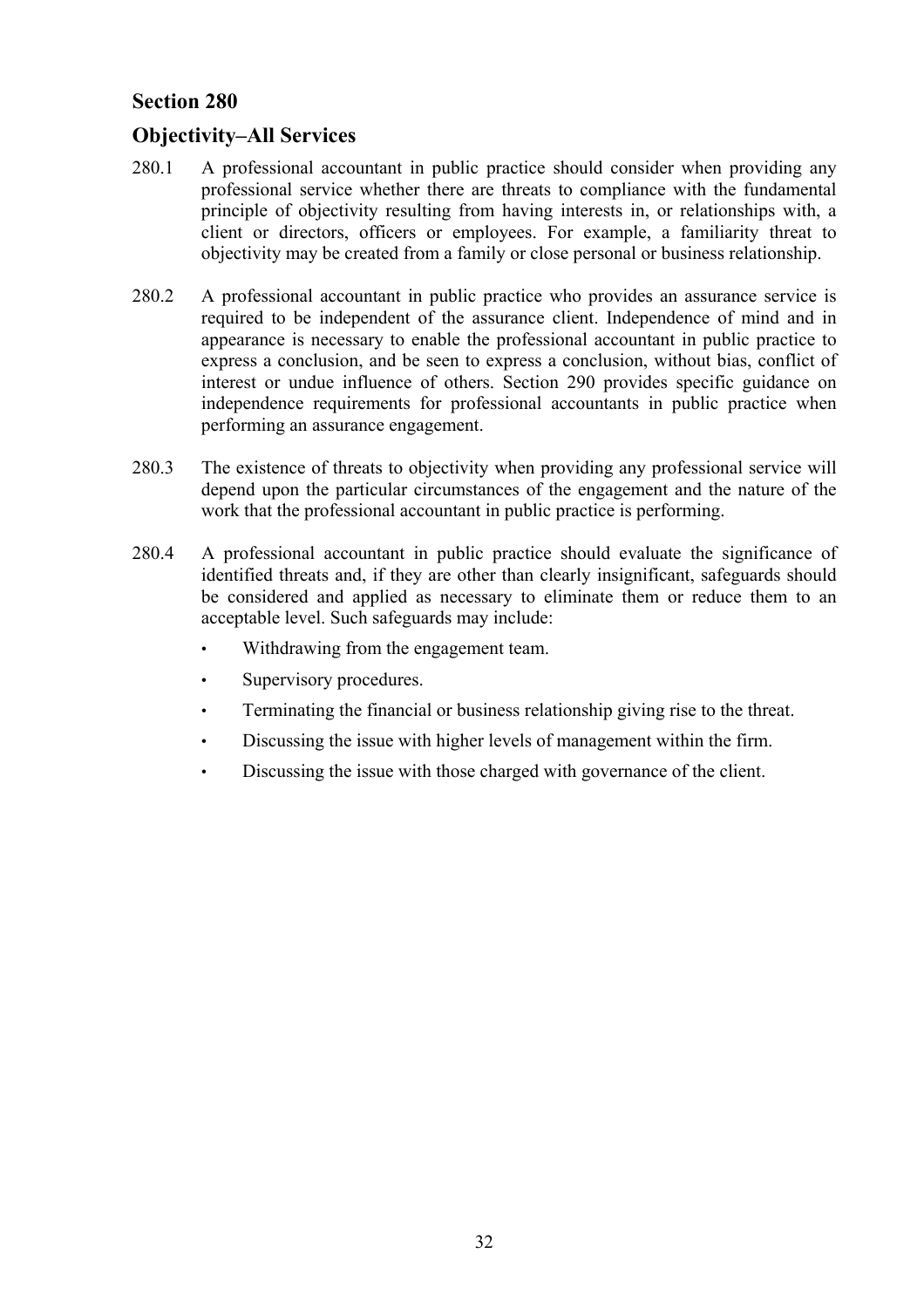#### **Independence–Assurance Engagements**

- 290.1 In the case of an assurance engagement it is in the public interest and, therefore, required by this Code of Ethics, that members of **assurance teams,\*** firms and, when applicable, **network firm**\* s be independent of assurance clients.
- 290.2 Assurance engagements are designed to enhance intended users' degree of confidence about the outcome of the evaluation or measurement of a subject matter against criteria. The Sri Lanka Framework for Assurance Engagements (the Assurance Framework) issued by the Institute of Chartered Accountants of Sri Lanka describes the elements and objectives of an assurance engagement, and identifies engagements to which Sri Lanka Auditing Standards (SLAuSs), Sri Lanka Standards on Review Engagements (SLSREs) and Sri Lanka Standards on Assurance Engagements (SLSAEs) apply.<sup>†</sup> For a description of the elements and objectives of an assurance engagement reference should be made to the Assurance Framework.
- 290.3 As further explained in the Assurance Framework, in an assurance engagement the professional accountant in public practice expresses a conclusion designed to enhance the degree of confidence of the intended users other than the responsible party about the outcome of the evaluation or measurement of a subject matter against criteria.
- 290.4 The outcome of the evaluation or measurement of a subject matter is the information that results from applying the criteria to the subject matter. The term "subject matter information" is used to mean the outcome of the evaluation or measurement of subject matter. For example:
	- The recognition, measurement, presentation and disclosure represented in the **financial statements**\* (subject matter information) result from applying a financial reporting framework for recognition, measurement, presentation and disclosure, such as Sri Lanka Accounting Standards, (criteria) to an entity's financial position, financial performance and cash flows (subject matter).
	- An assertion about the effectiveness of internal control (subject matter information) results from applying a framework for evaluating the effectiveness of internal control, such as  $COSO<sup>2</sup>$  or  $CoCo<sup>3</sup>$ , (criteria) to internal control, a process (subject matter).
- 290.5 Assurance engagements may be assertion-based or direct reporting. In either case they involve three separate parties: a public accountant in public practice, a responsible party and intended users.

<sup>\*</sup> See Definitions.

<sup>&</sup>lt;sup>†</sup> SLSREs and SLSAEs are currently classified under Sri Lanka Auditing Practice Statements (SLAPS)<sup>2</sup> "Integrated Literated Framework". The Committee of Sponsoring Organizations of the 1

<sup>&</sup>lt;sup>2</sup> "Internal Control – Integrated Framework" The Committee of Sponsoring Organizations of the Treadway Commission. 3 "Guidance on Assessing Control – The CoCo Principles" Criteria of Control Board, The Canadian Institute of

Chartered Accountants.

Internal Control Framework such as COSO & CoCo are dedicated to guiding executive management and governance entities toward the establishment of more effective, efficient and ethical business operations on a global basis. It sponsors and disseminates frameworks and guidance based on in depth research, analysis and best practices.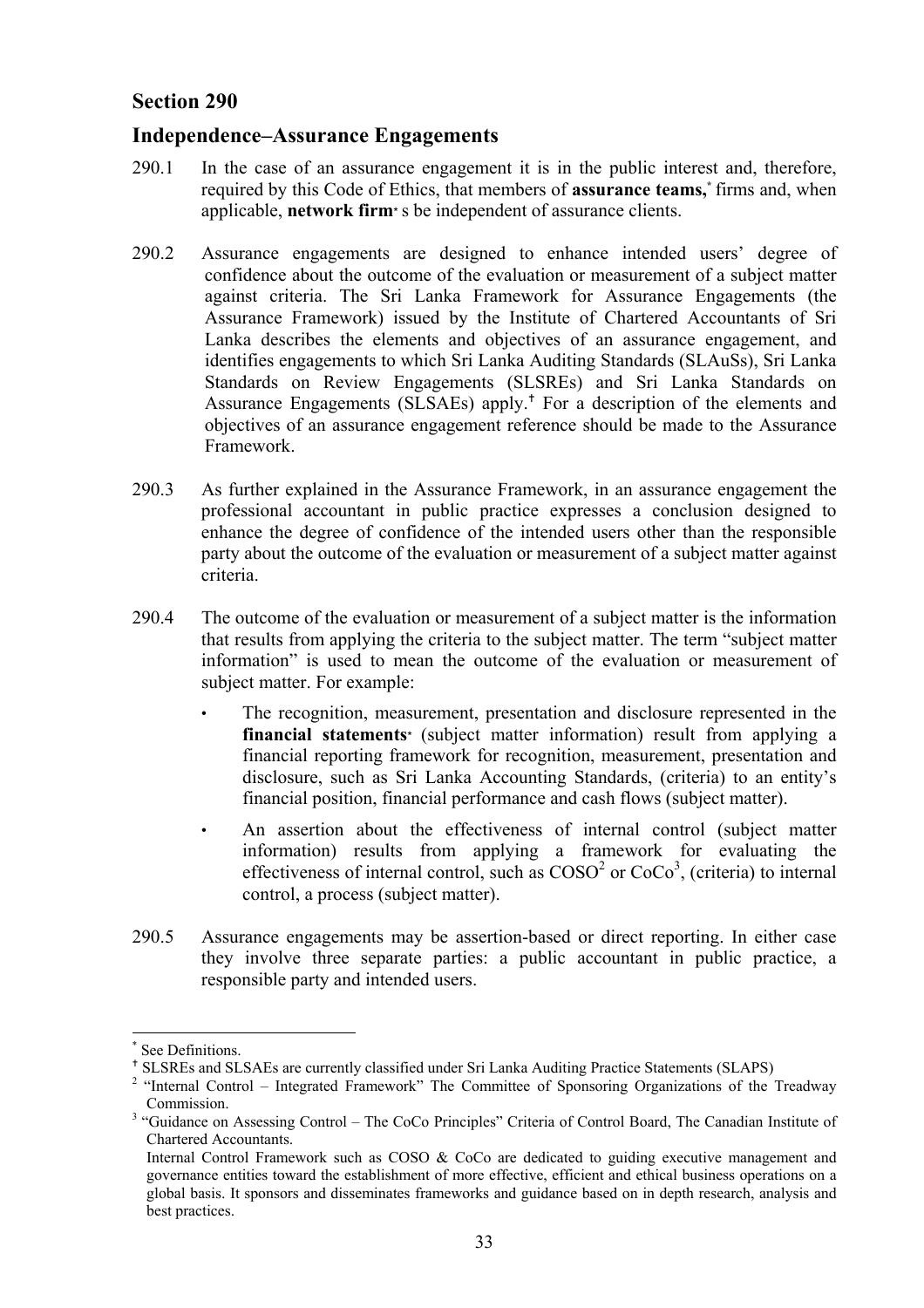- 290.6 In an assertion-based assurance engagement, which includes a **financial statement audit engagement**\*, the evaluation or measurement of the subject matter is performed by the responsible party, and the subject matter information is in the form of an assertion by the responsible party that is made available to the intended users.
- 290.7 In a direct reporting assurance engagement the professional accountant in public practice either directly performs the evaluation or measurement of the subject matter, or obtains a representation from the responsible party that has performed the evaluation or measurement that is not available to the intended users. The subject matter information is provided to the intended users in the assurance report.
- 290.8 Independence requires:

#### *Independence of Mind*

 The state of mind that permits the expression of a conclusion without being affected by influences that compromise professional judgment, allowing an individual to act with integrity, and exercise objectivity and professional skepticism.

#### *Independence in Appearance*

 The avoidance of facts and circumstances that are so significant that a reasonable and informed third party, having knowledge of all relevant information, including safeguards applied, would reasonably conclude a firm's, or a member of the assurance team's, integrity, objectivity or professional skepticism had been compromised.

- 290.9 The use of the word "independence" on its own may create misunderstandings. Standing alone, the word may lead observers to suppose that a person exercising professional judgment ought to be free from all economic, financial and other relationships. This is impossible, as every member of society has relationships with others. Therefore, the significance of economic, financial and other relationships should also be evaluated in the light of what a reasonable and informed third party having knowledge of all relevant information would reasonably conclude to be unacceptable.
- 290.10 Many different circumstances, or combination of circumstances, may be relevant and accordingly it is impossible to define every situation that creates threats to independence and specify the appropriate mitigating action that should be taken. In addition, the nature of assurance engagements may differ and consequently different threats may exist, requiring the application of different safeguards. A conceptual framework that requires firms and members of assurance teams to identify, evaluate and address threats to independence, rather than merely comply with a set of specific rules which may be arbitrary, is, therefore, in the public interest.

#### **A Conceptual Approach to Independence**

290.11 Members of assurance teams, firms and network firms are required to apply the conceptual framework contained in Section 100 to the particular circumstances under consideration. In addition to identifying relationships between the firm, network firms, members of the assurance team and the assurance client, consideration should be given to whether relationships between individuals outside of the assurance team and the assurance client create threats to independence.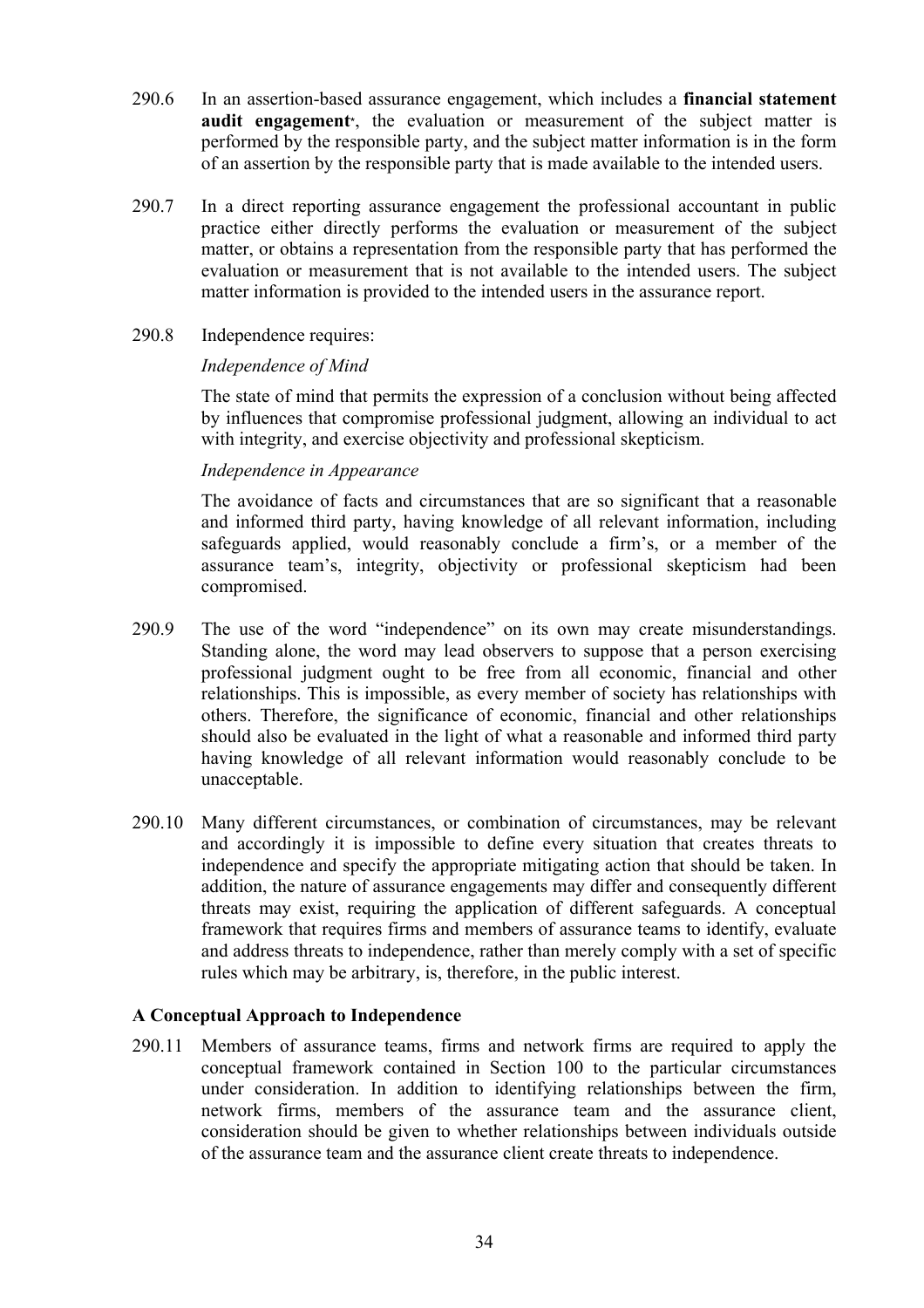- 290.12 The examples presented in this section are intended to illustrate the application of the conceptual framework and are not intended to be, nor should they be interpreted as, an exhaustive list of all circumstances that may create threats to independence. Consequently, it is not sufficient for a member of an assurance team, a firm or a network firm merely to comply with the examples presented, rather they should apply the framework to the particular circumstances they face.
- 290.13 The nature of the threats to independence and the applicable safeguards necessary to eliminate the threats or reduce them to an acceptable level differ depending on the characteristics of the individual assurance engagement: whether it is a financial statement audit engagement or another type of assurance engagement; and in the latter case, the purpose, subject matter information and intended users of the report. A firm should, therefore, evaluate the relevant circumstances, the nature of the assurance engagement and the threats to independence in deciding whether it is appropriate to accept or continue an engagement, as well as the nature of the safeguards required and whether a particular individual should be a member of the assurance team.

#### **Networks and Network Firms**

- 290.14 An entity that belongs to a network might be a firm, which is defined in this Code as a sole practitioner, partnership or corporation of professional accountants and an entity that controls or is controlled by such parties, or the entity might be another type of entity, such as a consulting practice or a professional law practice. The independence requirements in this section that apply to a network firm apply to any entity that meets the definition of a network firm irrespective of whether the entity itself meets the definition of a firm.
- 290.15 If a firm is considered to be a network firm, the firm is required to be independent of the financial statement audit clients of the other firms within the network. In addition, for assurance clients that are not financial statement audit clients, consideration should be given to any threats the firm has reason to believe may be created by financial interests in the client held by other entities in the network or by relationships between the client and other entities in the network.
- 290.16 To enhance their ability to provide professional services, firms frequently form larger structures with other firms and entities. Whether these larger structures create a network depends upon the particular facts and circumstances and does not depend on whether the firms and entities are legally separate and distinct. For example, a larger structure may be aimed only at facilitating the referral of work, which in itself does not meet the criteria necessary to constitute a network. Alternatively, a larger structure might be such that it is aimed at co-operation and the firms share a common brand name, a common system of quality control, or significant professional resources and consequently is considered to be a network.
- 290.17 The judgment as to whether the larger structure is a network should be made in light of whether a reasonable and informed third party would be likely to conclude, weighing all the specific facts and circumstances, that the entities are associated in such a way that a network exists. This judgment should be applied consistently throughout the network.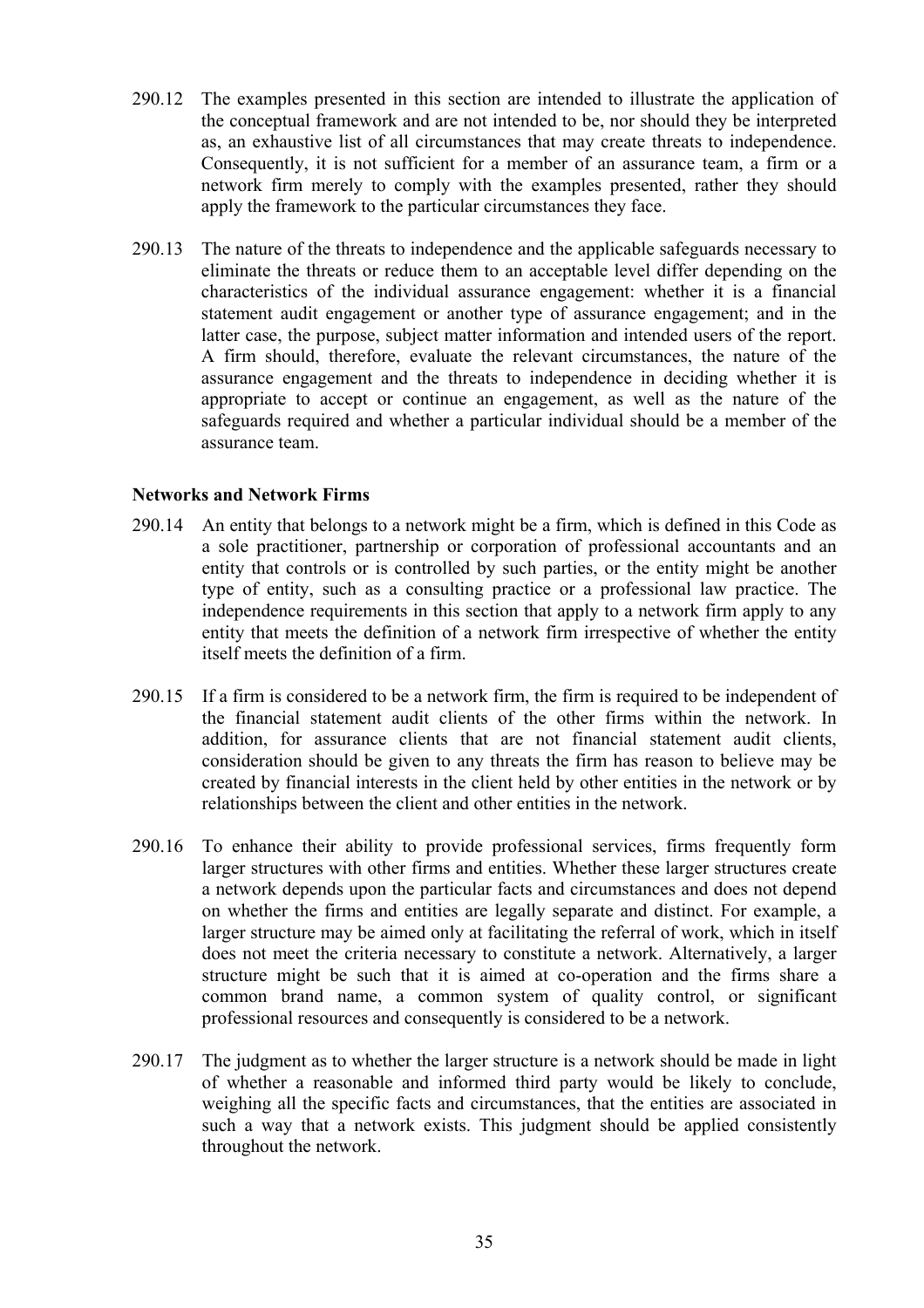- 290.18 Where the larger structure is aimed at co-operation and it is clearly aimed at profit or cost sharing among the entities within the structure, it is considered to be a network. However, the sharing of immaterial costs would not in itself create a network. In addition, if the sharing of costs is limited only to those costs related to the development of audit methodologies, manuals, or training courses, this would not in itself create a network. Further, an association between a firm and an otherwise unrelated entity to jointly provide a service or develop a product would not in itself create a network.
- 290.19 Where the larger structure is aimed at cooperation and the entities within the structure share common ownership, control or management, it is considered to be a network. This could be achieved by contract or other means.
- 290.20 Where the larger structure is aimed at co-operation and the entities within the structure share common quality control policies and procedures, it is considered to be a network. For this purpose common quality control policies and procedures would be those designed, implemented and monitored across the larger structure.
- 290.21 Where the larger structure is aimed at co-operation and the entities within the structure share a common business strategy, it is considered to be a network. Sharing a common business strategy involves an agreement by the entities to achieve common strategic objectives. An entity is not considered to be a network firm merely because it co-operates with another entity solely to respond jointly to a request for a proposal for the provision of a professional service.
- 290.22 Where the larger structure is aimed at co-operation and the entities within the structure share the use of a common brand name, it is considered to be a network. A common brand name includes common initials or a common name. A firm is considered to be using a common brand name if it includes, for example, the common brand name as part of, or along with, its firm name, when a partner of the firm signs an assurance report.
- 290.23 Even though a firm does not belong to a network and does not use a common brand name as part of its firm name, it may give the appearance that it belongs to a network if it makes reference in its stationery or promotional materials to being a member of an association of firms. Accordingly, a firm should carefully consider how it describes any such memberships in order to avoid the perception that it belongs to a network.
- 290.24 If a firm sells a component of its practice, the sales agreement sometimes provides that, for a limited period of time, the component may continue to use the name of the firm, or an element of the name, even though it is no longer connected to the firm. In such circumstances, while the two entities may be practicing under a common name, the facts are such that they do not belong to a larger structure aimed at co-operation and are, therefore, not network firms. Those entities should carefully consider how to disclose that they are not network firms when presenting themselves to outside parties.
- 290.25 Where the larger structure is aimed at co-operation and the entities within the structure share a significant part of professional resources, it is considered to be a network. Professional resources include: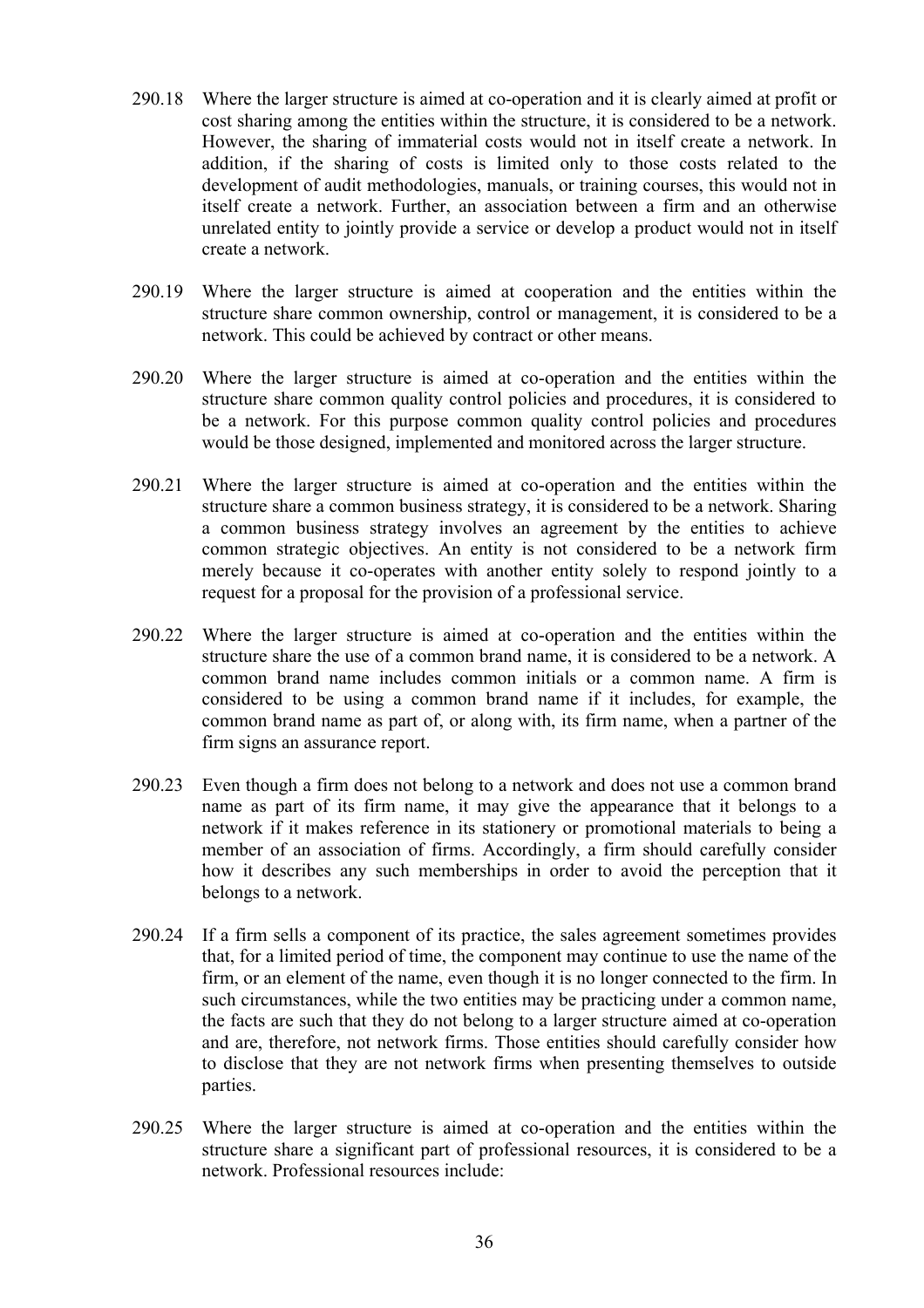- Common systems that enable firms to exchange information such as client data, billing and time records;
- Partners and staff:
- Technical departments to consult on technical or industry specific issues, transactions or events for assurance engagements;
- Audit methodology or audit manuals; and
- Training courses and facilities.
- 290.26 The determination of whether the professional resources shared are significant, and therefore the firms are network firms, should be made based on the relevant facts and circumstances. Where the shared resources are limited to common audit methodology or audit manuals, with no exchange of personnel or client or market information, it is unlikely that the shared resources would be considered to be significant. The same applies to a common training endeavor. Where, however, the shared resources involve the exchange of people or information, such as where staff are drawn from a shared pool, or a common technical department is created within the larger structure to provide participating firms with technical advice that the firms are required to follow, a reasonable and informed third party is more likely to conclude that the shared resources are significant.

#### **Assertion-based Assurance Engagements**

#### *Financial Statement Audit Engagements*

290.27 Financial statement audit engagements are relevant to a wide range of potential users; consequently, in addition to independence of mind, independence in appearance is of particular significance. Accordingly, for financial statement audit clients, the members of the assurance team, the firm and network firms are required to be independent of the financial statement audit client. Such independence requirements include prohibitions regarding certain relationships between members of the assurance team and directors, officers and employees of the client in a position to exert direct and significant influence over the subject matter information (the financial statements). Also, consideration should be given to whether threats to independence are created by relationships with employees of the client in a position to exert direct and significant influence over the subject matter (the financial position, financial performance and cash flows).

#### *Other Assertion-based Assurance Engagements*

290.28 In an assertion-based assurance engagement where the client is not a financial statement audit client, the members of the assurance team and the firm are required to be independent of the assurance client (the responsible party, which is responsible for the subject matter information and may be responsible for the subject matter). Such independence requirements include prohibitions regarding certain relationships between members of the assurance team and directors, officers and employees of the client in a position to exert direct and significant influence over the subject matter information. Also, consideration should be given to whether threats to independence are created by relationships with employees of the client in a position to exert direct and significant influence over the subject matter of the engagement. Consideration should also be given to any threats that the firm has reason to believe may be created by network firm interests and relationships.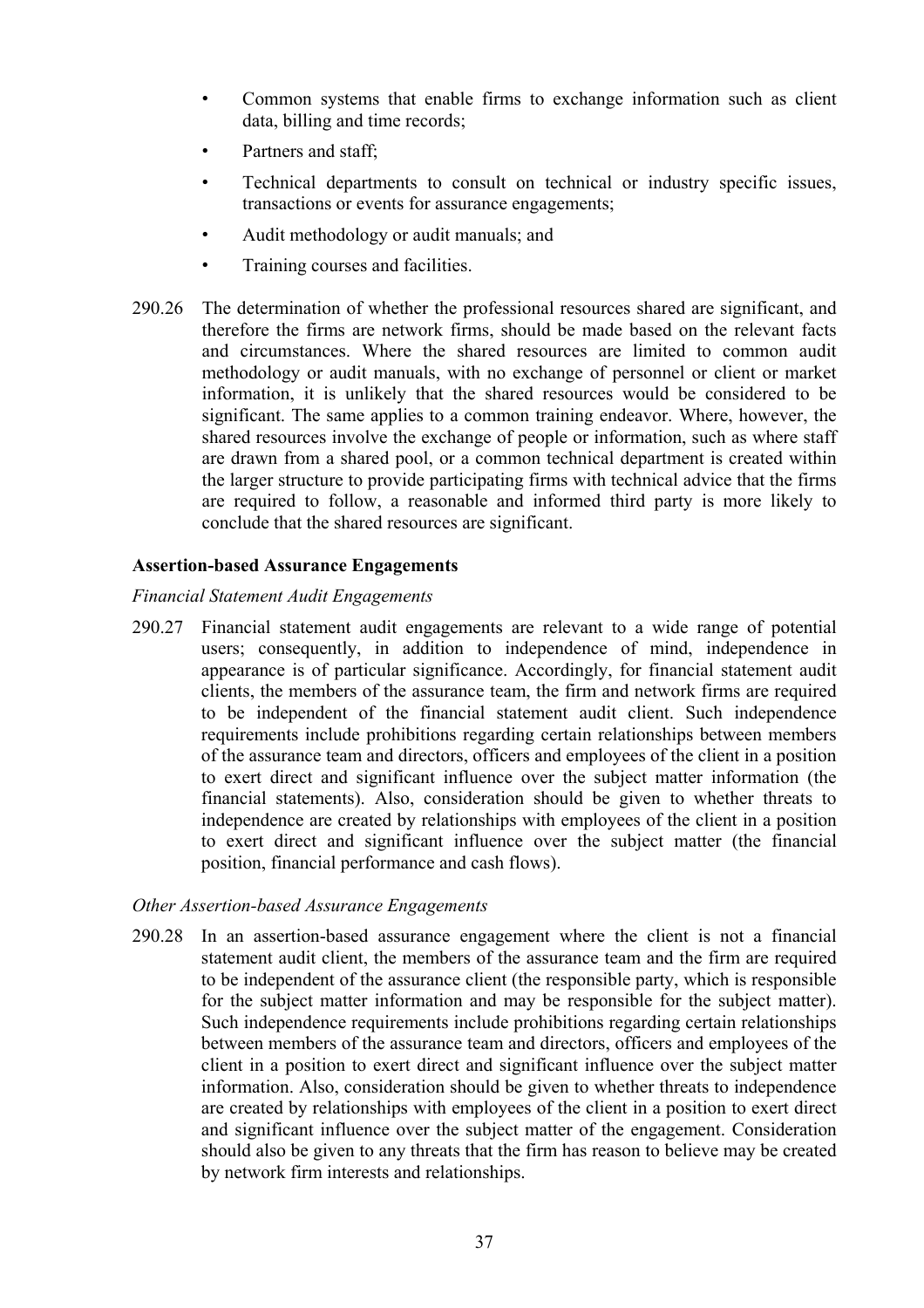- 290.29 In the majority of assertion-based assurance engagements, that are not financial statement audit engagements, the responsible party is responsible for the subject matter information and the subject matter. However, in some engagements the responsible party may not be responsible for the subject matter. For example, when a professional accountant in public practice is engaged to perform an assurance engagement regarding a report that an environmental consultant has prepared about a company's sustainability practices, for distribution to intended users, the environmental consultant is the responsible party for the subject matter information but the company is responsible for the subject matter (the sustainability practices).
- 290.30 In those assertion-based assurance engagements that are not financial statement audit engagements, where the responsible party is responsible for the subject matter information but not the subject matter the members of the assurance team and the firm are required to be independent of the party responsible for the subject matter information (the assurance client). In addition, consideration should be given to any threats the firm has reason to believe may be created by interests and relationships between a member of the assurance team, the firm, a network firm and the party responsible for the subject matter.

#### **Direct Reporting Assurance Engagements**

290.31 In a direct reporting assurance engagement the members of the assurance team and the firm are required to be independent of the assurance client (the party responsible for the subject matter).

#### **Restricted Use Reports**

290.32 In the case of an assurance report in respect of a non-financial statement audit client expressly restricted for use by identified users, the users of the report are considered to be knowledgeable as to the purpose, subject matter information and limitations of the report through their participation in establishing the nature and scope of the firm's instructions to deliver the services, including the criteria against which the subject matter are to be evaluated or measured. This knowledge and the enhanced ability of the firm to communicate about safeguards with all users of the report increase the effectiveness of safeguards to independence in appearance. These circumstances may be taken into account by the firm in evaluating the threats to independence and considering the applicable safeguards necessary to eliminate the threats or reduce them to an acceptable level. At a minimum, it will be necessary to apply the provisions of this section in evaluating the independence of members of the assurance team and their immediate and close family. Further, if the firm had a material financial interest, whether direct or indirect, in the assurance client, the self interest threat created would be so significant no safeguard could reduce the threat to an acceptable level. Limited consideration of any threats created by network firm interests and relationships may be sufficient.

## **Multiple Responsible Parties**

290.33 In some assurance engagements, whether assertion-based or direct reporting, that are not financial statement audit engagements, there might be several responsible parties. In such engagements, in determining whether it is necessary to apply the provisions in this section to each responsible party, the firm may take into account whether an interest or relationship between the firm, or a member of the assurance team, and a particular responsible party would create a threat to independence that is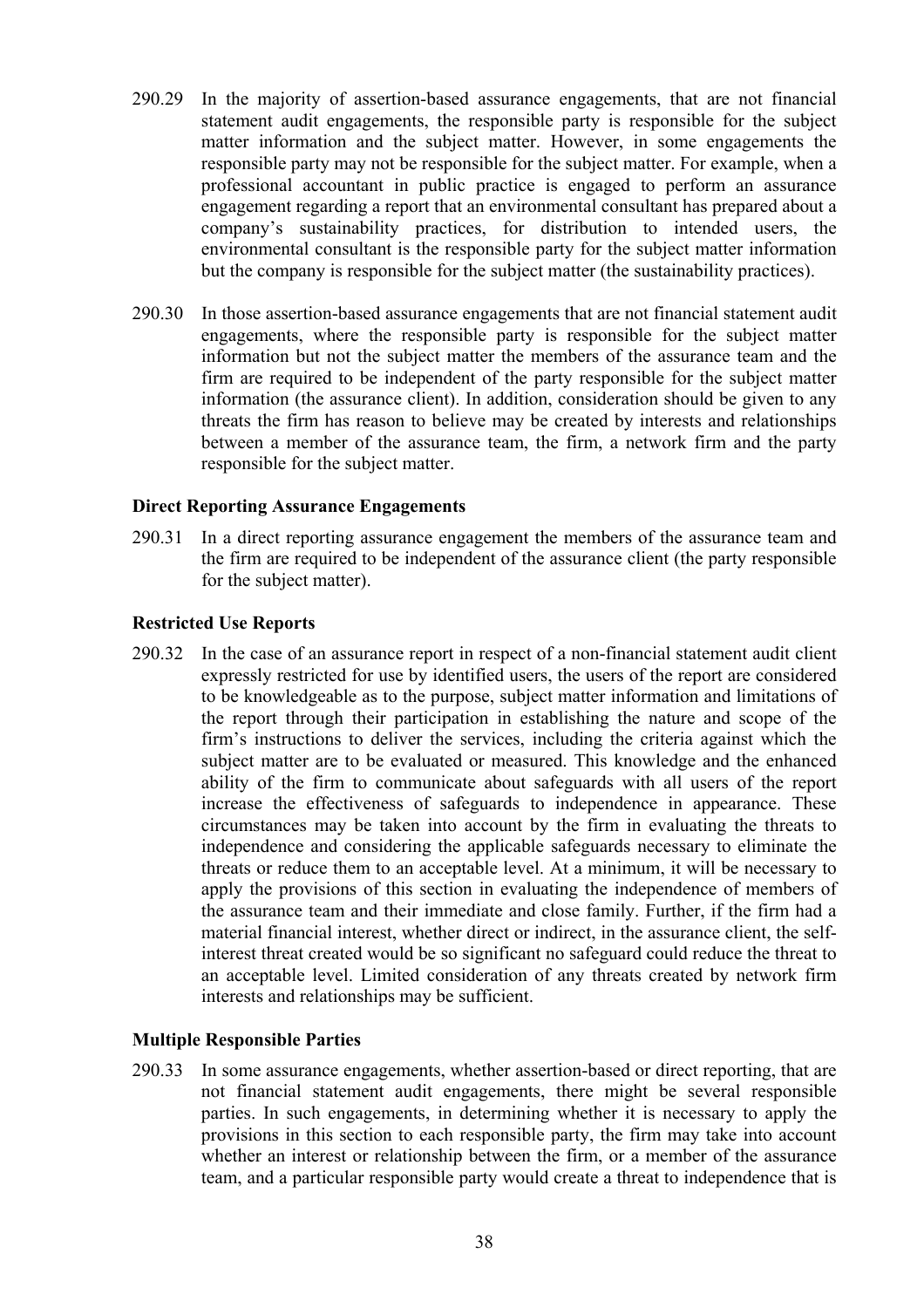other than clearly insignificant in the context of the subject matter information. This will take into account factors such as:

- The materiality of the subject matter information (or the subject matter) for which the particular responsible party is responsible; and
- The degree of public interest associated with the engagement.

 If the firm determines that the threat to independence created by any such interest or relationship with a particular responsible party would be clearly insignificant it may not be necessary to apply all of the provisions of this section to that responsible party.

## **Other Considerations**

- 290.34 The threats and safeguards identified in this section are generally discussed in the context of interests or relationships between the firm, network firms, members of the assurance team and the assurance client. In the case of a financial statement audit client that is a listed entity, the firm and any network firms are required to consider the interests and relationships that involve that client's related entities. Ideally those entities and the interests and relationships should be identified in advance. For all other assurance clients, when the assurance team has reason to believe that a **related entity\*** of such an assurance client is relevant to the evaluation of the firm's independence of the client, the assurance team should consider that related entity when evaluating independence and applying appropriate safeguards.
- 290.35 The evaluation of threats to independence and subsequent action should be supported by evidence obtained before accepting the engagement and while it is being performed. The obligation to make such an evaluation and take action arises when a firm, a network firm or a member of the assurance team knows, or could reasonably be expected to know, of circumstances or relationships that might compromise independence. There may be occasions when the firm, a network firm or an individual inadvertently violates this section. If such an inadvertent violation occurs, it would generally not compromise independence with respect to an assurance client provided the firm has appropriate quality control policies and procedures in place to promote independence and, once discovered, the violation is corrected promptly and any necessary safeguards are applied.
- 290.36 Throughout this section, reference is made to significant and clearly insignificant threats in the evaluation of independence. In considering the significance of any particular matter, qualitative as well as quantitative factors should be taken into account. A matter should be considered clearly insignificant only if it is deemed to be both trivial and inconsequential.

## **Objective and Structure of This Section**

- 290.37 The objective of this section is to assist firms and members of assurance teams in:
	- (a) Identifying threats to independence;
	- (b) Evaluating whether these threats are clearly insignificant; and
	- (c) In cases when the threats are not clearly insignificant, identifying and applying appropriate safeguards to eliminate or reduce the threats to an acceptable level.

 $\overline{a}$ 

<sup>\*</sup> See Definitions.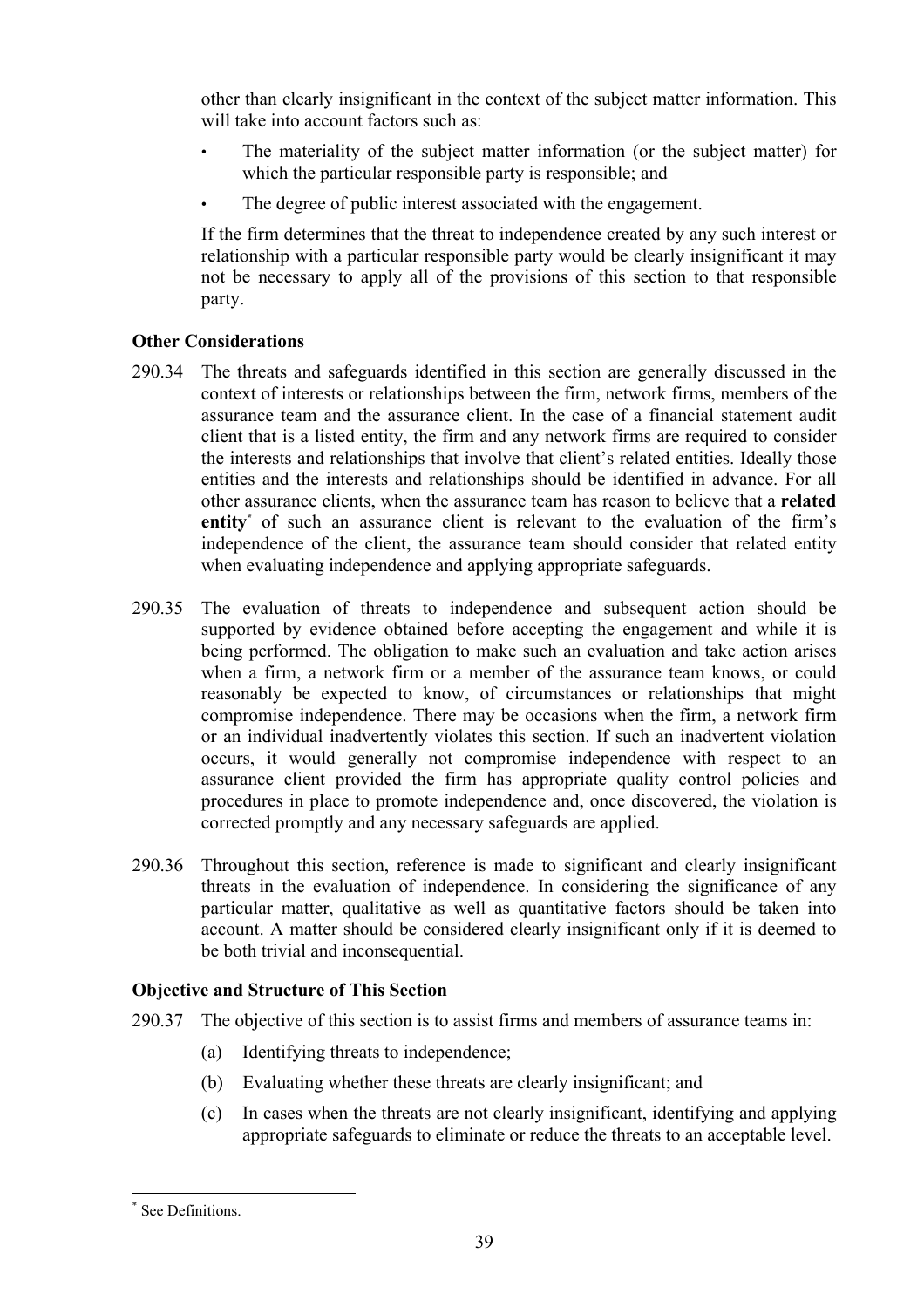Consideration should always be given to what a reasonable and informed third party having knowledge of all relevant information, including safeguards applied, would reasonably conclude to be unacceptable. In situations when no safeguards are available to reduce the threat to an acceptable level, the only possible actions are to eliminate the activities or interest creating the threat, or to refuse to accept or continue the assurance engagement.

- 290.38 This section concludes with some examples of how this conceptual approach to independence is to be applied to specific circumstances and relationships. The examples discuss threats to independence that may be created by specific circumstances and relationships (paragraphs 290.100 onwards). Professional judgment is used to determine the appropriate safeguards to eliminate threats to independence or to reduce them to an acceptable level. In certain examples, the threats to independence are so significant the only possible actions are to eliminate the activities or interest creating the threat, or to refuse to accept or continue the assurance engagement. In other examples, the threat can be eliminated or reduced to an acceptable level by the application of safeguards. The examples are not intended to be all-inclusive.
- 290.39 Certain examples in this section indicate how the framework is to be applied to a financial statements audit engagement for a listed entity. When a member body chooses not to differentiate between listed entities and other entities, the examples that relate to financial statement audit engagements for listed entities should be considered to apply to all financial statement audit engagements.
- 290.40 When threats to independence that are not clearly insignificant are identified, and the firm decides to accept or continue the assurance engagement, the decision should be documented. The documentation should include a description of the threats identified and the safeguards applied to eliminate or reduce the threats to an acceptable level.
- 290.41 The evaluation of the significance of any threats to independence and the safeguards necessary to reduce any threats to an acceptable level, takes into account the public interest. Certain entities may be of significant public interest because, as a result of their business, their size or their corporate status they have a wide range of stakeholders. Examples of such entities may include listed companies, credit institutions, insurance companies, and pension funds. Because of the strong public interest in the financial statements of listed entities, certain paragraphs in this section deal with additional matters that are relevant to the financial statement audit of listed entities. Consideration should be given to the application of the framework in relation to the financial statement audit of listed entities to other financial statement audit clients that may be of significant public interest.
- 290.42 Audit committees can have an important corporate governance role when they are independent of client management and can assist the Board of Directors in satisfying themselves that a firm is independent in carrying out its audit role. There should be regular communications between the firm and the audit committee (or other governance body if there is no audit committee) of listed entities regarding relationships and other matters that might, in the firm's opinion, reasonably be thought to bear on independence.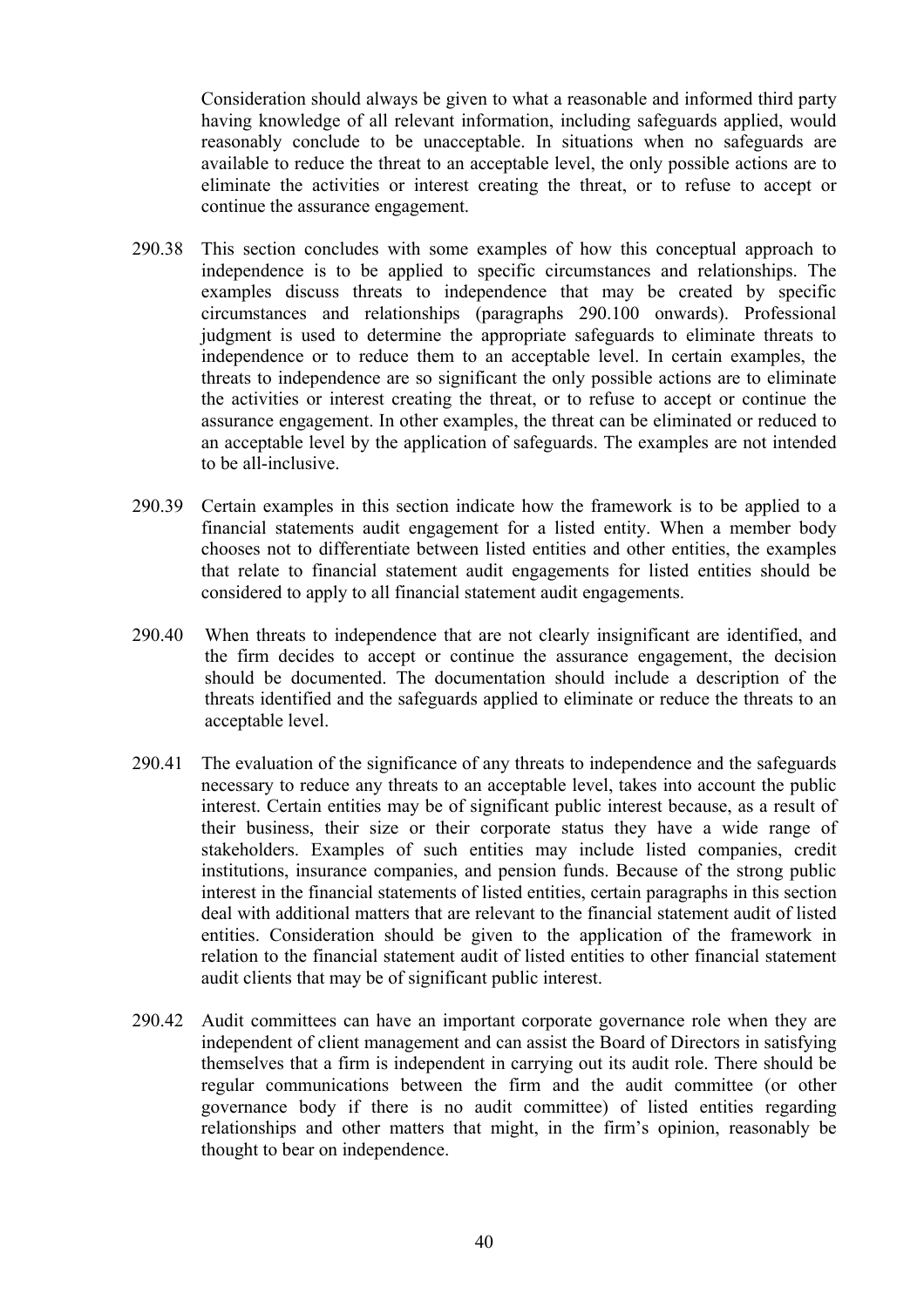290.43 Firms should establish policies and procedures relating to independence communications with audit committees, or others charged with governance of the client. In the case of the financial statement audit of listed entities, the firm should communicate orally and in writing at least annually, all relationships and other matters between the firm, network firms and the financial statement audit client that in the firm's professional judgment may reasonably be thought to bear on independence. Matters to be communicated will vary in each circumstance and should be decided by the firm, but should generally address the relevant matters set out in this section.

#### **Engagement Period**

- 290.44 The members of the assurance team and the firm should be independent of the assurance client during the period of the assurance engagement. The period of the engagement starts when the assurance team begins to perform assurance services and ends when the assurance report is issued, except when the assurance engagement is of a recurring nature. If the assurance engagement is expected to recur, the period of the assurance engagement ends with the notification by either party that the professional relationship has terminated or the issuance of the final assurance report, whichever is later.
- 290.45 In the case of a financial statement audit engagement, the engagement period includes the period covered by the financial statements reported on by the firm. When an entity becomes a financial statement audit client during or after the period covered by the financial statements that the firm will report on, the firm should consider whether any threats to independence may be created by:
	- Financial or business relationships with the audit client during or after the period covered by the financial statements, but prior to the acceptance of the financial statement audit engagement; or
	- Previous services provided to the audit client.

 Similarly, in the case of an assurance engagement that is not a financial statement audit engagement, the firm should consider whether any financial or business relationships or previous services may create threats to independence.

- 290.46 If a non-assurance service was provided to the financial statement audit client during or after the period covered by the financial statements but before the commencement of professional services in connection with the financial statement audit and the service would be prohibited during the period of the audit engagement, consideration should be given to the threats to independence, if any, arising from the service. If the threat is other than clearly insignificant, safeguards should be considered and applied as necessary to reduce the threat to an acceptable level. Such safeguards may include:
	- Discussing independence issues related to the provision of the non-assurance service with those charged with governance of the client, such as the audit committee;
	- Obtaining the client's acknowledgement of responsibility for the results of the non-assurance service;
	- Precluding personnel who provided the non-assurance service from participating in the financial statement audit engagement; and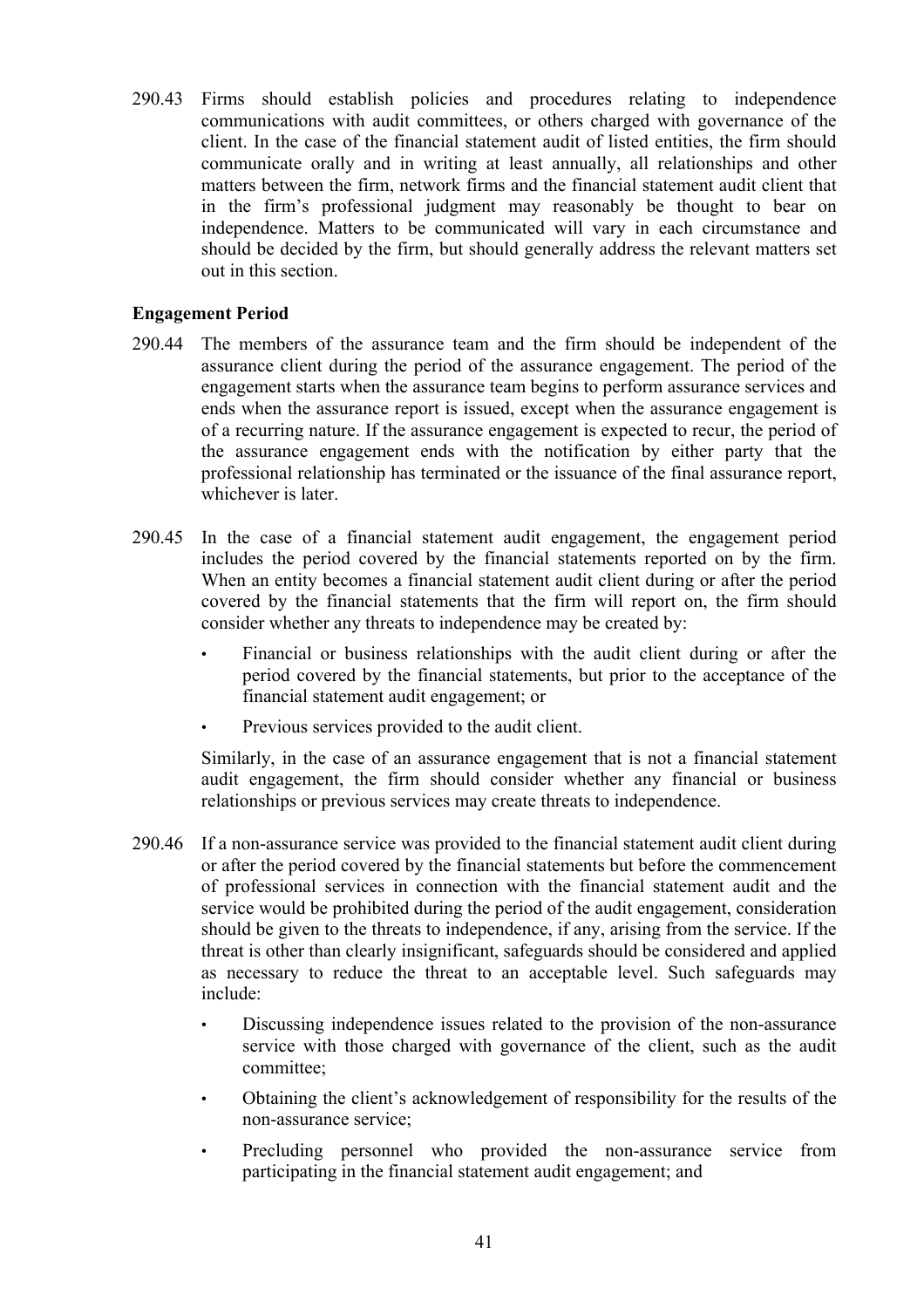- Engaging another firm to review the results of the non-assurance service or having another firm re-perform the non-assurance service to the extent necessary to enable it to take responsibility for the service.
- 290.47 A non-assurance service provided to a non-listed financial statement audit client will not impair the firm's independence when the client becomes a listed entity provided:
	- (a) The previous non-assurance service was permissible under this section for non listed financial statement audit clients;
	- (b) The service will be terminated within a reasonable period of time of the client becoming a listed entity, if they are impermissible under this section for financial statement audit clients that are listed entities; and
	- (c) The firm has implemented appropriate safeguards to eliminate any threats to independence arising from the previous service or reduce them to an acceptable level.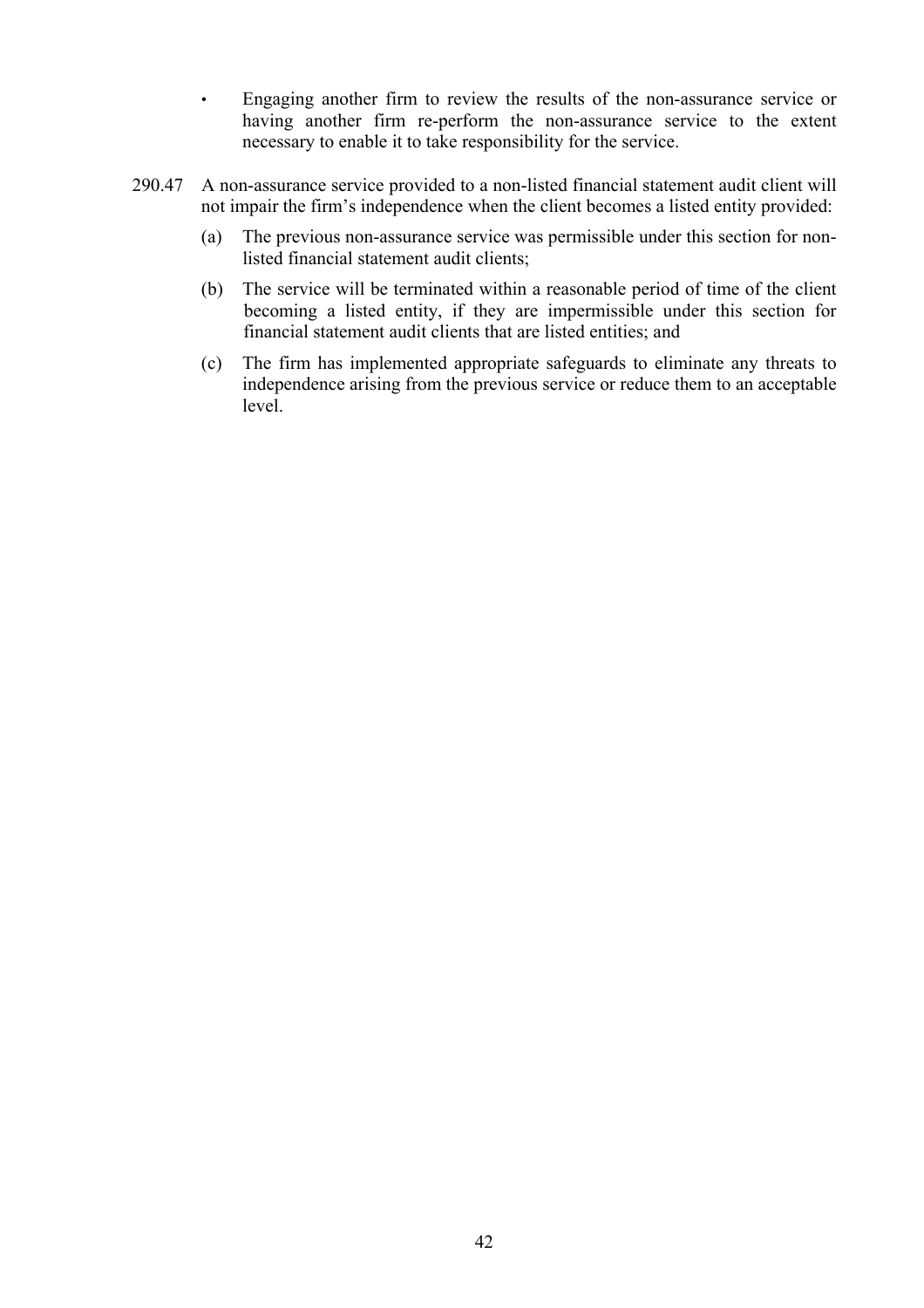## **APPLICATION OF FRAMEWORK TO SPECIFIC SITUATIONS CONTENTS**

| Introduction                                                                                                                                                                                       | Paragraph<br>290.100 |
|----------------------------------------------------------------------------------------------------------------------------------------------------------------------------------------------------|----------------------|
| <b>Financial Interests</b>                                                                                                                                                                         | 290.104              |
|                                                                                                                                                                                                    | 290.106              |
|                                                                                                                                                                                                    | 290.113              |
| Provisions Applicable to Non-Financial Statement Audit Assurance Clients                                                                                                                           | 290.122              |
| Loans and Guarantees                                                                                                                                                                               | 290.126              |
| Close Business Relationships with Assurance Clients <b>Clients Clients Clients Clients Clients Clients Clients Clients Clients Clients Clients Clients Clients Clients Clients Clients Clients</b> | 290.132              |
| Family and Personal Relationships <b>Family and Personal Relationships Family and Personal Relationships</b>                                                                                       | 290.135              |
|                                                                                                                                                                                                    | 290.143              |
|                                                                                                                                                                                                    | 290.146              |
| Serving as an Officer or Director on the Board of Assurance Clients                                                                                                                                | 290.149              |
| Long Association of Senior Personnel with Assurance Clients                                                                                                                                        |                      |
| <b>General Provisions</b>                                                                                                                                                                          | 290.153              |
|                                                                                                                                                                                                    | 290.154              |
|                                                                                                                                                                                                    | 290.158              |
|                                                                                                                                                                                                    | 290.166              |
| <b>General Provisions</b>                                                                                                                                                                          | 290.169              |
|                                                                                                                                                                                                    | 290.170              |
| Financial Statement Audit Clients that are Listed Entities <b>Financial Statement Audit Clients</b> that are Listed Entities                                                                       | 290.171              |
| <b>Emergency Situations</b>                                                                                                                                                                        | 290.173              |
|                                                                                                                                                                                                    | 290.174              |
| Provision of Taxation Services to Financial Statement Audit Clients                                                                                                                                | 290.180              |
| Provision of Internal Audit Services to Financial Statement Audit Clients                                                                                                                          | 290.181              |
| Provision of IT Systems Services to Financial Statement Audit Clients                                                                                                                              | 290.187              |
| Temporary Staff Assignments to Financial Statement Audit Clients                                                                                                                                   | 290.192              |
| Provision of Litigation Support Services to Financial Statement Audit Clients                                                                                                                      | 290.193              |
|                                                                                                                                                                                                    | 290.196              |
| <b>Recruiting Senior Management</b>                                                                                                                                                                | 290.203              |
|                                                                                                                                                                                                    | 290.204              |
| Fees and Pricing                                                                                                                                                                                   |                      |
| Fees—Relative Size                                                                                                                                                                                 | 290.206              |
| Fees-Overdue                                                                                                                                                                                       | 290.208              |
| Pricing                                                                                                                                                                                            | 290.209              |
|                                                                                                                                                                                                    | 290.210              |
|                                                                                                                                                                                                    | 290.212              |
|                                                                                                                                                                                                    | 290.214              |

#### 43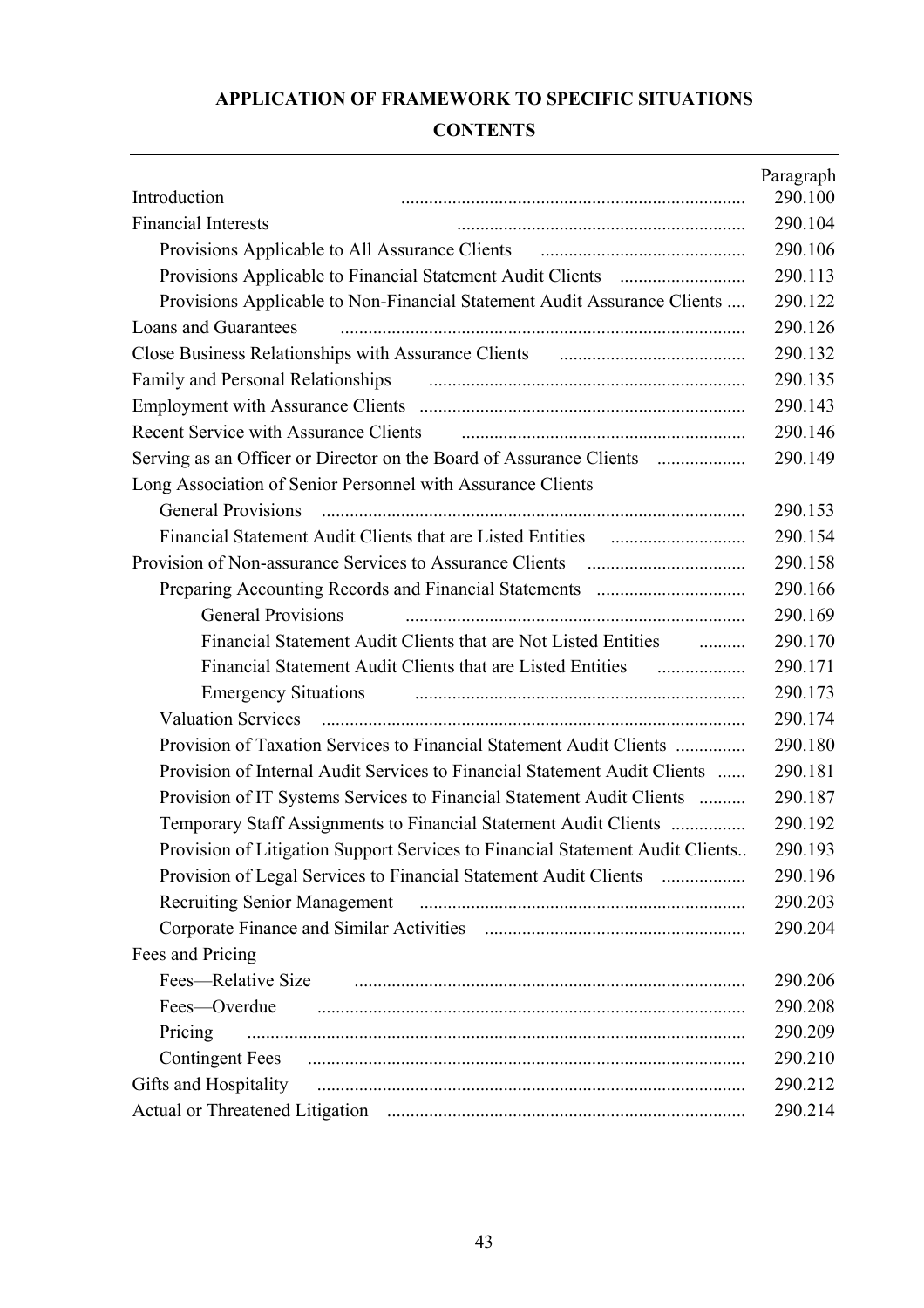## **Introduction**

- 290.100 The following examples describe specific circumstances and relationships that may create threats to independence. The examples describe the potential threats created and the safeguards that may be appropriate to eliminate the threats or reduce them to an acceptable level in each circumstance. The examples are not all inclusive. In practice, the firm, network firms and the members of the assurance team will be required to assess the implications of similar, but different, circumstances and relationships and to determine whether safeguards, including the safeguards in paragraphs 200.12 through 200.15 can be applied to satisfactorily address the threats to independence.
- 290.101 Some of the examples deal with financial statement audit clients while others deal with assurance engagements for clients that are not financial statement audit clients. The examples illustrate how safeguards should be applied to fulfill the requirement for the members of the assurance team, the firm and network firms to be independent of a financial statement audit client, and for the members of the assurance team and the firm to be independent of an assurance client that is not a financial statement audit client. The examples do not include assurance reports to a non-financial statement audit client expressly restricted for use by identified users. As stated in paragraph 290.19 for such engagements, members of the assurance team and their immediate and close family are required to be independent of the assurance client. Further, the firm should not have a material financial interest, direct or indirect, in the assurance client.
- 290.102 The examples illustrate how the framework applies to financial statement audit clients and other assurance clients. The examples should be read in conjunction with paragraphs 290.20 which explain that, in the majority of assurance engagements, there is one responsible party and that responsible party comprises the assurance client. However, in some assurance engagements there are two responsible parties. In such circumstances, consideration should be given to any threats the firm has reason to believe may be created by interests and relationships between a member of the assurance team, the firm, a network firm and the party responsible for the subject matter.

## **Financial Interests**

- 290.103 A financial interest in an assurance client may create a self-interest threat. In evaluating the significance of the threat, and the appropriate safeguards to be applied to eliminate the threat or reduce it to an acceptable level, it is necessary to examine the nature of the financial interest. This includes an evaluation of the role of the person holding the financial interest, the materiality of the financial interest and the type of financial interest (direct or indirect).
- 290.104 When evaluating the type of financial interest, consideration should be given to the fact that financial interests range from those where the individual has no control over the investment vehicle or the financial interest held (e.g., a mutual fund, unit trust or similar intermediary vehicle) to those where the individual has control over the financial interest (e.g., as a trustee) or is able to influence investment decisions. In evaluating the significance of any threat to independence, it is important to consider the degree of control or influence that can be exercised over the intermediary, the financial interest held, or its investment strategy. When control exists, the financial interest should be considered direct. Conversely, when the holder of the financial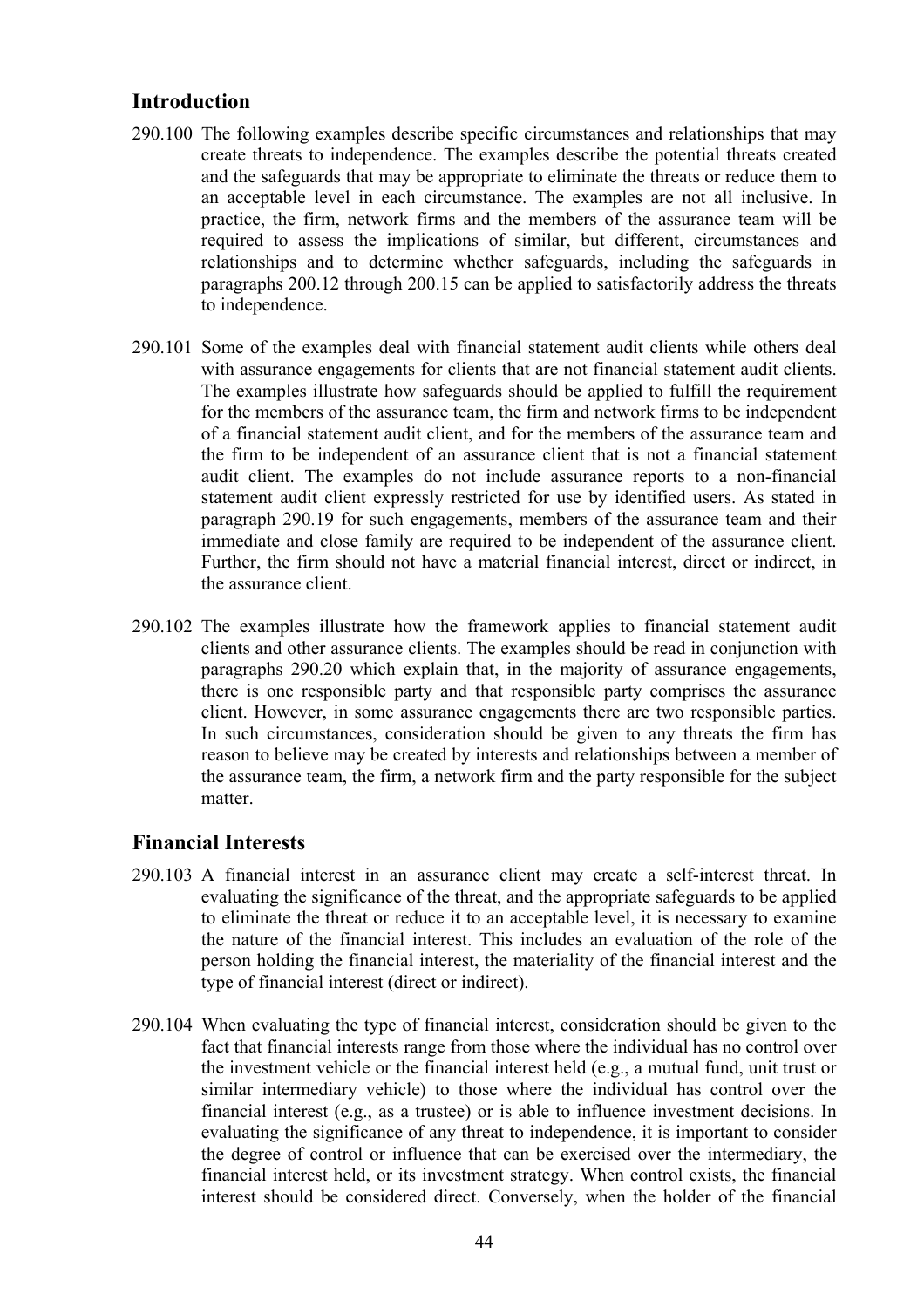interest has no ability to exercise such control the financial interest should be considered indirect.

## **Provisions Applicable to All Assurance Clients**

- 290.105 If a member of the assurance team, or their immediate family member, has a **direct**  financial interest<sup>\*</sup>, or a material indirect financial interest<sup>\*</sup>, in the assurance client, the self-interest threat created would be so significant the only safeguards available to eliminate the threat or reduce it to an acceptable level would be to:
	- (a) Dispose of the direct financial interest prior to the individual becoming a member of the assurance team;
	- (b) Dispose of the indirect financial interest in total or dispose of a sufficient amount of it so that the remaining interest is no longer material prior to the individual becoming a member of the assurance team; or
	- (c) Remove the member of the assurance team from the assurance engagement.
- 290.106 If a member of the assurance team, or their immediate family member receives, by way of, for example, an inheritance, gift or, as a result of a merger, a direct financial interest or a material indirect financial interest in the assurance client, a self-interest threat would be created. The following safeguards should be applied to eliminate the threat or reduce it to an acceptable level:
	- (a) Disposing of the financial interest at the earliest practical date; or
	- (b) Removing the member of the assurance team from the assurance engagement.

 During the period prior to disposal of the financial interest or the removal of the individual from the assurance team, consideration should be given to whether additional safeguards are necessary to reduce the threat to an acceptable level. Such safeguards might include:

- Discussing the matter with those charged with governance, such as the audit committee; or
- Involving an additional professional accountant to review the work done, or otherwise advise as necessary.
- 290.107 When a member of the assurance team knows that his or her close family member has a direct financial interest or a material indirect financial interest in the assurance client, a self-interest threat may be created. In evaluating the significance of any threat, consideration should be given to the nature of the relationship between the member of the assurance team and the close family member and the materiality of the financial interest. Once the significance of the threat has been evaluated, safeguards should be considered and applied as necessary. Such safeguards might include:
	- The close family member disposing of all or a sufficient portion of the financial interest at the earliest practical date;
	- Discussing the matter with those charged with governance, such as the audit committee;
	- Involving an additional professional accountant who did not take part in the assurance engagement to review the work done by the member of the

 $\overline{a}$ 

<sup>\*</sup> See Definitions.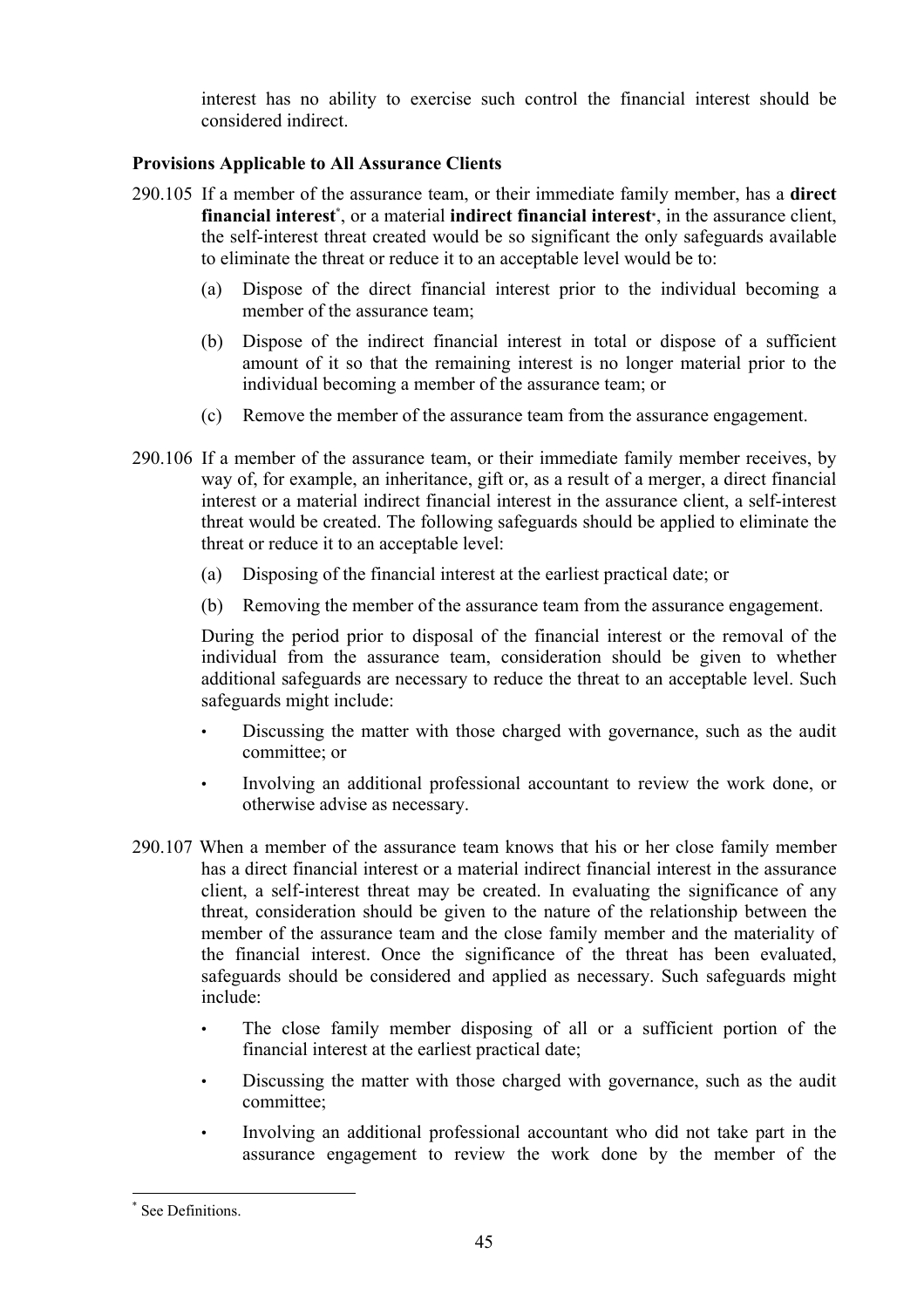assurance team with the close family relationship or otherwise advise as necessary; or

- Removing the individual from the assurance engagement.
- 290.108 When a firm or a member of the assurance team holds a direct financial interest or a material indirect financial interest in the assurance client as a trustee, a self interest threat may be created by the possible influence of the trust over the assurance client. Accordingly, such an interest should only be held when:
	- (a) The member of the assurance team, an immediate family member of the member of the assurance team, and the firm are not beneficiaries of the trust;
	- (b) The interest held by the trust in the assurance client is not material to the trust;
	- (c) The trust is not able to exercise significant influence over the assurance client; and
	- (d) The member of the assurance team or the firm does not have significant influence over any investment decision involving a financial interest in the assurance client.
- 290.109 Consideration should be given to whether a self-interest threat may be created by the financial interests of individuals outside of the assurance team and their immediate and close family members. Such individuals would include:
	- Partners, and their immediate family members, who are not members of the assurance team;
	- Partners and managerial employees who provide non-assurance services to the assurance client; and
	- Individuals who have a close personal relationship with a member of the assurance team.

 Whether the interests held by such individuals may create a self-interest threat will depend upon factors such as:

- The firm's organizational, operating and reporting structure; and
- The nature of the relationship between the individual and the member of the assurance team.

 The significance of the threat should be evaluated and, if the threat is other than clearly insignificant, safeguards should be considered and applied as necessary to reduce the threat to an acceptable level. Such safeguards might include:

- Where appropriate, policies to restrict people from holding such interests;
- Discussing the matter with those charged with governance, such as the audit committee; or
- Involving an additional professional accountant who did not take part in the assurance engagement to review the work done or otherwise advise as necessary.
- 290.110 An inadvertent violation of this section as it relates to a financial interest in an assurance client would not impair the independence of the firm, the network firm or a member of the assurance team when: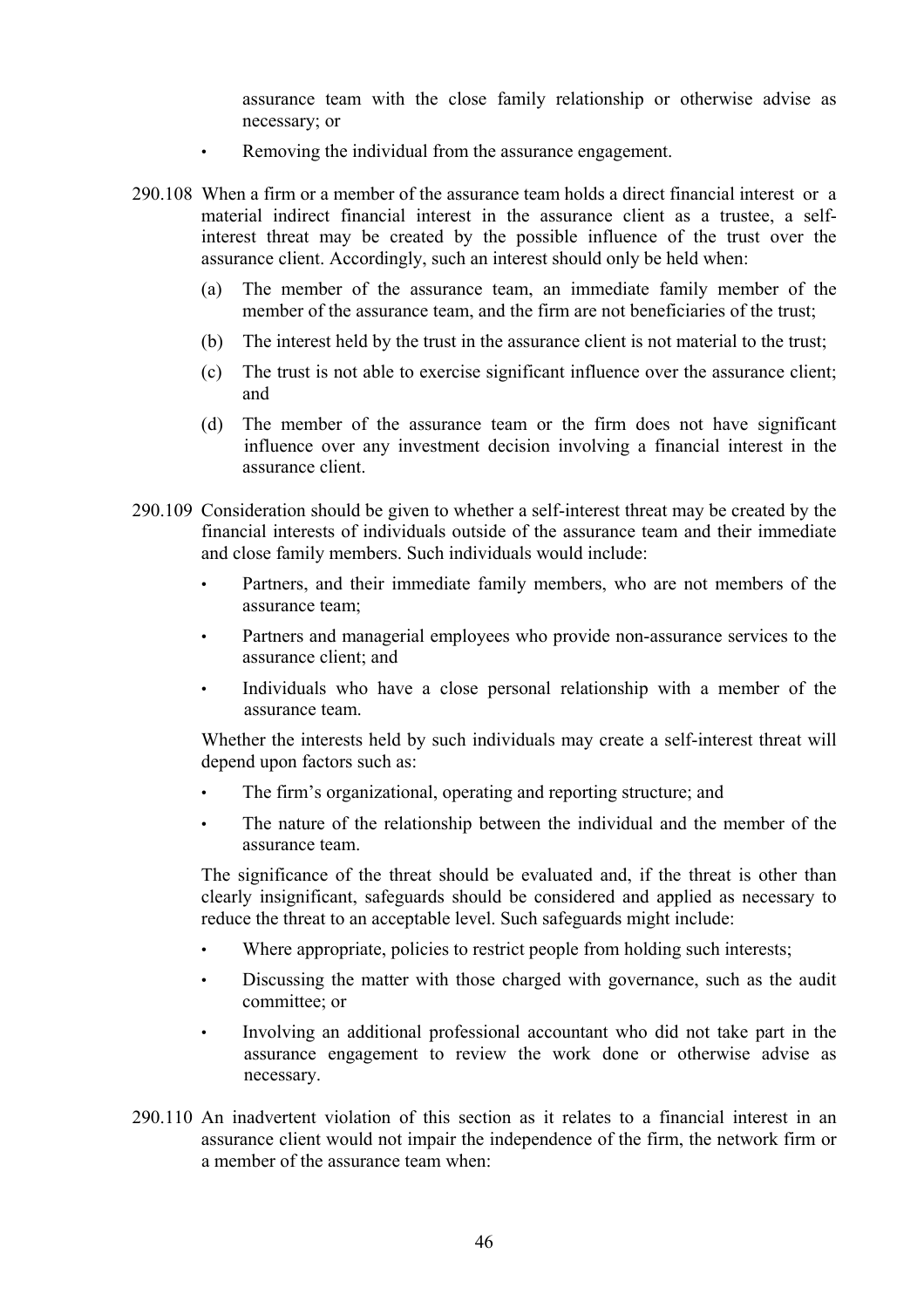- (a) The firm, and the network firm, have established policies and procedures that require all professionals to report promptly to the firm any breaches resulting from the purchase, inheritance or other acquisition of a financial interest in the assurance client;
- (b) The firm, and the network firm, promptly notify the professional that the financial interest should be disposed of; and
- (c) The disposal occurs at the earliest practical date after identification of the issue, or the professional is removed from the assurance team.
- 290.111 When an inadvertent violation of this section relating to a financial interest in an assurance client has occurred, the firm should consider whether any safeguards should be applied. Such safeguards might include:
	- Involving an additional professional accountant who did not take part in the assurance engagement to review the work done by the member of the assurance team; or
	- Excluding the individual from any substantive decision-making concerning the assurance engagement.

## **Provisions Applicable to Financial Statement Audit Clients**

- 290.112 If a firm, or a network firm, has a direct financial interest in a financial statement audit client of the firm the self-interest threat created would be so significant no safeguard could reduce the threat to an acceptable level. Consequently, disposal of the financial interest would be the only action appropriate to permit the firm to perform the engagement.
- 290.113 If a firm, or a network firm, has a material indirect financial interest in a financial statement audit client of the firm a self-interest threat is also created. The only actions appropriate to permit the firm to perform the engagement would be for the firm, or the network firm, either to dispose of the indirect interest in total or to dispose of a sufficient amount of it so that the remaining interest is no longer material.
- 290.114 If a firm, or a network firm, has a material financial interest in an entity that has a controlling interest in a financial statement audit client, the self-interest threat created would be so significant no safeguard could reduce the threat to an acceptable level. The only actions appropriate to permit the firm to perform the engagement would be for the firm, or the network firm, either to dispose of the financial interest in total or to dispose of a sufficient amount of it so that the remaining interest is no longer material.
- 290.115 If the retirement benefit plan of a firm, or network firm, has a financial interest in a financial statement audit client a self-interest threat may be created. Accordingly, the significance of any such threat created should be evaluated and, if the threat is other than clearly insignificant, safeguards should be considered and applied as necessary to eliminate the threat or reduce it to an acceptable level.
- 290.116 If other partners, including partners who do not perform assurance engagements, or their immediate family, in the **office\*** in which the **engagement partner**\* practices in

 $\overline{a}$ 

<sup>\*</sup> See Definitions.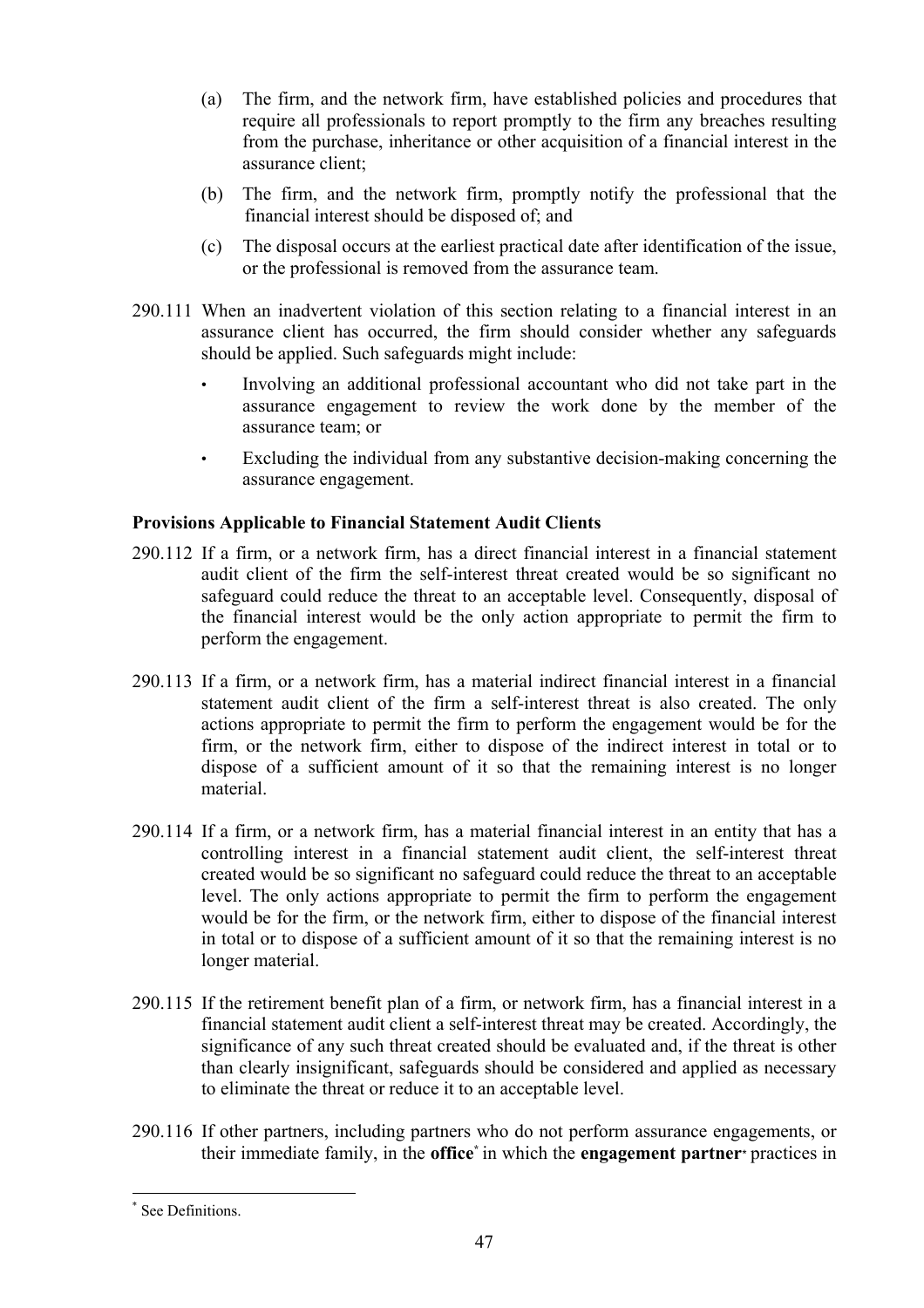connection with the financial statement audit hold a direct financial interest or a material indirect financial interest in that audit client, the self-interest threat created would be so significant no safeguard could reduce the threat to an acceptable level. Accordingly, such partners or their immediate family should not hold any such financial interests in such an audit client.

- 290.117 The office in which the engagement partner practices in connection with the financial statement audit is not necessarily the office to which that partner is assigned. Accordingly, when the engagement partner is located in a different office from that of the other members of the assurance team, judgment should be used to determine in which office the partner practices in connection with that audit.
- 290.118 If other partners and managerial employees who provide non-assurance services to the financial statement audit client, except those whose involvement is clearly insignificant, or their immediate family, hold a direct financial interest or a material indirect financial interest in the audit client, the self-interest threat created would be so significant no safeguard could reduce the threat to an acceptable level. Accordingly, such personnel or their immediate family should not hold any such financial interests in such an audit client.
- 290.119 A financial interest in a financial statement audit client that is held by an immediate family member of (a) a partner located in the office in which the engagement partner practices in connection with the audit, or (b) a partner or managerial employee who provides non-assurance services to the audit client is not considered to create an unacceptable threat provided it is received as a result of their employment rights (e.g., pension rights or share options) and, where necessary, appropriate safeguards are applied to reduce any threat to independence to an acceptable level.
- 290.120 A self-interest threat may be created if the firm, or the network firm, or a member of the assurance team has an interest in an entity and a financial statement audit client, or a director, officer or controlling owner thereof also has an investment in that entity. Independence is not compromised with respect to the audit client if the respective interests of the firm, the network firm, or member of the assurance team, and the audit client, or director, officer or controlling owner thereof are both immaterial and the audit client cannot exercise significant influence over the entity. If an interest is material, to either the firm, the network firm or the audit client, and the audit client can exercise significant influence over the entity, no safeguards are available to reduce the threat to an acceptable level and the firm, or the network firm, should either dispose of the interest or decline the audit engagement. Any member of the assurance team with such a material interest should either:
	- (a) Dispose of the interest;
	- (b) Dispose of a sufficient amount of the interest so that the remaining interest is no longer material; or
	- (c) Withdraw from the audit.

#### **Provisions Applicable to Non-Financial Statement Audit Assurance Clients**

290.121 If a firm has a direct financial interest in an assurance client that is not a financial statement audit client the self-interest threat created would be so significant no safeguard could reduce the threat to an acceptable level. Consequently, disposal of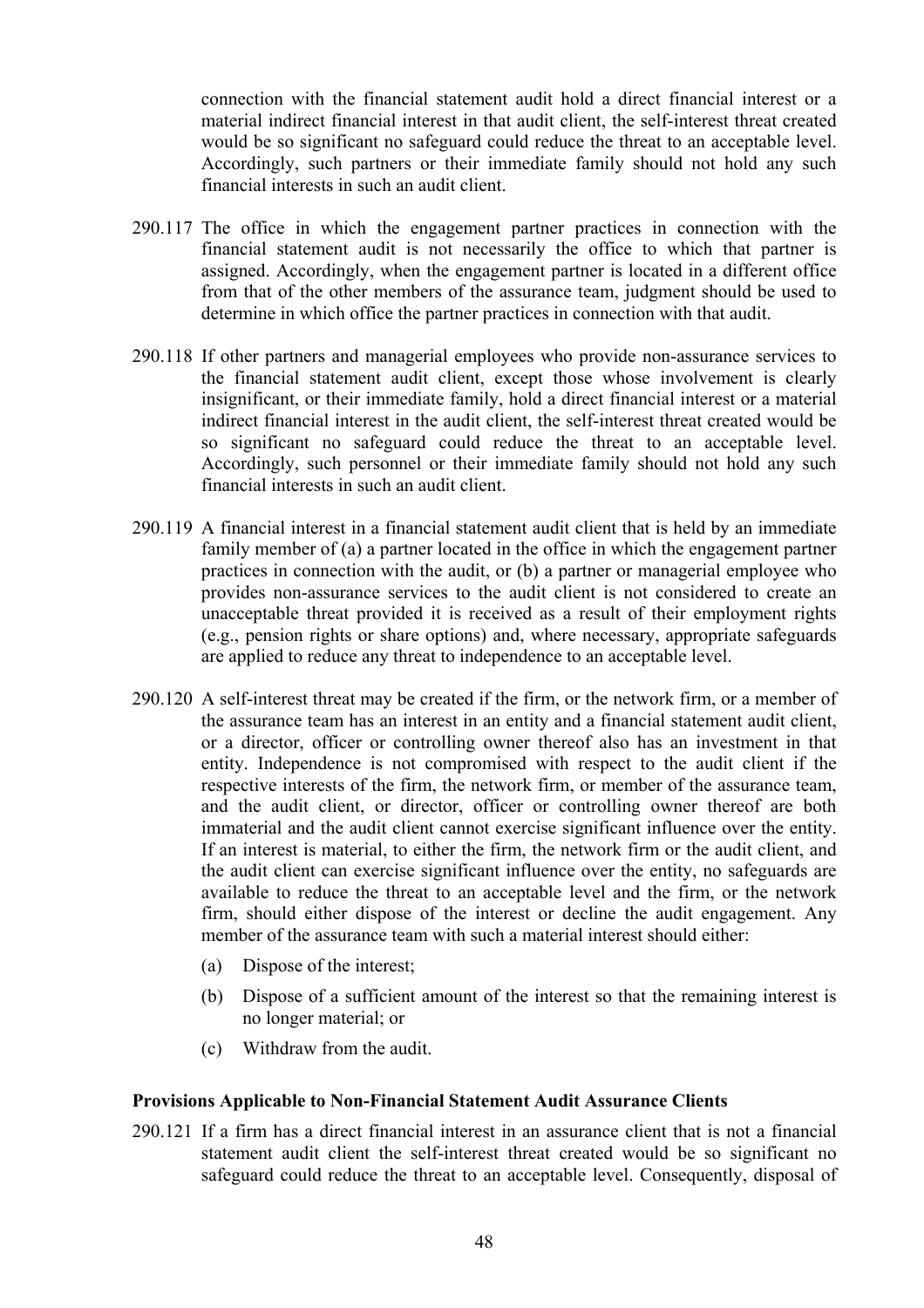the financial interest would be the only action appropriate to permit the firm to perform the engagement.

- 290.122 If a firm has a material indirect financial interest in an assurance client that is not a financial statement audit client a self-interest threat is also created. The only action appropriate to permit the firm to perform the engagement would be for the firm to either dispose of the indirect interest in total or to dispose of a sufficient amount of it so that the remaining interest is no longer material.
- 290.123 If a firm has a material financial interest in an entity that has a controlling interest in an assurance client that is not a financial statement audit client, the self-interest threat created would be so significant no safeguard could reduce the threat to an acceptable level. The only action appropriate to permit the firm to perform the engagement would be for the firm either to dispose of the financial interest in total or to dispose of a sufficient amount of it so that the remaining interest is no longer material.
- 290.124 When a restricted use report for an assurance engagement that is not a financial statement audit engagement is issued, exceptions to the provisions in paragraphs 290.106 through 290.110 and 290.122 through 290.124 are set out in 290.19.

## **Loans and Guarantees**

- 290.125 A loan, or a guarantee of a loan, to the firm from an assurance client that is a bank or a similar institution, would not create a threat to independence provided the loan, or guarantee, is made under normal lending procedures, terms and requirements and the loan is immaterial to both the firm and the assurance client. If the loan is material to the assurance client or the firm it may be possible, through the application of safeguards, to reduce the self-interest threat created to an acceptable level. Such safeguards might include involving an additional professional accountant from outside the firm, or network firm, to review the work performed.
- 290.126 A loan, or a guarantee of a loan, from an assurance client that is a bank or a similar institution, to a member of the assurance team or their immediate family would not create a threat to independence provided the loan, or guarantee, is made under normal lending procedures, terms and requirements. Examples of such loans include home mortgages, bank overdrafts, car loans and credit card balances.
- 290.127 Similarly, deposits made by, or brokerage accounts of, a firm or a member of the assurance team with an assurance client that is a bank, broker or similar institution would not create a threat to independence provided the deposit or account is held under normal commercial terms.
- 290.128 If the firm, or a member of the assurance team, makes a loan to an assurance client, that is not a bank or similar institution, or guarantees such an assurance client's borrowing, the self-interest threat created would be so significant no safeguard could reduce the threat to an acceptable level, unless the loan or guarantee is immaterial to both the firm or the member of the assurance team and the assurance client.
- 290.129 Similarly, if the firm or a member of the assurance team accepts a loan from, or has borrowing guaranteed by, an assurance client that is not a bank or similar institution, the self-interest threat created would be so significant no safeguard could reduce the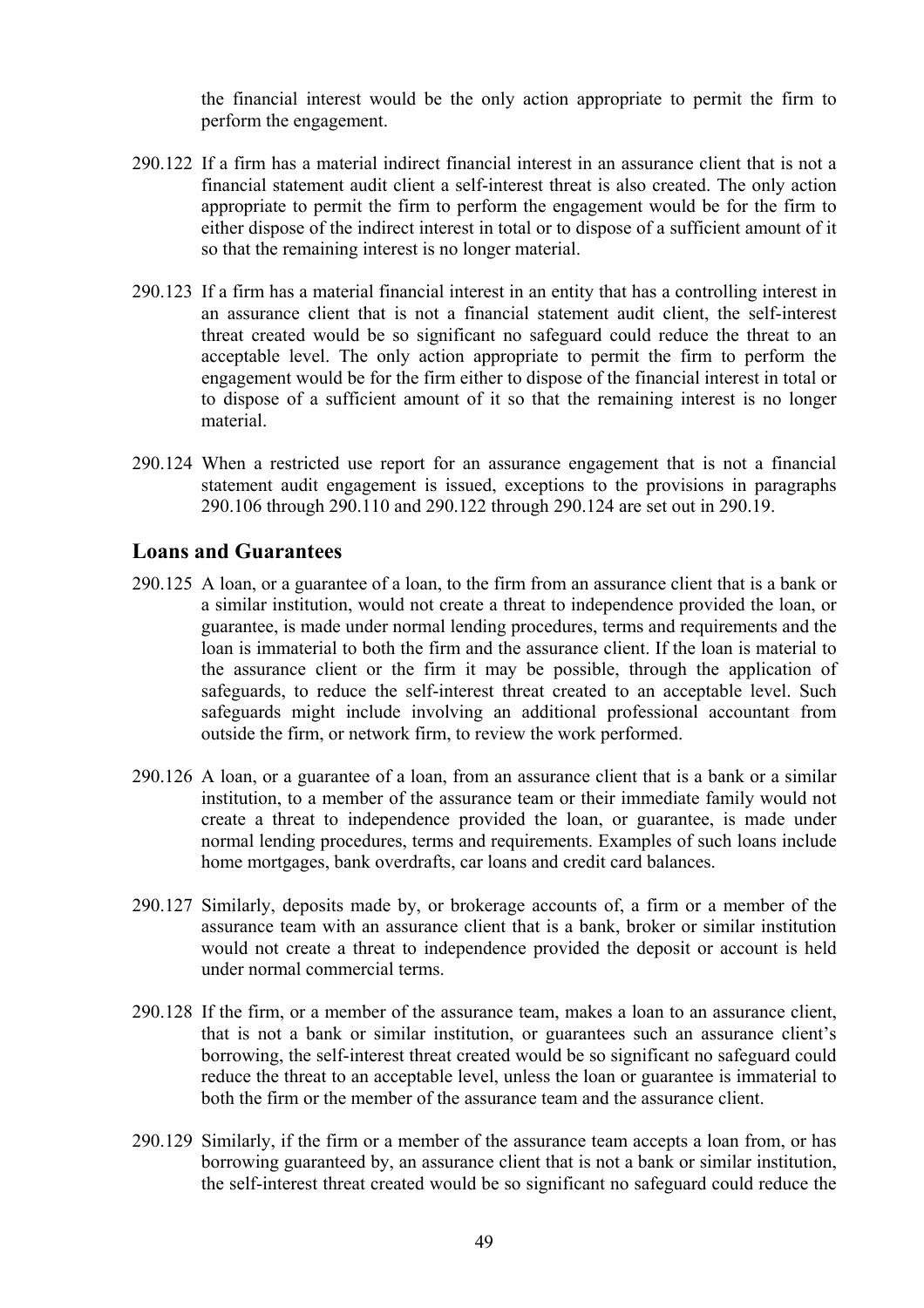threat to an acceptable level, unless the loan or guarantee is immaterial to both the firm or the member of the assurance team and the assurance client.

290.130 The examples in paragraphs 290.126 through 290.130 relate to loans and guarantees between the firm and an assurance client. In the case of a financial statement audit engagement, the provisions should be applied to the firm, all network firms and the audit client.

## **Close Business Relationships With Assurance Clients**

- 290.131 A close business relationship between a firm or a member of the assurance team and the assurance client or its management, or between the firm, a network firm and a financial statement audit client, will involve a commercial or common financial interest and may create self-interest and intimidation threats. The following are examples of such relationships:
	- Having a material financial interest in a joint venture with the assurance client or a controlling owner, director, officer or other individual who performs senior managerial functions for that client.
	- Arrangements to combine one or more services or products of the firm with one or more services or products of the assurance client and to market the package with reference to both parties.
	- Distribution or marketing arrangements under which the firm acts as a distributor or marketer of the assurance client's products or services, or the assurance client acts as the distributor or marketer of the products or services of the firm.

 In the case of a financial statement audit client, unless the financial interest is immaterial and the relationship is clearly insignificant to the firm, the network firm and the audit client, no safeguards could reduce the threat to an acceptable level. In the case of an assurance client that is not a financial statement audit client, unless the financial interest is immaterial and the relationship is clearly insignificant to the firm and the assurance client, no safeguards could reduce the threat to an acceptable level. Consequently, in both these circumstances the only possible courses of action are to:

- (a) Terminate the business relationship;
- (b) Reduce the magnitude of the relationship so that the financial interest is immaterial and the relationship is clearly insignificant; or
- (c) Refuse to perform the assurance engagement.

Unless any such financial interest is immaterial and the relationship is clearly insignificant to the member of the assurance team, the only appropriate safeguard would be to remove the individual from the assurance team.

- 290.132 In the case of a financial statement audit client, business relationships involving an interest held by the firm, a network firm or a member of the assurance team or their immediate family in a closely held entity when the audit client or a director or officer of the audit client, or any group thereof, also has an interest in that entity, do not create threats to independence provided:
	- (a) The relationship is clearly insignificant to the firm, the network firm and the audit client;
	- (b) The interest held is immaterial to the investor, or group of investors; and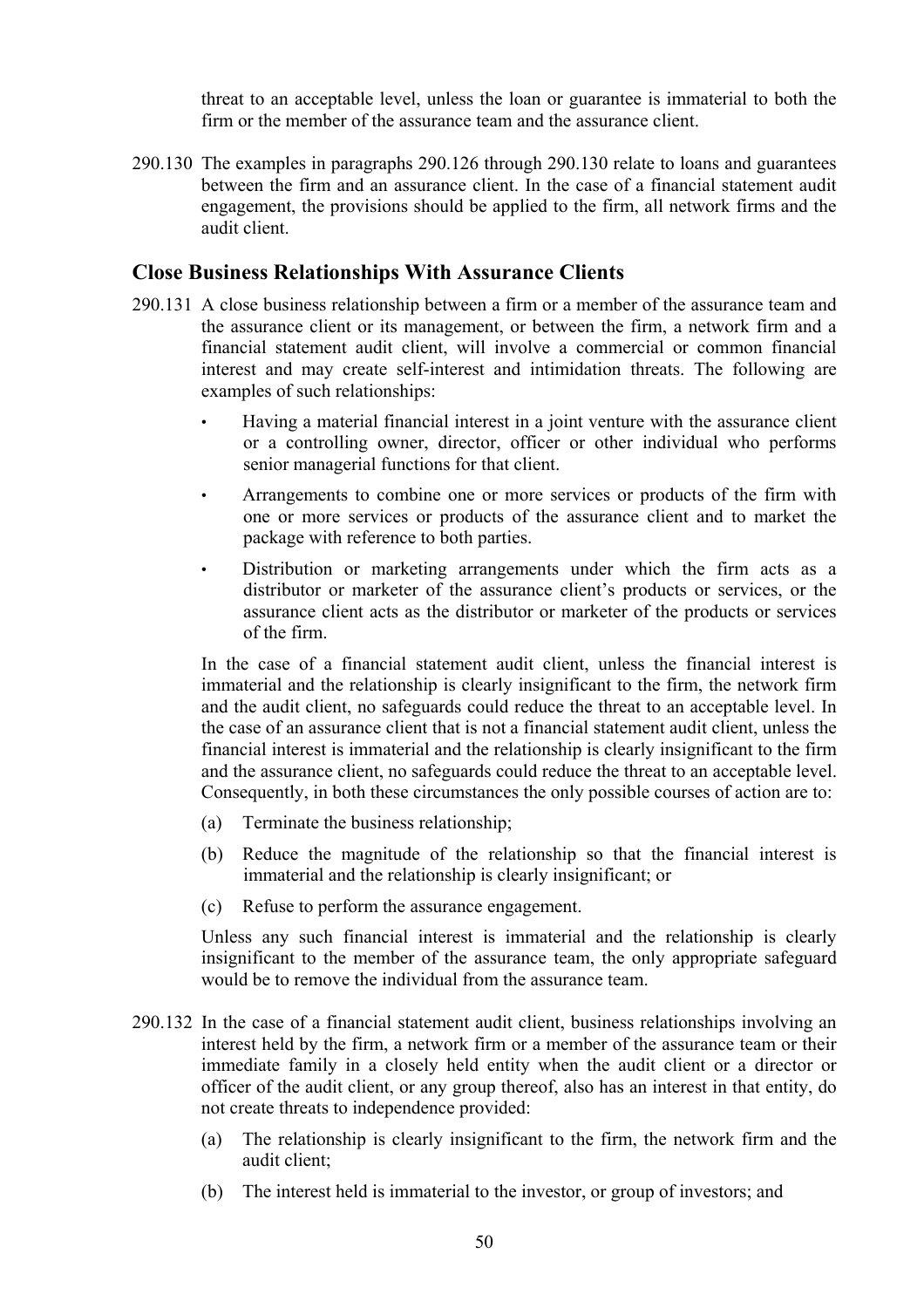- (c) The interest does not give the investor, or group of investors, the ability to control the closely held entity.
- 290.133 The purchase of goods and services from an assurance client by the firm (or from a financial statement audit client by a network firm) or a member of the assurance team would not generally create a threat to independence providing the transaction is in the normal course of business and on an arm's length basis. However, such transactions may be of a nature or magnitude so as to create a self-interest threat. If the threat created is other than clearly insignificant, safeguards should be considered and applied as necessary to reduce the threat to an acceptable level. Such safeguards might include:
	- Eliminating or reducing the magnitude of the transaction;
	- Removing the individual from the assurance team; or
	- Discussing the issue with those charged with governance, such as the audit committee.

## **Family and Personal Relationships**

- 290.134 Family and personal relationships between a member of the assurance team and a director, an officer or certain employees, depending on their role, of the assurance client, may create self-interest, familiarity or intimidation threats. It is impracticable to attempt to describe in detail the significance of the threats that such relationships may create. The significance will depend upon a number of factors including the individual's responsibilities on the assurance engagement, the closeness of the relationship and the role of the family member or other individual within the assurance client. Consequently, there is a wide spectrum of circumstances that will need to be evaluated and safeguards to be applied to reduce the threat to an acceptable level.
- 290.135 When an immediate family member of a member of the assurance team is a director, an officer or an employee of the assurance client in a position to exert direct and significant influence over the subject matter information of the assurance engagement, or was in such a position during any period covered by the engagement, the threats to independence can only be reduced to an acceptable level by removing the individual from the assurance team. The closeness of the relationship is such that no other safeguard could reduce the threat to independence to an acceptable level. If application of this safeguard is not used, the only course of action is to withdraw from the assurance engagement. For example, in the case of an audit of financial statements, if the spouse of a member of the assurance team is an employee in a position to exert direct and significant influence over the preparation of the audit client's accounting records or financial statements, the threat to independence could only be reduced to an acceptable level by removing the individual from the assurance team.
- 290.136 When an immediate family member of a member of the assurance team is an employee in a position to exert direct and significant influence over the subject matter of the engagement, threats to independence may be created. The significance of the threats will depend on factors such as:
	- The position the immediate family member holds with the client; and
	- The role of the professional on the assurance team.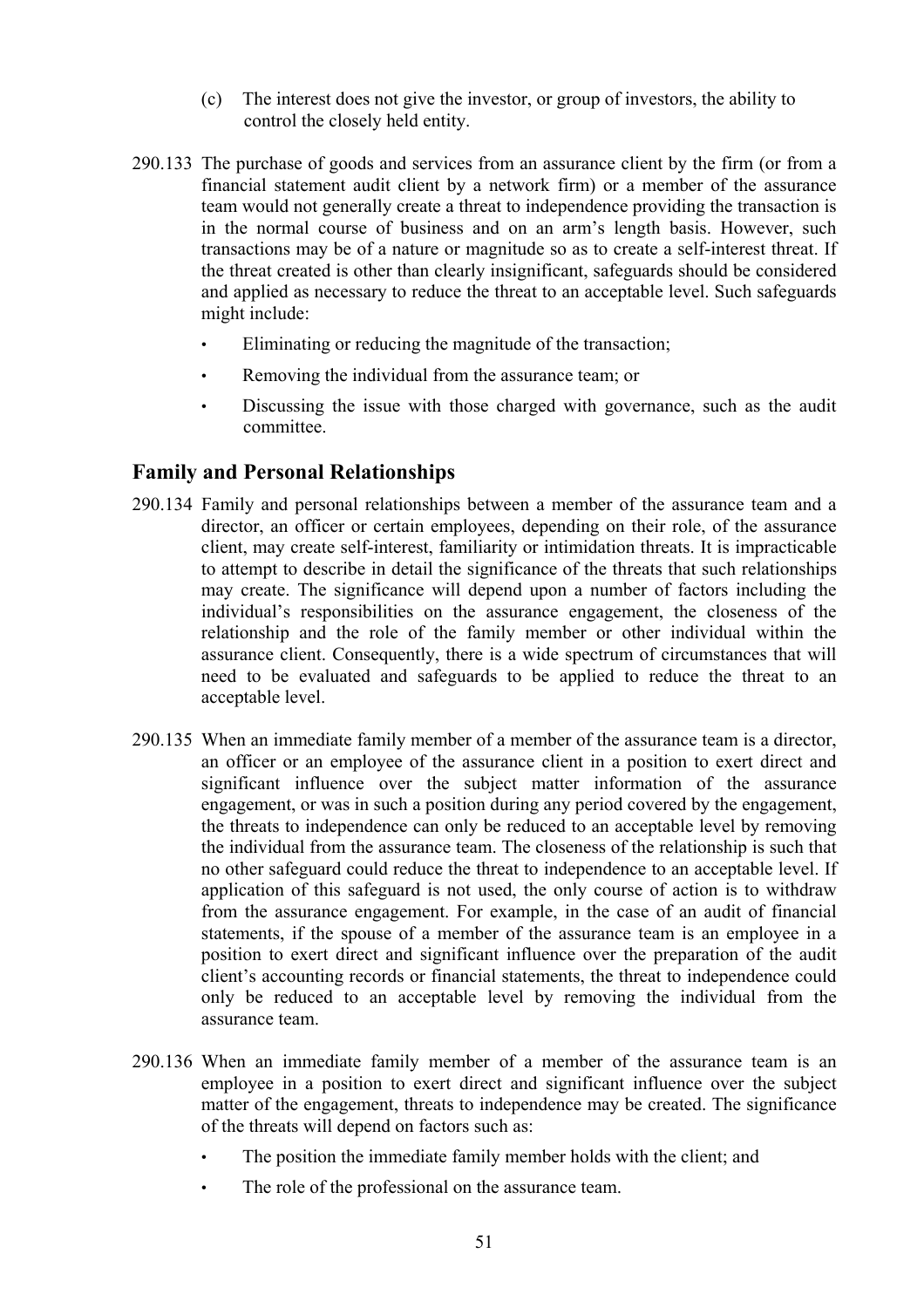The significance of the threat should be evaluated and, if the threat is other than clearly insignificant, safeguards should be considered and applied as necessary to reduce the threat to an acceptable level. Such safeguards might include:

- Removing the individual from the assurance team;
- Where possible, structuring the responsibilities of the assurance team so that the professional does not deal with matters that are within the responsibility of the immediate family member; or
- Policies and procedures to empower staff to communicate to senior levels within the firm any issue of independence and objectivity that concerns them.
- 290.137 When a close family member of a member of the assurance team is a director, an officer, or an employee of the assurance client in a position to exert direct and significant influence over the subject matter information of the assurance engagement, threats to independence may be created. The significance of the threats will depend on factors such as:
	- The position the close family member holds with the client; and
	- The role of the professional on the assurance team.

 The significance of the threat should be evaluated and, if the threat is other than clearly insignificant, safeguards should be considered and applied as necessary to reduce the threat to an acceptable level. Such safeguards might include:

- Removing the individual from the assurance team:
- Where possible, structuring the responsibilities of the assurance team so that the professional does not deal with matters that are within the responsibility of the close family member; or
- Policies and procedures to empower staff to communicate to senior levels within the firm any issue of independence and objectivity that concerns them.
- 290.138 In addition, self-interest, familiarity or intimidation threats may be created when a person who is other than an immediate or close family member of a member of the assurance team has a close relationship with the member of the assurance team and is a director, an officer or an employee of the assurance client in a position to exert direct and significant influence over the subject matter information of the assurance engagement. Therefore, members of the assurance team are responsible for identifying any such persons and for consulting in accordance with firm procedures. The evaluation of the significance of any threat created and the safeguards appropriate to eliminate the threat or reduce it to an acceptable level will include considering matters such as the closeness of the relationship and the role of the individual within the assurance client.
- 290.139 Consideration should be given to whether self-interest, familiarity or intimidation threats may be created by a personal or family relationship between a partner or employee of the firm who is not a member of the assurance team and a director, an officer or an employee of the assurance client in a position to exert direct and significant influence over the subject matter information of the assurance engagement. Therefore partners and employees of the firm are responsible for identifying any such relationships and for consulting in accordance with firm procedures. The evaluation of the significance of any threat created and the safeguards appropriate to eliminate the threat or reduce it to an acceptable level will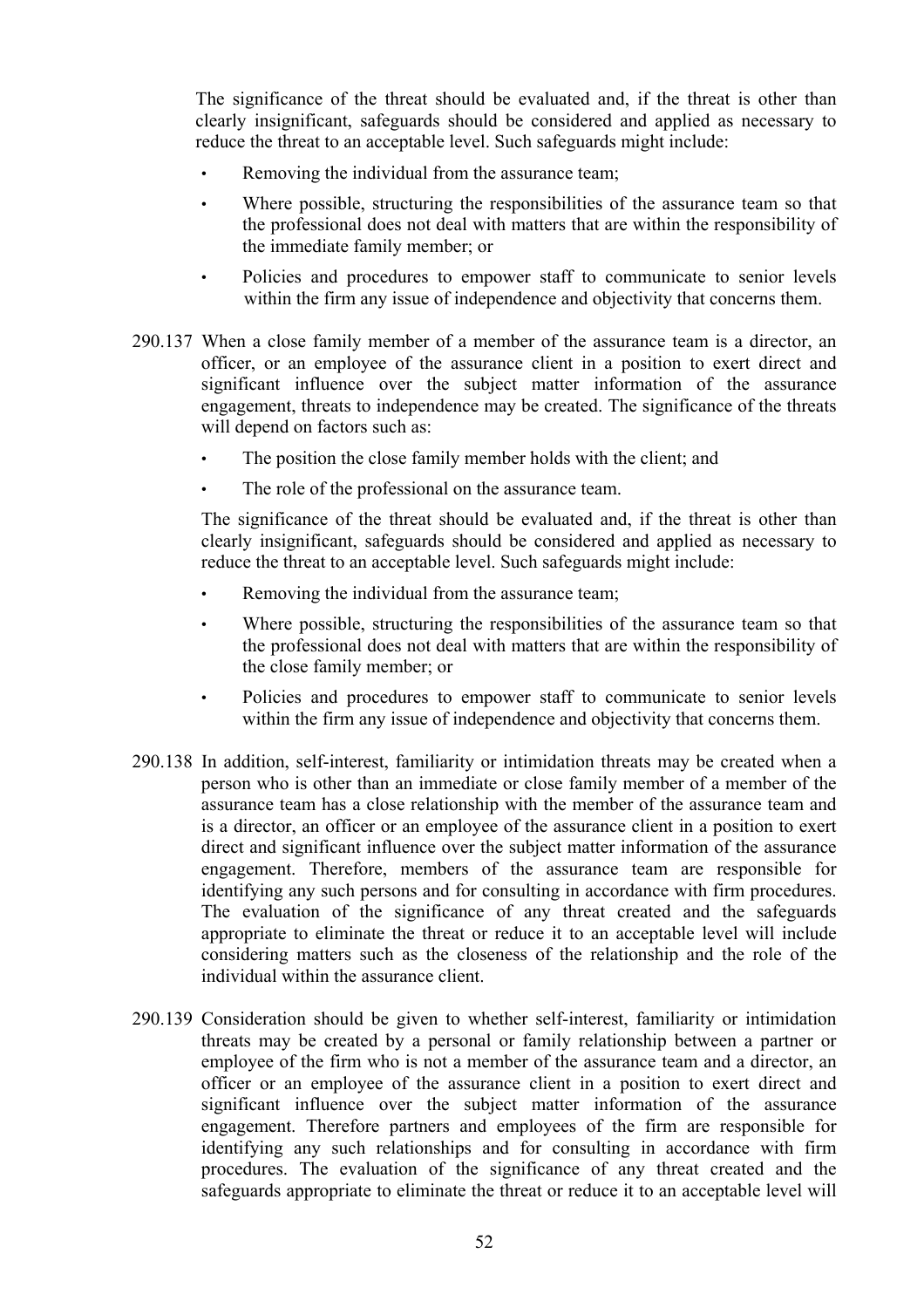include considering matters such as the closeness of the relationship, the interaction of the firm professional with the assurance team, the position held within the firm, and the role of the individual within the assurance client.

- 290.140 An inadvertent violation of this section as it relates to family and personal relationships would not impair the independence of a firm or a member of the assurance team when:
	- (a) The firm has established policies and procedures that require all professionals to report promptly to the firm any breaches resulting from changes in the employment status of their immediate or close family members or other personal relationships that create threats to independence;
	- (b) Either the responsibilities of the assurance team are re-structured so that the professional does not deal with matters that are within the responsibility of the person with whom he or she is related or has a personal relationship, or, if this is not possible, the firm promptly removes the professional from the assurance engagement; and
	- (c) Additional care is given to reviewing the work of the professional.
- 290.141 When an inadvertent violation of this section relating to family and personal relationships has occurred, the firm should consider whether any safeguards should be applied. Such safeguards might include:
	- Involving an additional professional accountant who did not take part in the assurance engagement to review the work done by the member of the assurance team; or
	- Excluding the individual from any substantive decision-making concerning the assurance engagement.

## **Employment with Assurance Clients**

- 290.142 A firm or a member of the assurance team's independence may be threatened if a director, an officer or an employee of the assurance client in a position to exert direct and significant influence over the subject matter information of the assurance engagement has been a member of the assurance team or partner of the firm. Such circumstances may create self-interest, familiarity and intimidation threats particularly when significant connections remain between the individual and his or her former firm. Similarly, a member of the assurance team's independence may be threatened when an individual participates in the assurance engagement knowing, or having reason to believe, that he or she is to, or may, join the assurance client some time in the future.
- 290.143 If a member of the assurance team, partner or former partner of the firm has joined the assurance client, the significance of the self-interest, familiarity or intimidation threats created will depend upon the following factors:
	- (a) The position the individual has taken at the assurance client.
	- (b) The amount of any involvement the individual will have with the assurance team.
	- (c) The length of time that has passed since the individual was a member of the assurance team or firm.
	- (d) The former position of the individual within the assurance team or firm.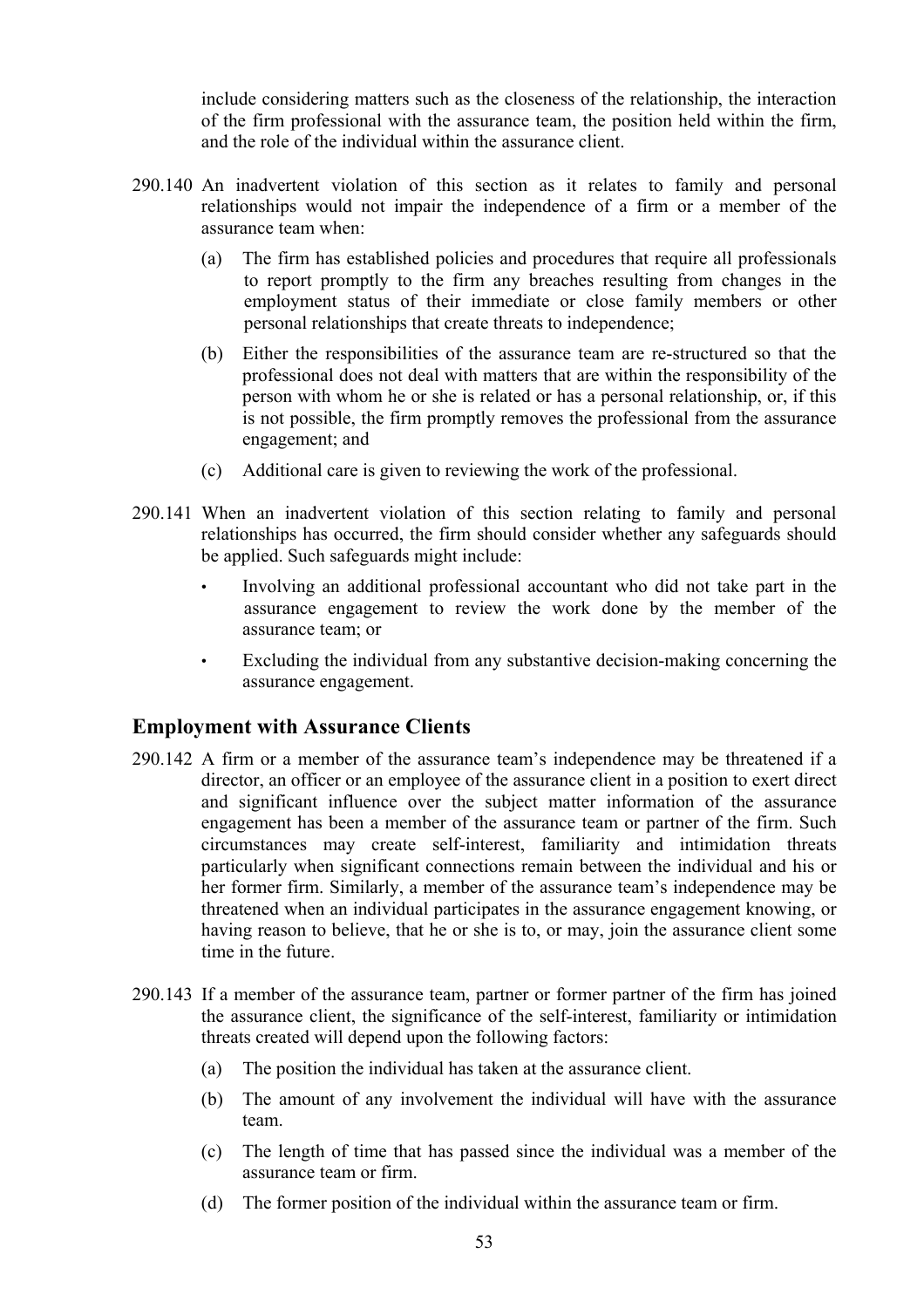The significance of the threat should be evaluated and, if the threat is other than clearly insignificant, safeguards should be considered and applied as necessary to reduce the threat to an acceptable level. Such safeguards might include:

- Considering the appropriateness or necessity of modifying the assurance plan for the assurance engagement;
- Assigning an assurance team to the subsequent assurance engagement that is of sufficient experience in relation to the individual who has joined the assurance client;
- Involving an additional professional accountant who was not a member of the assurance team to review the work done or otherwise advise as necessary; or
- Quality control review of the assurance engagement.

 In all cases, all of the following safeguards are necessary to reduce the threat to an acceptable level:

- (a) The individual concerned is not entitled to any benefits or payments from the firm unless these are made in accordance with fixed pre-determined arrangements. In addition, any amount owed to the individual should not be of such significance to threaten the firm's independence.
- (b) The individual does not continue to participate or appear to participate in the firm's business or professional activities.
- 290.144 A self-interest threat is created when a member of the assurance team participates in the assurance engagement while knowing, or having reason to believe, that he or she is to, or may, join the assurance client some time in the future. This threat can be reduced to an acceptable level by the application of all of the following safeguards:
	- (a) Policies and procedures to require the individual to notify the firm when entering serious employment negotiations with the assurance client.
	- (b) Removal of the individual from the assurance engagement.

 In addition, consideration should be given to performing an independent review of any significant judgments made by that individual while on the engagement.

## **Recent Service with Assurance Clients**

- 290.145 To have a former officer, director or employee of the assurance client serve as a member of the assurance team may create self-interest, self-review and familiarity threats. This would be particularly true when a member of the assurance team has to report on, for example, subject matter information he or she had prepared or elements of the financial statements he or she had valued while with the assurance client.
- 290.146 If, during the period covered by the assurance report, a member of the assurance team had served as an officer or director of the assurance client, or had been an employee in a position to exert direct and significant influence over the subject matter information of the assurance engagement, the threat created would be so significant no safeguard could reduce the threat to an acceptable level. Consequently, such individuals should not be assigned to the assurance team.
- 290.147 If, prior to the period covered by the assurance report, a member of the assurance team had served as an officer or director of the assurance client, or had been an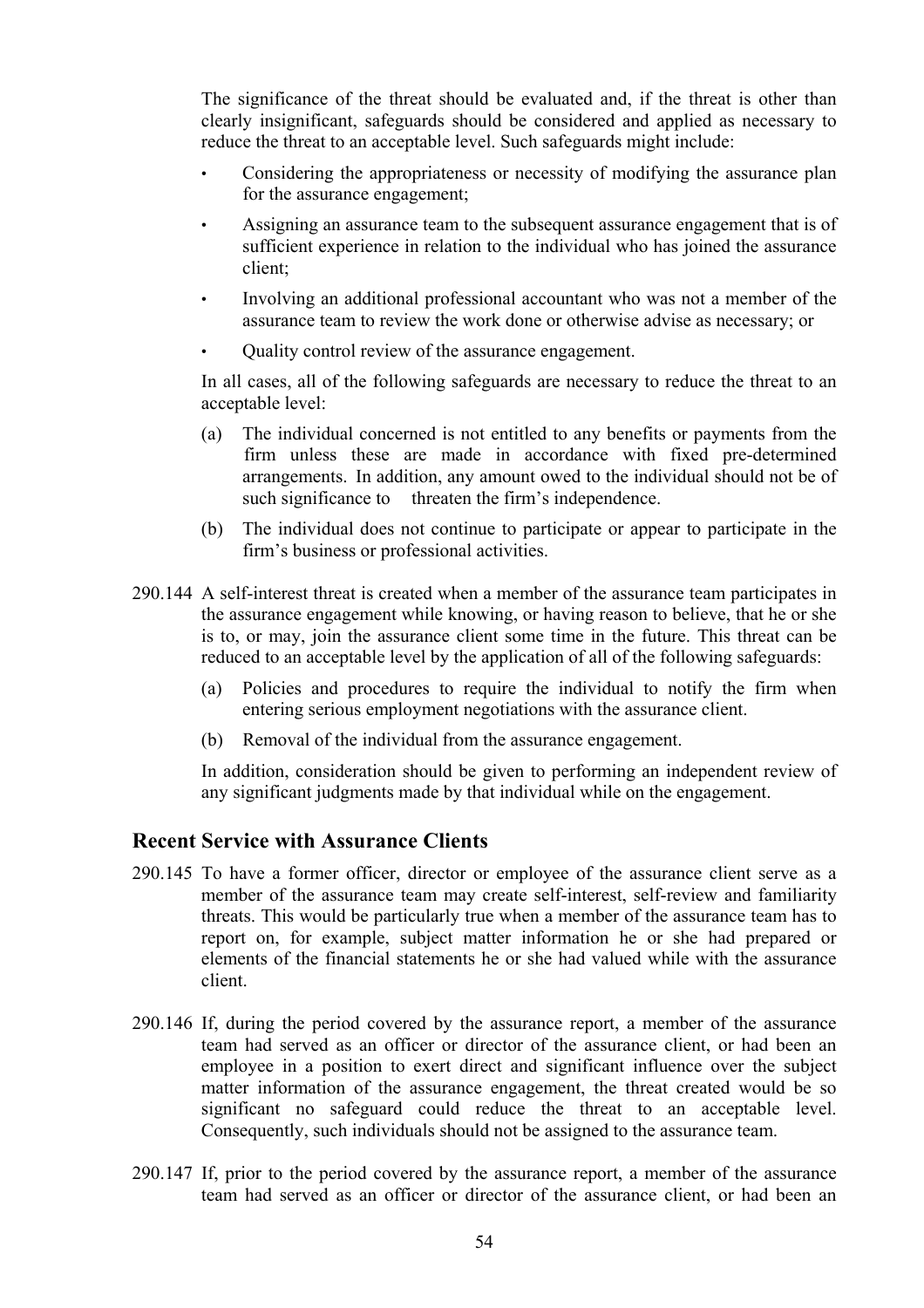employee in a position to exert direct and significant influence over the subject matter information of the assurance engagement, this may create self-interest, self review and familiarity threats. For example, such threats would be created if a decision made or work performed by the individual in the prior period, while employed by the assurance client, is to be evaluated in the current period as part of the current assurance engagement. The significance of the threats will depend upon factors such as:

- The position the individual held with the assurance client;
- The length of time that has passed since the individual left the assurance client; and
- The role the individual plays on the assurance team.

 The significance of the threat should be evaluated and, if the threat is other than clearly insignificant, safeguards should be considered and applied as necessary to reduce the threat to an acceptable level. Such safeguards might include:

- Involving an additional professional accountant to review the work done by the individual as part of the assurance team or otherwise advise as necessary; or
- Discussing the issue with those charged with governance, such as the audit committee.

## **Serving as an Officer or Director on the Board of Assurance Clients**

- 290.148 If a partner or employee of the firm serves as an officer or as a director on the board of an assurance client the self-review and self-interest threats created would be so significant no safeguard could reduce the threats to an acceptable level. In the case of a financial statement audit engagement, if a partner or employee of a network firm were to serve as an officer or as a director on the board of the audit client the threats created would be so significant no safeguard could reduce the threats to an acceptable level. Consequently, if such an individual were to accept such a position the only course of action is to refuse to perform, or to withdraw from the assurance engagement.
- 290.149 The position of Company Secretary has different implications in different jurisdictions. The duties may range from administrative duties such as personnel management and the maintenance of company records and registers, to duties as diverse as ensuring that the company complies with regulations or providing advice on corporate governance matters. Generally this position is seen to imply a close degree of association with the entity and may create self-review and advocacy threats.
- 290.150 If a partner or employee of the firm or a network firm serves as Company Secretary for a financial statement audit client the self-review and advocacy threats created would generally be so significant, no safeguard could reduce the threat to an acceptable level. When the practice is specifically permitted under local law, professional rules or practice, the duties and functions undertaken should be limited to those of a routine and formal administrative nature such as the preparation of minutes and maintenance of statutory returns.
- 290.151 Routine administrative services to support a company secretarial function or advisory work in relation to company secretarial administration matters is generally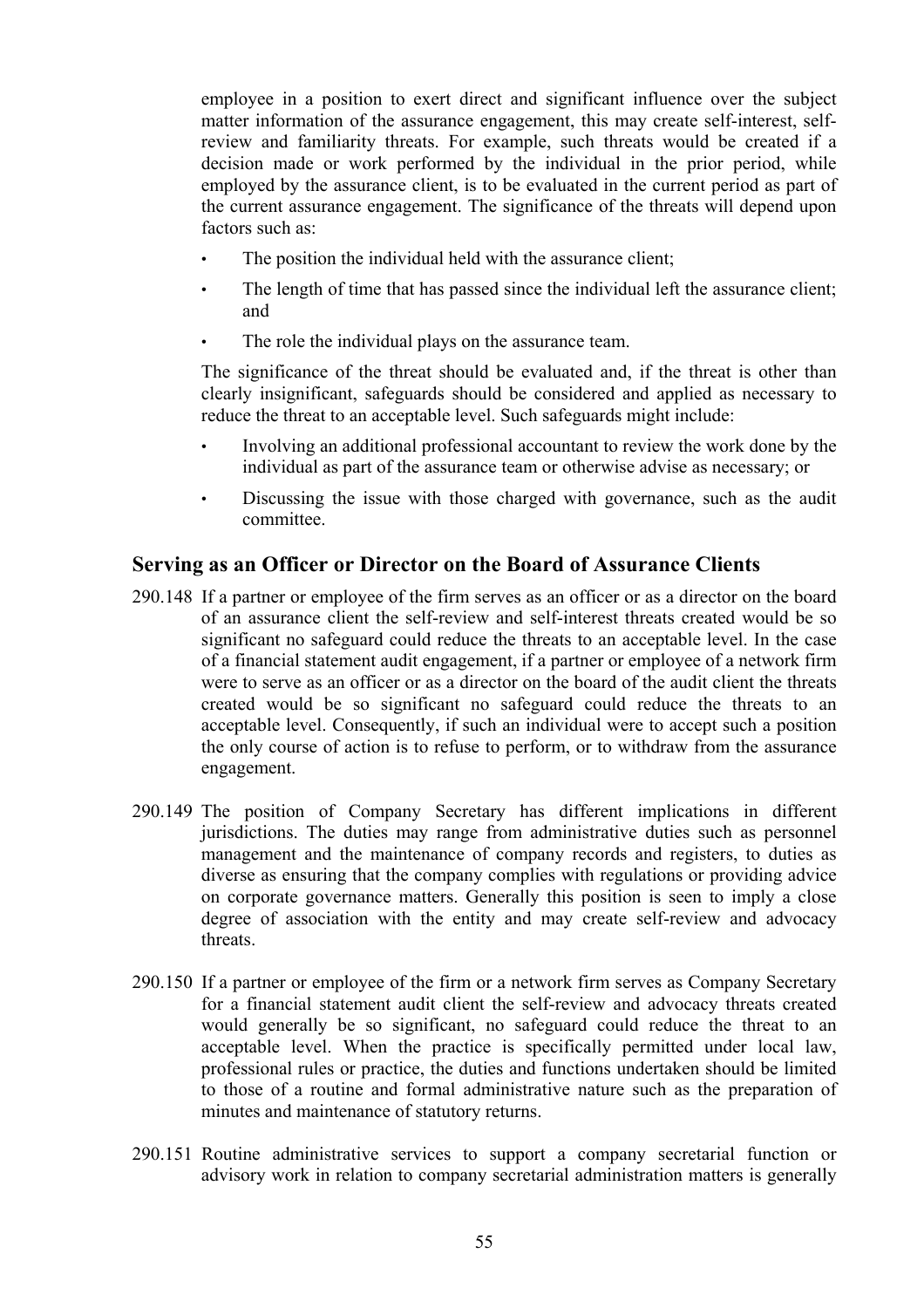not perceived to impair independence, provided client management makes all relevant decisions.

## **Long Association of Senior Personnel With Assurance Clients**

## **General Provisions**

- 290.152 Using the same senior personnel on an assurance engagement over a long period of time may create a familiarity threat. The significance of the threat will depend upon factors such as:
	- The length of time that the individual has been a member of the assurance team;
	- The role of the individual on the assurance team;
	- The structure of the firm; and
	- The nature of the assurance engagement.

 The significance of the threat should be evaluated and, if the threat is other than clearly insignificant, safeguards should be considered and applied to reduce the threat to an acceptable level. Such safeguards might include:

- Rotating the senior personnel off the assurance team;
- Involving an additional professional accountant who was not a member of the assurance team to review the work done by the senior personnel or otherwise advise as necessary; or
- Independent internal quality reviews.

## **Financial Statement Audit Clients That are Listed Entities**

- 290.153 Using the same engagement partner or the same individual responsible for the **engagement quality control review\*** on a financial statement audit over a prolonged period may create a familiarity threat. This threat is particularly relevant in the context of the financial statement audit of a listed entity and safeguards should be applied in such situations to reduce such threat to an acceptable level. Accordingly in respect of the financial statement audit of listed entities:
	- (a) The engagement partner and the individual responsible for the engagement quality control review should be rotated after serving in either capacity, or a combination thereof, for a pre-defined period, normally no more than seven years; and
	- (b) Such an individual rotating after a pre-defined period should not participate in the audit engagement until a further period of time, normally two years, has elapsed.
- 290.154 When a financial statement audit client becomes a listed entity the length of time the engagement partner or the individual responsible for the engagement quality control review has served the audit client in that capacity should be considered in determining when the individual should be rotated. However, the person may continue to serve as the engagement partner or as the individual responsible for the engagement quality control review for two additional years before rotating off the engagement.

 $\overline{a}$ \* See Definitions.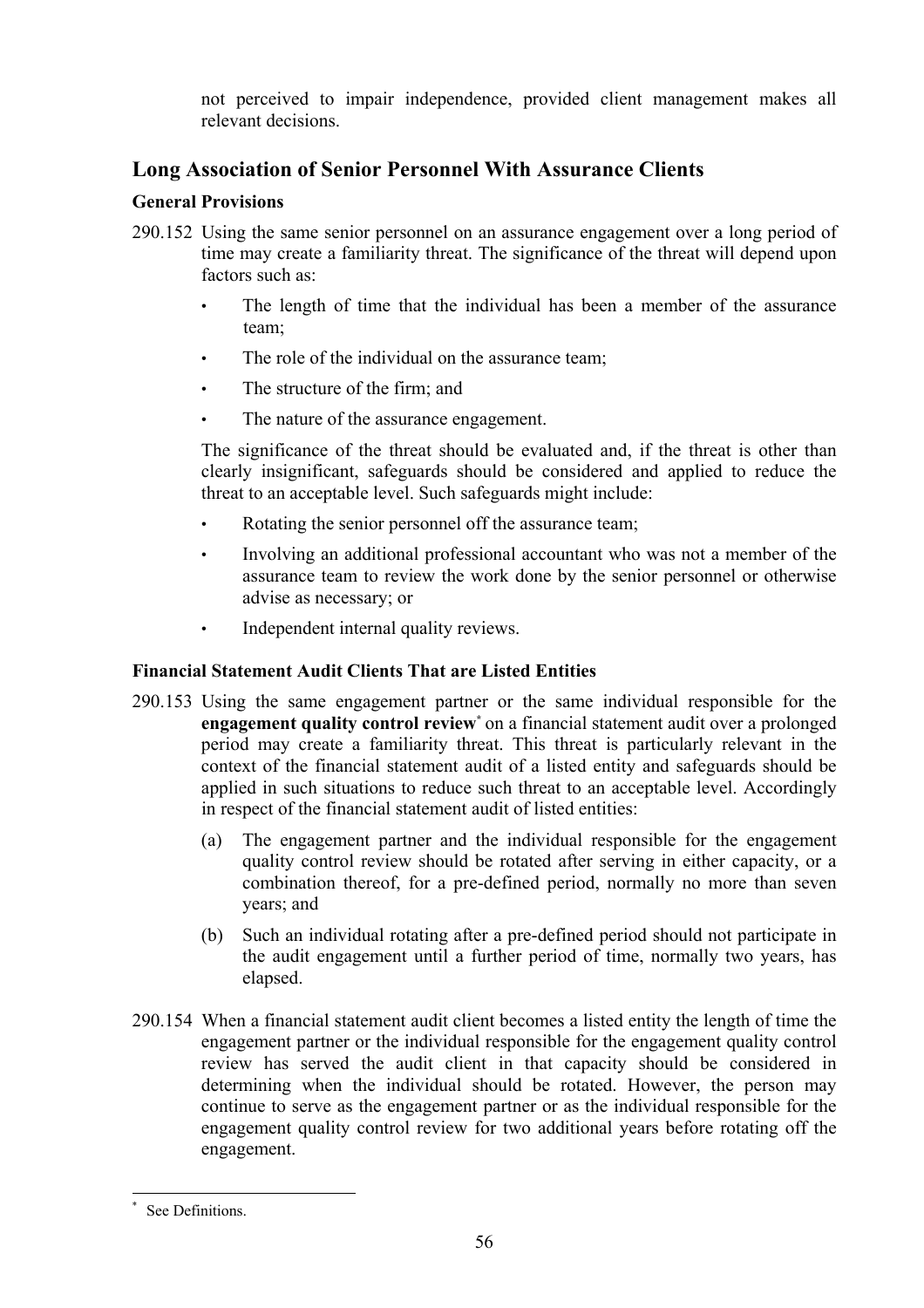- 290.155 While the engagement partner and the individual responsible for the engagement quality control review should be rotated after such a pre-defined period, some degree of flexibility over timing of rotation may be necessary in certain circumstances. Examples of such circumstances include:
	- Situations when the person's continuity is especially important to the financial statement audit client, for example, when there will be major changes to the audit client's structure that would otherwise coincide with the rotation of the person's; and
	- Situations when, due to the size of the firm, rotation is not possible or does not constitute an appropriate safeguard.

 In all such circumstances when the person is not rotated after such a pre-defined period equivalent safeguards should be applied to reduce any threats to an acceptable level.

290.156 When a firm has only a few people with the necessary knowledge and experience to serve as engagement partner or individual responsible for the engagement quality control review on a financial statement audit client that is a listed entity, rotation may not be an appropriate safeguard. In these circumstances the firm should apply other safeguards to reduce the threat to an acceptable level. Such safeguards would include involving an additional professional accountant who was not otherwise associated with the assurance team to review the work done or otherwise advise as necessary. This individual could be someone from outside the firm or someone within the firm who was not otherwise associated with the assurance team.

## **Provision of Non-assurance Services to Assurance Clients**

- 290.157 Firms have traditionally provided to their assurance clients a range of non-assurance services that are consistent with their skills and expertise. Assurance clients value the benefits that derive from having these firms, which have a good understanding of the business, bring their knowledge and skill to bear in other areas. Furthermore, the provision of such non-assurance services will often result in the assurance team obtaining information regarding the assurance client's business and operations that is helpful in relation to the assurance engagement. The greater the knowledge of the assurance client's business, the better the assurance team will understand the assurance client's procedures and controls, and the business and financial risks that it faces. The provision of non-assurance services may, however, create threats to the independence of the firm, a network firm or the members of the assurance team, particularly with respect to perceived threats to independence. Consequently, it is necessary to evaluate the significance of any threat created by the provision of such services. In some cases it may be possible to eliminate or reduce the threat created by application of safeguards. In other cases no safeguards are available to reduce the threat to an acceptable level.
- 290.158 The following activities would generally create self-interest or self-review threats that are so significant that only avoidance of the activity or refusal to perform the assurance engagement would reduce the threats to an acceptable level:
	- Authorizing, executing or consummating a transaction, or otherwise exercising authority on behalf of the assurance client, or having the authority to do so.
	- Determining which recommendation of the firm should be implemented.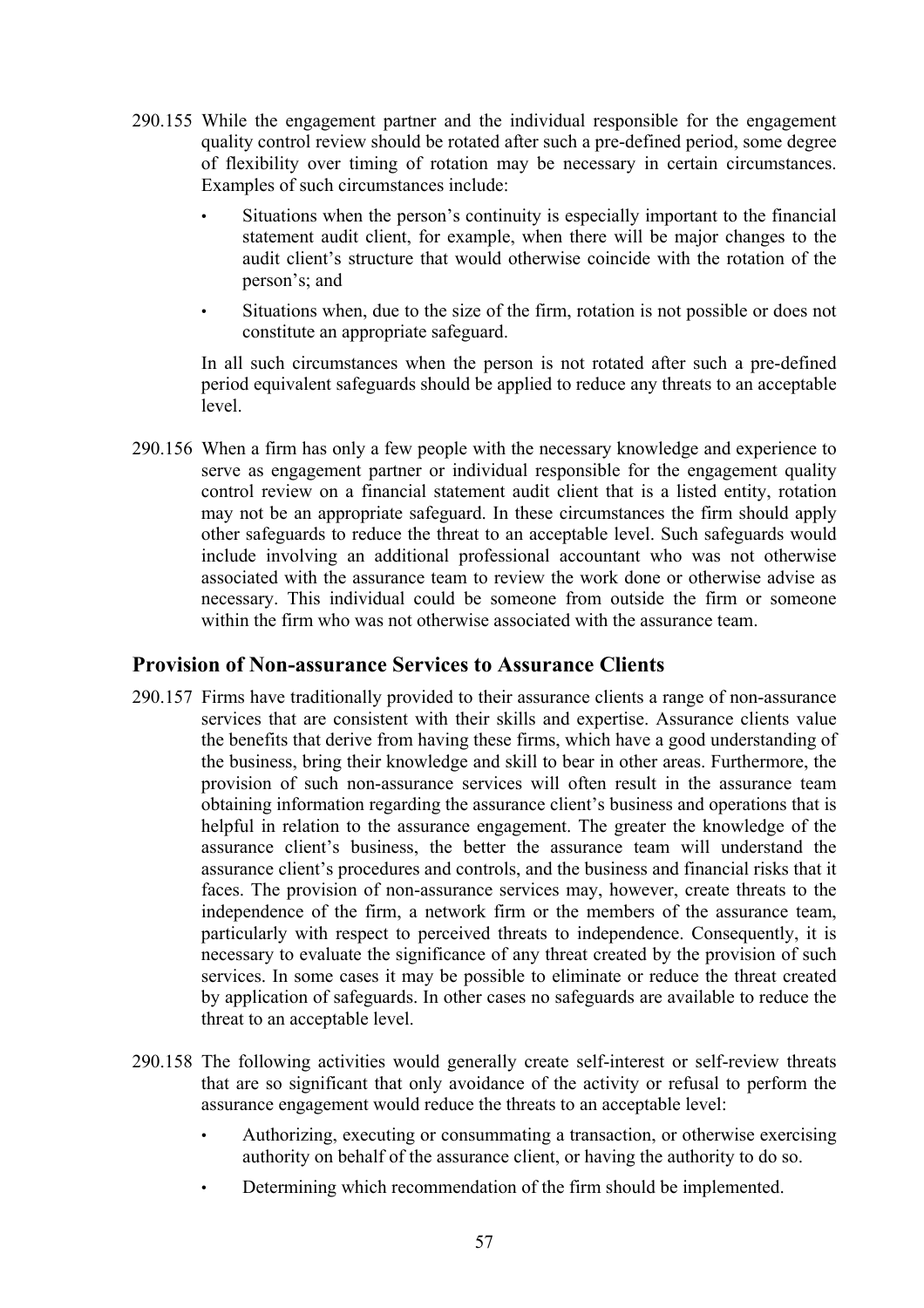- Reporting, in a management role, to those charged with governance.
- 290.159 The examples set out in paragraphs 290.166 through 290.205 are addressed in the context of the provision of non-assurance services to an assurance client. The potential threats to independence will most frequently arise when a non-assurance service is provided to a financial statement audit client. The financial statements of an entity provide financial information about a broad range of transactions and events that have affected the entity. The subject matter information of other assurance services, however, may be limited in nature. Threats to independence, however, may also arise when a firm provides a non-assurance service related to the subject matter information, of a non-financial statement audit assurance engagement. In such cases, consideration should be given to the significance of the firm's involvement with the subject matter information, of the engagement, whether any self-review threats are created and whether any threats to independence could be reduced to an acceptable level by application of safeguards, or whether the engagement should be declined. When the non-assurance service is not related to the subject matter information, of the non-financial statement audit assurance engagement, the threats to independence will generally be clearly insignificant.

290.160 The following activities may also create self-review or self-interest threats:

- Having custody of an assurance client's assets.
- Supervising assurance client employees in the performance of their normal recurring activities.
- Preparing source documents or originating data, in electronic or other form, evidencing the occurrence of a transaction (for example, purchase orders, payroll time records, and customer orders).

 The significance of any threat created should be evaluated and, if the threat is other than clearly insignificant, safeguards should be considered and applied as necessary to eliminate the threat or reduce it to an acceptable level. Such safeguards might include:

- Making arrangements so that personnel providing such services do not participate in the assurance engagement;
- Involving an additional professional accountant to advise on the potential impact of the activities on the independence of the firm and the assurance team; or
- Other relevant safeguards set out in national regulations.
- 290.161 New developments in business, the evolution of financial markets, rapid changes in information technology, and the consequences for management and control, make it impossible to draw up an all-inclusive list of all situations when providing non assurance services to an assurance client might create threats to independence and of the different safeguards that might eliminate these threats or reduce them to an acceptable level. In general, however, a firm may provide services beyond the assurance engagement provided any threats to independence have been reduced to an acceptable level.
- 290.162 The following safeguards may be particularly relevant in reducing to an acceptable level threats created by the provision of non-assurance services to assurance clients: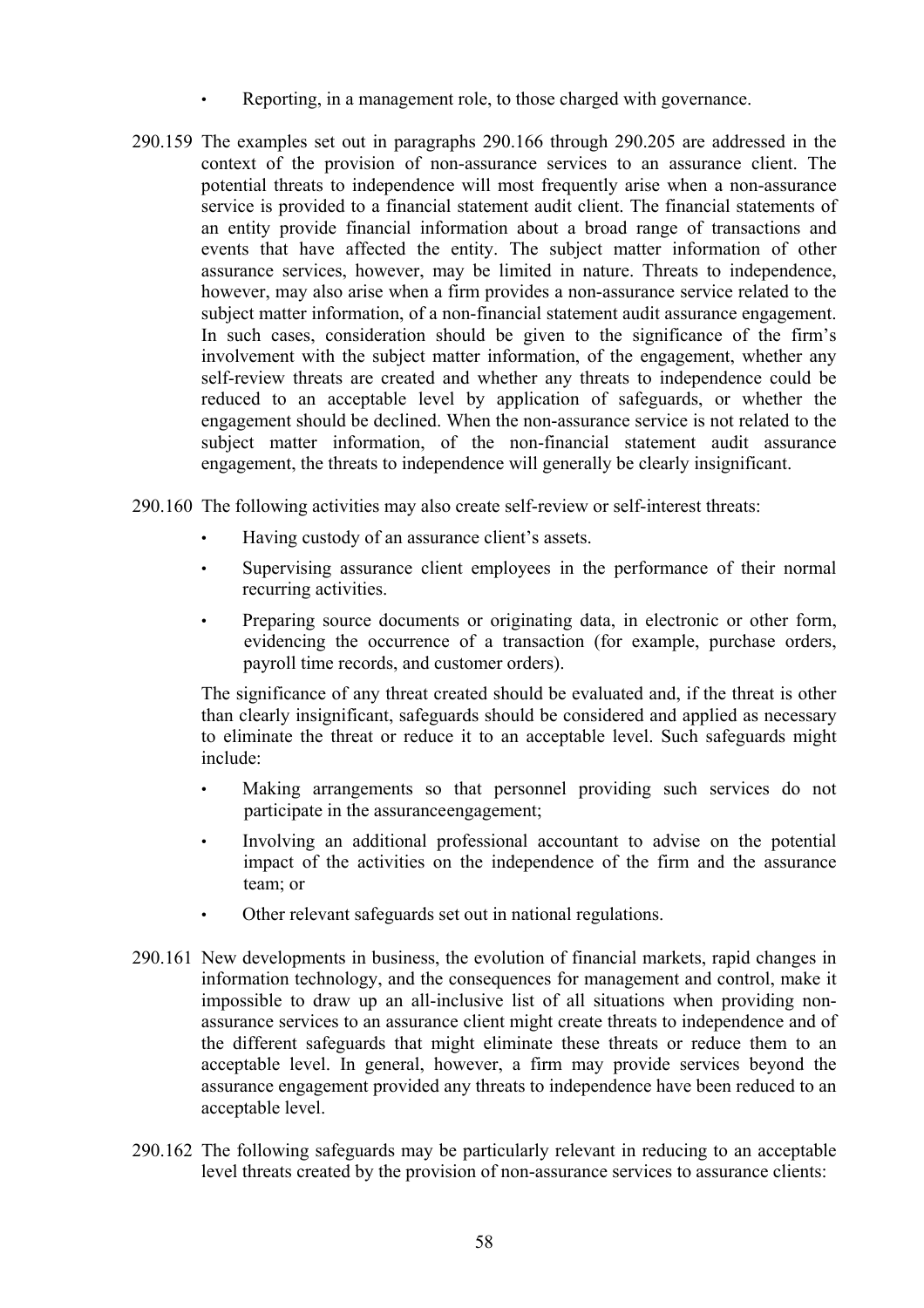- Policies and procedures to prohibit professional staff from making management decisions for the assurance client, or assuming responsibility for such decisions.
- Discussing independence issues related to the provision of non-assurance services with those charged with governance, such as the audit committee.
- Policies within the assurance client regarding the oversight responsibility for provision of non-assurance services by the firm.
- Involving an additional professional accountant to advise on the potential impact of the non-assurance engagement on the independence of the member of the assurance team and the firm.
- Involving an additional professional accountant outside of the firm to provide assurance on a discrete aspect of the assurance engagement.
- Obtaining the assurance client's acknowledgement of responsibility for the results of the work performed by the firm.
- Disclosing to those charged with governance, such as the audit committee, the nature and extent of fees charged.
- Making arrangements so that personnel providing non-assurance services do not participate in the assurance engagement.
- 290.163 Before the firm accepts an engagement to provide a non-assurance service to an assurance client, consideration should be given to whether the provision of such a service would create a threat to independence. In situations when a threat created is other than clearly insignificant, the non-assurance engagement should be declined unless appropriate safeguards can be applied to eliminate the threat or reduce it to an acceptable level.
- 290.164 The provision of certain non-assurance services to financial statement audit clients may create threats to independence so significant that no safeguard could eliminate the threat or reduce it to an acceptable level. However, the provision of such services to a related entity, division or discrete financial statement item of such clients may be permissible when any threats to the firm's independence have been reduced to an acceptable level by arrangements for that related entity, division or discrete financial statement item to be audited by another firm or when another firm re-performs the non-assurance service to the extent necessary to enable it to take responsibility for that service.

#### **Preparing Accounting Records and Financial Statements**

- 290.165 Assisting a financial statement audit client in matters such as preparing accounting records or financial statements may create a self-review threat when the financial statements are subsequently audited by the firm.
- 290.166 It is the responsibility of financial statement audit client management to ensure that accounting records are kept and financial statements are prepared, although they may request the firm to provide assistance. If firm, or network firm, personnel providing such assistance make management decisions, the self-review threat created could not be reduced to an acceptable level by any safeguards. Consequently, personnel should not make such decisions. Examples of such managerial decisions include: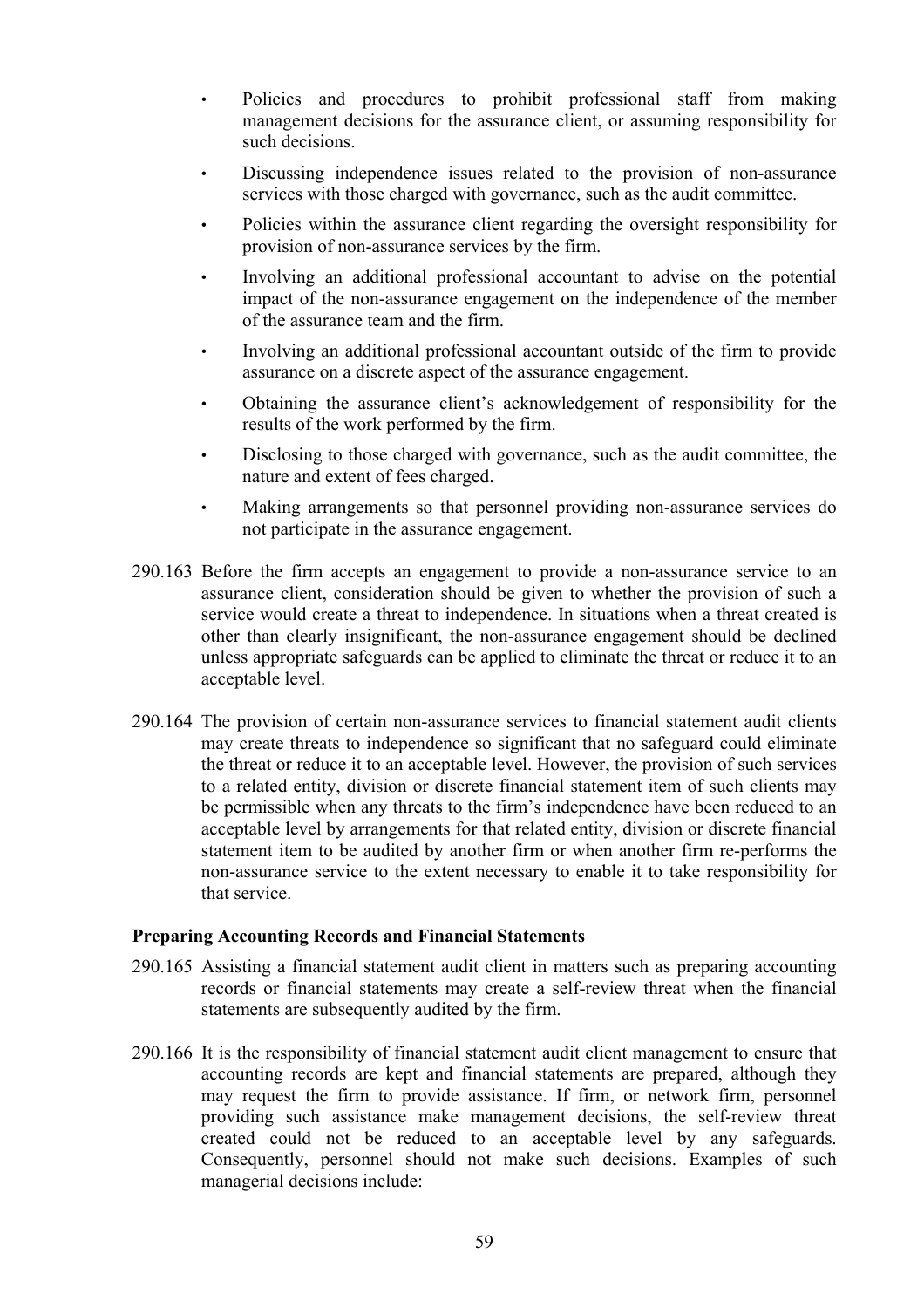- Determining or changing journal entries, or the classifications for accounts or transaction or other accounting records without obtaining the approval of the financial statement audit client;
- Authorizing or approving transactions; and
- Preparing source documents or originating data (including decisions on valuation assumptions), or making changes to such documents or data.
- 290.167 The audit process involves extensive dialogue between the firm and management of the financial statement audit client. During this process, management requests and receives significant input regarding such matters as accounting principles and financial statement disclosure, the appropriateness of controls and the methods used in determining the stated amounts of assets and liabilities. Technical assistance of this nature and advice on accounting principles for financial statement audit clients are an appropriate means to promote the fair presentation of the financial statements. The provision of such advice does not generally threaten the firm's independence. Similarly, the financial statement audit process may involve assisting an audit client in resolving account reconciliation problems, analyzing and accumulating information for regulatory reporting, assisting in the preparation of consolidated financial statements (including the translation of local statutory accounts to comply with group accounting policies and the transition to a different reporting framework such as International Financial Reporting Standards), drafting disclosure items, proposing adjusting journal entries and providing assistance and advice in the preparation of local statutory accounts of subsidiary entities. These services are considered to be a normal part of the audit process and do not, under normal circumstances, threaten independence.

## *General Provisions*

290.168 The examples in paragraphs 290.170 through 290.173 indicate that self-review threats may be created if the firm is involved in the preparation of accounting records or financial statements and those financial statements are subsequently the subject matter information of an audit engagement of the firm. This notion may be equally applicable in situations when the subject matter information of the assurance engagement is not financial statements. For example, a self-review threat would be created if the firm developed and prepared prospective financial information and subsequently provided assurance on this prospective financial information. Consequently, the firm should evaluate the significance of any self-review threat created by the provision of such services. If the self-review threat is other than clearly insignificant safeguards should be considered and applied as necessary to reduce the threat to an acceptable level.

## *Financial Statements Audit Clients That are Not Listed Entities*

- 290.169 The firm, or a network firm, may provide a financial statement audit client that is not a listed entity with accounting and bookkeeping services, including payroll services, of a routine or mechanical nature, provided any self-review threat created is reduced to an acceptable level. Examples of such services include:
	- Recording transactions for which the audit client has determined or approved the appropriate account classification;
	- Posting coded transactions to the audit client's general ledger;
	- Preparing financial statements based on information in the trial balance; and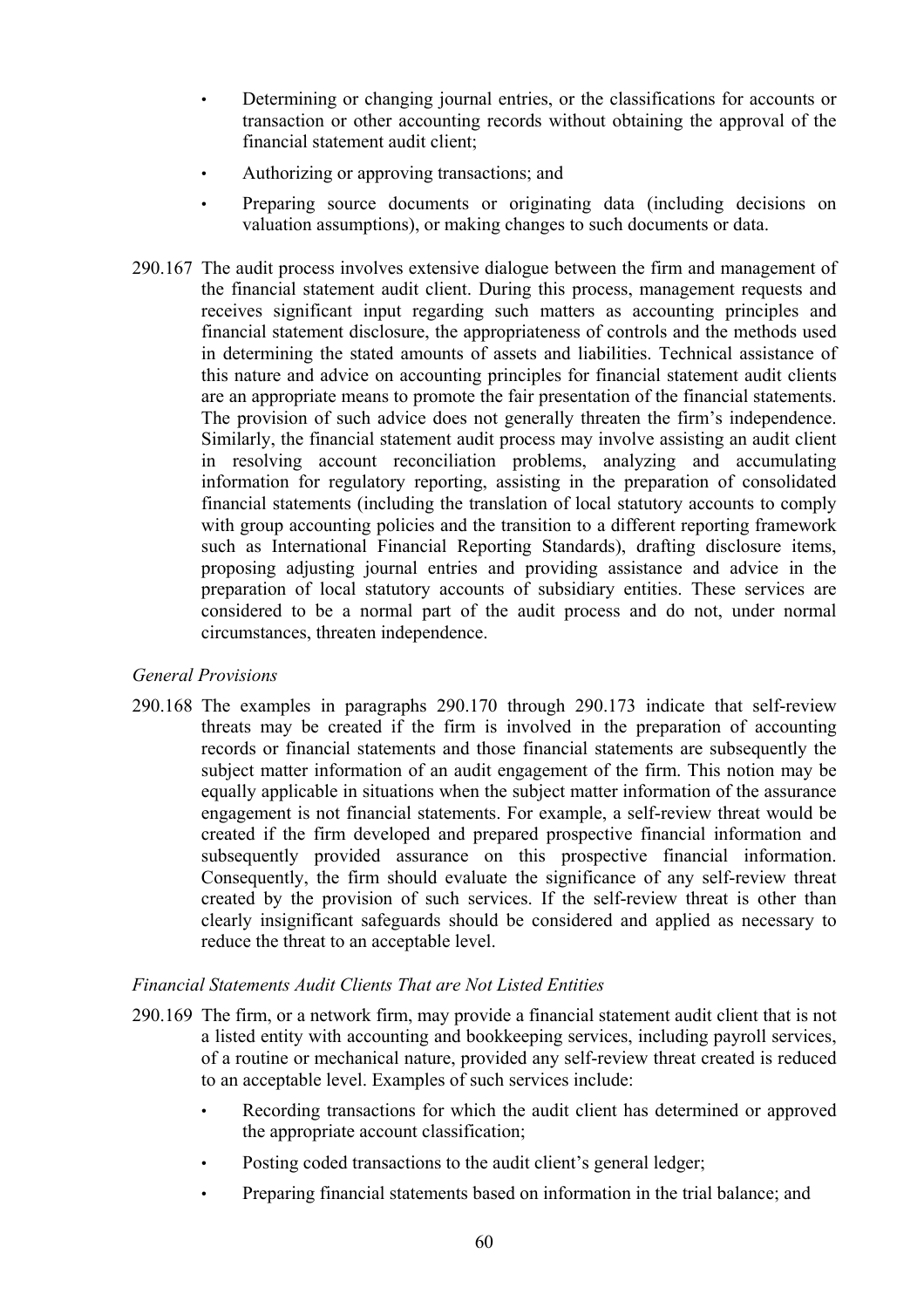Posting the audit client approved entries to the trial balance.

 The significance of any threat created should be evaluated and, if the threat is other than clearly insignificant, safeguards should be considered and applied as necessary to reduce the threat to an acceptable level. Such safeguards might include:

- Making arrangements so such services are not performed by a member of the assurance team;
- Implementing policies and procedures to prohibit the individual providing such services from making any managerial decisions on behalf of the audit client;
- Requiring the source data for the accounting entries to be originated by the audit client;
- Requiring the underlying assumptions to be originated and approved by the audit client; or
- Obtaining audit client approval for any proposed journal entries or other changes affecting the financial statements.

## *Financial Statement Audit Clients That are Listed Entities*

- 290.170 The provision of accounting and bookkeeping services, including payroll services and the preparation of financial statements or financial information which forms the basis of the financial statements on which the audit report is provided, on behalf of a financial statement audit client that is a listed entity, may impair the independence of the firm or network firm, or at least give the appearance of impairing independence. Accordingly, no safeguard other than the prohibition of such services, except in emergency situations and when the services fall within the statutory audit mandate, could reduce the threat created to an acceptable level. Therefore, a firm or a network firm should not, with the limited exceptions below, provide such services to a listed entity that is a financial statement audit client.
- 290.171 The provision of accounting and bookkeeping services of a routine or mechanical nature to divisions or subsidiaries of a financial statement audit client that is a listed entity would not be seen as impairing independence with respect to the audit client provided that the following conditions are met:
	- (a) The services do not involve the exercise of judgment.
	- (b) The divisions or subsidiaries for which the service is provided are collectively immaterial to the audit client, or the services provided are collectively immaterial to the division or subsidiary.
	- (c) The fees to the firm, or network firm, from such services are collectively clearly insignificant.

If such services are provided, all of the following safeguards should be applied:

- (a) The firm, or network firm, should not assume any managerial role nor make any managerial decisions.
- (b) The audit client should accept responsibility for the results of the work.
- (c) Personnel providing the services should not participate in the audit.

## *Emergency Situations*

290.172 The provision of accounting and bookkeeping services to financial statement audit clients in emergency or other unusual situations, when it is impractical for the audit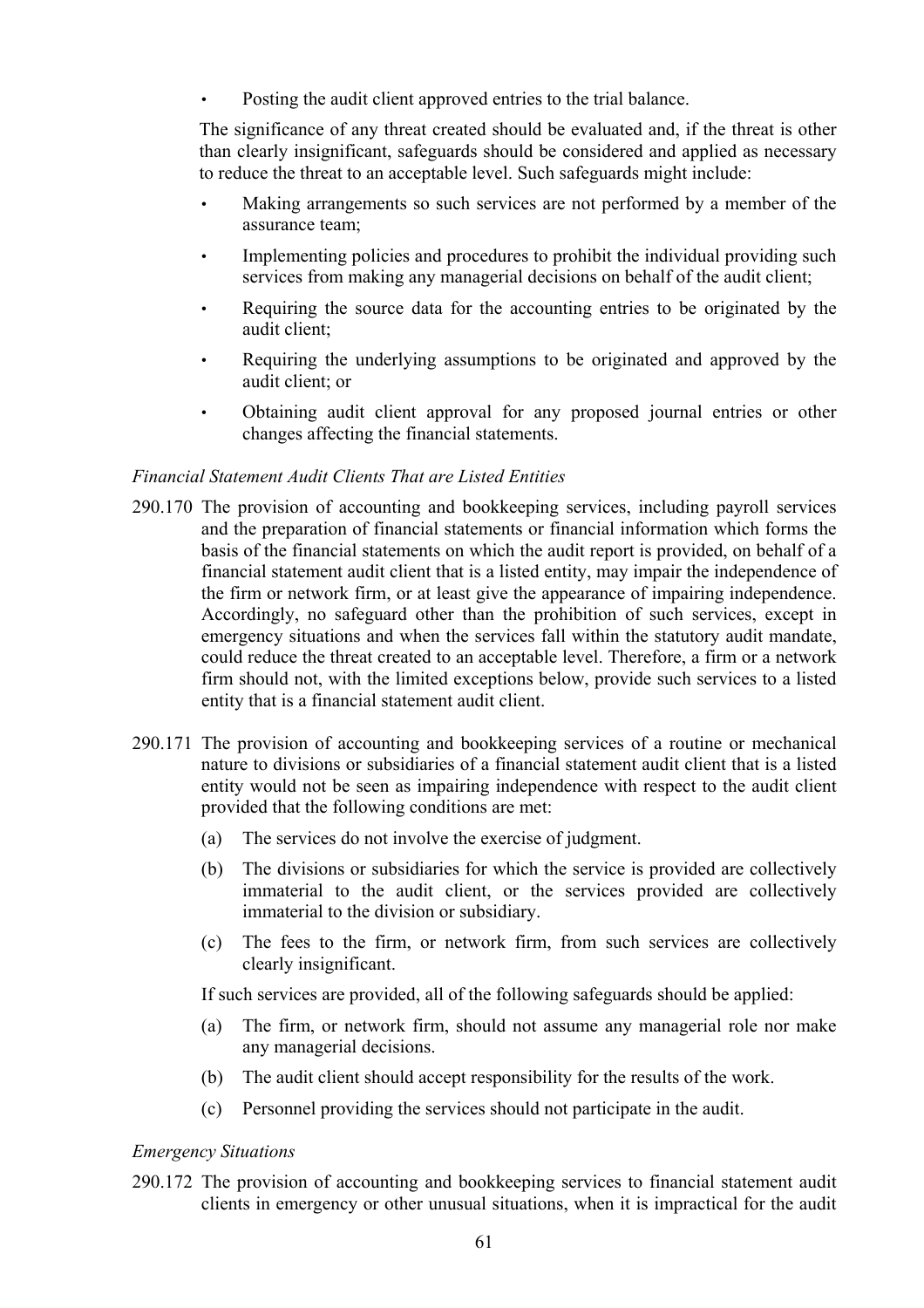client to make other arrangements, would not be considered to pose an unacceptable threat to independence provided:

- (a) The firm, or network firm, does not assume any managerial role or make any managerial decisions;
- (b) The audit client accepts responsibility for the results of the work; and
- (c) Personnel providing the services are not members of the assurance team.

#### **Valuation Services**

- 290.173 A valuation comprises the making of assumptions with regard to future developments, the application of certain methodologies and techniques, and the combination of both in order to compute a certain value, or range of values, for an asset, a liability or for a business as a whole.
- 290.174 A self-review threat may be created when a firm or network firm performs a valuation for a financial statement audit client that is to be incorporated into the client's financial statements.
- 290.175 If the valuation service involves the valuation of matters material to the financial statements and the valuation involves a significant degree of subjectivity, the self review threat created could not be reduced to an acceptable level by the application of any safeguard. Accordingly, such valuation services should not be provided or, alternatively, the only course of action would be to withdraw from the financial statement audit engagement.
- 290.176 Performing valuation services for a financial statement audit client that are neither separately, nor in the aggregate, material to the financial statements, or that do not involve a significant degree of subjectivity, may create a self-review threat that could be reduced to an acceptable level by the application of safeguards. Such safeguards might include:
	- Involving an additional professional accountant who was not a member of the assurance team to review the work done or otherwise advise as necessary;
	- Confirming with the audit client their understanding of the underlying assumptions of the valuation and the methodology to be used and obtaining approval for their use;
	- Obtaining the audit client's acknowledgement of responsibility for the results of the work performed by the firm; and
	- Making arrangements so that personnel providing such services do not participate in the audit engagement.

 In determining whether the above safeguards would be effective, consideration should be given to the following matters:

- (a) The extent of the audit client's knowledge, experience and ability to evaluate the issues concerned, and the extent of their involvement in determining and approving significant matters of judgment.
- (b) The degree to which established methodologies and professional guidelines are applied when performing a particular valuation service.
- (c) For valuations involving standard or established methodologies, the degree of subjectivity inherent in the item concerned.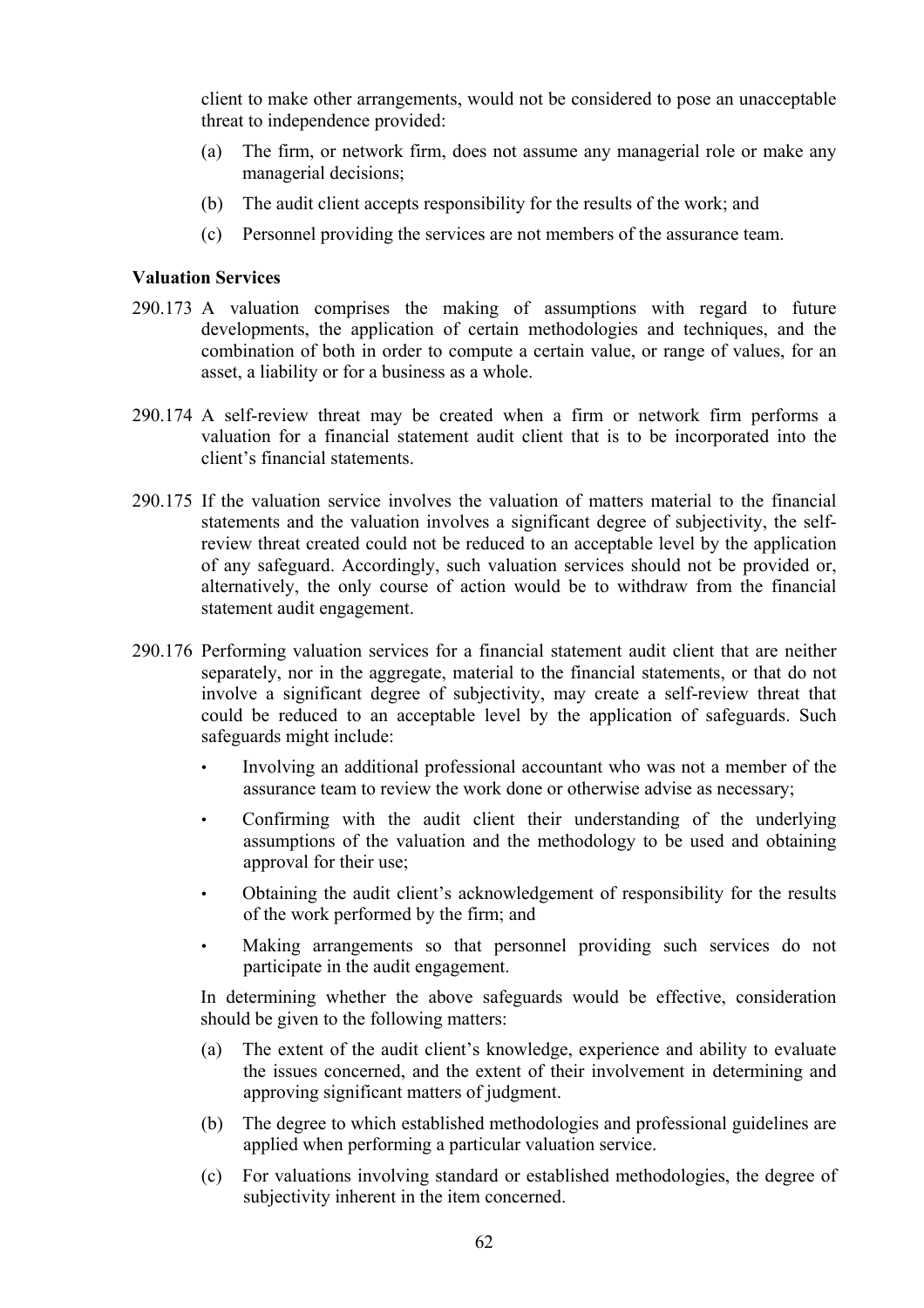- (d) The reliability and extent of the underlying data.
- (e) The degree of dependence on future events of a nature which could create significant volatility inherent in the amounts involved.
- (f) The extent and clarity of the disclosures in the financial statements.
- 290.177 When a firm, or a network firm, performs a valuation service for a financial statement audit client for the purposes of making a filing or return to a tax authority, computing an amount of tax due by the client, or for the purpose of tax planning, this would not create a significant threat to independence because such valuations are generally subject to external review, for example by a tax authority.
- 290.178 When the firm performs a valuation that forms part of the subject matter information of an assurance engagement that is not a financial statement audit engagement, the firm should consider any self-review threats. If the threat is other than clearly insignificant, safeguards should be considered and applied as necessary to eliminate the threat or reduce it to an acceptable level.

#### **Provision of Taxation Services to Financial Statement Audit Clients**

290.179 In many jurisdictions, the firm may be asked to provide taxation services to a financial statement audit client. Taxation services comprise a broad range of services, including compliance, planning, provision of formal taxation opinions and assistance in the resolution of tax disputes. Such assignments are generally not seen to create threats to independence.

#### **Provision of Internal Audit Services to Financial Statement Audit Clients**

- 290.180 A self-review threat may be created when a firm, or network firm, provides internal audit services to a financial statement audit client. Internal audit services may comprise an extension of the firm's audit service beyond requirements of generally accepted auditing standards, assistance in the performance of a client's internal audit activities or outsourcing of the activities. In evaluating any threats to independence, the nature of the service will need to be considered. For this purpose, internal audit services do not include operational internal audit services unrelated to the internal accounting controls, financial systems or financial statements.
- 290.181 Services involving an extension of the procedures required to conduct a financial statement audit in accordance with Sri Lanka Auditing Standards would not be considered to impair independence with respect to the audit client provided that the firm's or network firm's personnel do not act or appear to act in a capacity equivalent to a member of audit client management.
- 290.182 When the firm, or a network firm, provides assistance in the performance of a financial statement audit client's internal audit activities or undertakes the outsourcing of some of the activities, any self-review threat created may be reduced to an acceptable level by ensuring that there is a clear separation between the management and control of the internal audit by client management and the internal audit activities themselves.
- 290.183 Performing a significant portion of the financial statement audit client's internal audit activities may create a self-review threat and a firm, or network firm, should consider the threats and proceed with caution before taking on such activities. Appropriate safeguards should be put in place and the firm, or network firm, should,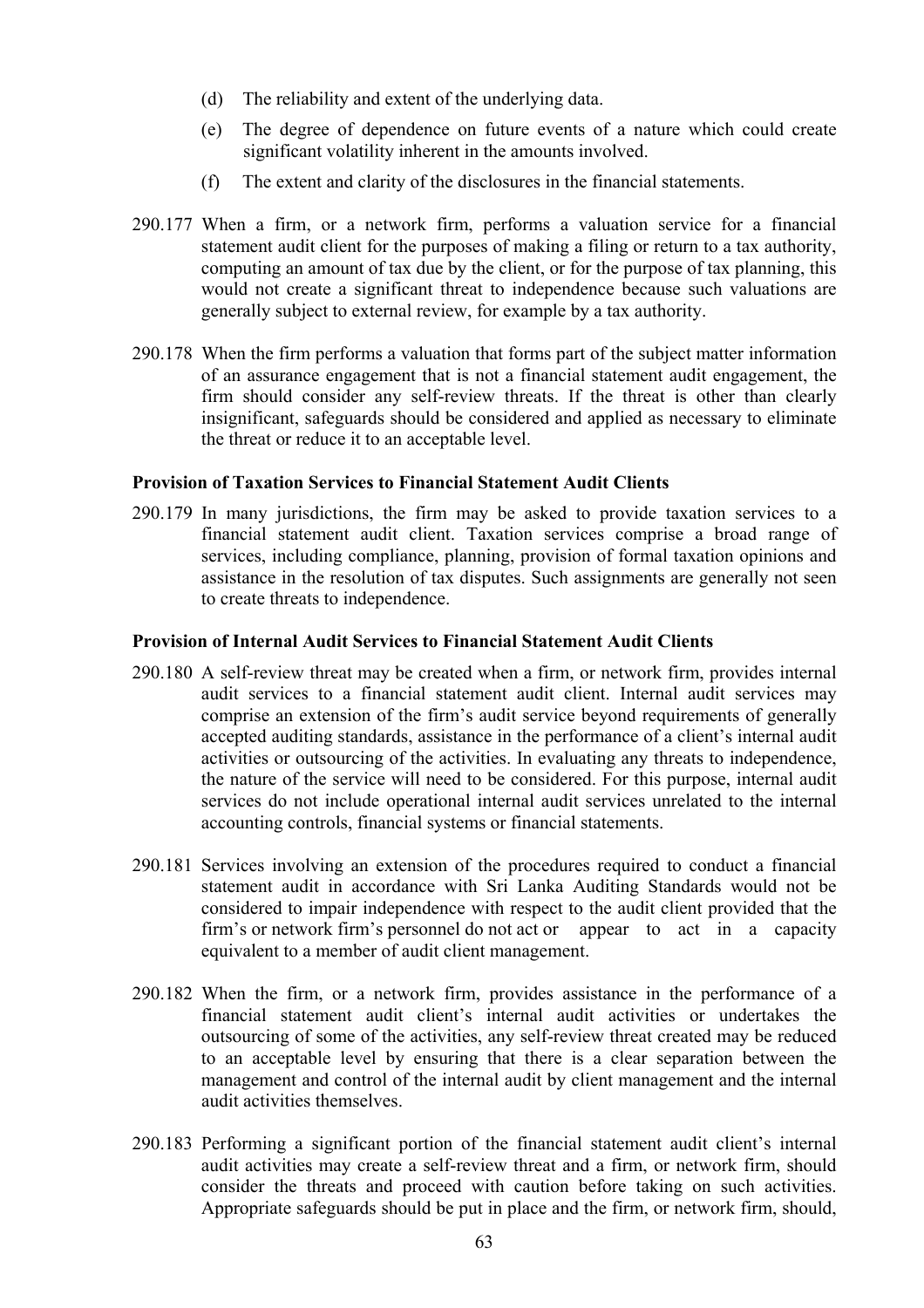in particular, ensure that the audit client acknowledges its responsibilities for establishing, maintaining and monitoring the system of internal controls.

- 290.184 Safeguards that should be applied in all circumstances to reduce any threats created to an acceptable level include ensuring that:
	- (a) The audit client is responsible for internal audit activities and acknowledges its responsibility for establishing, maintaining and monitoring the system of internal controls;
	- (b) The audit client designates a competent employee, preferably within senior management, to be responsible for internal audit activities;
	- (c) The audit client, the audit committee or supervisory body approves the scope, risk and frequency of internal audit work;
	- (d) The audit client is responsible for evaluating and determining which recommendations of the firm should be implemented;
	- (e) The audit client evaluates the adequacy of the internal audit procedures performed and the findings resulting from the performance of those procedures by, among other things, obtaining and acting on reports from the firm; and
	- (f) The findings and recommendations resulting from the internal audit activities are reported appropriately to the audit committee or supervisory body.
- 290.185 Consideration should also be given to whether such non-assurance services should be provided only by personnel not involved in the financial statement audit engagement and with different reporting lines within the firm.

#### **Provision of IT Systems Services to Financial Statement Audit Clients**

- 290.186 The provision of services by a firm or network firm to a financial statement audit client that involve the design and implementation of financial information technology systems that are used to generate information forming part of a client's financial statements may create view self-reat.
- 290.187 The self-review threat is likely to be too significant to allow the provision of such services to a financial statement audit client unless appropriate safeguards are put in place ensuring that:
	- (a) The audit client acknowledges its responsibility for establishing and monitoring a system of internal controls;
	- (b) The audit client designates a competent employee, preferably within senior management, with the responsibility to make all management decisions with respect to the design and implementation of the hardware or software system;
	- (c) The audit client makes all management decisions with respect to the design and implementation process;
	- (d) The audit client evaluates the adequacy and results of the design and implementation of the system; and
	- (e) The audit client is responsible for the operation of the system (hardware or software) and the data used or generated by the system.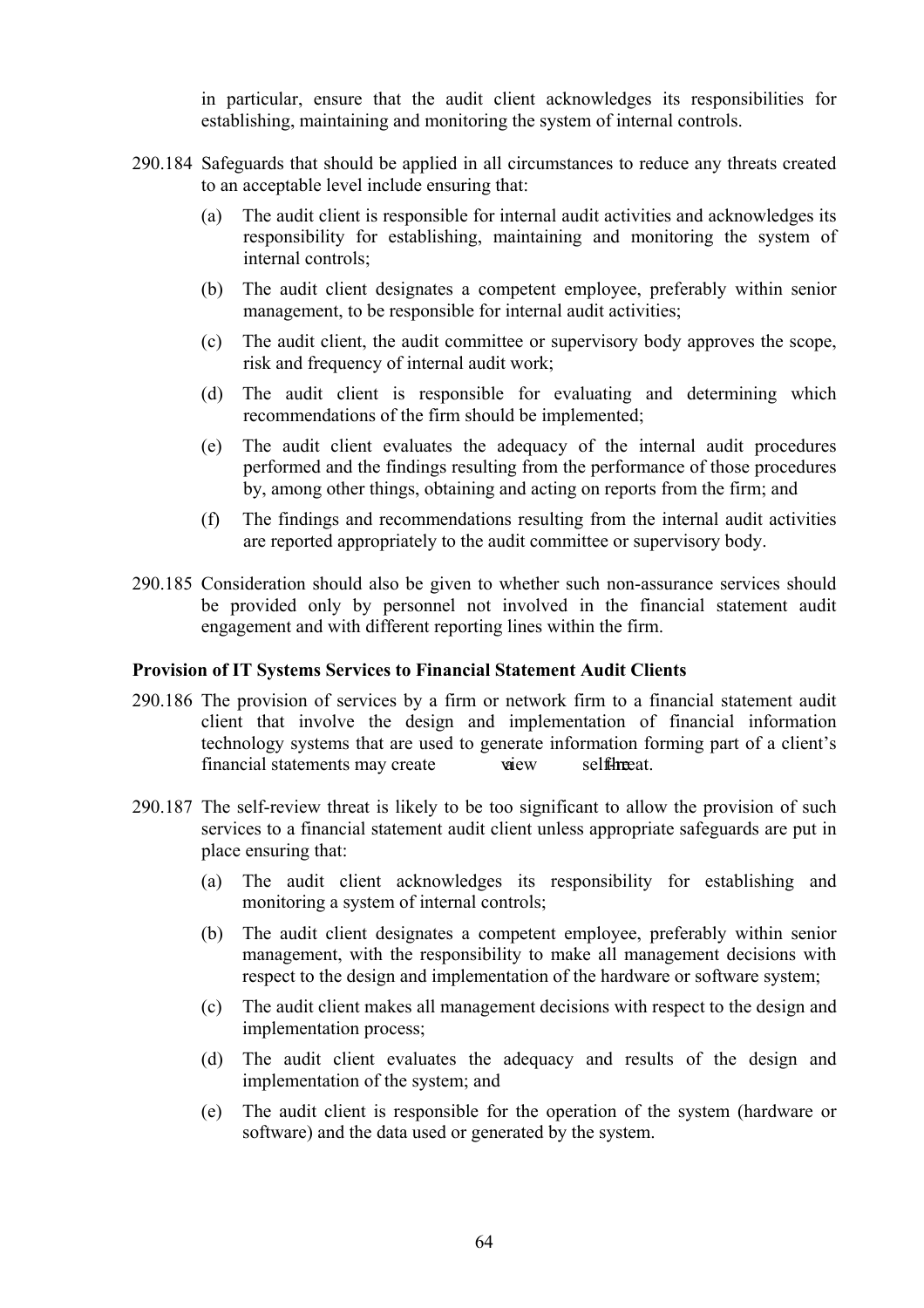- 290.188 Consideration should also be given to whether such non-assurance services should be provided only by personnel not involved in the financial statement audit engagement and with different reporting lines within the firm.
- 290.189 The provision of services by a firm, or network firm, to a financial statement audit client which involve either the design or the implementation of financial information technology systems that are used to generate information forming part of a client's financial statements may also create a self-review threat. The significance of the threat, if any, should be evaluated and, if the threat is other than clearly insignificant, safeguards should be considered and applied as necessary to eliminate the threat or reduce it to an acceptable level.
- 290.190 The provision of services in connection with the assessment, design and implementation of internal accounting controls and risk management controls are not considered to create a threat to independence provided that firm or network firm personnel do not perform management functions.

#### **Temporary Staff Assignments to Financial Statement Audit Clients**

- 290.191 The lending of staff by a firm, or network firm, to a financial statement audit client may create a self-review threat when the individual is in a position to influence the preparation of a client's accounts or financial statements. In practice, such assistance may be given (particularly in emergency situations) but only on the understanding that the firm's or network firm's personnel will not be involved in:
	- (a) Making management decisions;
	- (b) Approving or signing agreements or other similar documents; or
	- (c) Exercising discretionary authority to commit the client.

 Each situation should be carefully analyzed to identify whether any threats are created and whether appropriate safeguards should be implemented. Safeguards that should be applied in all circumstances to reduce any threats to an acceptable level include:

- The staff providing the assistance should not be given audit responsibility for any function or activity that they performed or supervised during their temporary staff assignment; and
- The audit client should acknowledge its responsibility for directing and supervising the activities of firm, or network firm, personnel.

#### **Provision of Litigation Support Services to Financial Statement Audit Clients**

- 290.192 Litigation support services may include activities such as acting as an expert witness, calculating estimated damages or other amounts that might become receivable or payable as the result of litigation or other legal dispute, and assistance with document management and retrieval in relation to a dispute or litigation.
- 290.193 A self-review threat may be created when the litigation support services provided to a financial statement audit client include the estimation of the possible outcome and thereby affects the amounts or disclosures to be reflected in the financial statements. The significance of any threat created will depend upon factors such as:
	- The materiality of the amounts involved;
	- The degree of subjectivity inherent in the matter concerned; and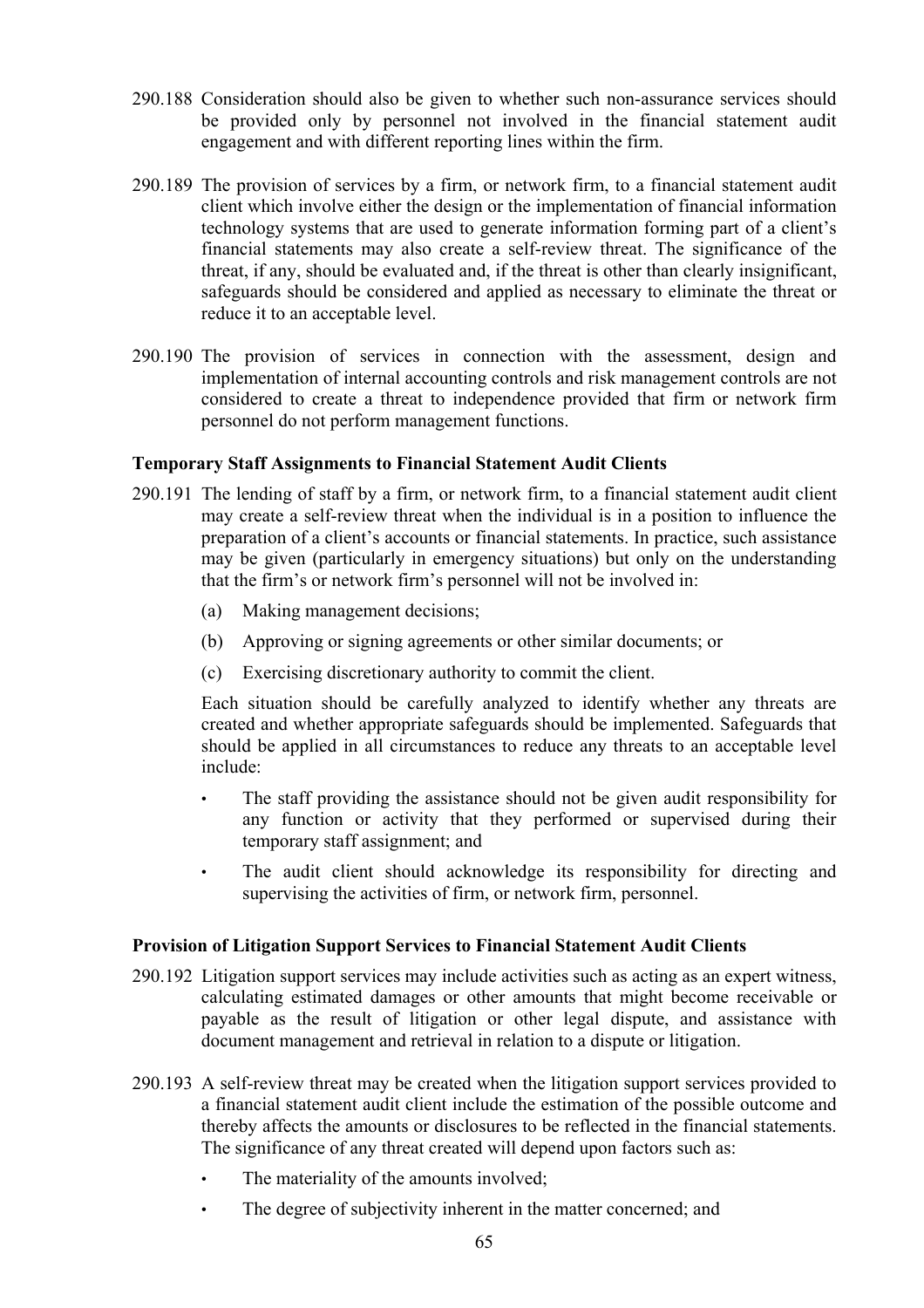The nature of the engagement.

 The firm, or network firm, should evaluate the significance of any threat created and, if the threat is other than clearly insignificant, safeguards should be considered and applied as necessary to eliminate the threat or reduce it to an acceptable level. Such safeguards might include:

- Policies and procedures to prohibit individuals assisting the audit client from making managerial decisions on behalf of the client;
- Using professionals who are not members of the assurance team to perform the service; or
- The involvement of others, such as independent experts.
- 290.194 If the role undertaken by the firm or network firm involved making managerial decisions on behalf of the financial statement audit client, the threats created could not be reduced to an acceptable level by the application of any safeguard. Therefore, the firm or network firm should not perform this type of service for an audit client.

#### **Provision of Legal Services to Financial Statement Audit Clients**

- 290.195 Legal services are defined as any services for which the person providing the services must either be admitted to practice before the Courts of the jurisdiction in which such services are to be provided, or have the required legal training to practice law. Legal services encompass a wide and diversified range of areas including both corporate and commercial services to clients, such as contract support, litigation, mergers and acquisition advice and support and the provision of assistance to clients' internal legal departments. The provision of legal services by a firm, or network firm, to an entity that is a financial statement audit client may create both self-review and advocacy threats.
- 290.196 Threats to independence need to be considered depending on the nature of the service to be provided, whether the service provider is separate from the assurance team and the materiality of any matter in relation to the entities' financial statements. The safeguards set out in paragraph 290.162 may be appropriate in reducing any threats to independence to an acceptable level. In circumstances when the threat to independence cannot be reduced to an acceptable level the only available action is to decline to provide such services or withdraw from the financial statement audit engagement.
- 290.197 The provision of legal services to a financial statement audit client which involve matters that would not be expected to have a material effect on the financial statements are not considered to create an unacceptable threat to independence.
- 290.198 There is a distinction between advocacy and advice. Legal services to support a financial statement audit client in the execution of a transaction *(e.g*., contract support, legal advice, legal due diligence and restructuring) may create self-review threats; however, safeguards may be available to reduce these threats to an acceptable level. Such a service would not generally impair independence, provided that:
	- (a) Members of the assurance team are not involved in providing the service; and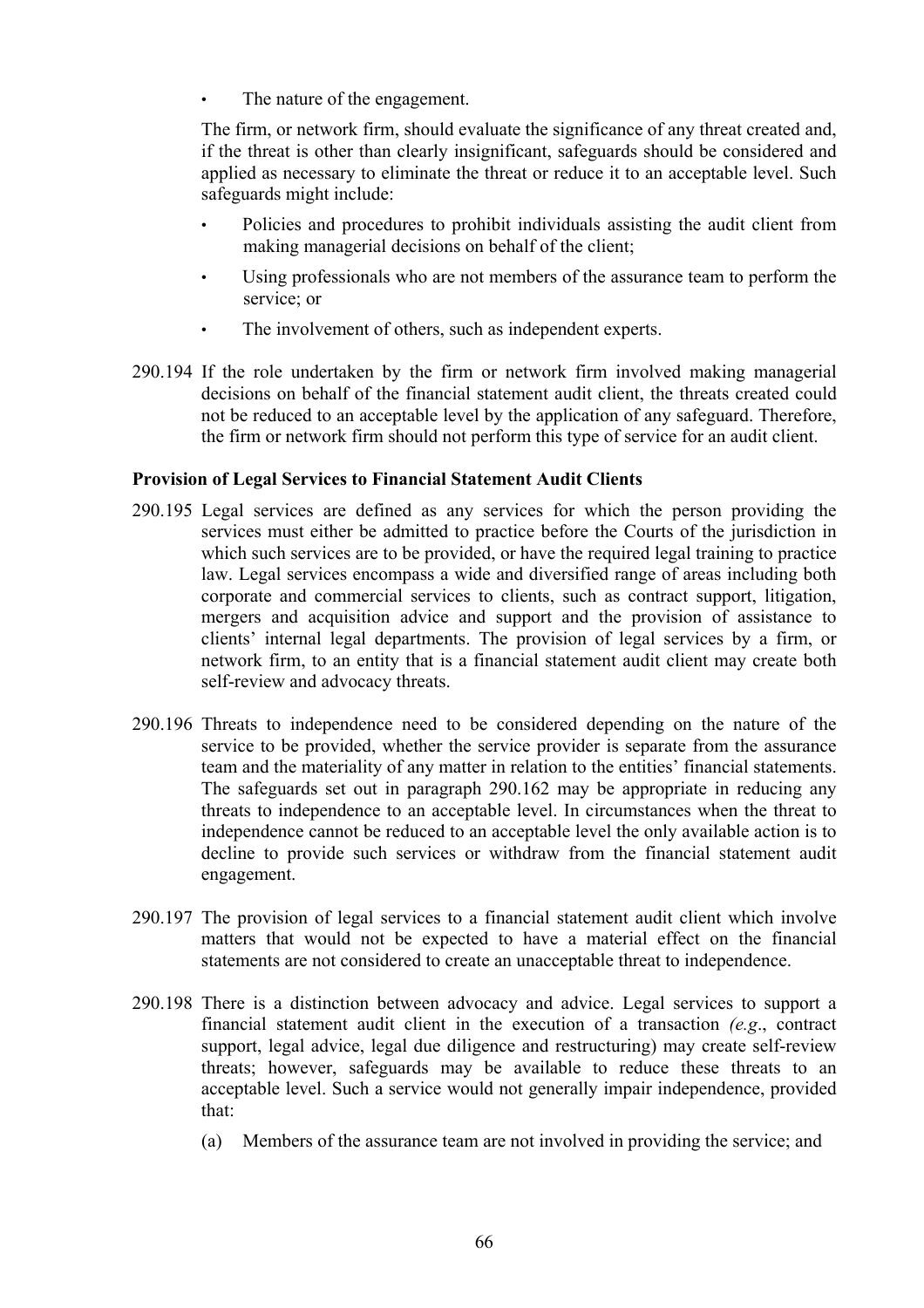- (b) In relation to the advice provided, the audit client makes the ultimate decision or, in relation to the transactions, the service involves the execution of what has been decided by the audit client.
- 290.199 Acting for a financial statement audit client in the resolution of a dispute or litigation in such circumstances when the amounts involved are material in relation to the financial statements of the audit client would create advocacy and self-review threats so significant no safeguard could reduce the threat to an acceptable level. Therefore, the firm should not perform this type of service for a financial statement audit client.
- 290.200 When a firm is asked to act in an advocacy role for a financial statement audit client in the resolution of a dispute or litigation in circumstances when the amounts involved are not material to the financial statements of the audit client, the firm should evaluate the significance of any advocacy and self-review threats created and, if the threat is other than clearly insignificant, safeguards should be considered and applied as necessary to eliminate the threat or reduce it to an acceptable level. Such safeguards might include:
	- Policies and procedures to prohibit individuals assisting the audit client from making managerial decisions on behalf of the client;
	- Using professionals who are not members of the assurance team to perform the service.
- 290.201 The appointment of a partner or an employee of the firm or network firm as General Counsel for legal affairs to a financial statement audit client would create self review and advocacy threats that are so significant no safeguards could reduce the threats to an acceptable level. The position of General Counsel is generally a senior management position with broad responsibility for the legal affairs of a company and consequently, no member of the firm or network firm should accept such an appointment for a financial statement audit client.

#### **Recruiting Senior Management**

- 290.202 The recruitment of senior management for an assurance client, such as those in a position to affect the subject matter information of the assurance engagement, may create current or future self-interest, familiarity and intimidation threats. The significance of the threat will depend upon factors such as:
	- The role of the person to be recruited; and
	- The nature of the assistance sought.

 The firm could generally provide such services as reviewing the professional qualifications of a number of applicants and provide advice on their suitability for the post. In addition, the firm could generally produce a short-list of candidates for interview, provided it has been drawn up using criteria specified by the assurance client.

 The significance of the threat created should be evaluated and, if the threat is other than clearly insignificant, safeguards should be considered and applied as necessary to reduce the threat to an acceptable level. In all cases, the firm should not make management decisions and the decision as to whom to hire should be left to the client.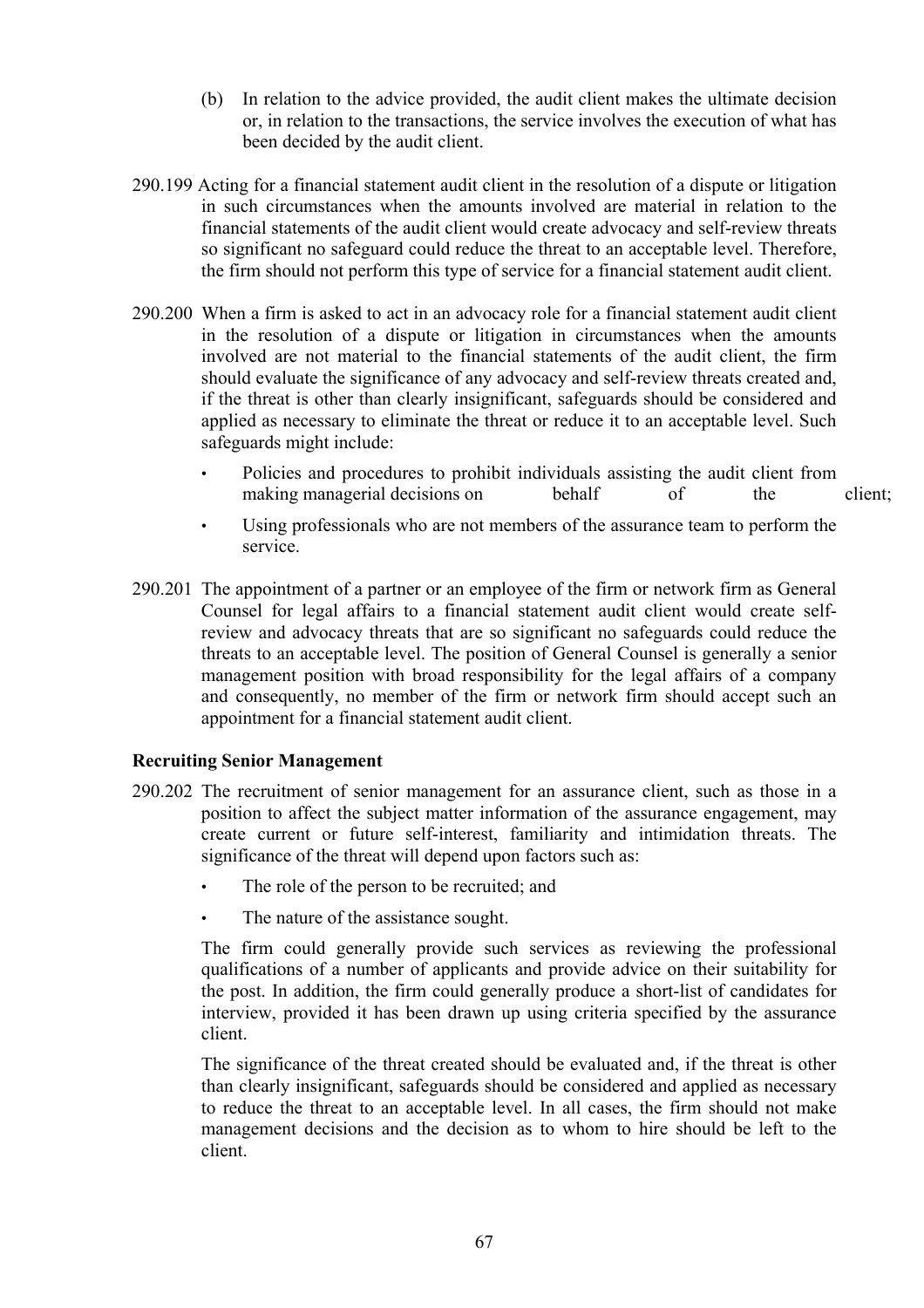#### **Corporate Finance and Similar Activities**

- 290.203 The provision of corporate finance services, advice or assistance to an assurance client may create advocacy and self-review threats. In the case of certain corporate finance services, the independence threats created would be so significant no safeguards could be applied to reduce the threats to an acceptable level. For example, promoting, dealing in, or underwriting of an assurance client's shares is not compatible with providing assurance services. Moreover, committing the assurance client to the terms of a transaction or consummating a transaction on behalf of the client would create a threat to independence so significant no safeguard could reduce the threat to an acceptable level. In the case of a financial statement audit client the provision of those corporate finance services referred to above by a firm or a network firm would create a threat to independence so significant no safeguard could reduce the threat to an acceptable level.
- 290.204 Other corporate finance services may create advocacy or self-review threats; however, safeguards may be available to reduce these threats to an acceptable level. Examples of such services include assisting a client in developing corporate strategies, assisting in identifying or introducing a client to possible sources of capital that meet the client specifications or criteria, and providing structuring advice and assisting a client in analyzing the accounting effects of proposed transactions. Safeguards that should be considered include:
	- Policies and procedures to prohibit individuals assisting the assurance client from making managerial decisions on behalf of the client;
	- Using professionals who are not members of the assurance team to provide the services; and
	- Ensuring the firm does not commit the assurance client to the terms of any transaction or consummate a transaction on behalf of the client.

## **Fees and Pricing**

## **Fees–Relative Size**

- 290.205 When the total fees generated by an assurance client represent a large proportion of a firm's total fees, the dependence on that client or client group and concern about the possibility of losing the client may create a self-interest threat. The significance of the threat will depend upon factors such as:
	- The structure of the firm; and
	- Whether the firm is well established or newly created.

 The significance of the threat should be evaluated and, if the threat is other than clearly insignificant, safeguards should be considered and applied as necessary to reduce the threat to an acceptable level. Such safeguards might include:

- Discussing the extent and nature of fees charged with the audit committee, or others charged with governance;
- Taking steps to reduce dependency on the client;
- External quality control reviews; and
- Consulting a third party, such as a professional regulatory body or another professional accountant.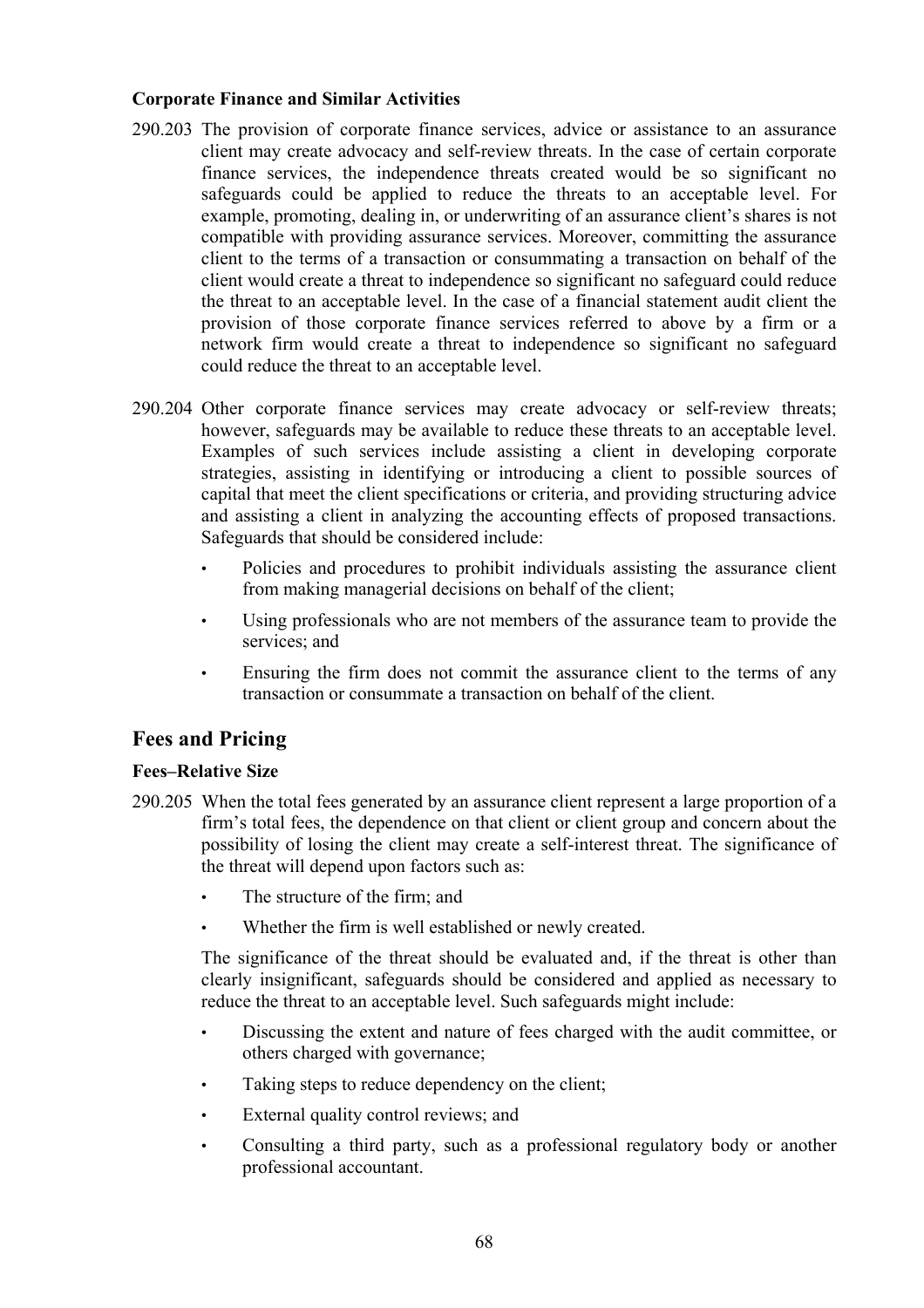- 290.206 A self-interest threat may also be created when the fees generated by the assurance client represent a large proportion of the revenue of an individual partner. The significance of the threat should be evaluated and, if the threat is other than clearly insignificant, safeguards should be considered and applied as necessary to reduce the threat to an acceptable level. Such safeguards might include:
	- Policies and procedures to monitor and implement quality control of assurance engagements; and
	- Involving an additional professional accountant who was not a member of the assurance team to review the work done or otherwise advise as necessary.

## **Fees–Overdue**

- 290.207 A self-interest threat may be created if fees due from an assurance client for professional services remain unpaid for a long time, especially if a significant part is not paid before the issue of the assurance report for the following year. Generally the payment of such fees should be required before the report is issued. The following safeguards may be applicable:
	- Discussing the level of outstanding fees with the audit committee, or others charged with governance.
	- Involving an additional professional accountant who did not take part in the assurance engagement to provide advice or review the work performed.

 The firm should also consider whether the overdue fees might be regarded as being equivalent to a loan to the client and whether, because of the significance of the overdue fees, it is appropriate for the firm to be re-appointed.

#### **Pricing**

- 290.208 When a firm obtains an assurance engagement at a significantly lower fee level than that charged by the predecessor firm, or quoted by other firms, the self-interest threat created will not be reduced to an acceptable level unless:
	- (a) The firm is able to demonstrate that appropriate time and qualified staff are assigned to the task; and
	- (b) All applicable assurance standards, guidelines and quality control procedures are being complied with.

#### **Contingent Fees**

- 290.209 Contingent fees are fees calculated on a predetermined basis relating to the outcome or result of a transaction or the result of the work performed. For the purposes of this section, fees are not regarded as being contingent if a court or other public authority has established them.
- 290.210 A contingent fee charged by a firm in respect of an assurance engagement creates self-interest and advocacy threats that cannot be reduced to an acceptable level by the application of any safeguard. Accordingly, a firm should not enter into any fee arrangement for an assurance engagement under which the amount of the fee is contingent on the result of the assurance work or on items that are the subject matter information of the assurance engagement.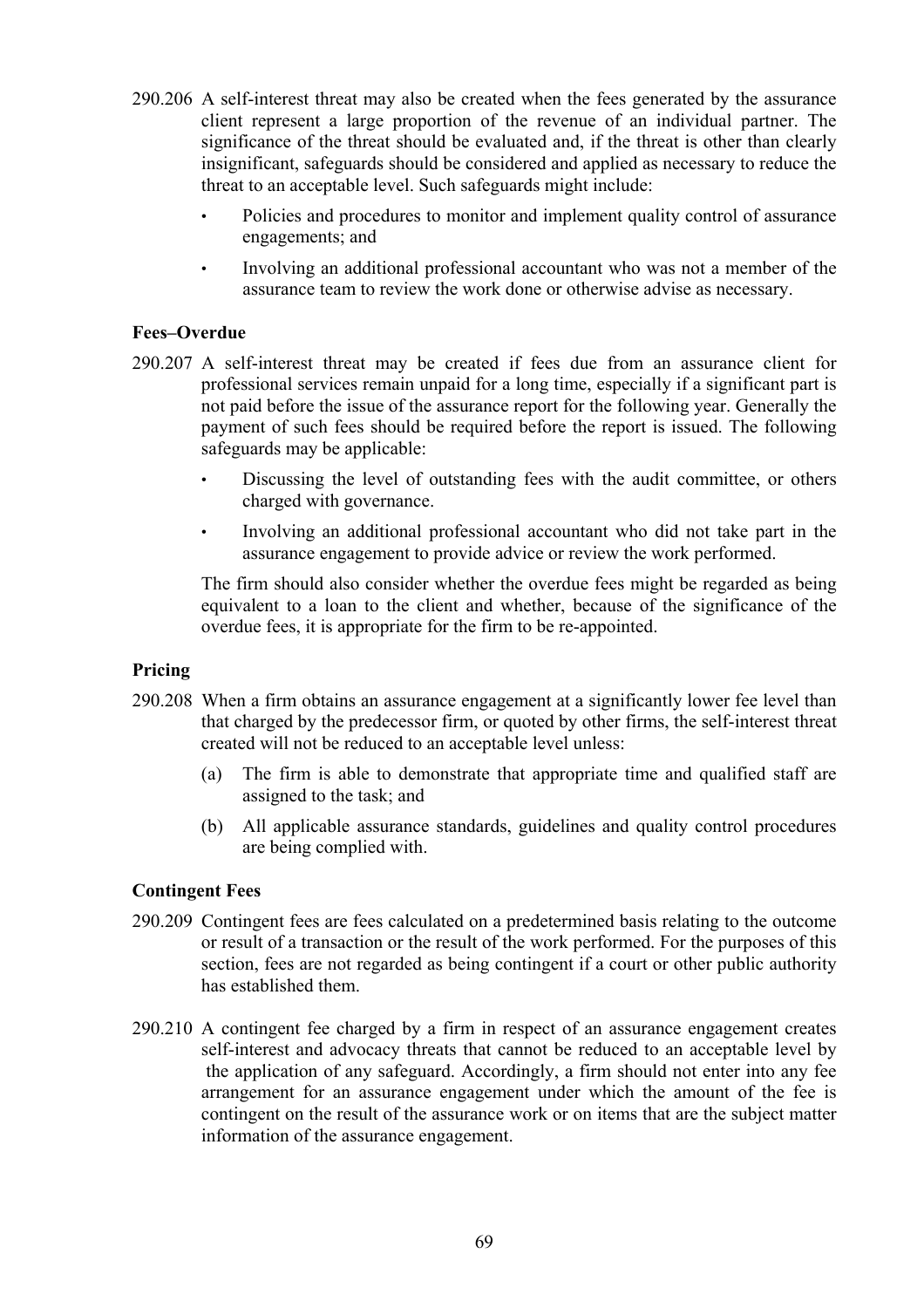- 290.211 A contingent fee charged by a firm in respect of a non-assurance service provided to an assurance client may also create self-interest and advocacy threats. If the amount of the fee for a non-assurance engagement was agreed to, or contemplated, during an assurance engagement and was contingent on the result of that assurance engagement, the threats could not be reduced to an acceptable level by the application of any safeguard. Accordingly, the only acceptable action is not to accept such arrangements. For other types of contingent fee arrangements, the significance of the threats created will depend on factors such as:
	- The range of possible fee amounts;
	- The degree of variability;
	- The basis on which the fee is to be determined:
	- Whether the outcome or result of the transaction is to be reviewed by an independent third party; and
	- The effect of the event or transaction on the assurance engagement.

 The significance of the threats should be evaluated and, if the threats are other than clearly insignificant, safeguards should be considered and applied as necessary to reduce the threats to an acceptable level. Such safeguards might include:

- Disclosing to the audit committee, or others charged with governance, the extent and nature of fees charged;
- Review or determination of the final fee by an unrelated third party; or
- Quality and control policies and procedures.

## **Gifts and Hospitality**

290.212 Accepting gifts or hospitality from an assurance client may create self-interest and familiarity threats. When a firm or a member of the assurance team accepts gifts or hospitality, unless the value is clearly insignificant, the threats to independence cannot be reduced to an acceptable level by the application of any safeguard. Consequently, a firm or a member of the assurance team should not accept such gifts or hospitality.

## **Actual or Threatened Litigation**

- 290.213 When litigation takes place, or appears likely, between the firm or a member of the assurance team and the assurance client, a self-interest or intimidation threat may be created. The relationship between client management and the members of the assurance team must be characterized by complete candor and full disclosure regarding all aspects of a client's business operations. The firm and the client's management may be placed in adversarial positions by litigation, affecting management's willingness to make complete disclosures and the firm may face a self-interest threat. The significance of the threat created will depend upon such factors as:
	- The materiality of the litigation;
	- The nature of the assurance engagement; and
	- Whether the litigation relates to a prior assurance engagement.

 Once the significance of the threat has been evaluated the following safeguards should be applied, if necessary, to reduce the threats to an acceptable level: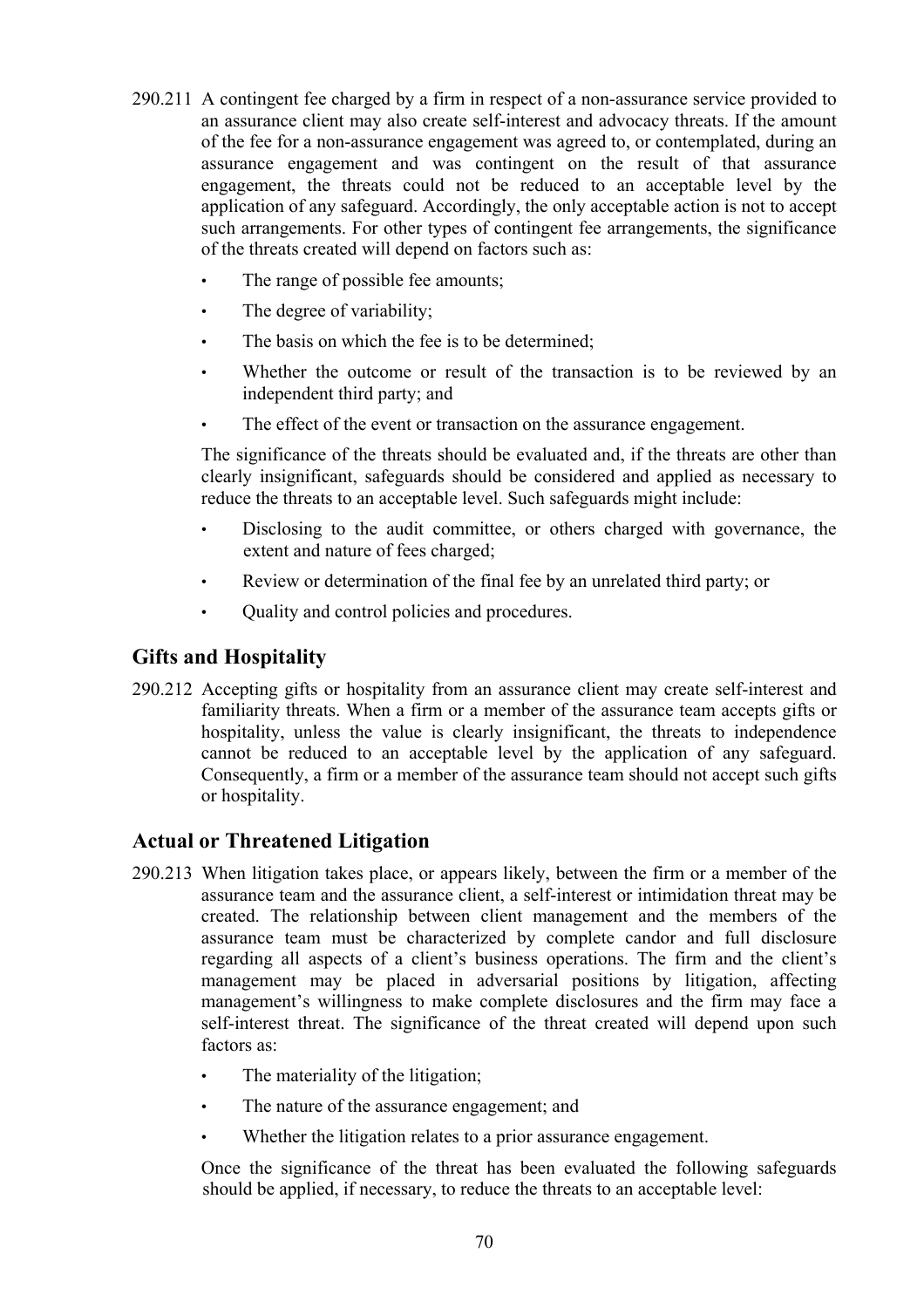- (a) Disclosing to the audit committee, or others charged with governance, the extent and nature of the litigation;
- (b) If the litigation involves a member of the assurance team, removing that individual from the assurance team; or
- (c) Involving an additional professional accountant in the firm who was not a member of the assurance team to review the work done or otherwise advise as necessary.

 If such safeguards do not reduce the threat to an appropriate level, the only appropriate action is to withdraw from, or refuse to accept, the assurance engagement.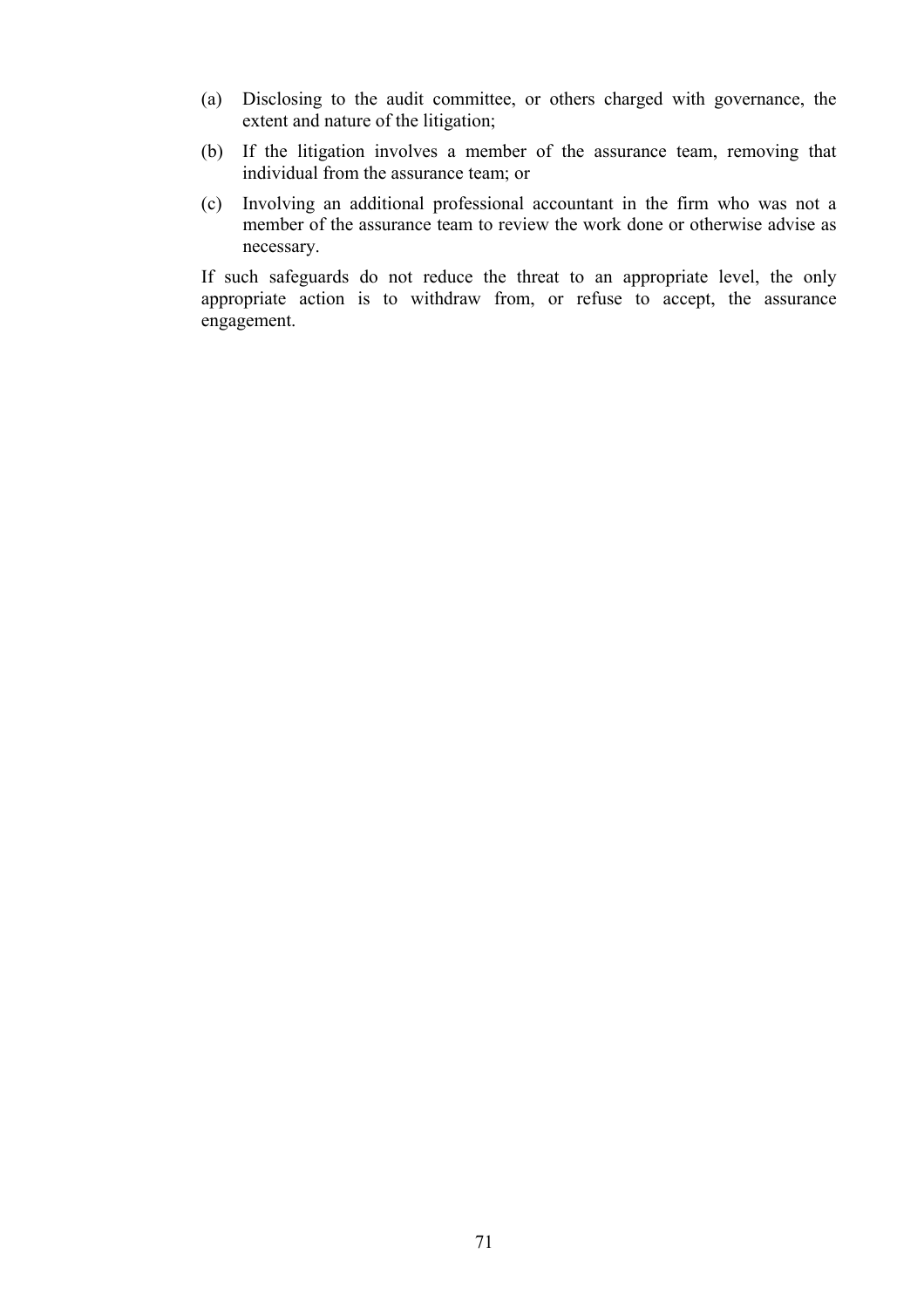# **PART C: PROFESSIONAL ACCOUNTANTS IN BUSINESS**

- Section 300 Introduction
- Section 310 Potential Conflicts
- Section 320 Preparation and Reporting of Information
- Section 330 Acting with Sufficient Expertise
- Section 340 Financial Interests
- Section 350 Inducements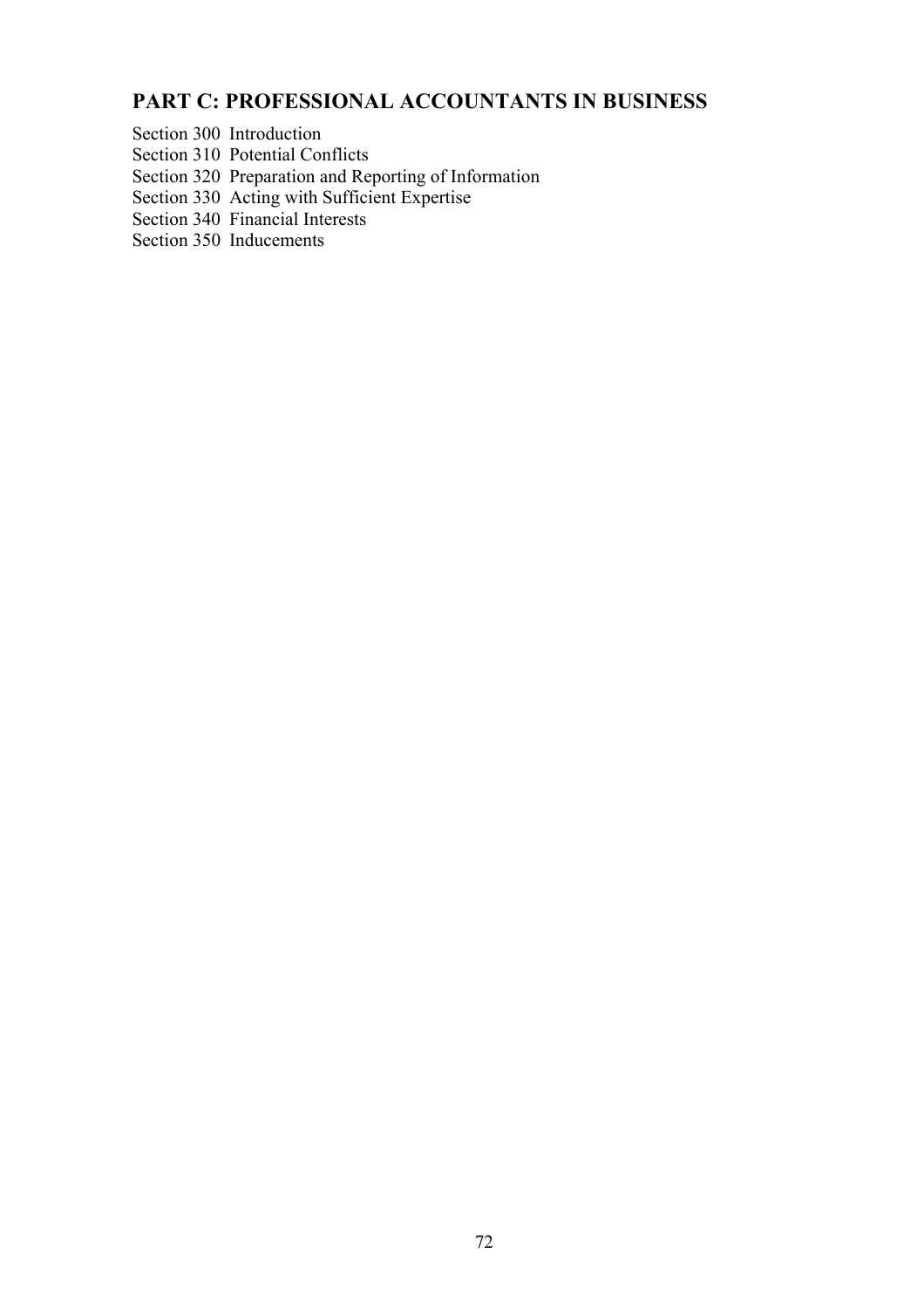## **Introduction**

- 300.1 This Part of the Code illustrates how the conceptual framework contained in Part A is to be applied by professional accountants in business.
- 300.2 Investors, creditors, employers and other sectors of the business community, as well as governments and the public at large, all may rely on the work of professional accountants in business. Professional accountants in business may be solely or jointly responsible for the preparation and reporting of financial and other information, which both their employing organizations and third parties may rely on. They may also be responsible for providing effective financial management and competent advice on a variety of business-related matters.
- 300.3 A professional accountant in business may be a salaried employee, a partner, director (whether executive or non-executive), an owner manager, a volunteer or another working for one or more employing organization. The legal form of the relationship with the employing organization, if any, has no bearing on the ethical responsibilities incumbent on the professional accountant in business.
- 300.4 A professional accountant in business has a responsibility to further the legitimate aims of their employing organization. This Code does not seek to hinder a professional accountant in business from properly fulfilling that responsibility, but considers circumstances in which conflicts may be created with the absolute duty to comply with the fundamental principles.
- 300.5 A professional accountant in business often holds a senior position within an organization. The more senior the position, the greater will be the ability and opportunity to influence events, practices and attitudes. A professional accountant in business is expected, therefore, to encourage an ethics-based culture in an employing organization that emphasizes the importance that senior management places on ethical behavior.
- 300.6 The examples presented in the following sections are intended to illustrate how the conceptual framework is to be applied and are not intended to be, nor should they be interpreted as, an exhaustive list of all circumstances experienced by a professional accountant in business that may create threats to compliance with the principles. Consequently, it is not sufficient for a professional accountant in business merely to comply with the examples; rather, the framework should be applied to the particular circumstances faced.

### **Threats and Safeguards**

- 300.7 Compliance with the fundamental principles may potentially be threatened by a broad range of circumstances. Many threats fall into the following categories:
	- (a) Self-interest;
	- (b) Self-review;
	- (c) Advocacy;
	- (d) Familiarity; and
	- (e) Intimidation.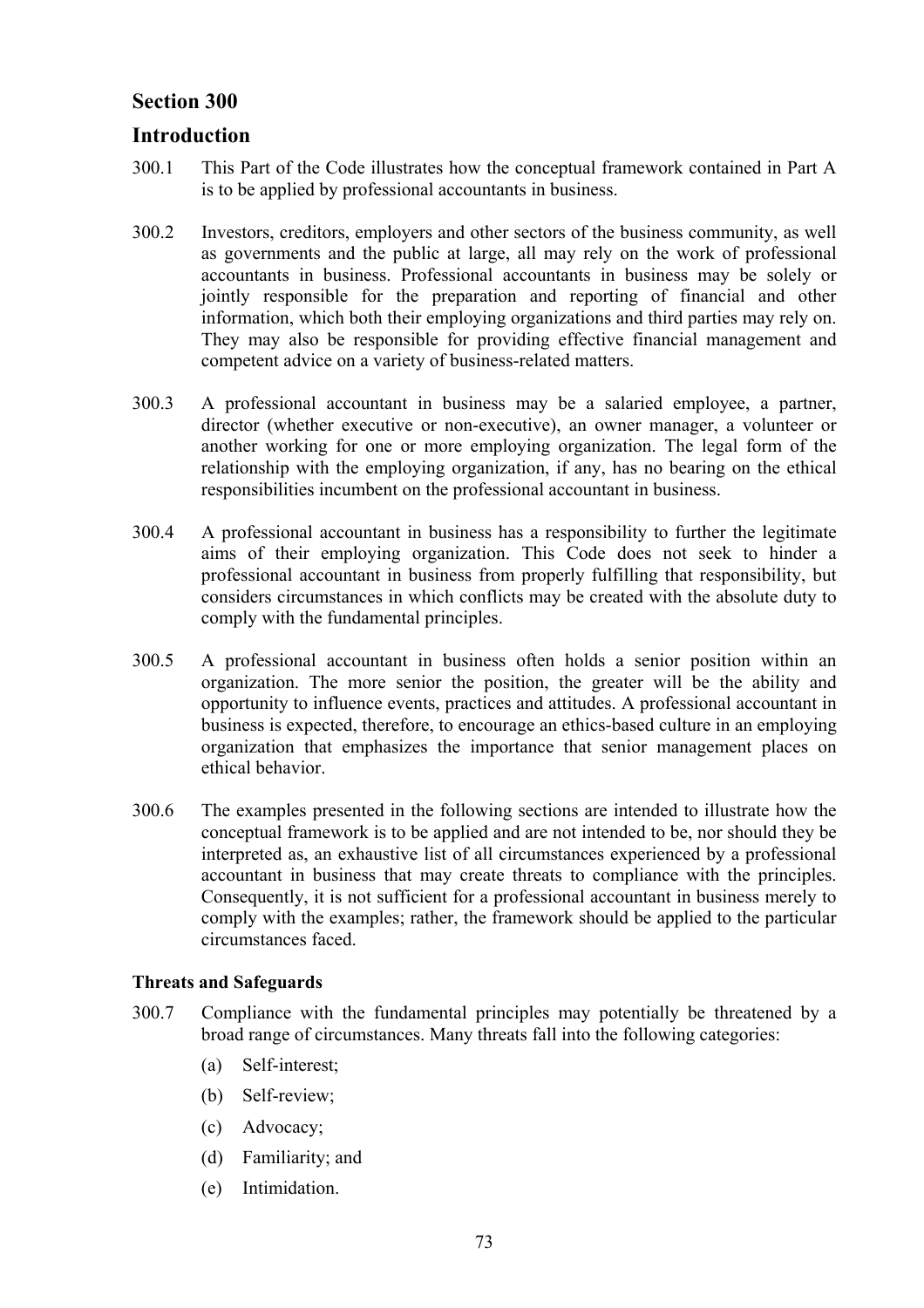These threats are discussed further in Part A of this Code.

- 300.8 Examples of circumstances that may create self-interest threats for a professional accountant in business include, but are not limited to:
	- Financial interests, loans or guarantees.
	- Incentive compensation arrangements.
	- Inappropriate personal use of corporate assets.
	- Concern over employment security.
	- Commercial pressure from outside the employing organization.
- 300.9 Circumstances that may create self-review threats include, but are not limited to, business decisions or data being subject to review and justification by the same professional accountant in business responsible for making those decisions or preparing that data.
- 300.10 When furthering the legitimate goals and objectives of their employing organizations professional accountants in business may promote the organization's position, provided any statements made are neither false nor misleading. Such actions generally would not create an advocacy threat.
- 300.11 Examples of circumstances that may create familiarity threats include, but are not limited to:
	- A professional accountant in business in a position to influence financial or non-financial reporting or business decisions having an immediate or close family member who is in a position to benefit from that influence.
	- Long association with business contacts influencing business decisions.
	- Acceptance of a gift or preferential treatment, unless the value is clearly insignificant.
- 300.12 Examples of circumstances that may create intimidation threats include, but are not limited to:
	- Threat of dismissal or replacement of the professional accountant in business or a close or immediate family member over a disagreement about the application of an accounting principle or the way in which financial information is to be reported.
	- A dominant personality attempting to influence the decision making process, for example with regard to the awarding of contracts or the application of an accounting principle.
- 300.13 Professional accountants in business may also find that specific circumstances give rise to unique threats to compliance with one or more of the fundamental principles. Such unique threats obviously cannot be categorized. In all professional and business relationships, professional accountants in business should always be on the alert for such circumstances and threats.
- 300.14 Safeguards that may eliminate or reduce to an acceptable level the threats faced by professional accountants in business fall into two broad categories:
	- (a) Safeguards created by the profession, legislation or regulation; and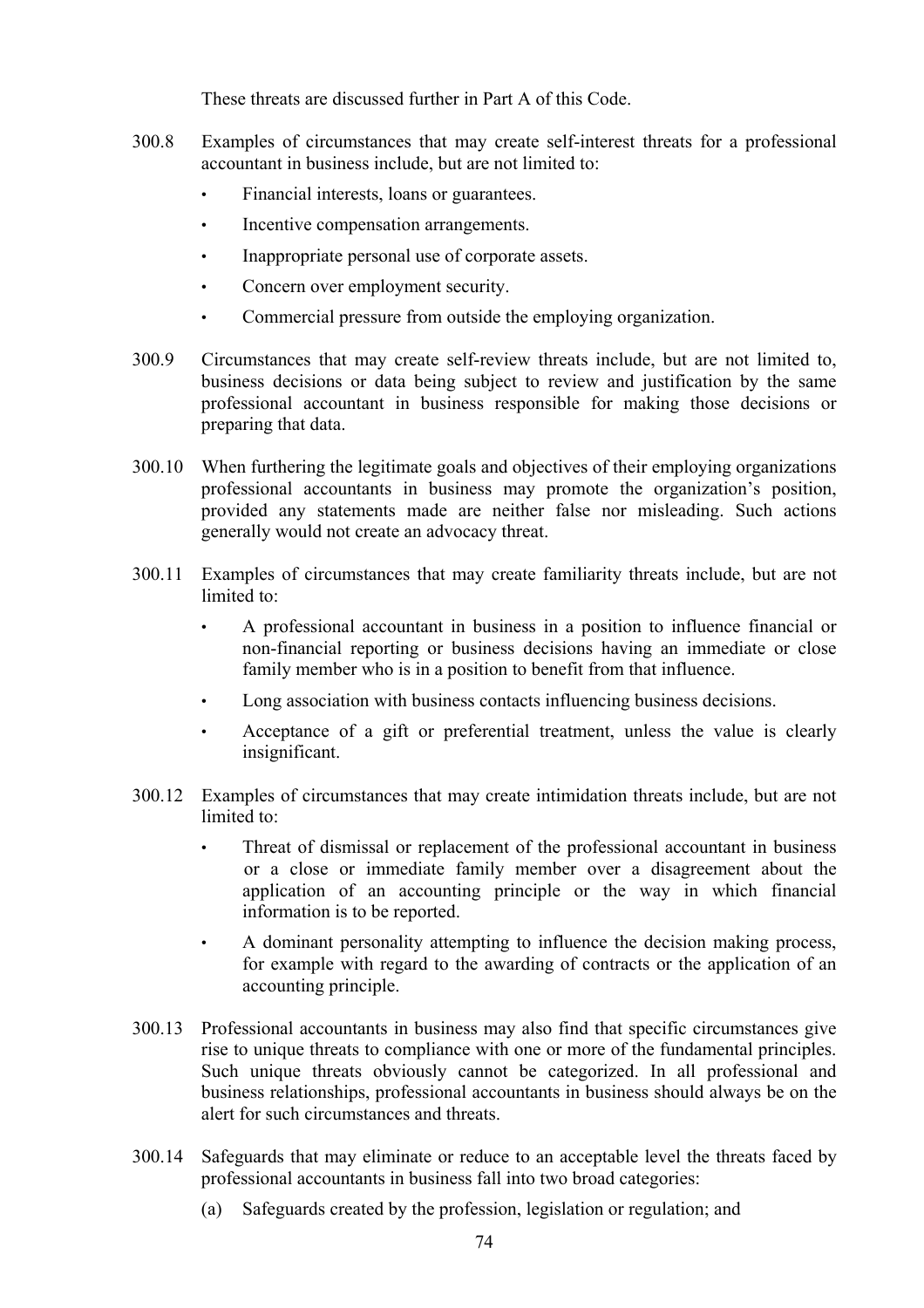- (b) Safeguards in the work environment.
- 300.15 Examples of safeguards created by the profession, legislation or regulation are detailed in paragraph 1.17 of Part A of this Code.
- 300.16 Safeguards in the work environment include, but are not restricted to:
	- The employing organization's systems of corporate oversight or other oversight structures.
	- The employing organization's ethics and conduct programs.
	- Recruitment procedures in the employing organization emphasizing the importance of employing high caliber competent staff.
	- Strong internal controls.
	- Appropriate disciplinary processes.
	- Leadership that stresses the importance of ethical behavior and the expectation that employees will act in an ethical manner.
	- Policies and procedures to implement and monitor the quality of employee performance.
	- Timely communication of the employing organization's policies and procedures, including any changes to them, to all employees and appropriate training and education on such policies and procedures.
	- Policies and procedures to empower and encourage employees to communicate to senior levels within the employing organization any ethical issues that concern them without fear of retribution.
	- Consultation with another appropriate professional accountant.
- 300.17 In circumstances where a professional accountant in business believes that unethical behavior or actions by others will continue to occur within the employing organization, the professional accountant in business should consider seeking legal advice. In those extreme situations where all available safeguards have been exhausted and it is not possible to reduce the threat to an acceptable level, a professional accountant in business may conclude that it is appropriate to resign from the employing organization.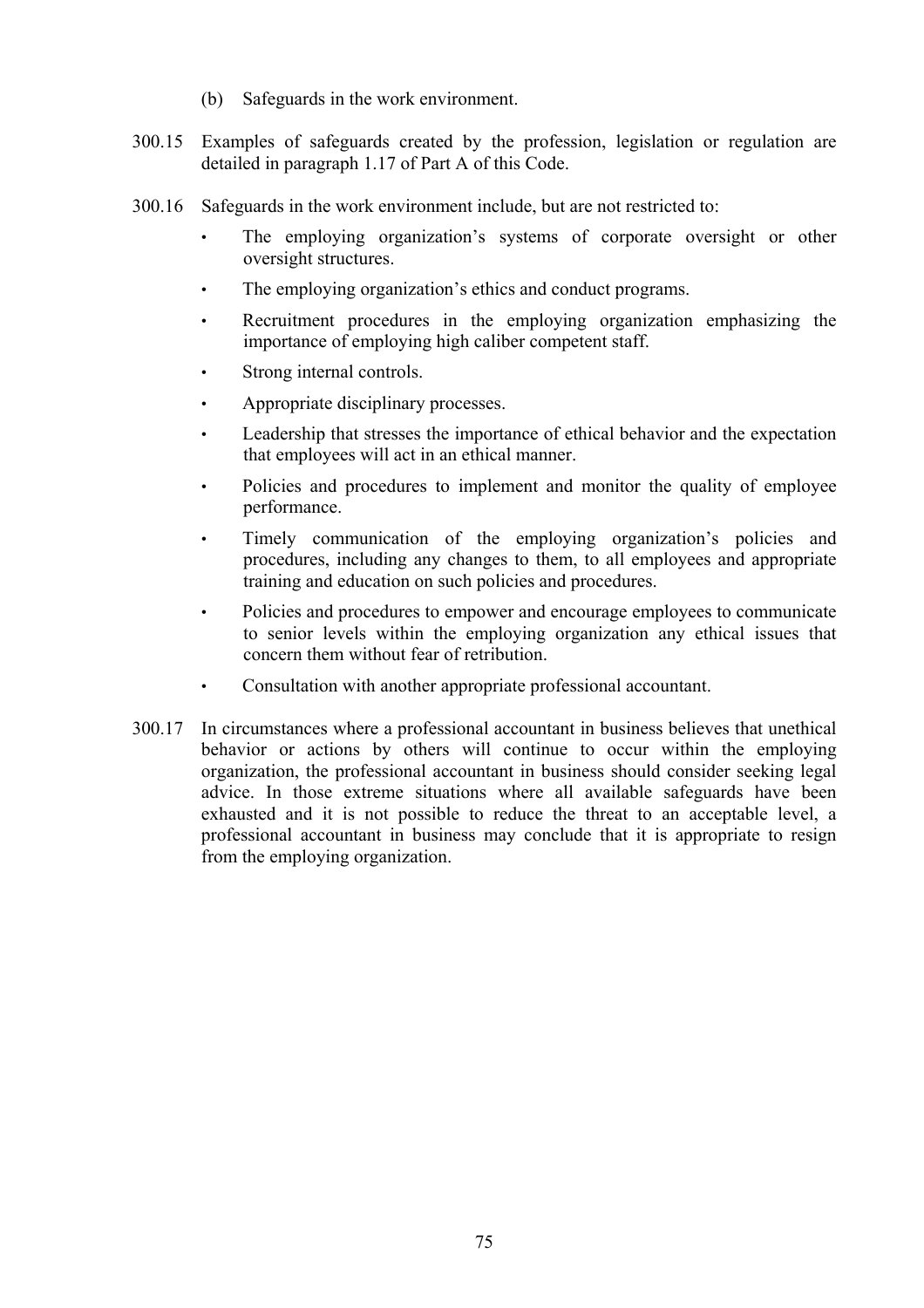# **Potential Conflicts**

- 310.1 A professional accountant in business has a professional obligation to comply with the fundamental principles. There may be times, however, when their responsibilities to an employing organization and the professional obligations to comply with the fundamental principles are in conflict. Ordinarily, a professional accountant in business should support the legitimate and ethical objectives established by the employer and the rules and procedures drawn up in support of those objectives. Nevertheless, where compliance with the fundamental principles is threatened, a professional accountant in business must consider a response to the circumstances.
- 310.2 As a consequence of responsibilities to an employing organization, a professional accountant in business may be under pressure to act or behave in ways that could directly or indirectly threaten compliance with the fundamental principles. Such pressure may be explicit or implicit; it may come from a supervisor, manager, director or another individual within the employing organization. A professional accountant in business may face pressure to:
	- Act contrary to law or regulation.
	- Act contrary to technical or professional standards.
	- Facilitate unethical or illegal earnings management strategies.
	- Lie to, or otherwise intentionally mislead (including misleading by remaining silent) others, in particular:
		- The auditors of the employing organization; or
		- Regulators.
	- Issue, or otherwise be associated with, a financial or non-financial report that materially misrepresents the facts, including statements in connection with, for example:
		- The financial statements;
		- Tax compliance;
		- Legal compliance; or
		- Reports required by securities regulators.
- 310.3. The significance of threats arising from such pressures, such as intimidation threats, should be evaluated and, if they are other than clearly insignificant, safeguards should be considered and applied as necessary to eliminate them or reduce them to an acceptable level. Such safeguards may include:
	- Obtaining advice where appropriate from within the employing organization, an independent professional advisor or a relevant professional body.
	- The existence of a formal dispute resolution process within the employing organization.
	- Seeking legal advice.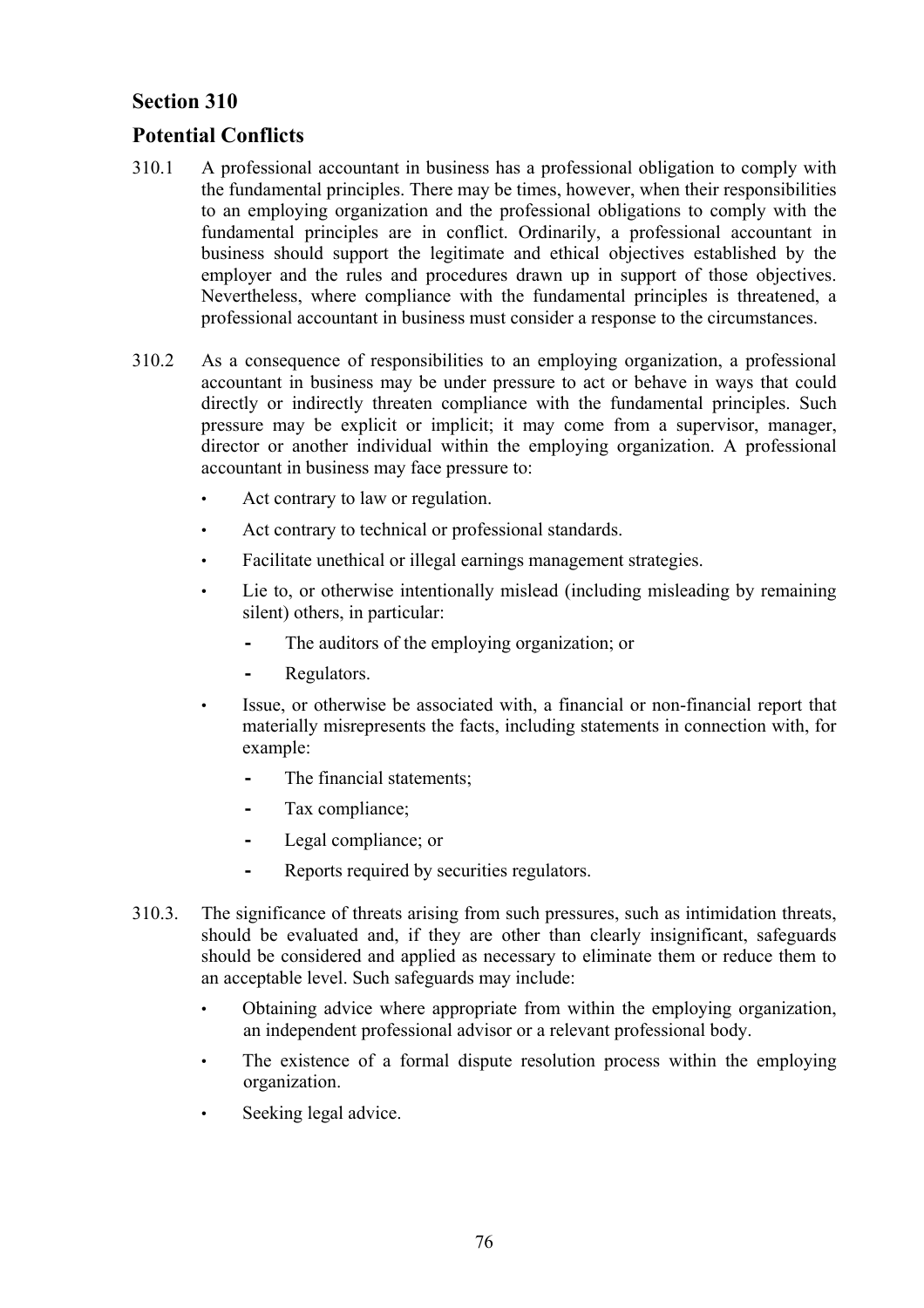# **Preparation and Reporting of Information**

- 320.1 Professional accountants in business are often involved in the preparation and reporting of information that may either be made public or used by others inside or outside the employing organization. Such information may include financial or management information, for example, forecasts and budgets, financial statements, management discussion and analysis, and the management letter of representation provided to the auditors as part of an audit of financial statements. A professional accountant in business should prepare or present such information fairly, honestly and in accordance with relevant professional standards so that the information will be understood in its context.
- 320.2 A professional accountant in business who has responsibility for the preparation or approval of the general purpose financial statements of an employing organization should ensure that those financial statements are presented in accordance with the applicable accounting standards.
- 320.3 A professional accountant in business should maintain information for which the professional accountant in business is responsible in a manner that:
	- (a) Describes clearly the true nature of business transactions, assets or liabilities;
	- (b) Classifies and records information in a timely and proper manner; and
	- (c) Represents the facts accurately and completely in all material respects.
- 320.4 Threats to compliance with the fundamental principles, for example self-interest or intimidation threats to objectivity or professional competence and due care, may be created where a professional accountant in business may be pressured (either externally or by the possibility of personal gain) to become associated with misleading information or to become associated with misleading information through the actions of others.
- 320.5 The significance of such threats will depend on factors such as the source of the pressure and the degree to which the information is, or may be, misleading. The significance of the threats should be evaluated and, if they are other than clearly insignificant, safeguards should be considered and applied as necessary to eliminate them or reduce them to an acceptable level. Such safeguards may include consultation with superiors within the employing organization, for example, the audit committee or other body responsible for governance, or with a relevant professional body.
- 320.6 Where it is not possible to reduce the threat to an acceptable level, a professional accountant in business should refuse to remain associated with information they consider is or may be misleading. Should the professional accountant in business be aware that the issuance of misleading information is either significant or persistent, the professional accountant in business should consider informing appropriate authorities in line with the guidance in Section 140. The professional accountant in business may also wish to seek legal advice or resign.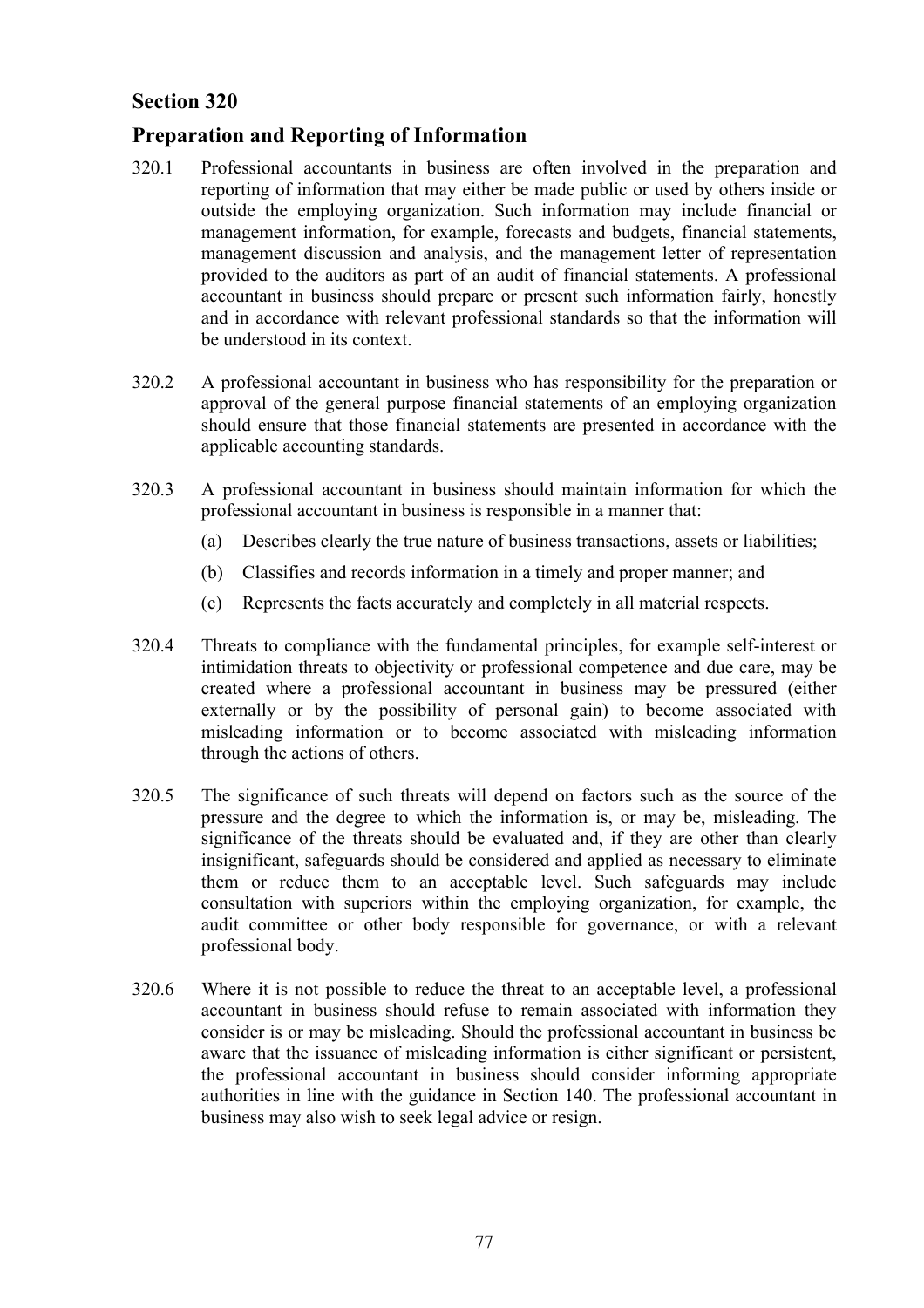# **Acting with Sufficient Expertise**

- 330.1 The fundamental principle of professional competence and due care requires that a professional accountant in business should only undertake significant tasks for which the professional accountant in business has, or can obtain, sufficient specific training or experience. A professional accountant in business should not intentionally mislead an employer as to the level of expertise or experience possessed, nor should a professional accountant in business fail to seek appropriate expert advice and assistance when required.
- 330.2 Circumstances that threaten the ability of a professional accountant in business to perform duties with the appropriate degree of professional competence and due care include:
	- Insufficient time for properly performing or completing the relevant duties.
	- Incomplete, restricted or otherwise inadequate information for performing the duties properly.
	- Insufficient experience, training and/or education.
	- Inadequate resources for the proper performance of the duties.
- 330.3 The significance of such threats will depend on factors such as the extent to which the professional accountant in business is working with others, relative seniority in the business and the level of supervision and review applied to the work. The significance of the threats should be evaluated and, if they are other than clearly insignificant, safeguards should be considered and applied as necessary to eliminate them or reduce them to an acceptable level. Safeguards that may be considered include:
	- Obtaining additional advice or training.
	- Ensuring that there is adequate time available for performing the relevant duties.
	- Obtaining assistance from someone with the necessary expertise.
	- Consulting, where appropriate, with:
		- Superiors within the employing organization;
		- Independent experts; or
		- A relevant professional body.
- 330.4 Where threats cannot be eliminated or reduced to an acceptable level, professional accountants in business should consider whether to refuse to perform the duties in question. If the professional accountant in business determines that refusal is appropriate the reasons for doing so should be clearly communicated.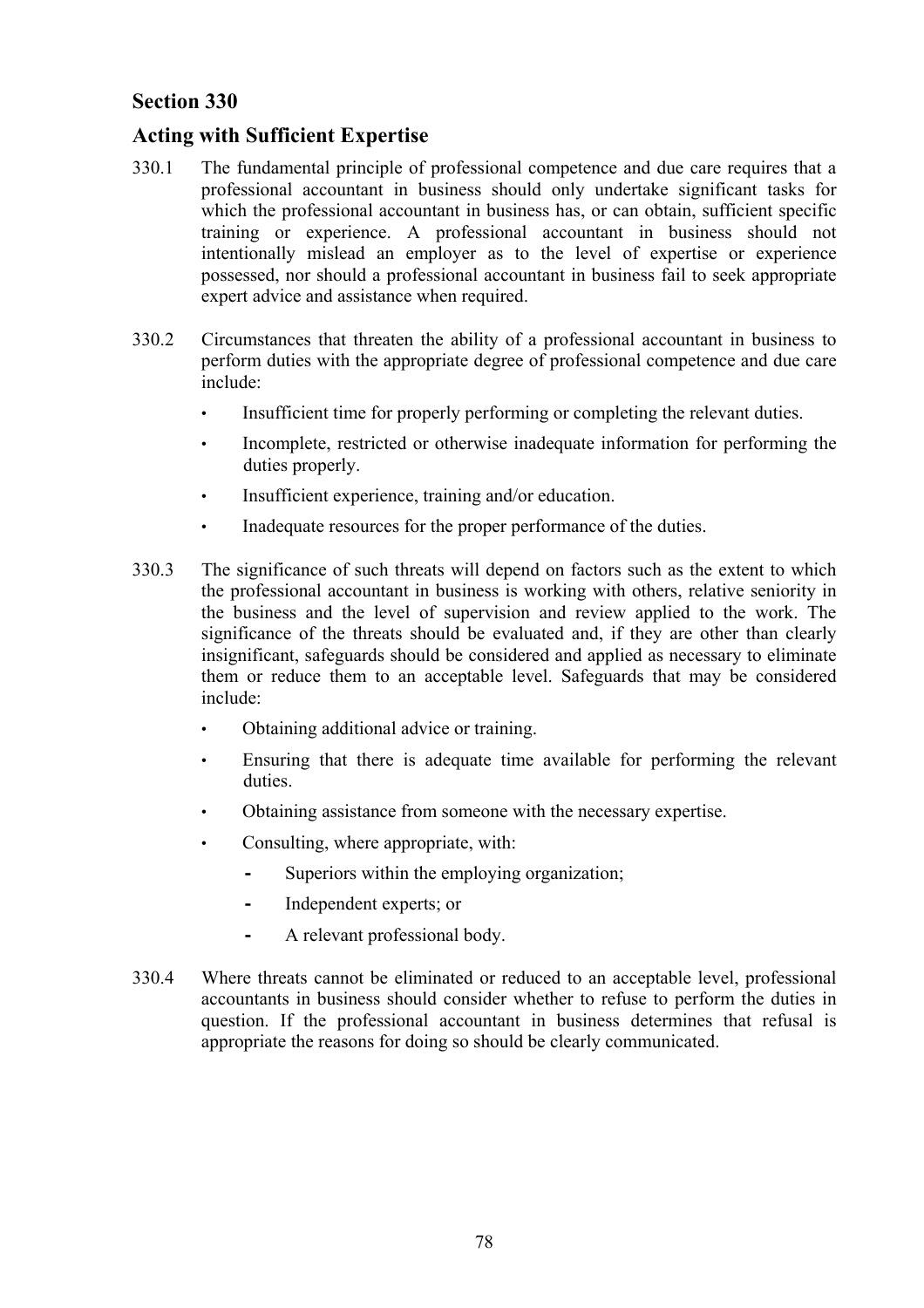## **Financial Interests**

- 340.1 Professional accountants in business may have financial interests, or may know of financial interests of immediate or close family members, that could, in certain circumstances, give rise to threats to compliance with the fundamental principles. For example, self-interest threats to objectivity or confidentiality may be created through the existence of the motive and opportunity to manipulate price sensitive information in order to gain financially. Examples of circumstances that may create self-interest threats include, but are not limited to situations where the professional accountant in business or an immediate or close family member:
	- Holds a direct or indirect financial interest in the employing organization and the value of that financial interest could be directly affected by decisions made by the professional accountant in business;
	- Is eligible for a profit related bonus and the value of that bonus could be directly affected by decisions made by the professional accountant in business;
	- Holds, directly or indirectly, share options in the employing organization, the value of which could be directly affected by decisions made by the professional accountant in business;
	- Holds, directly or indirectly, share options in the employing organization which are, or will soon be, eligible for conversion; or
	- May qualify for share options in the employing organization or performance related bonuses if certain targets are achieved.
- 340.2 In evaluating the significance of such a threat, and the appropriate safeguards to be applied to eliminate the threat or reduce it to an acceptable level, professional accountants in business must examine the nature of the financial interest. This includes an evaluation of the significance of the financial interest and whether it is direct or indirect. Clearly, what constitutes a significant or valuable stake in an organization will vary from individual to individual, depending on personal circumstances.
- 340.3 If threats are other than clearly insignificant, safeguards should be considered and applied as necessary to eliminate or reduce them to an acceptable level. Such safeguards may include:
	- Policies and procedures for a committee independent of management to determine the level of form of remuneration of senior management.
	- Disclosure of all relevant interests, and of any plans to trade in relevant shares to those charged with the governance of the employing organization, in accordance with any internal policies.
	- Consultation, where appropriate, with superiors within the employing organization.
	- Consultation, where appropriate, with those charged with the governance of the employing organization or relevant professional bodies.
	- Internal and external audit procedures.
	- Up-to-date education on ethical issues and the legal restrictions and other regulations around potential insider trading.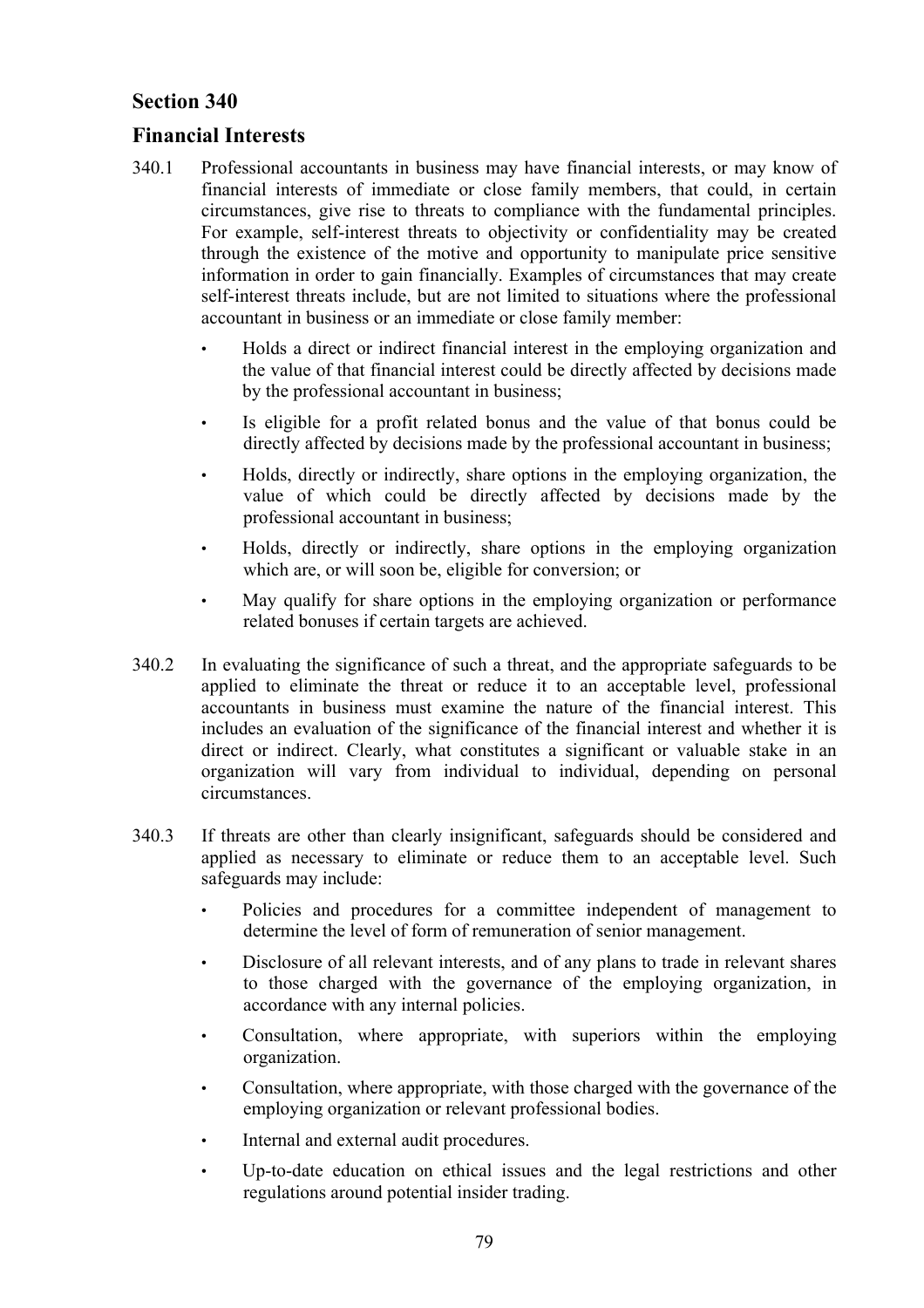340.4 A professional accountant in business should neither manipulate information nor use confidential information for personal gain.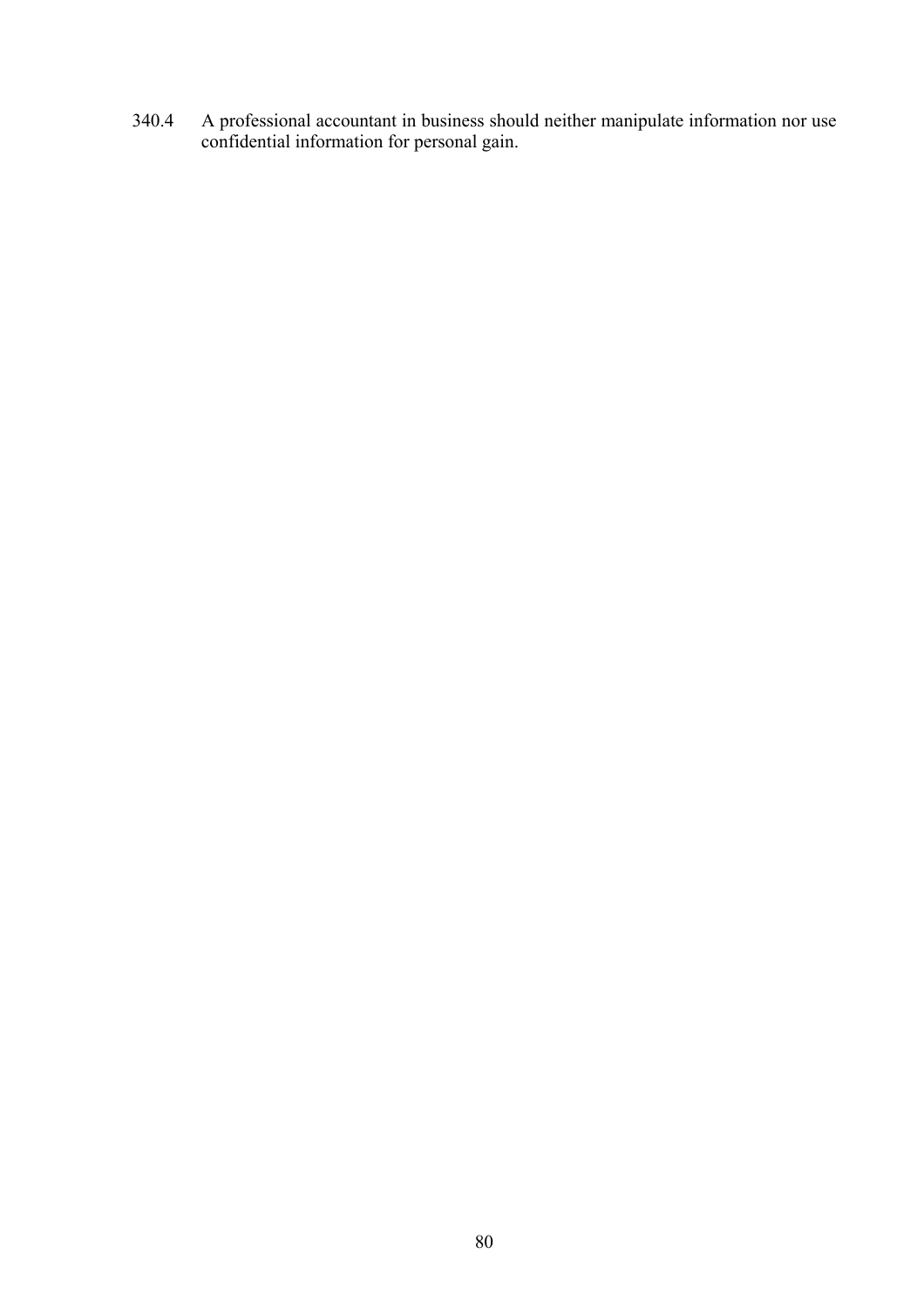## **Inducements**

## **Receiving Offers**

- 350.1 A professional accountant in business or an immediate or close family member may be offered an inducement. Inducements may take various forms, including gifts, hospitality, preferential treatment and inappropriate appeals to friendship or loyalty.
- 350.2 Offers of inducements may create threats to compliance with the fundamental principles. When a professional accountant in business or an immediate or close family member is offered an inducement, the situation should be carefully considered. Self-interest threats to objectivity or confidentiality are created where an inducement is made in an attempt to unduly influence actions or decisions, encourage illegal or dishonest behavior or obtain confidential information. Intimidation threats to objectivity or confidentiality are created if such an inducement is accepted and it is followed by threats to make that offer public and damage the reputation of either the professional accountant in business or an immediate or close family member.
- 350.3 The significance of such threats will depend on the nature, value and intent behind the offer. If a reasonable and informed third party, having knowledge of all relevant information, would consider the inducement insignificant and not intended to encourage unethical behavior, then a professional accountant in business may conclude that the offer is made in the normal course business and may generally conclude that there is no significant threat to compliance with the fundamental principles.
- 350.4 If evaluated threats are other than clearly insignificant, safeguards should be considered and applied as necessary to eliminate them or reduce them to an acceptable level. When the threats cannot be eliminated or reduced to an acceptable level through the application of safeguards, a professional accountant in business should not accept the inducement. As the real or apparent threats to compliance with the fundamental principles do not merely arise from acceptance of an inducement but, sometimes, merely from the fact of the offer having been made, additional safeguards should be adopted. A professional accountant in business should assess the risk associated with all such offers and consider whether the following actions should be taken:
	- (a) Where such offers have been made, immediately inform higher levels of management or those charged with governance of the employing organization;
	- (b) Inform third parties of the offer for example, a professional body or the employer of the individual who made the offer; a professional accountant in business should, however, consider seeking legal advice before taking such a step; and
	- (c) Advise immediate or close family members of relevant threats and safeguards where they are potentially in positions that might result in offers of inducements, for example as a result of their employment situation; and
	- (d) Inform higher levels of management or those charged with governance of the employing organization where immediate or close family members are employed by competitors or potential suppliers of that organization.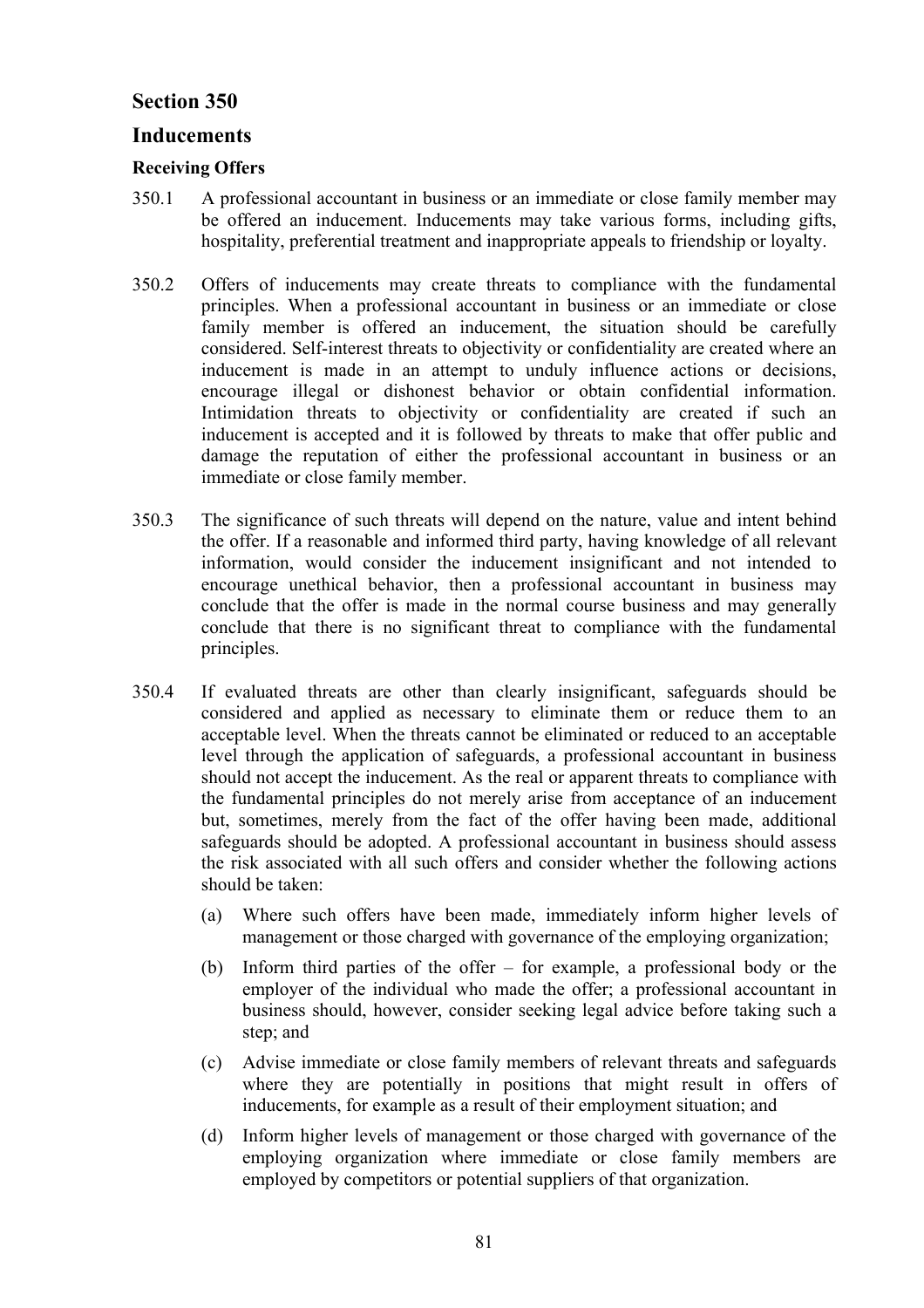### **Making Offers**

- 350.5 A professional accountant in business may be in a situation where the professional accountant in business is expected to, or is under other pressure to, offer inducements to subordinate the judgment of another individual or organization, influence a decision-making process or obtain confidential information.
- 350.6 Such pressure may come from within the employing organization, for example, from a colleague or superior. It may also come from an external individual or organization suggesting actions or business decisions that would be advantageous to the employing organization possibly influencing the professional accountant in business improperly.
- 350.7 A professional accountant in business should not offer an inducement to improperly influence professional judgment of a third party.
- 350.8 Where the pressure to offer an unethical inducement comes from within the employing organization, the professional accountant should follow the principles and guidance regarding ethical conflict resolution set out in Part A of this Code.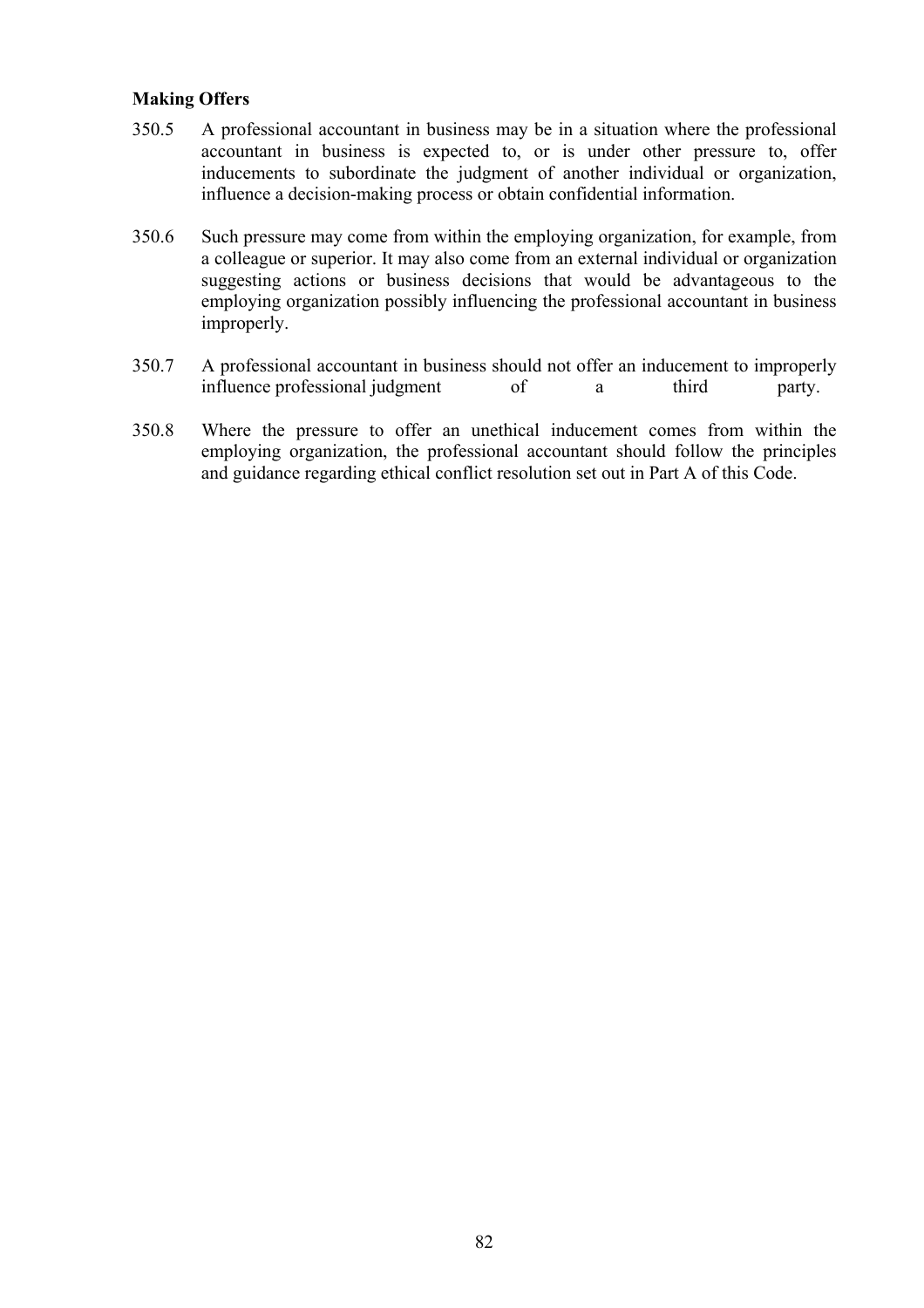# **DEFINITIONS**

In this Code of Ethics for Professional Accountants the following expressions have the following meanings assigned to them:

| Advertising             | The communication to the public of information as to the services or<br>skills provided by professional accountants in public practice with a<br>view to procuring professional business.                                                                                                                                                                                                                                                            |  |  |
|-------------------------|------------------------------------------------------------------------------------------------------------------------------------------------------------------------------------------------------------------------------------------------------------------------------------------------------------------------------------------------------------------------------------------------------------------------------------------------------|--|--|
| Assurance client        | The responsible party that is the person (or persons) who:<br>In a direct reporting engagement, is responsible for the<br>(a)<br>subject matter; or<br>In an assertion-based engagement, is responsible for the<br>(b)<br>subject matter information and may be responsible for the<br>subject matter.                                                                                                                                               |  |  |
|                         | (For an assurance client that is a financial statement audit client see<br>the definition of financial statement audit client.)                                                                                                                                                                                                                                                                                                                      |  |  |
| Assurance<br>engagement | An engagement in which a professional accountant in public<br>practice expresses a conclusion designed to enhance the degree of<br>confidence of the intended users other than the responsible party<br>about the outcome of the evaluation or measurement of a subject<br>matter against criteria.                                                                                                                                                  |  |  |
|                         | (For guidance on assurance engagements see the Sri Lanka<br>Framework for Assurance Engagements issued by the Institute of<br>Chartered Accountants of Sri Lanka which describes the elements<br>and objectives of an assurance engagement and identifies<br>engagements to which Sri Lanka Auditing Standards (SLAuSs), Sri<br>Lanka Standards on Review Engagements (SLSREs) and Sri Lanka<br>Standards on Assurance Engagements (SLSAEs) apply.)* |  |  |
| Assurance team          | All members of the engagement team for the assurance<br>(a)<br>engagement;                                                                                                                                                                                                                                                                                                                                                                           |  |  |
|                         | All others within a firm who can directly influence the<br>(b)<br>outcome of the assurance engagement, including:                                                                                                                                                                                                                                                                                                                                    |  |  |
|                         | (i)<br>those who recommend the compensation of, or who<br>provide direct supervisory, management or other<br>oversight of the assurance engagement partner in<br>connection with the performance of the assurance<br>engagement. For the purposes of a financial statement<br>audit engagement this includes those at all successively<br>senior levels above the engagement partner through the<br>firm's chief executive;                          |  |  |

 (ii) those who provide consultation regarding technical or industry specific issues, transactions or events for the

 $\overline{a}$ 

<sup>∗</sup> Currently termed as SLAPSs.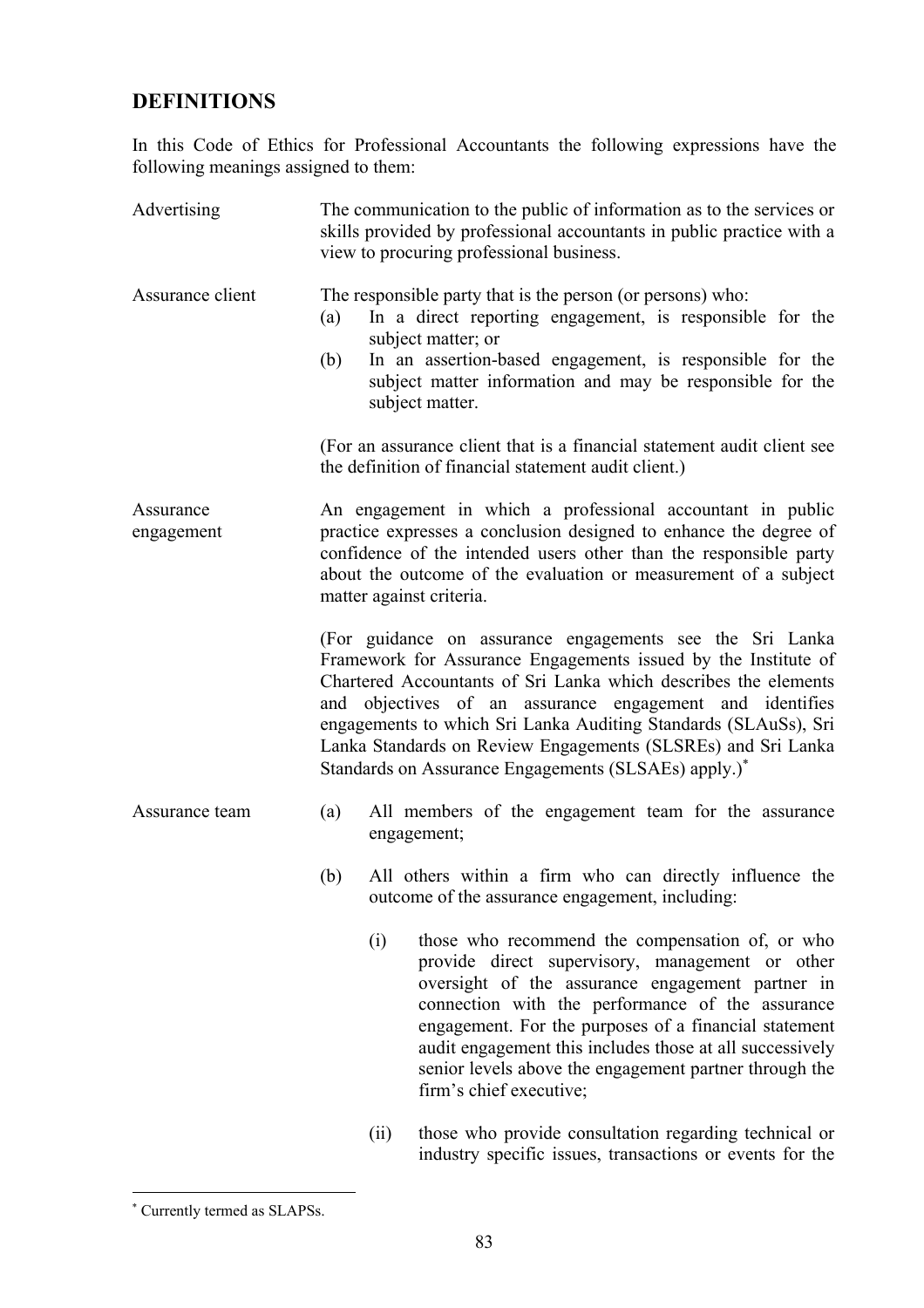## assurance engagement; and

|                                      | those who provide quality control for the assurance<br>(iii)<br>engagement, including those who perform the<br>engagement quality control review for the assurance<br>engagement; and                                                                                      |  |  |
|--------------------------------------|----------------------------------------------------------------------------------------------------------------------------------------------------------------------------------------------------------------------------------------------------------------------------|--|--|
|                                      | For the purposes of a financial statement audit client, all those<br>(c)<br>within a network firm who can directly influence the outcome<br>of the financial statement audit engagement.                                                                                   |  |  |
| Clearly insignificant                | A matter that is deemed to be both trivial and inconsequential.                                                                                                                                                                                                            |  |  |
| Close family                         | A parent, child or sibling, who is not an immediate family member.                                                                                                                                                                                                         |  |  |
| Contingent fee                       | A fee calculated on a predetermined basis relating to the outcome or<br>result of a transaction or the result of the work performed. A fee that<br>is established by a court or other public authority is not a contingent<br>fee.                                         |  |  |
| Direct financial<br>interest         | A financial interest:                                                                                                                                                                                                                                                      |  |  |
|                                      | Owned directly by and under the control of an individual or<br>٠<br>entity (including those managed on a discretionary basis by<br>others); or                                                                                                                             |  |  |
|                                      | Beneficially owned through a collective investment vehicle,<br>٠<br>estate, trust or other intermediary over which the individual or<br>entity has control                                                                                                                 |  |  |
| Director or officer                  | Those charged with the governance of an entity, regardless of their<br>title, which may vary from country to country.                                                                                                                                                      |  |  |
| Engagement<br>partner                | The partner or other person in the firm who is responsible for the<br>engagement and its performance, and for the report that is issued on<br>behalf of the firm, and who, where required, has the appropriate<br>authority from a professional, legal or regulatory body. |  |  |
| Engagement quality<br>control review | A process designed to provide an objective evaluation, before the<br>report is issued, of the significant judgments the engagement team<br>made and the conclusions they reached in formulating the report.                                                                |  |  |
| Engagement team                      | All personnel performing an engagement, including any experts<br>contracted by the firm in connection with that engagement.                                                                                                                                                |  |  |
| Existing accountant                  | A professional accountant in public practice currently holding an<br>audit appointment or carrying out accounting, taxation, consulting or<br>similar professional services for a client.                                                                                  |  |  |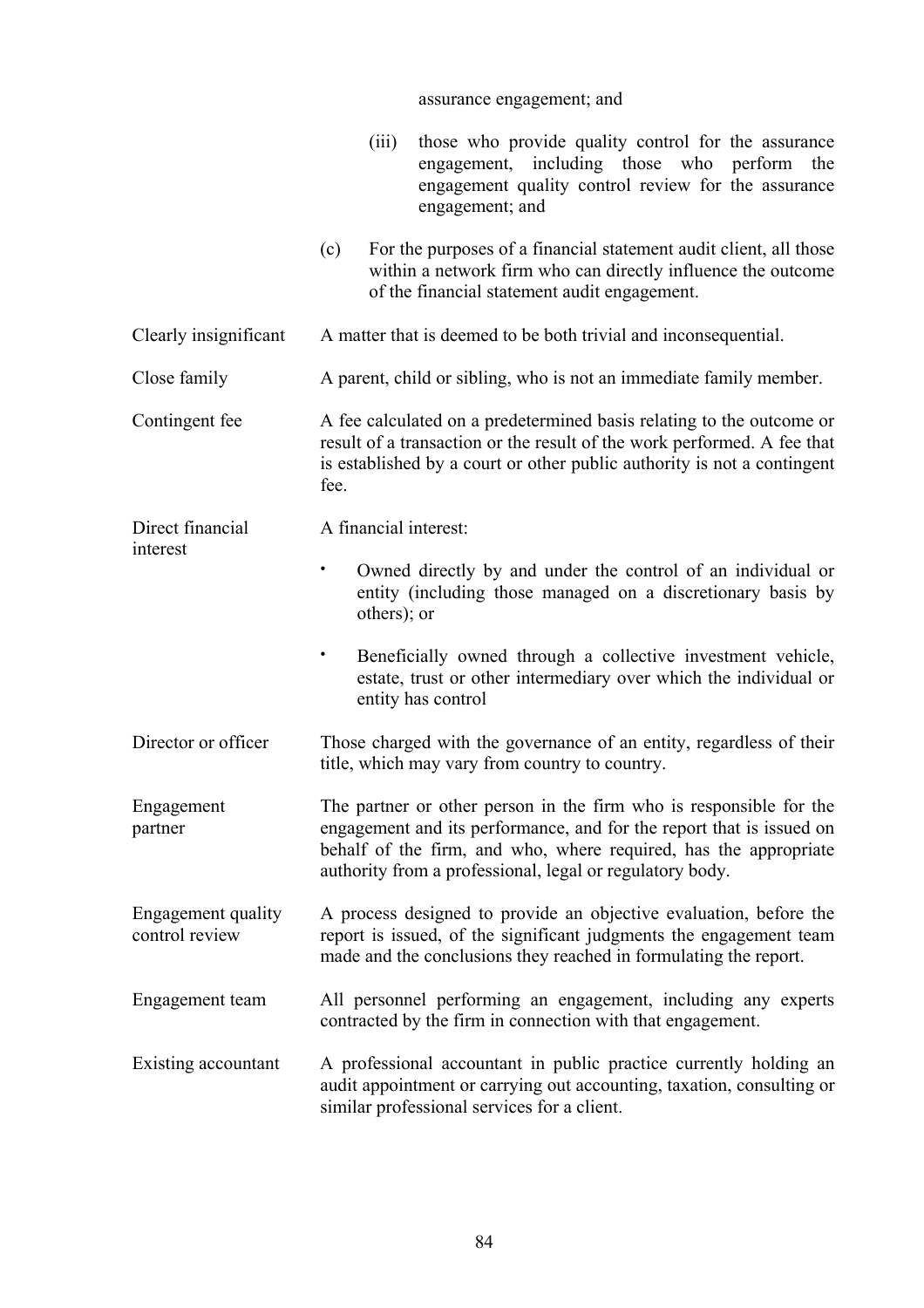- Financial interest An interest in an equity or other security, debenture, loan or other debt instrument of an entity, including rights and obligations to acquire such an interest and derivatives directly related to such interest.
- Financial statements The balance sheets, income statements or profit and loss accounts, statements of changes in financial position (which may be presented in a variety of ways, for example, as a statement of cash flows or a statement of fund flows), notes and other statements and explanatory material which are identified as being part of the financial statements.
- Financial statement audit client An entity in respect of which a firm conducts a financial statement audit engagement. When the client is a listed entity, financial statement audit client will always include its related entities.
- Financial statement audit engagement A reasonable assurance engagement in which a professional accountant in public practice expresses an opinion whether financial statements are prepared in all material respects in accordance with an identified financial reporting framework, such as an engagement conducted in accordance with Sri Lanka Auditing Standards. This includes a Statutory Audit, which is a financial statement audit required by legislation or other regulation.
- Firm (a) A sole practitioner, partnership or corporation of professional accountants;
	- (b) An entity that controls such parties; and
	- (c) An entity controlled by such parties.
- Immediate family A spouse (or equivalent) or dependant.
- Independence Independence is:
	- (a) Independence of mind the states of mind that permits the provision of an opinion without being affected by influences that compromise professional judgment, allowing an individual to act with integrity, and exercise objectivity and professional judgment
	- (b) Independence in appearance the avoidance of facts and circumstances that are so significant a reasonable and informed third party, having knowledge of all relevant information, including any safeguards applied, would reasonably conclude a firm's, or a member of the assurance team's, integrity, objectivity or professional skepticism had been compromised.
- Indirect financial interest A financial interest beneficially owned through a collective investment vehicle, estate, trust or other intermediary over which the individual or entity has no control.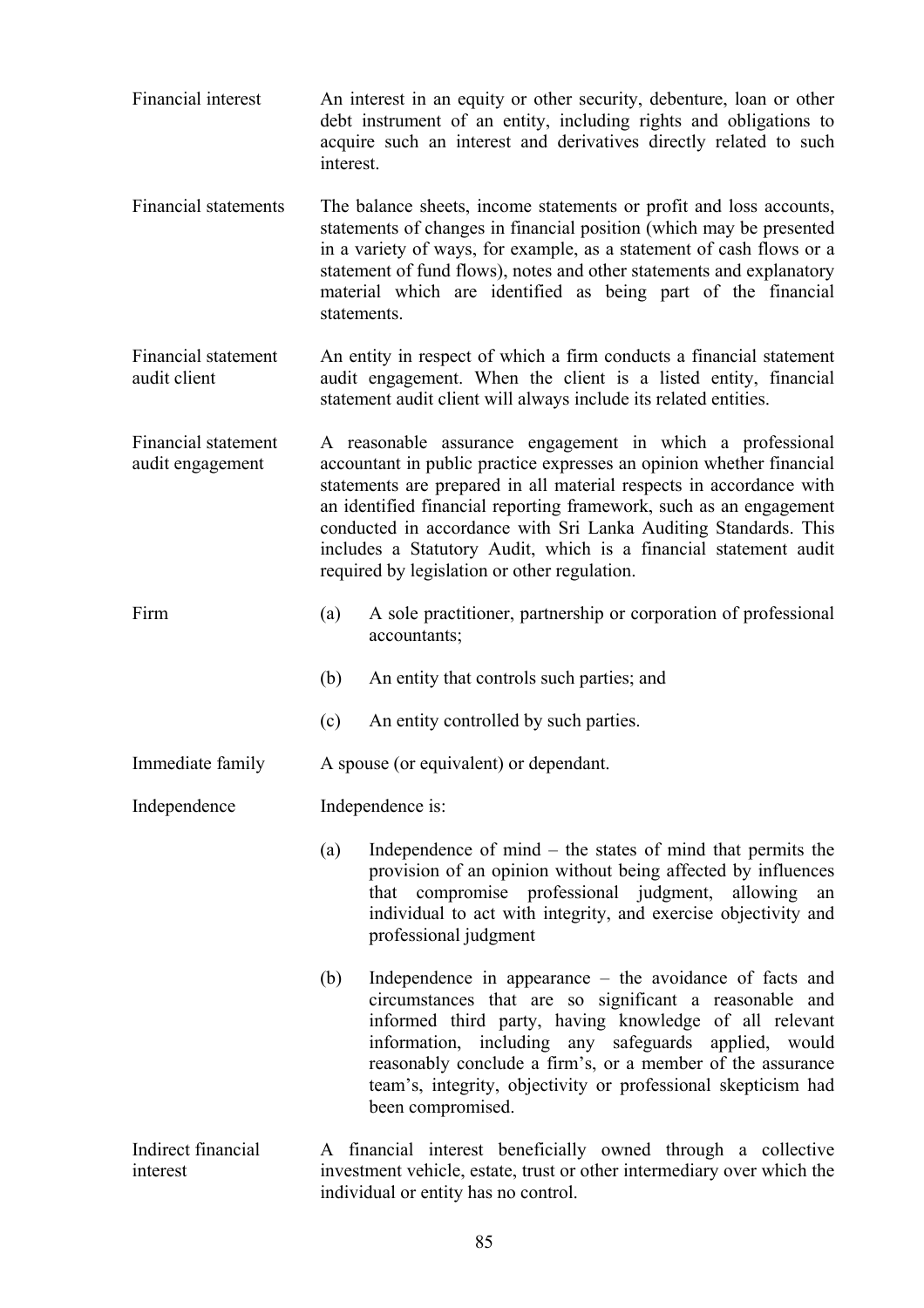| Listed entity                                    | An entity whose shares, stock or debt are quoted or listed on a<br>recognized stock exchange, or are marketed under the regulations of<br>a recognized stock exchange or other equivalent body.                                                                                                                |                                                                                                                                                                                                                                                                           |  |  |
|--------------------------------------------------|----------------------------------------------------------------------------------------------------------------------------------------------------------------------------------------------------------------------------------------------------------------------------------------------------------------|---------------------------------------------------------------------------------------------------------------------------------------------------------------------------------------------------------------------------------------------------------------------------|--|--|
| Network <sup>4</sup>                             | A larger structure:                                                                                                                                                                                                                                                                                            |                                                                                                                                                                                                                                                                           |  |  |
|                                                  | (a)                                                                                                                                                                                                                                                                                                            | That is aimed at co-operation, and                                                                                                                                                                                                                                        |  |  |
|                                                  | (b)                                                                                                                                                                                                                                                                                                            | That is clearly aimed at profit or cost sharing or shares<br>common ownership, control or management, common quality<br>control policies and procedures, common business strategy,<br>the use of a common brand-name, or a significant part of<br>professional resources. |  |  |
| Network firm                                     | A firm or entity that belongs to a network.                                                                                                                                                                                                                                                                    |                                                                                                                                                                                                                                                                           |  |  |
| Office                                           | A distinct sub-group, whether organized on geographical or practice<br>lines.                                                                                                                                                                                                                                  |                                                                                                                                                                                                                                                                           |  |  |
| Professional<br>Accountant                       | An individual who is a member of the Institute of Chartered<br>Accountants of Sri Lanka.                                                                                                                                                                                                                       |                                                                                                                                                                                                                                                                           |  |  |
| Professional<br>accountant in business           | A professional accountant employed or engaged in an executive or<br>non-executive capacity in such areas as commerce, industry, service,<br>the public sector, education, the not for profit sector, regulatory<br>bodies or professional bodies, or a professional accountant<br>contracted by such entities. |                                                                                                                                                                                                                                                                           |  |  |
| Professional<br>accountant<br>in public practice | A professional accountant, irrespective of functional classification<br>(e.g., audit, tax or consulting) in a firm that provides professional<br>services. This term is also used to refer to a firm of professional<br>accountants in public practice.                                                        |                                                                                                                                                                                                                                                                           |  |  |
| Professional services                            | Services requiring accountancy or related skills performed by a<br>professional accountant including accounting, auditing, taxation,<br>management consulting and financial management services.                                                                                                               |                                                                                                                                                                                                                                                                           |  |  |
| Related entity                                   | An entity that has any of the following relationships with the client:                                                                                                                                                                                                                                         |                                                                                                                                                                                                                                                                           |  |  |
|                                                  | (a)                                                                                                                                                                                                                                                                                                            | An entity that has direct or indirect control over the client<br>provided the client is material to such entity;                                                                                                                                                          |  |  |
|                                                  | (b)                                                                                                                                                                                                                                                                                                            | An entity with a direct financial interest in the client provided<br>that such entity has significant influence over the client and<br>the interest in the client is material to such entity;                                                                             |  |  |
|                                                  | (d)                                                                                                                                                                                                                                                                                                            | An entity over which the client has direct or indirect control;                                                                                                                                                                                                           |  |  |
|                                                  | (e)                                                                                                                                                                                                                                                                                                            | An entity in which the client, or an entity related to the client<br>under (c) above, has a direct financial interest that gives it                                                                                                                                       |  |  |

 4 This definition is to be read in the context of the guidance provided in paragraphs 290.14-26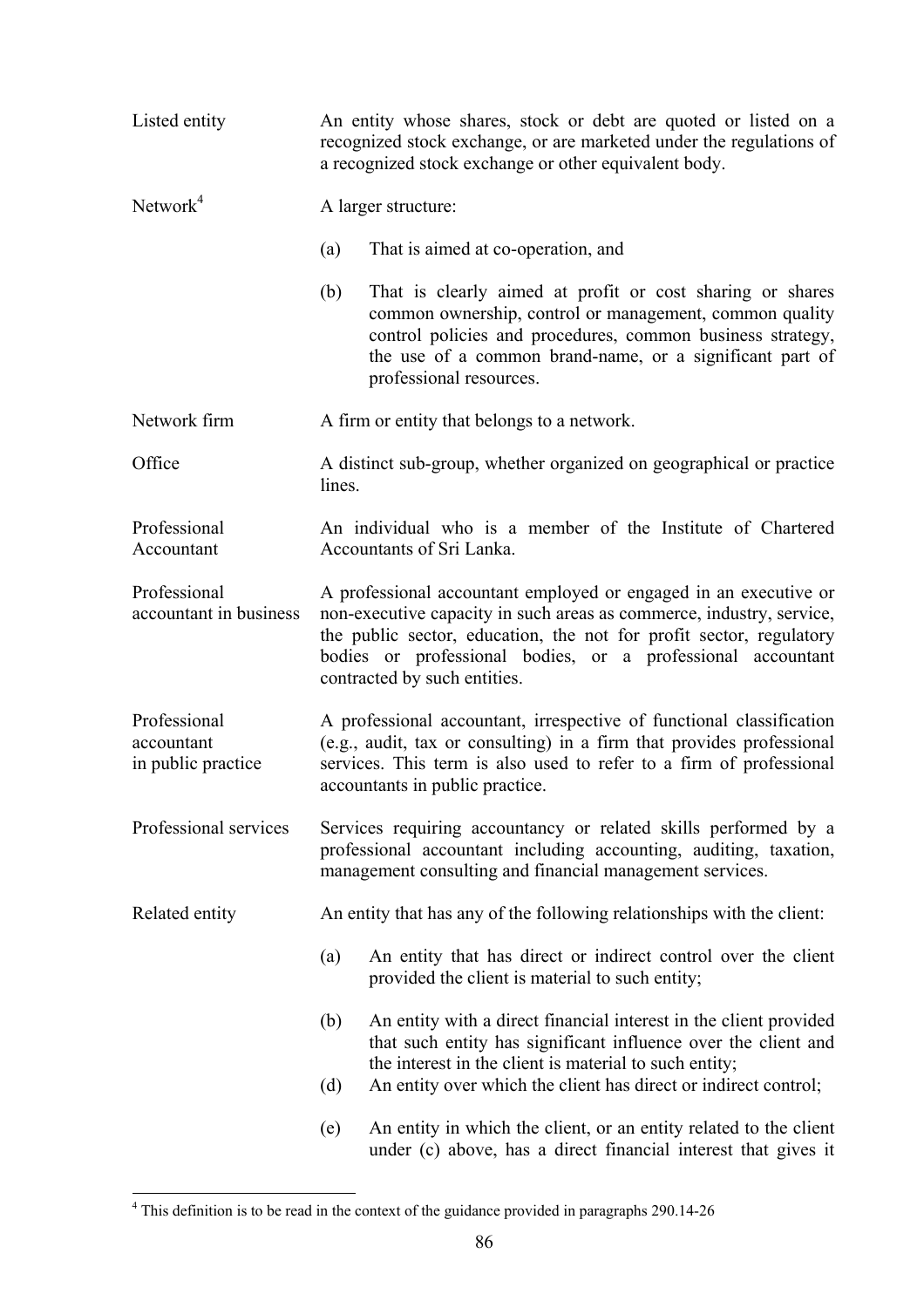significant influence over such entity and the interest is material to the client and its related entity in (c); and

 An entity which is under common control with the client (hereinafter a "sister entity") provided the sister entity and the client are both material to the entity that controls both the client and sister entity.

## **EFFECTIVE DATE**

The Code is effective on 01 January 2010. Section 290 is applicable to assurance engagements when the assurance report is dated on or after 01 January 2010. Earlier application is encouraged.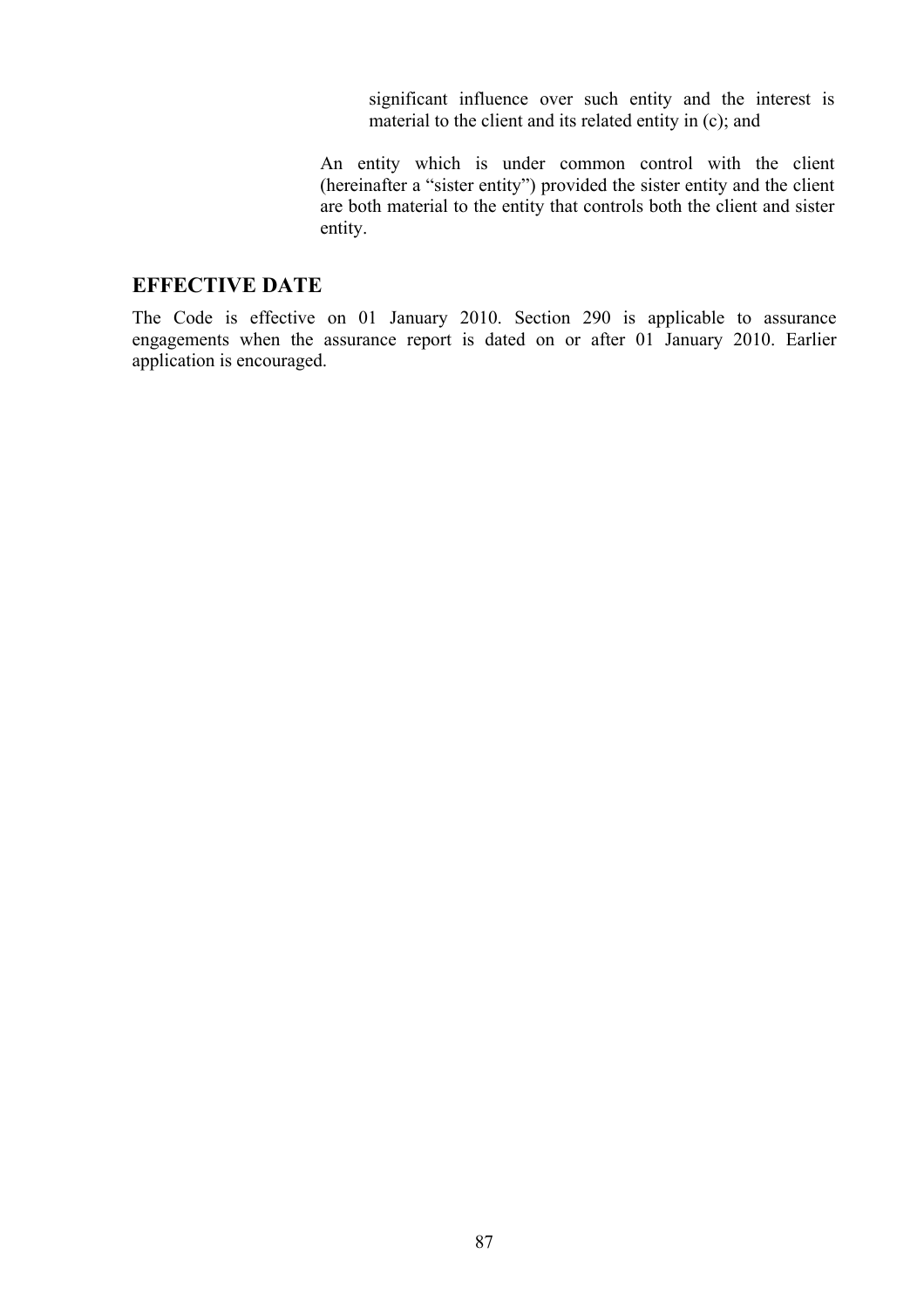# **Implementation Guidance**

## **Interpretation 2005-01**

*Application of Section 290 to assurance engagements that are not financial statement audit engagements* 

This interpretation provides guidance on the application of the independence requirements contained in Section 290 to assurance engagements that are not financial statement audit engagements.

This interpretation focuses on the application issues that are particular to assurance engagements that are not financial statement audit engagements. There are other matters noted in Section 290 that are relevant in the consideration of independence requirements for all assurance engagements. For example, paragraph 290.15 states that consideration should be given to any threats the firm has reason to believe may be created by network firms interests and relationships. Similarly, paragraph 290.21 states that for assurance clients, that are other than listed entity financial statement audit clients, when the assurance team has reason to believe that a related entity of such an assurance client is relevant to the evaluation of the firm's independence of the client, the assurance team should consider that related entity when evaluating independence and applying appropriate safeguards. These matters are not specifically addressed in this interpretation.

As explained in The Sri Lanka Framework for Assurance Engagements issued by the Institute of Chartered Accountants of Sri Lanka, in an assurance engagement, the professional accountant in public practice expresses a conclusion designed to enhance the degree of confidence of the intended users other than the responsible party about the outcome of the evaluation or measurement of a subject matter against criteria.

#### *Assertion-based Assurance Engagements*

In an assertion-based assurance engagement, the evaluation or measurement of the subject matter is performed by the responsible party, and the subject matter information is in the form of an assertion by the responsible party that is made available to the intended users.

In an assertion-based assurance engagement independence is required from the responsible party, which is responsible for the subject matter information and may be responsible for the subject matter.

In those assertion-based assurance engagements where the responsible party is responsible for the subject matter information but not the subject matter, independence is required from the responsible party. In addition, consideration should be given to any threats the firm has reason to believe may be created by interests and relationships between a member of the assurance team, the firm, a network firm and the party responsible for the subject matter.

### *Direct Reporting Assurance Engagements*

In a direct reporting assurance engagement, the professional accountant in public practice either directly performs the evaluation or measurement of the subject matter, or obtains a representation from the responsible party that has performed the evaluation or measurement that is not available to the intended users. The subject matter information is provided to the intended users in the assurance report.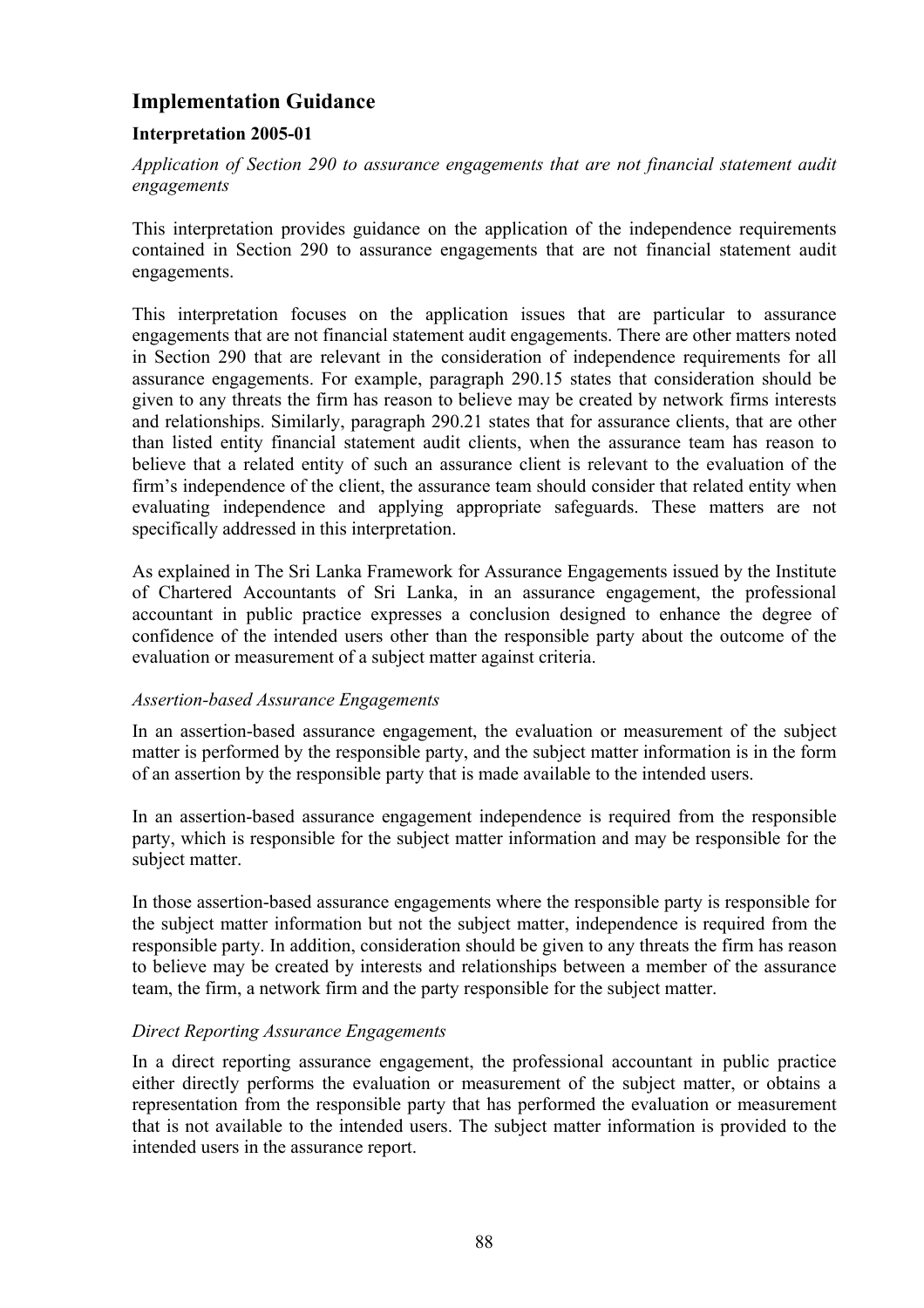In a direct reporting assurance engagement independence is required from the responsible party, which is responsible for the subject matter.

## *Multiple Responsible Parties*

In both assertion-based assurance engagements and direct reporting assurance engagements there may be several responsible parties. For example, a public accountant in public practice may be asked to provide assurance on the monthly circulation statistics of a number of independently owned newspapers. The assignment could be an assertion based assurance engagement where each newspaper measures its circulation and the statistics are presented in an assertion that is available to the intended users. Alternatively, the assignment could be a direct reporting assurance engagement, where there is no assertion and there may or may not be a written representation from the newspapers.

In such engagements, when determining whether it is necessary to apply the provisions in Section 290 to each responsible party, the firm may take into account whether an interest or relationship between the firm, or a member of the assurance team, and a particular responsible party would create a threat to independence that is other than clearly insignificant in the context of the subject matter information. This will take into account:

- The materiality of the subject matter information (or the subject matter) for which the particular responsible party is responsible; and
- The degree of public interest that is associated with the engagement.

If the firm determines that the threat to independence created by any such relationships with a particular responsible party would be clearly insignificant it may not be necessary to apply all of the provisions of this section to that responsible party.

The following example has been developed to demonstrate the application of Section 290. It is assumed that the client is not also a financial statement audit client of the firm, or a network firm.

A firm is engaged to provide assurance on the total proven oil reserves of 10 independent companies. Each company has conducted geographical and engineering surveys to determine their reserves (subject matter). There are established criteria to determine when a reserve may be considered to be proven which the professional accountant in public practice determines to be suitable criteria for the engagement.

The proven reserves for each company as at December 31, 20X0 were as follows:

|              | Proven oil reserves |
|--------------|---------------------|
|              | thousands barrels   |
| Company 1    | 5,200               |
| Company 2    | 725                 |
| Company 3    | 3,260               |
| Company 4    | 15,000              |
| Company 5    | 6,700               |
| Company 6    | 39,126              |
| Company 7    | 345                 |
| Company 8    | 175                 |
| Company 9    | 24,135              |
| Company 10   | 9,635               |
| <b>Total</b> | 104,301             |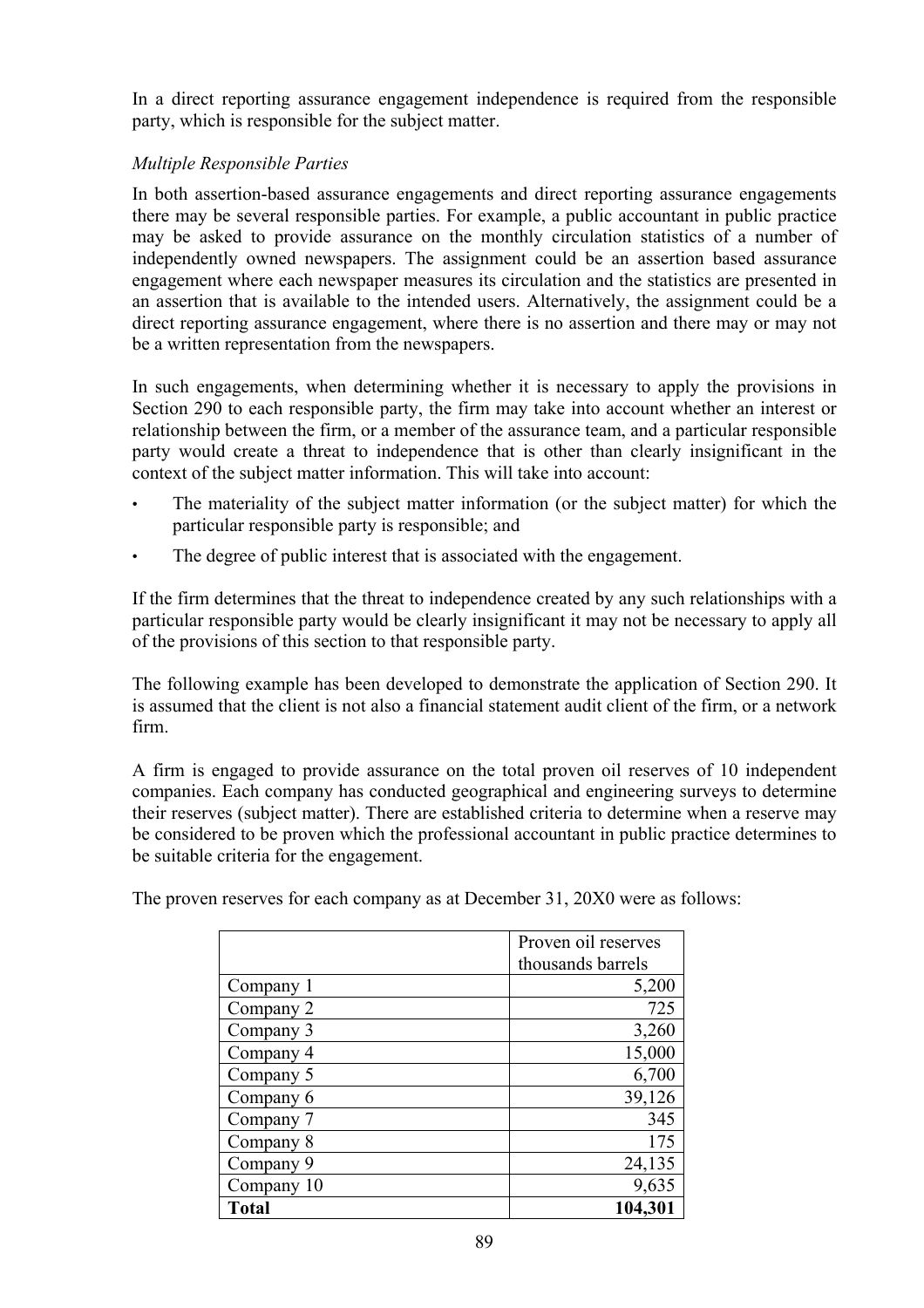The engagement could be structured in differing ways:

### *Assertion based engagements*

A1 Each company measures its reserves and provides an assertion to the firm and to intended users.

A2 An entity other than the companies measures the reserves and provides an assertion to the firm and to intended users.

### *Direct reporting engagements*

D1 Each company measures the reserves and provides the firm with a written representation that measures its reserves against the established criteria for measuring proven reserves. The representation is not available to the intended users.

D2 The firm directly measures the reserves of some of the companies.

### *Application of approach*

A1 Each company measures its reserves and provides an assertion to the firm and to intended users.

There are several responsible parties in this engagement (companies 1-10). When determining whether it is necessary to apply the independence provisions to all of the companies, the firm may take into account whether an interest or relationship with a particular company would create a threat to independence that is other than clearly insignificant. This will take into account factors such as:

- The materiality of the company's proven reserves in relation to the total reserves to be reported on; and
- The degree of public interest associated with the engagement. (paragraph 290.20).

For example Company 8 accounts for 0.16% of the total reserves, therefore a business relationship or interest with the Company 8 would create less of a threat than a similar relationship with Company 6, which accounts for approximately 37.5% of the reserves.

Having determined those companies to which the independence requirements apply, the assurance team and the firm are required to be independent of those responsible parties which would be considered to be the assurance client (paragraph 290.20).

A2 An entity other than the companies measures the reserves and provides an assertion to the firm and to intended users.

The firm would be required to be independent of the entity that measures the reserves and provides an assertion to the firm and to intended users (paragraph 290.17). That entity is not responsible for the subject matter and so consideration should be given to any threats the firm has reason to believe may be created by interests/relationships with the party responsible for the subject matter (paragraph 290.17). There are several parties responsible for subject matter in this engagement (companies 1-10) As discussed in example A1 above, the firm may take into account whether an interest or relationship with a particular company would create a threat to independence that is other than clearly insignificant.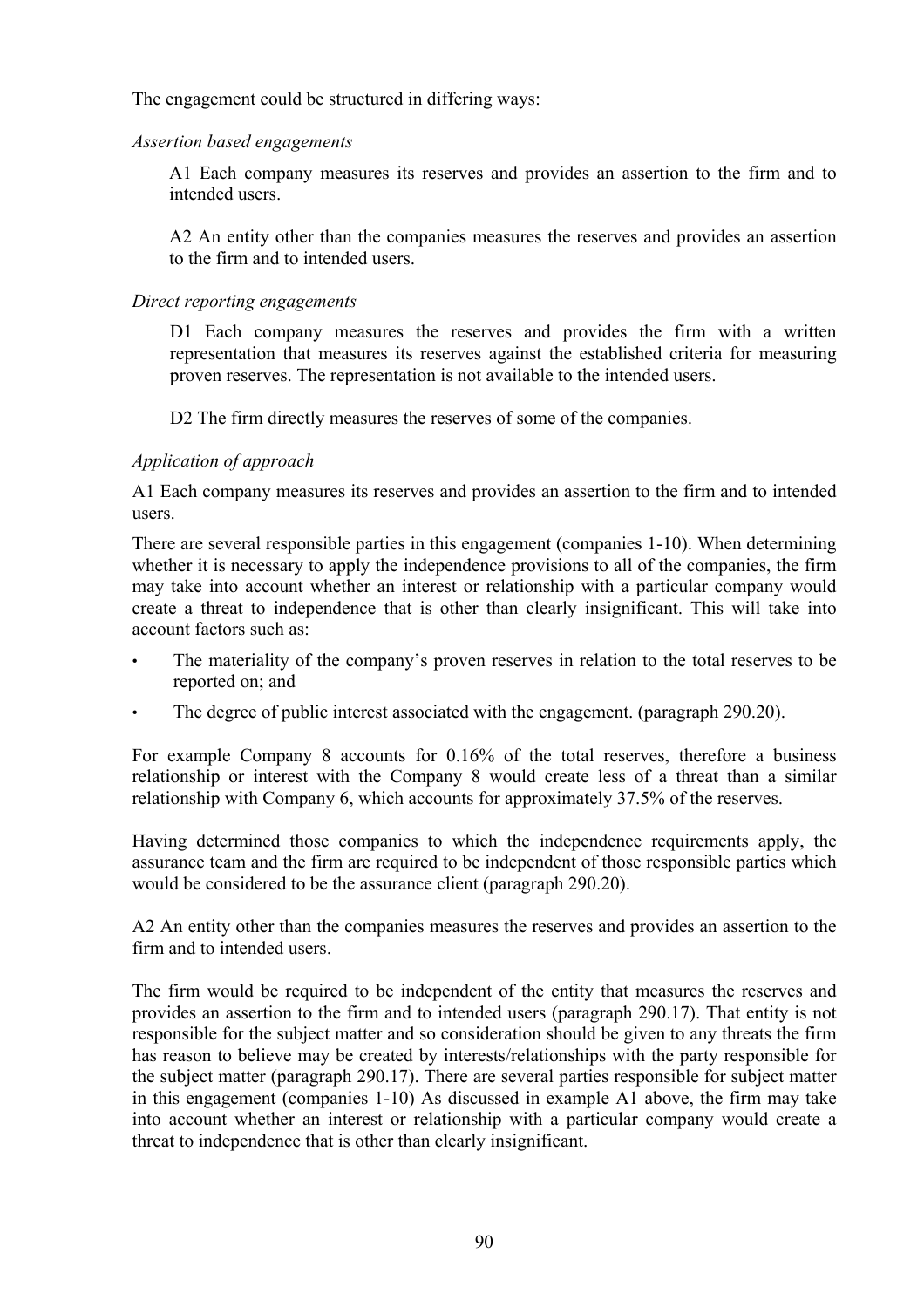D1 Each company provides the firm with a representation that measures its reserves against the established criteria for measuring proven reserves. The representation is not available to the intended users.

There are several responsible parties in this engagement (companies 1-10). When determining whether it is necessary to apply the independence provisions to all of the companies, the firm may take into account whether an interest or relationship with a particular company would create a threat to independence that is other than clearly insignificant. This will take into account factors such as:

- The materiality of the company's proven reserves in relation to the total reserves to be reported on; and
- The degree of public interest associated with the engagement. (paragraph 290.20).

For example Company 8 accounts for 0.16% of the reserves, therefore a business relationship or interest with the Company 8 would create less of a threat than a similar relationship with Company 6 that accounts for approximately 37.5% of the reserves.

Having determined those companies to which the independence requirements apply, the assurance team and the firm are required to be independent of those responsible parties which would be considered to be the assurance client (paragraph 290.20).

D2 The firm directly measures the reserves of some of the companies

The application is the same as in example D1.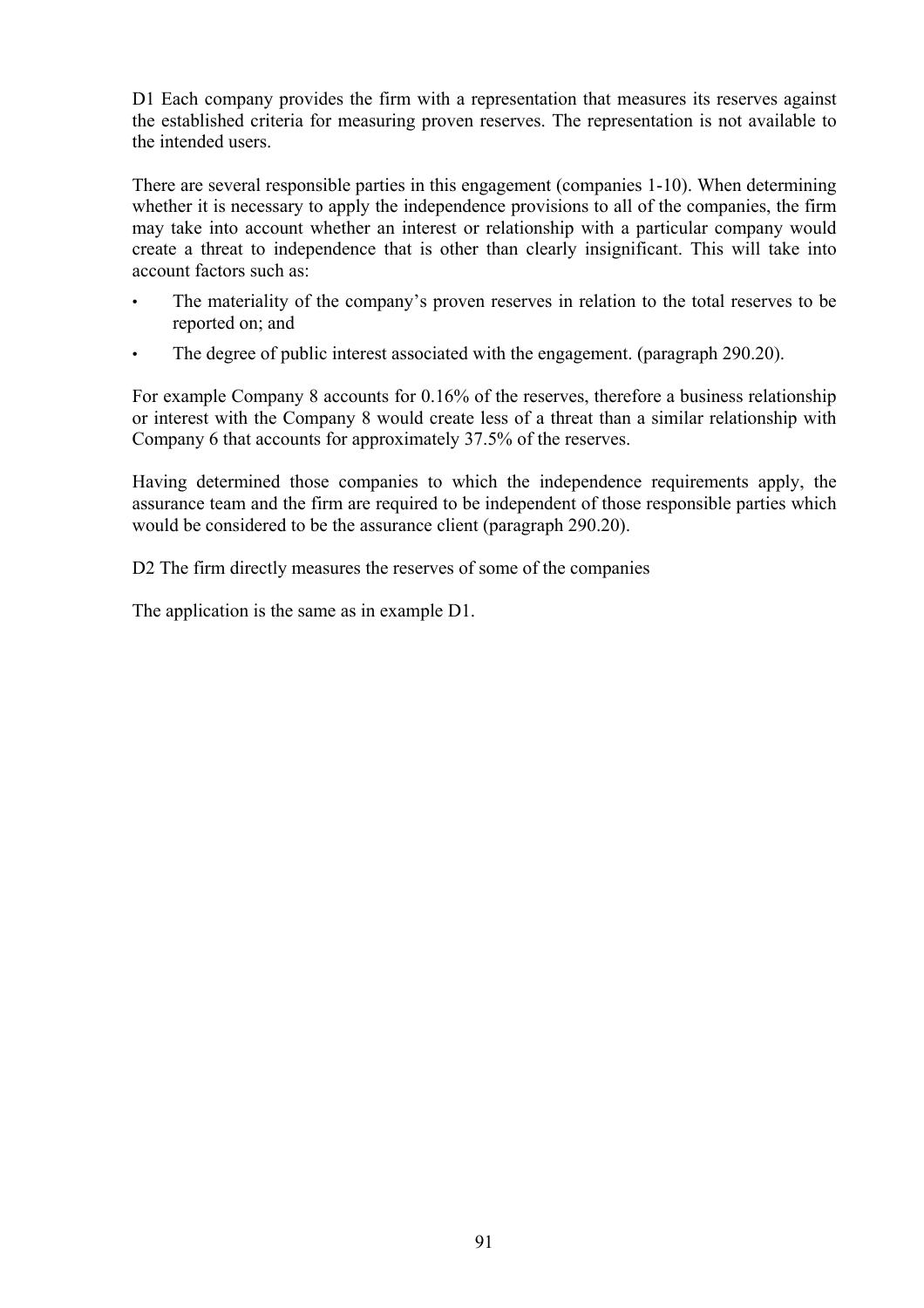#### **SECOND SCHEDULE OF**

### **ACT OF INCORPORATION AND REGULATIONS OF THE INSTITUTE OF CHARTERED ACCOUNTANTS OF SRI LANKA**

#### (SECTION 20)

(As amended by Minister's Orders published in Sri Lanka Government Gazette No. 867 / 17 of 21.04.1995. Contents of amendments contained in order published in Gazette No. 14, 693 of 29.04.1966 of has been deleted as those are embodied in the contents below)

- A. "Professional misconduct" means any of these acts or omissions:
	- 1. for all members
		- 1.1. failing to comply with the Sri Lanka accounting and auditing or other technical standards as adopted by the Council.
		- 1.2. Being grossly negligent in the performance of his professional duties.
		- 1.3. Using information acquired in the course of his practice or employment for the advantage of himself or another person without the consent of his prospective client or employer, or client or employer, or former client or employer.
		- 1.4. Disclosing information acquired from his prospective client or employer, or client or employer, or former client or employer, to another person, without the consent of such prospective client or employer, or client or employer, or former client or employer, or otherwise than as legally or professionally required.
		- 1.5. Failing to keep a record of professional advice given to his client or employer.
		- 1.6. Convavening any provision of the Act as amended from time to time, or any Order or regulation made thereunder as amended from time to time.
		- 1.7. Failing to supply any information called for by the Council or comply with any direction of the Council with relation to any disciplinary enquiry, or to his membership or professional status.
		- 1.8. Absenting himself without leave or excuse form three consecutive meetings of the Council in contravention of the regulations of the Council, being a member thereof.
		- 1.9. Directly or indirectly being a party to any act which will bring the Institute or the profession into discredit or disrepute.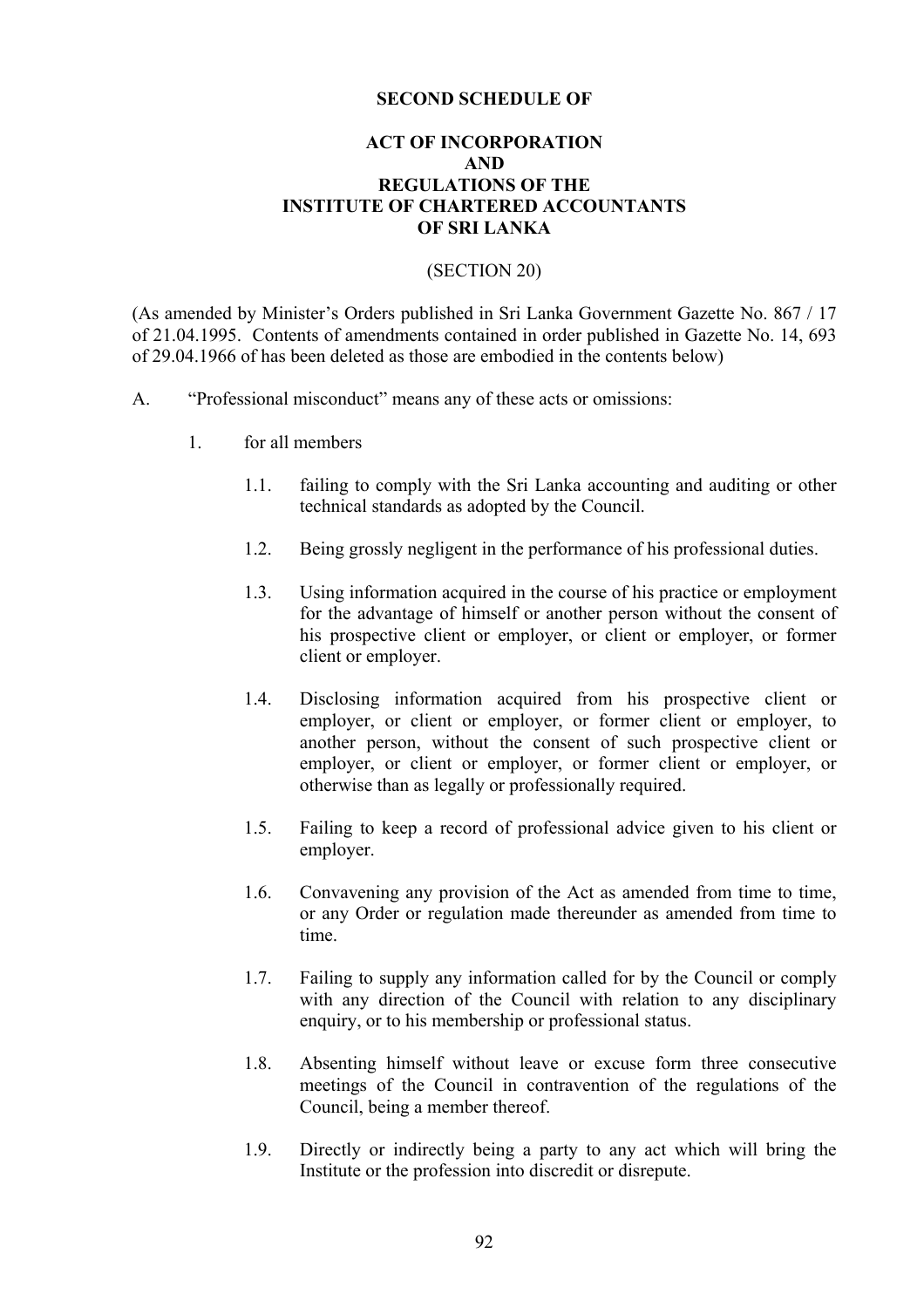- 1.10. Including in any statement, return or form to be submitted to the Council any information knowing it to be false.
- 1.11. Exercising undue influence, directly or indirectly, in securing election or nomination to the Council, including making incorrect or misleading statements, or making an offer or inducement to obtain votes.
- 1.12. Publicising professional services or attainments with a view to securing professional work unless permitted by the Council or specifically requested by a client or prospective client.
- 1.13. Falsely describing himself as a Fellow of the Institute, or falsely using the addition "F.C.A." after his name.
- 1.14. Falsely describing himself as the President, the Vice-President or member of the Council.
- 1.15. Failing, without reasonable cause, to appear in person or to be represented by Counsel, or to produce any document, at an enquiry initiated by the Council.
- 1.16. Refusing to be sworn or affirmed, or to answer such questions as may be put to him, at a Disciplinary Committee inquiry.
- 1.17. Giving false evidence to Disciplinary Committee, upon examination upon oath or affirmation.
- 2. for all practicing members
	- 2.1 Owning, or being committed to acquire, a direct material financial interest in a client for whom he, his partner or firm performs a reporting assignment, held or to be held by or for himself, or his partner, or his or his partner's spouse, parent or minor child.
	- 2.2 Holding an investment or advising on investing on behalf of a third party in a client for whom he, his partner or firm performs a reporting assignment.
	- 2.3 Performing a reporting assignment for a client in which a trust or dead person's estate has a holding material to the size of the capital of such client or the total assets of such trust or estate, when he, his partner, or the spouse, child, parent, brother or sister of himself or his partner is a trustee of such trust or an executor or administrator of such estate.
	- 2.4 Failing to dispose at the earliest practicable date or to ensure that his partner or his partner's spouse disposes at the earliest practicable date, material capital in a client for which he, his partner or firm performs a reporting assignment, when he, his partner or his partner's spouse involuntarily acquires capital in such a client, or he or his partner marries a proprietor of such a client or, if such disposition is not effected, he, his partner or firm failing to decline any further such assignments.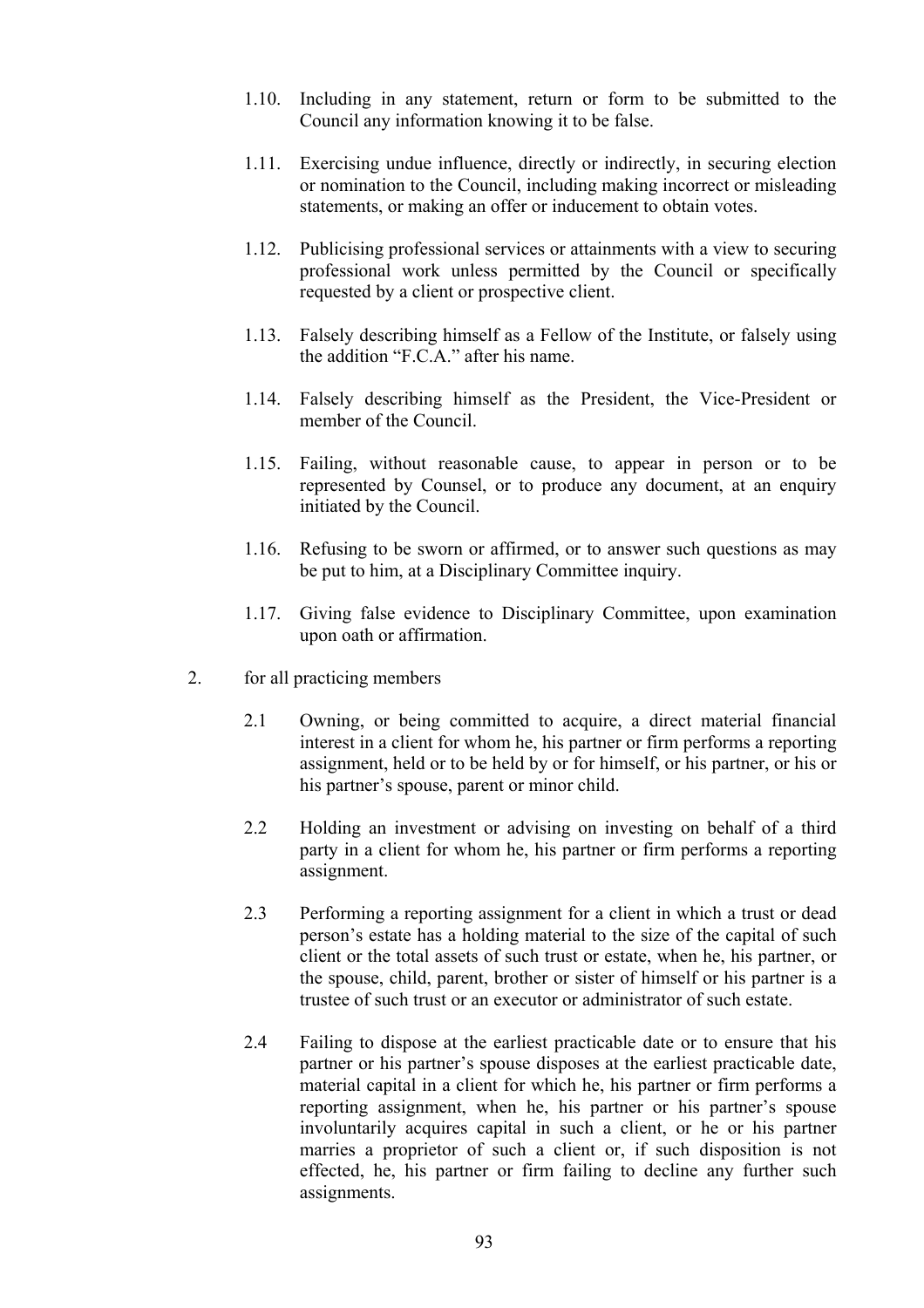- 2.5 He, or his partner, or spouse, or dependent child-
	- 2.5.1 Having a loan given to or taken from a client for whom he or his partner or firm performs a reporting assignment, or a proprietor, principal shareholder, director, officer or employee of such client.
	- 2.5.2 Being a loan guarantor for a client for which he, his partner or firm performs a reporting assignment, or for a proprietor, principal shareholder, director, officer or employee of such client.
	- 2.5.3 Having a loan guaranteed by a client for which he, his partner or firm performs a reporting assignment, or by a proprietor, principal shareholder, director, officer or employee of such client.

Provided that these restrictions shall not apply to loans, deposits, current accounts or guarantees given to or taken from institutions whose ordinary business includes such transactions, under the normal procedures, terms and requirements of such institutions.

- 2.6 Accepting a reporting appointment for a client, unless at least two years have elapsed since he or his partner ceased to be a proprietor, principal shareholder, director, officer, or employee of such client, or a partner or employee of a proprietor, principal shareholder, director, officer, or employee of such client.
- 2.7 Having a mutual business interest with a client for whom he or his partner or firm performs a reporting assignment, or with a proprietor, principal shareholder, director, officer, or employee of such client.
- 2.8 Performing a reporting assignment for a client when he, his partner or his or his firm's employee engaged on such assignment is the spouse, child, parent, brother or sister living in a common household with such client.
- 2.9 Permitting any person other than his partner or a member authorized by him to sign on behalf of himself or his firm any opinion issued by him or his firm.
- 2.10 Permitting any person, other than a member, to practice in his name or in partnership with him.
- 2.11 Practising under a firm name which indicates specialization or is misleading, unless such name is or includes the name of a past or present proprietor or partner.
- 2.12 Practising in the name of an existing firm, unless he is partner of such firm.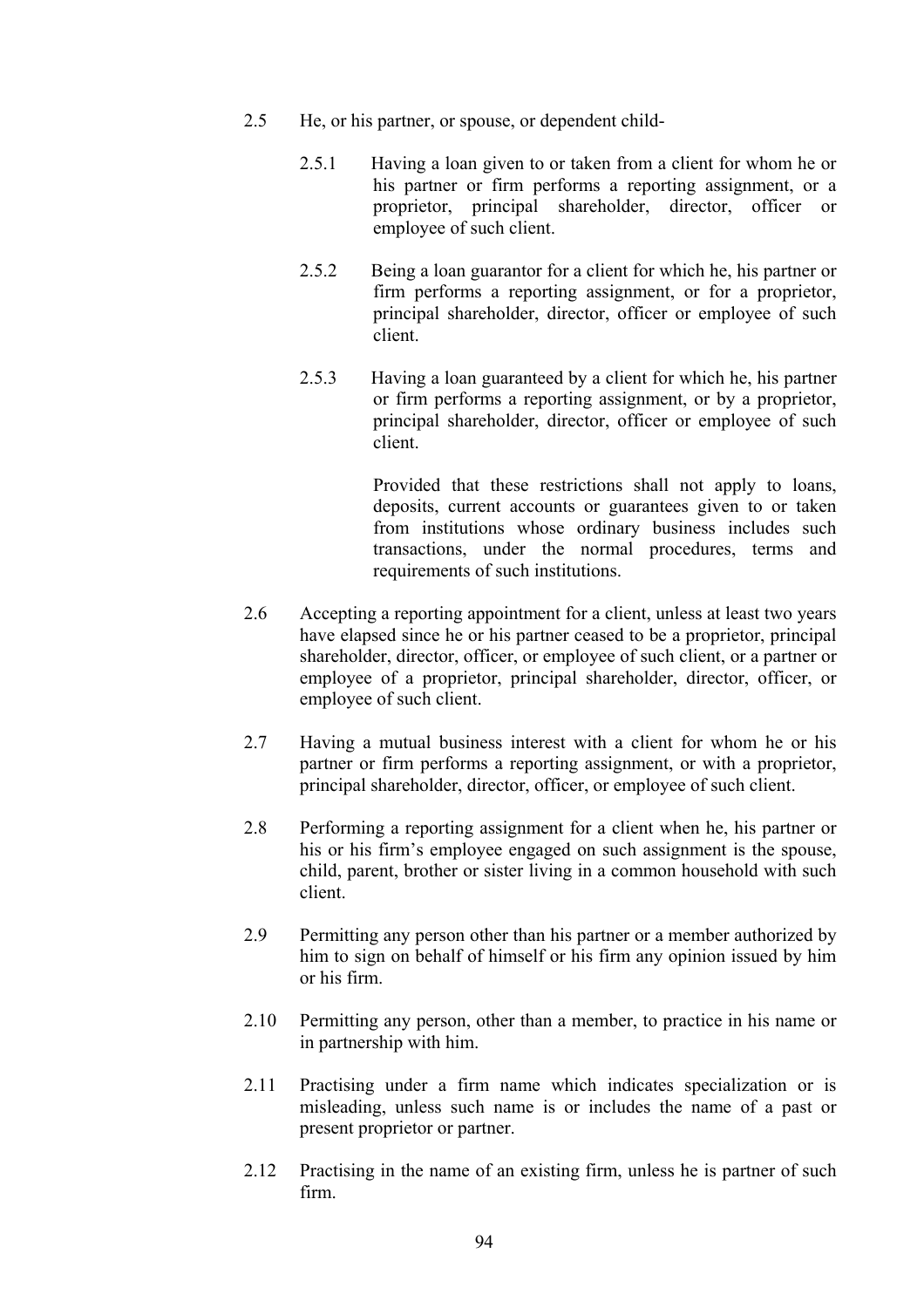- 2.13 Practising in his name for and on behalf of his employer, if such employer is not a practicing member or a firm of practicing accountants.
- 2.14 Sharing his profits or fees directly or indirectly with a person other than another practicing member, provided that a payment based on profits to a person in the employment of the member or his firm, or a retired partner or his nominee or representative, shall not be deemed to be sharing profits.
- 2.15 Practising the profession of a Chartered Accountant in partnership with any person other than a member.
- 2.16 Accepting appointment as the auditor of a company without first ascertaining that the requirements of the Companies Act No. 17 of 1982 as amended from time to time relating to the appointment of auditors have been complied with.
- 2.17 Charging fees contingent upon findings or results, except when fixed by a Court or other State authority or statute, or approved by the Institute as generally accepted practice for certain professional services.
- 2.18 Paying or receiving a referral fee or commission for a client referred to or by him; provided that such fee or commission shall not include payments to, or receipts from, a partner or retired partner, or his nominee or representative, for the purchase or sale of the whole or part of a firm of practicing accountants.
- 2.19 He, is partner or firm performing a reporting assignment for a client, when he or his partner is a principal shareholder, director or employee of such client.
- 2.20 Rendering professional services to an illegal business or activity, except as may be necessary to enable such business or activity to render financial statements and opinions thereon prepared by a member for the State or a State agency.
- 2.21 Failing to declare to the State or a State agency his position regarding the professional services he renders to an illegal business or activity and the capacity in which he acts.
- 2.22 Holding clients' assets which he has reason to believe were obtained from or are to be used for, illegal activities.
- 2.23 Failing to keep clients' monies in a separate client account.
- 2.24 Failing to use clients' assets only for the purposes for which they are intended, or failing to render accounts to any person entitled to such accounting when requested to do so.
- 2.25 Failing to deposit clients' monies promptly into a client account.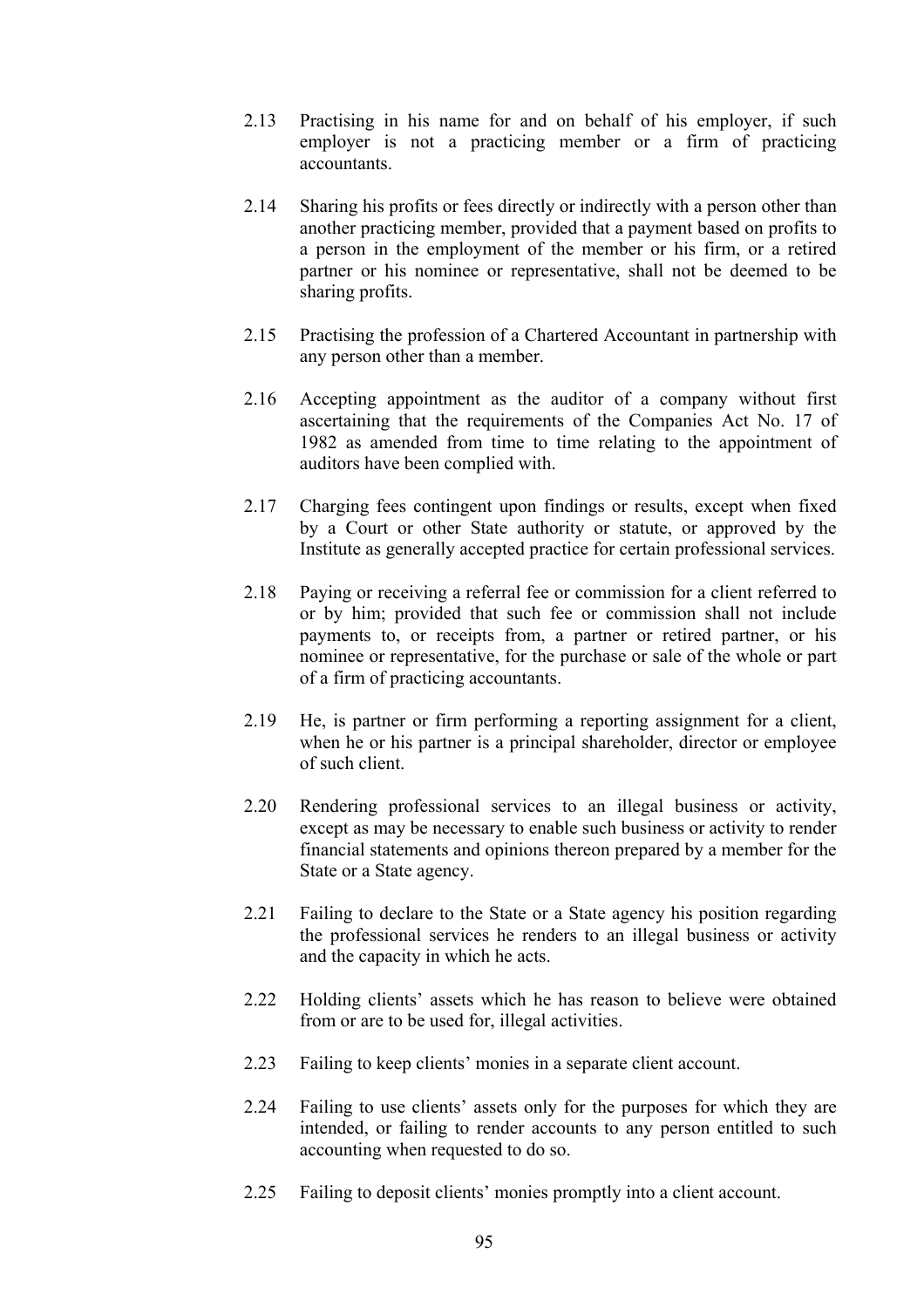- 2.26 Failing to safeguard clients' assets in his custody against unauthorized use.
- 2.27 Drawing on a client account without the express or implied instructions of the respective client.
- 2.28 Drawing his fees from a client's monies held by him, without the prior consent of such client, unless held as a deposit in the exercise of a right of lien for his fees charged.
- 2.29 Failing to credit income earned on a client's assets promptly to such client.
- 2.30 Failing to keep such books of accounts for clients' assets as will enable him at any time to establish clearly his dealings with client's assets in general, and the assets of each individual client in particular.
- 2.31 Failing to send each client an annual statement of such client's assets.
- 2.32 Failing as a receiving member, when there is an existing member who continues to provide professional services, to take reasonable steps to support the existing member's current relationship with the client.
- 2.33 Accepting an assignment for professional services earlier done by an existing member without-
	- 2.33.1 Ascertaining that the prospective client has advised such existing member of the proposed change.
	- 2.33.2 Ascertaining if the prospective client has given such existing member permission in writing, to discuss such client's affairs fully and freely with the proposed receiving member.
	- 2.33.3 Declining such proposed assignment, if the permission referred to in paragraph A.2.33.2 is not given or is refused, in the absence of exceptional circumstances of which there is full knowledge.
	- 2.33.4 Asking such existing member in writing, if the permission referred to in paragraph A.2.33.2 is given, to advise such proposed receiving member in writing of the professional reasons such receiving member should know before deciding whether or not to accept such proposed assignment.
	- 2.33.5 Asking such existing member in writing a second time, as to the matters mentioned in paragraph A.2.33.4 if the communication referred to in paragraph A.2.33.4 does not elicit reply on such matters, and stating further in writing that there is an assumption that there are no professional reasons why such proposed assignment should not be accepted and that there is an intention to do so.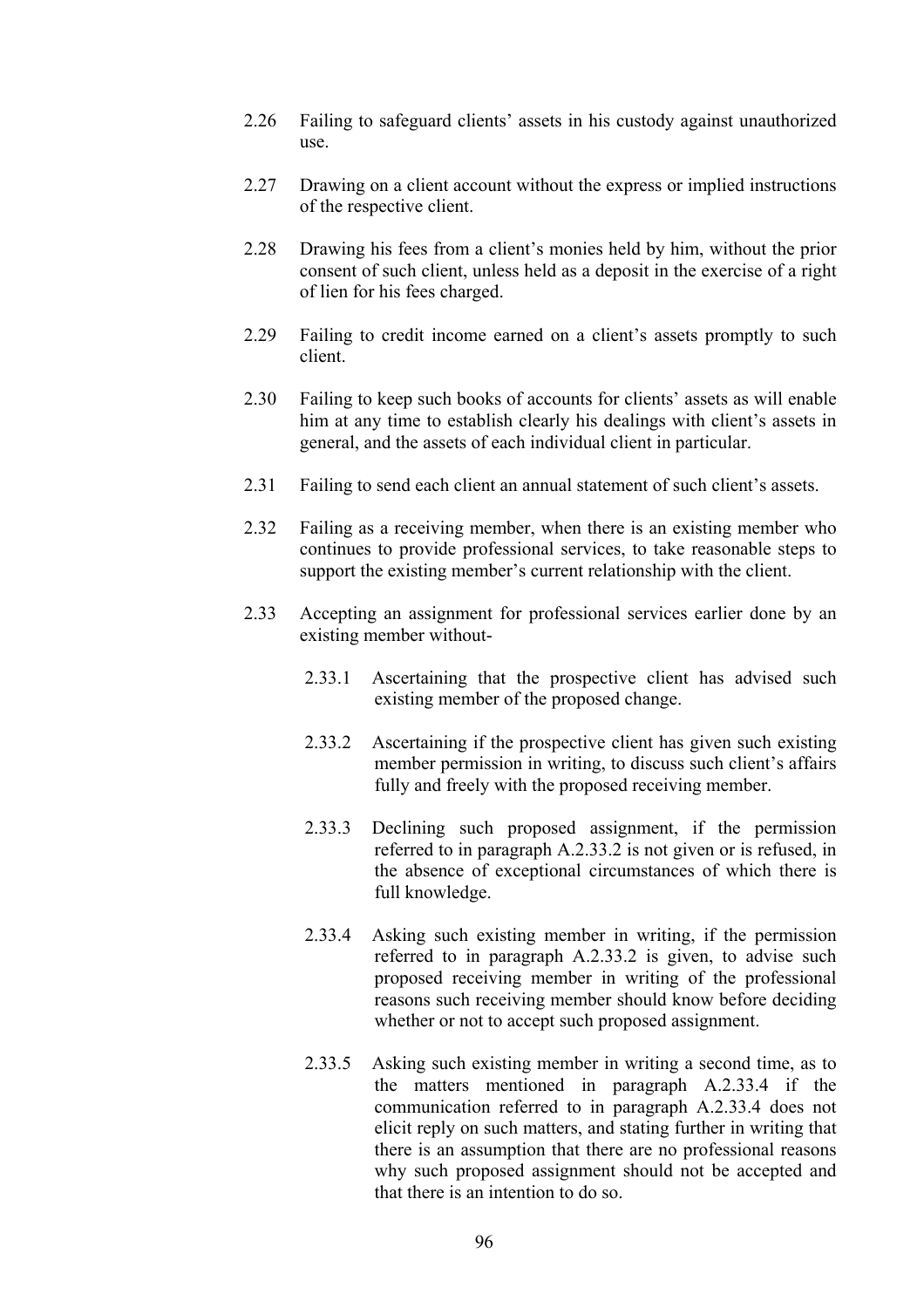- 2.33.6 Ensuring that his appointment conforms to the relevant laws and regulations, as amended from time to time.
- 2.34 Failing, as an existing member doing an assignment for professional services which his client intends changing to another practising member-
	- 2.34.1 To promptly seek the authorization of such client to discuss such client's affairs fully and freely with such other practicing member.
	- 2.34.2 To promptly reply to an inquiry from such other practicing member as to whether such existing member has any professional reasons that such other member should know before accepting or declining such proposed assignment and stating –
		- 2.34.2.1 That there are some such stated reasons, or that there are no such reasons; or
		- 2.34.2.2 That such client has refused such existing member authorization to discuss such client's affairs fully and freely with such other practicing member.
- 2.35 Making a direct or indirect offer of employment to an employee of another practicing member, on behalf of himself, his firm or his client, without first informing such practicing member, provided that this restriction shall not apply if such employee applies for such employment on his own initiative, or in response to a public advertisement.
- 2.36 Engaging in advertising for, or solicitation of, professional work or services.
- 2.37 Using any designation or desoption other than "Chartered Accountant" unless approved by the Council; except honours or academic or professional degrees or qualifications or abbreviations thereof.
- 2.38 Practising as an accountant if he does not hold a certificate to practice which is for the time being in force.
- 2.39 Practicing as an accountant or as a partner of a firm all the partners of which are members, unless all such members hold valid certificates to practice.
- B. Notwithstanding anything to the contrary in paragraph A of this Schedule, a member shall not be guilty of professional misconduct by reason only of any of the following acts -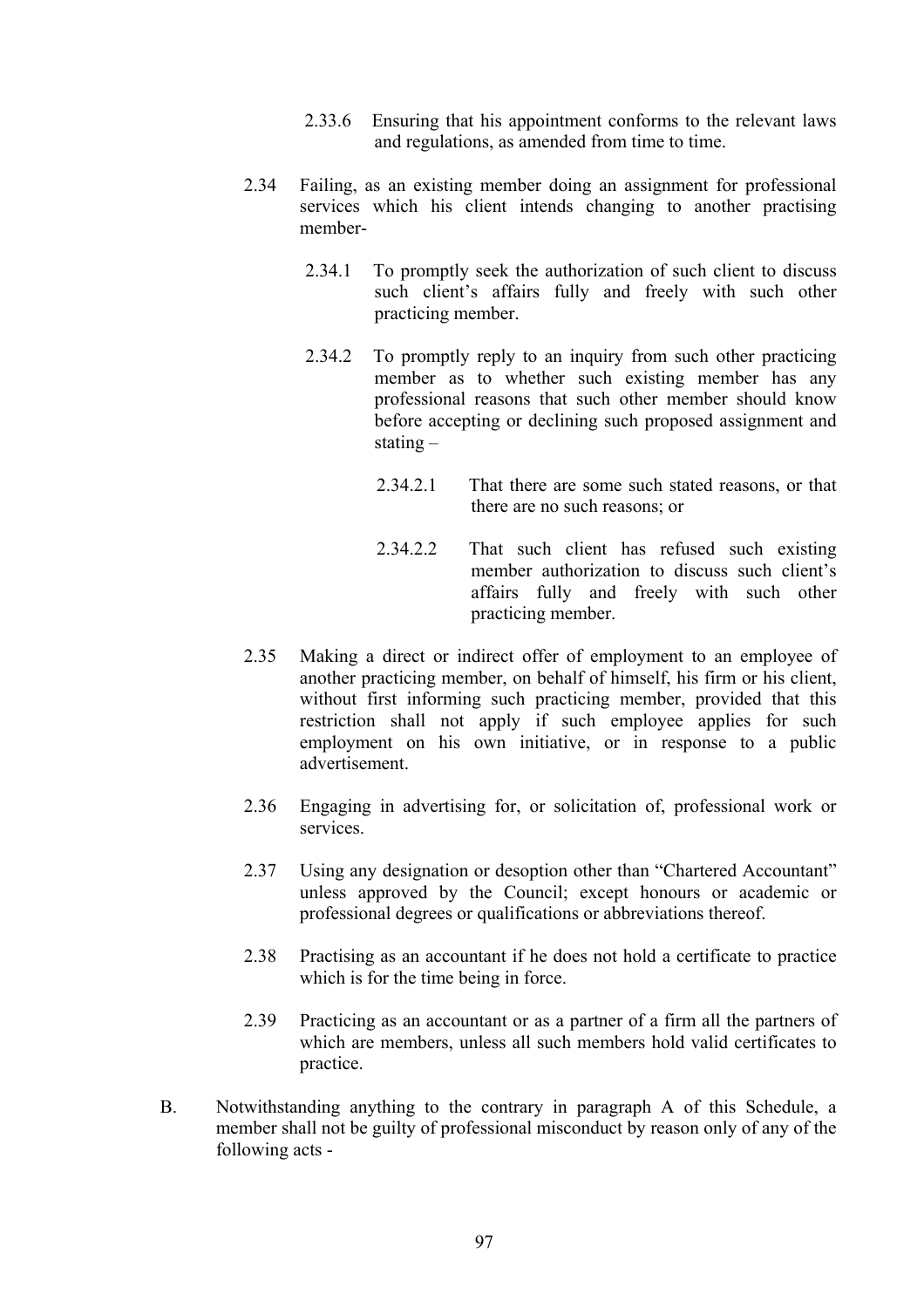- 1.1 Practising in partnership with a person outside Sri Lanka who may legally practice in a foreign country provided that such person is eligible to be a member, and that such person shall only act in a consultative capacity and shall not actively participate in the conduct of such partnership in Sri Lanka.
- 1.2 Securing professional business by reason of such partnership.
- 1.3 Allowing such partnership to be carried on in his name.
- 1.4 Paying or allowing, or agreeing to pay or allow, to any such partner any share out of his practice fees or profits for professional services.
- 2. Practising in a foreign country in partnership with a person who may legally practice therein.
- 3. Complying with the professional conduct standards of an institute or society of professional accountants whose headquarters are in a foreign country, if he performs professional services in such country.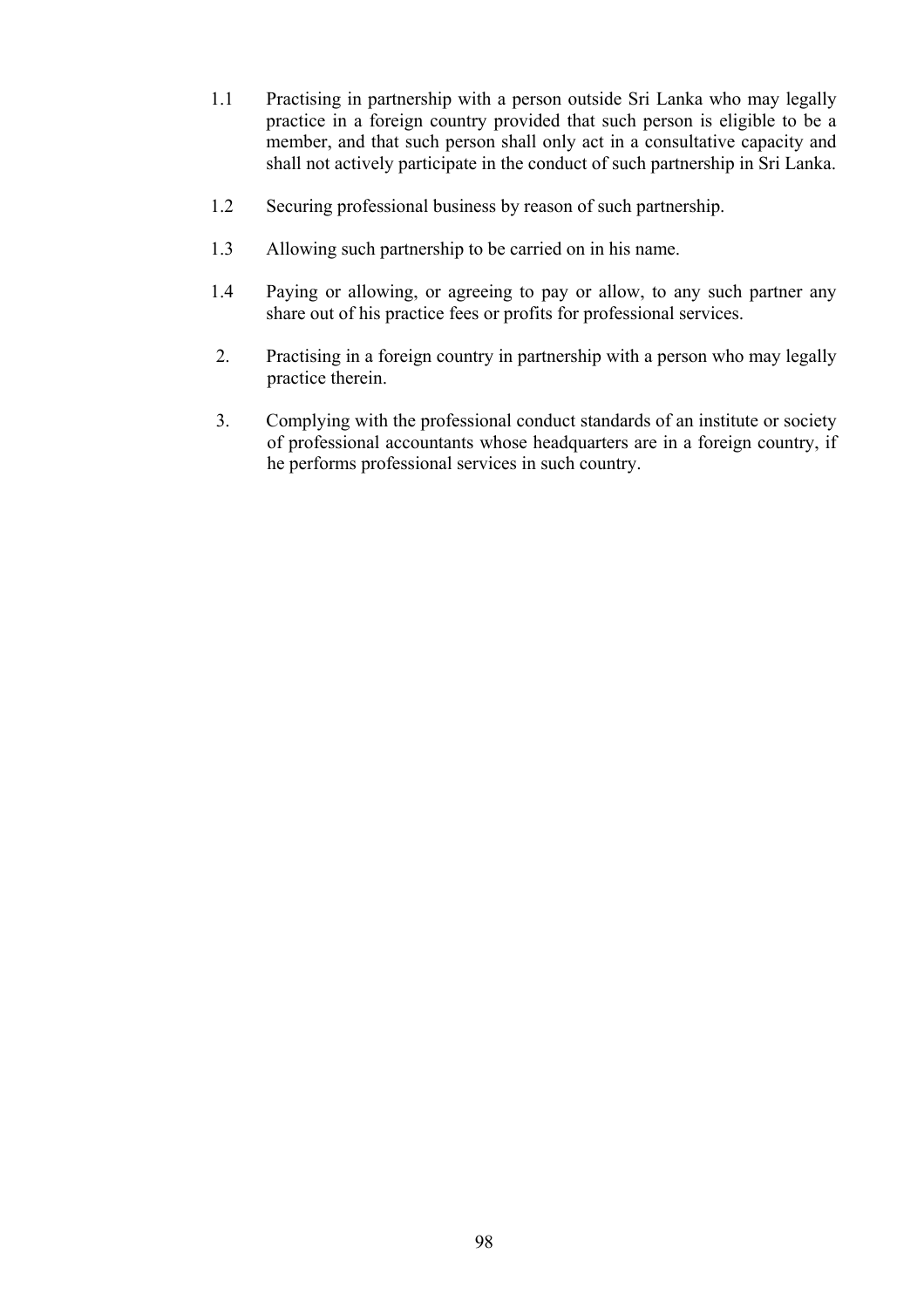In this Schedule

ACCOUNT

- ADVERTISING Means the communication to the public of information as to any professional service provided by practicing members with a view to procuring professional business;
- CLIENT Means a bank account which is used solely for client's monies;
- COMPANY Means that term as defined by the Companies Act No. 17 of 1982, as amended from time to time, and a company incorporated outside Sri Lanka, including a holding company and its subsidiary companies; but in Paragraphs A.2.6 and A.2.16 "Company" means that term as defined by the Companies Act No. 17 of 1982, as amended from time to time, and a company incorporated outside Sri Lanka;
- EXISTING Means a practicing member currently performing any professional MEMBER service for a client:
- HOLDING Means that term as defined by the Companies Act No. 17 of 1982, as COMPANY amended form time to time;
- MATERIAL Means of such size or nature that its presence, absence or error would influence the judgment or decision of a reasonable person;
- MEMBER Means a member of the Institute of Chartered Accountants of Sri Lanka;
- PRACTISING Means a member who performs professional services, in consideration MEMBER of remuneration received or to be received and whether by himself or in partnership with any other person;
- PRINCIPAL Means the shareholder who has the largest number of votes on a poll, SHAREHOLDER and if more than one shareholder has the largest number of votes on a poll, all such shareholders;
- PROFESSIONAL Means an action which constitutes "practice" under the Act, as SERVICE amended from time to time:
- PUBLICITY Means the communication to the public of facts about a member which are not designed for the deliberate promotion of that member;
- RECEIVING Means a practicing member to whom an existing member or the client MEMBER of an existing member has referred any professional service, or who is consulted to meet any of the professional service needs of such a client;
- REPORTING Means an engagement which requires the expression of an opinion by a ASSIGNMENT practicing member on financial information;
- SOLICITATION Means an approach to a potential client for the purpose of offering any professional service;